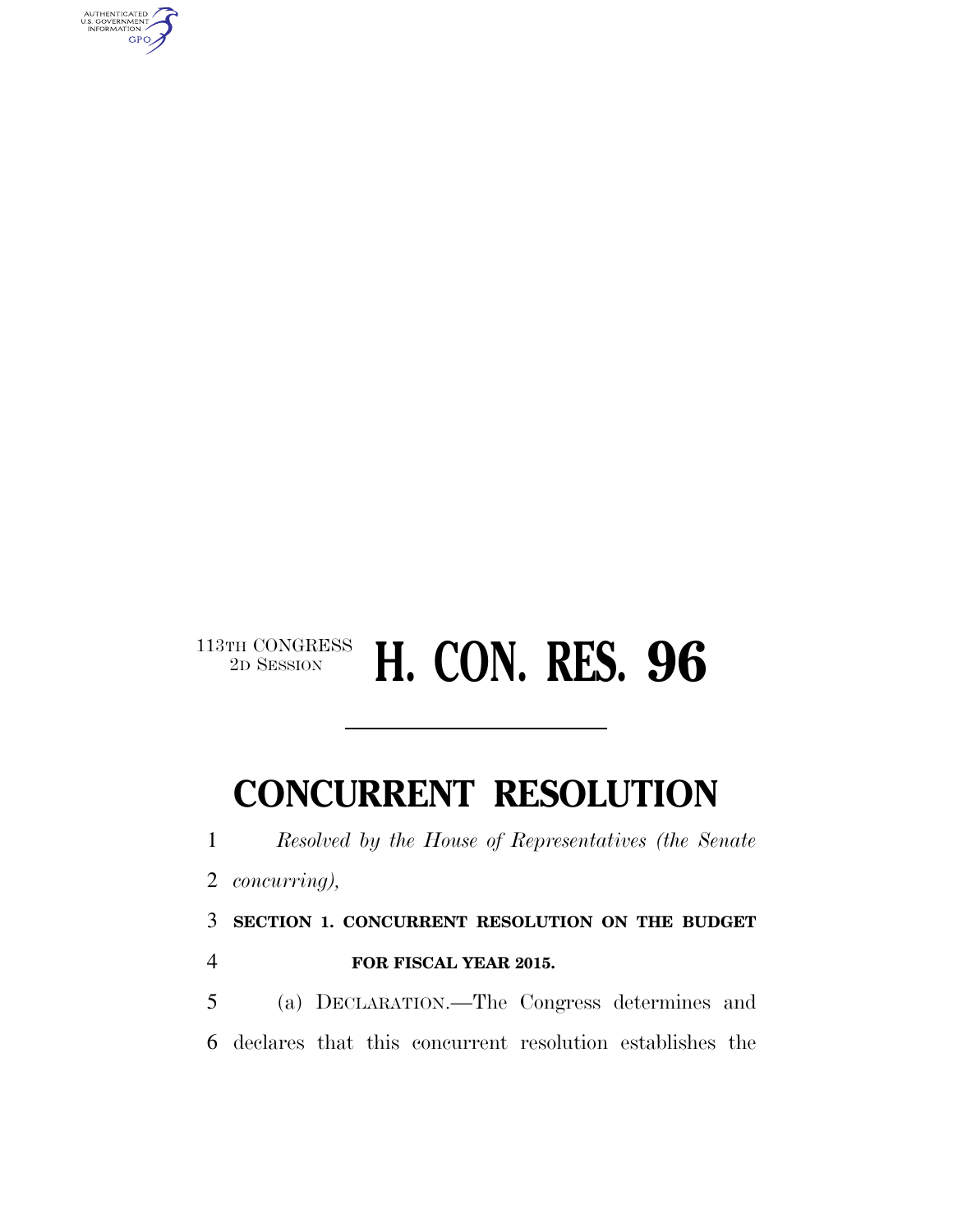- 1 budget for fiscal year 2015 and sets forth appropriate
- 2 budgetary levels for fiscal years 2016 through 2024.
- 3 (b) TABLE OF CONTENTS.—The table of contents for

#### 4 this concurrent resolution is as follows:

Sec. 1. Concurrent resolution on the budget for fiscal year 2015.

#### TITLE I—RECOMMENDED LEVELS AND AMOUNTS

- Sec. 101. Recommended levels and amounts.
- Sec. 102. Major functional categories.

#### TITLE II—RECOMMENDED LONG-TERM LEVELS

Sec. 201. Long-term budgeting.

#### TITLE III—RESERVE FUNDS

- Sec. 301. Reserve fund for the repeal of the 2010 health care laws.
- Sec. 302. Deficit-neutral reserve fund for the reform of the 2010 health care laws.
- Sec. 303. Deficit-neutral reserve fund related to the Medicare provisions of the 2010 health care laws.
- Sec. 304. Deficit-neutral reserve fund for the sustainable growth rate of the Medicare program.
- Sec. 305. Deficit-neutral reserve fund for reforming the tax code.
- Sec. 306. Deficit-neutral reserve fund for trade agreements.
- Sec. 307. Deficit-neutral reserve fund for revenue measures.
- Sec. 308. Deficit-neutral reserve fund for rural counties and schools.
- Sec. 309. Deficit-neutral reserve fund for transportation.
- Sec. 310. Deficit-neutral reserve fund to reduce poverty and increase opportunity and upward mobility.

#### TITLE IV—ESTIMATES OF DIRECT SPENDING

Sec. 401. Direct spending.

#### TITLE V—BUDGET ENFORCEMENT

- Sec. 501. Limitation on advance appropriations.
- Sec. 502. Concepts and definitions.
- Sec. 503. Adjustments of aggregates, allocations, and appropriate budgetary levels.
- Sec. 504. Limitation on long-term spending.
- Sec. 505. Budgetary treatment of certain transactions.
- Sec. 506. Application and effect of changes in allocations and aggregates.
- Sec. 507. Congressional Budget Office estimates.
- Sec. 508. Transfers from the general fund of the Treasury to the Highway Trust Fund that increase public indebtedness.
- Sec. 509. Separate allocation for overseas contingency operations/global war on terrorism.
- Sec. 510. Exercise of rulemaking powers.

#### TITLE VI—POLICY STATEMENTS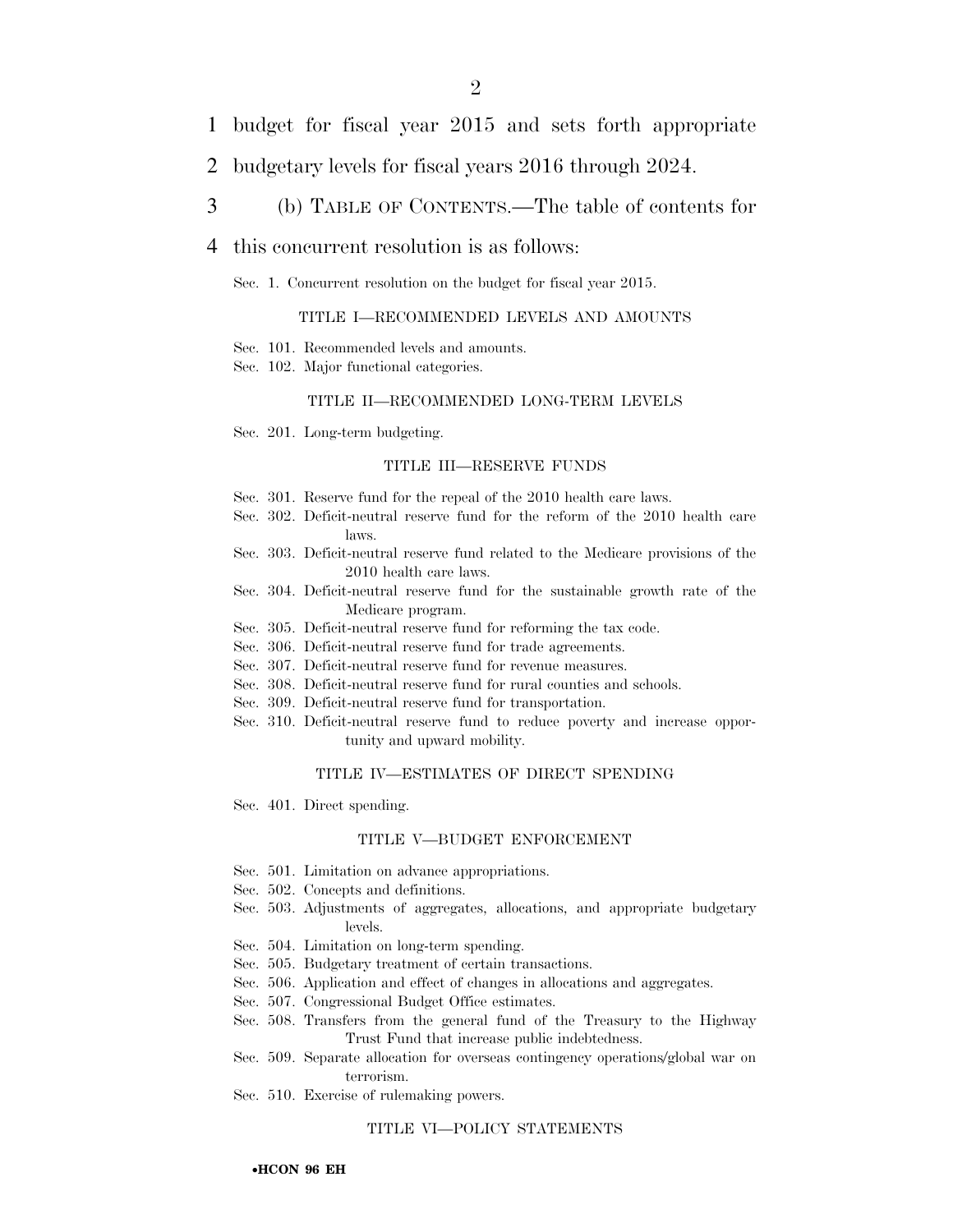Sec. 601. Policy statement on economic growth and job creation.

- Sec. 602. Policy statement on tax reform.
- Sec. 603. Policy statement on replacing the President's health care law.
- Sec. 604. Policy statement on Medicare.
- Sec. 605. Policy statement on Social Security.
- Sec. 606. Policy statement on higher education and workforce development opportunity.
- Sec. 607. Policy statement on deficit reduction through the cancellation of unobligated balances.
- Sec. 608. Policy statement on responsible stewardship of taxpayer dollars.
- Sec. 609. Policy statement on deficit reduction through the reduction of unnecessary and wasteful spending.
- Sec. 610. Policy statement on unauthorized spending.
- Sec. 611. Policy statement on Federal regulatory policy.
- Sec. 612. Policy statement on trade.
- Sec. 613. No budget, no pay.

## 1 **TITLE I—RECOMMENDED**  2 **LEVELS AND AMOUNTS**

#### 3 **SEC. 101. RECOMMENDED LEVELS AND AMOUNTS.**

- 4 The following budgetary levels are appropriate for 5 each of fiscal years 2015 through 2024:
- 6 (1) FEDERAL REVENUES.—For purposes of the
- 7 enforcement of this concurrent resolution:
- 8 (A) The recommended levels of Federal 9 revenues are as follows:
- 10 Fiscal year 2015: \$2,533,841,000,000.
- 11 Fiscal year 2016: \$2,676,038,000,000.
- 12 Fiscal year 2017: \$2,789,423,000,000.
- 13 Fiscal year 2018: \$2,890,308,000,000.
- 14 Fiscal year 2019: \$3,014,685,000,000.
- 15 Fiscal year 2020: \$3,148,637,000,000.
- 16 Fiscal year 2021: \$3,294,650,000,000.
- 17 Fiscal year 2022: \$3,456,346,000,000.
- 18 Fiscal year 2023: \$3,626,518,000,000.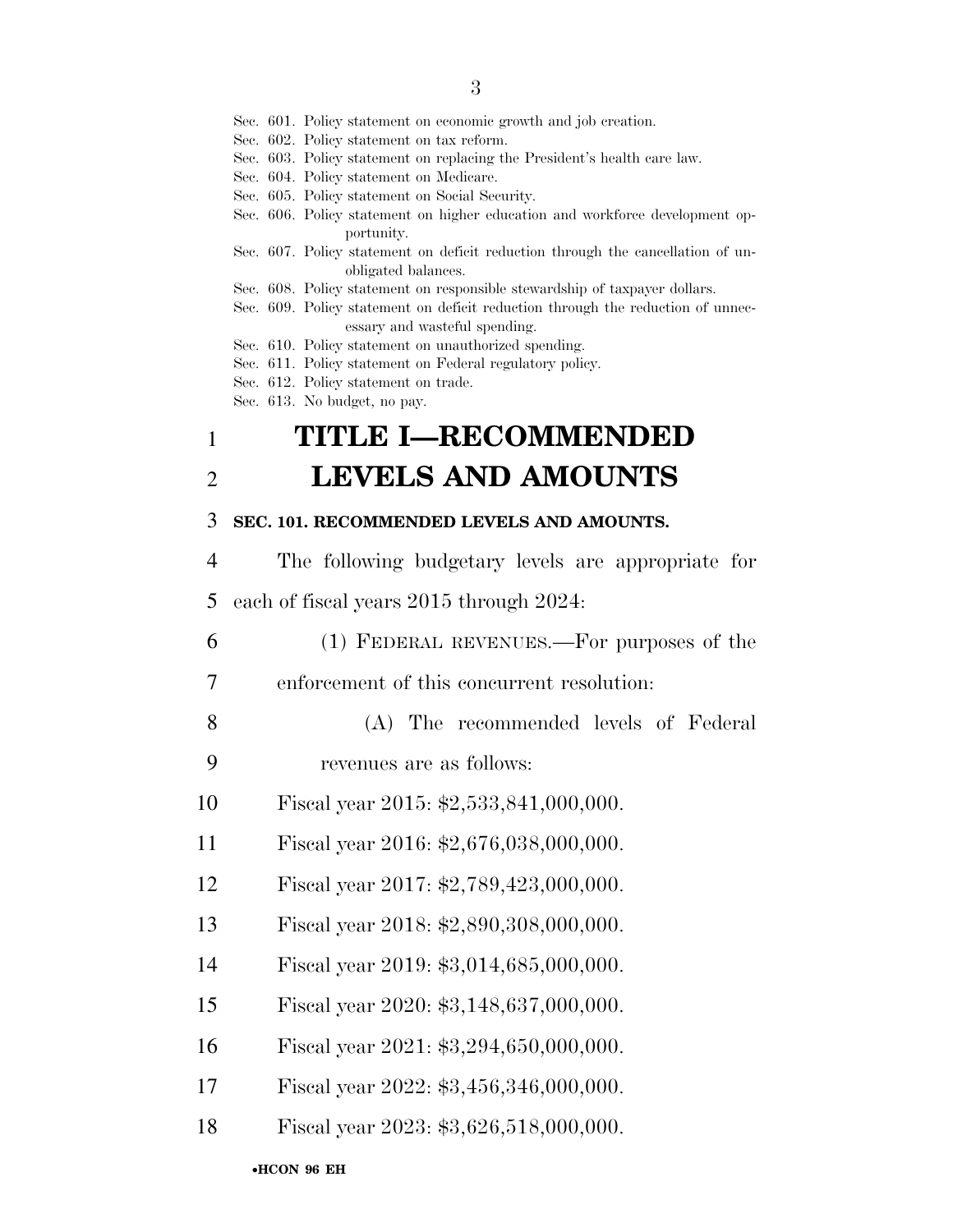Fiscal year 2024: \$3,807,452,000,000.

| 2              | (B) The amounts by which the aggregate       |
|----------------|----------------------------------------------|
| $\mathcal{R}$  | levels of Federal revenues should be changed |
| $\overline{4}$ | are as follows:                              |

Fiscal year 2015: \$0.

Fiscal year 2016: \$0.

Fiscal year 2017: \$0.

Fiscal year 2018: \$0.

Fiscal year 2019: \$0.

Fiscal year 2020: \$0.

Fiscal year 2021: \$0.

Fiscal year 2022: \$0.

Fiscal year 2023: \$0.

Fiscal year 2024: \$0.

 (2) NEW BUDGET AUTHORITY.—For purposes of the enforcement of this concurrent resolution, the appropriate levels of total new budget authority are as follows:

Fiscal year 2015: \$2,842,226,000,000.

Fiscal year 2016: \$2,858,059,000,000.

Fiscal year 2017: \$2,957,321,000,000.

Fiscal year 2018: \$3,059,410,000,000.

Fiscal year 2019: \$3,210,987,000,000.

Fiscal year 2020: \$3,360,435,000,000.

Fiscal year 2021: \$3,460,524,000,000.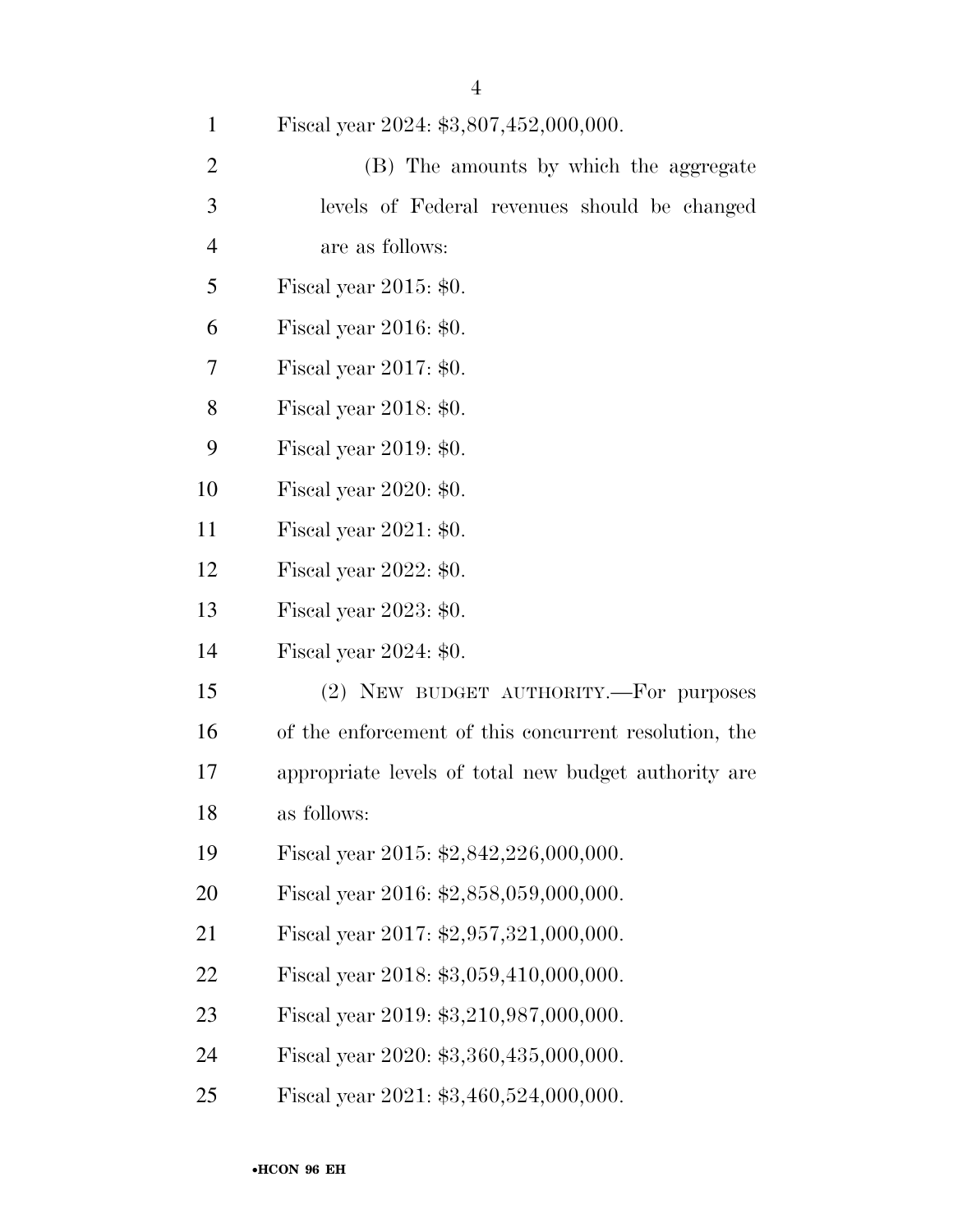| $\mathbf{1}$   | Fiscal year 2022: \$3,587,380,000,000.                |
|----------------|-------------------------------------------------------|
| $\overline{2}$ | Fiscal year 2023: \$3,660,151,000,000.                |
| 3              | Fiscal year 2024: \$3,706,695,000,000.                |
| $\overline{4}$ | (3) BUDGET OUTLAYS.—For purposes of the               |
| 5              | enforcement of this concurrent resolution, the appro- |
| 6              | priate levels of total budget outlays are as follows: |
| 7              | Fiscal year 2015: $$2,920,026,000,000$ .              |
| 8              | Fiscal year 2016: \$2,889,484,000,000.                |
| 9              | Fiscal year 2017: $$2,949,261,000,000$ .              |
| 10             | Fiscal year 2018: \$3,034,773,000,000.                |
| 11             | Fiscal year 2019: \$3,185,472,000,000.                |
| 12             | Fiscal year 2020: \$3,320,927,000,000.                |
| 13             | Fiscal year 2021: \$3,433,392,000,000.                |
| 14             | Fiscal year 2022: \$3,577,963,000,000.                |
| 15             | Fiscal year 2023: \$3,632,642,000,000.                |
| 16             | Fiscal year 2024: \$3,676,374,000,000.                |
| 17             | (4) DEFICITS (ON-BUDGET).—For purposes of             |
| 18             | the enforcement of this concurrent resolution, the    |
| 19             | amounts of the deficits (on-budget) are as follows:   |
| 20             | Fiscal year 2015: -\$386,186,000,000.                 |
| 21             | Fiscal year 2016: -\$213,446,000,000.                 |
| 22             | Fiscal year 2017: -\$159,838,000,000.                 |
| 23             | Fiscal year $2018: -144,466,000,000.$                 |
| 24             | Fiscal year 2019: -\$170,787,000,000.                 |
| 25             | Fiscal year 2020: -\$172,290,000,000.                 |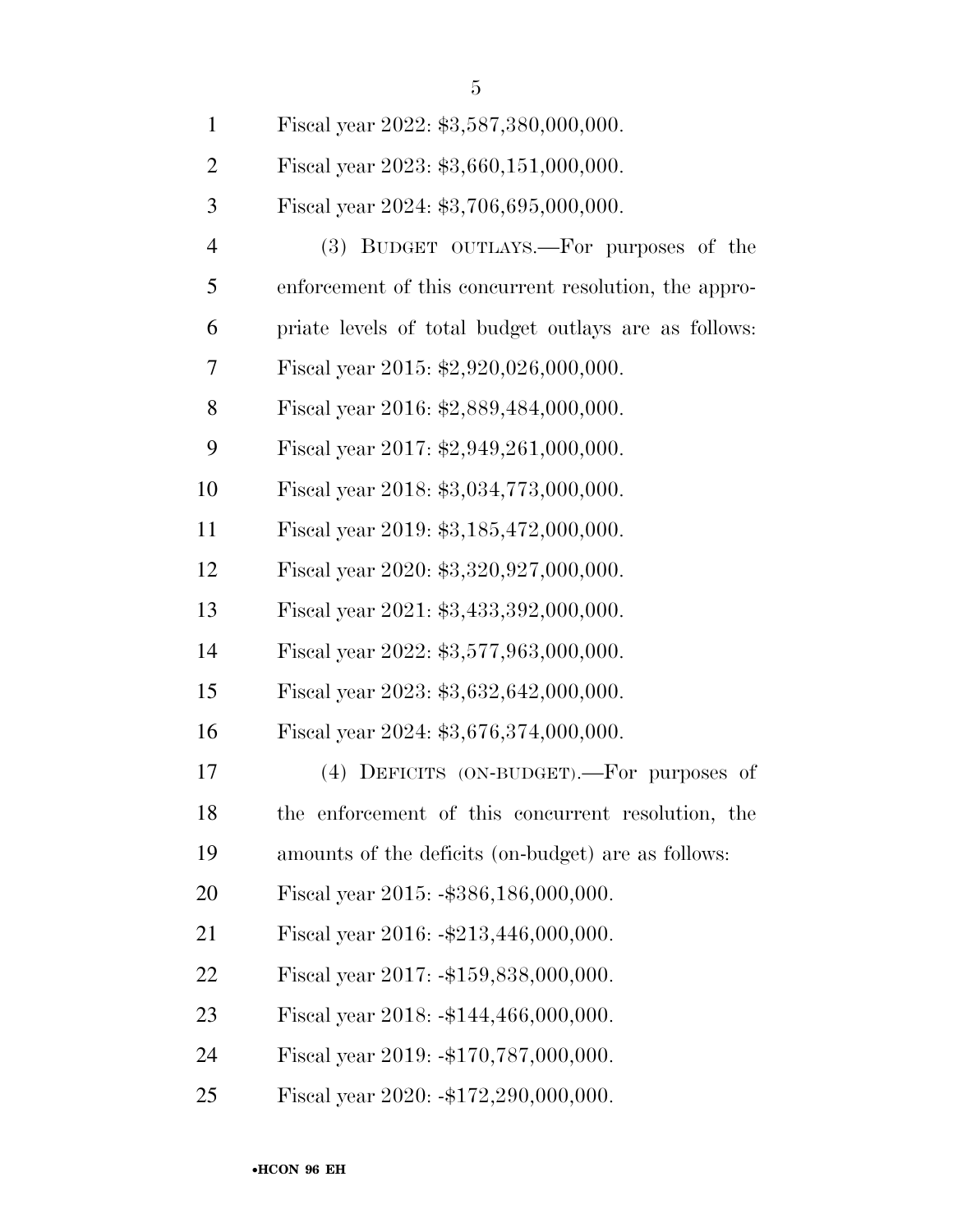| $\mathbf{1}$   | Fiscal year $2021: -138, 741, 000, 000.$                 |
|----------------|----------------------------------------------------------|
| $\overline{2}$ | Fiscal year $2022: -121, 617, 000, 000.$                 |
| 3              | Fiscal year $2023: -\$6, 124, 000, 000.$                 |
| $\overline{4}$ | Fiscal year 2024: \$131,078,000,000.                     |
| 5              | (5) DEBT SUBJECT TO LIMIT.—The appropriate               |
| 6              | levels of the public debt are as follows:                |
| 7              | Fiscal year 2015: \$18,304,357,000,000.                  |
| 8              | Fiscal year 2016: \$18,627,533,000,000.                  |
| 9              | Fiscal year 2017: \$19,172,590,000,000.                  |
| 10             | Fiscal year 2018: \$19,411,553,000,000.                  |
| 11             | Fiscal year 2019: \$19,773,917,000,000.                  |
| 12             | Fiscal year 2020: \$20,227,349,000,000.                  |
| 13             | Fiscal year 2021: $$20,449,374,000,000$ .                |
| 14             | Fiscal year 2022: \$20,822,448,000,000.                  |
| 15             | Fiscal year 2023: \$20,981,807,000,000.                  |
| 16             | Fiscal year 2024: \$21,089,365,000,000.                  |
| 17             | $(6)$ DEBT HELD BY THE PUBLIC.—The appro-                |
| 18             | priate levels of debt held by the public are as follows: |
| 19             | Fiscal year 2015: \$13,213,000,000,000.                  |
| 20             | Fiscal year 2016: \$13,419,000,000,000.                  |
| 21             | Fiscal year 2017: \$13,800,000,000,000.                  |
| 22             | Fiscal year 2018: \$13,860,000,000,000.                  |
| 23             | Fiscal year 2019: \$14,080,000,000,000.                  |
| 24             | Fiscal year 2020: \$14,427,000,000,000.                  |
|                |                                                          |

Fiscal year 2021: \$14,579,000,000,000.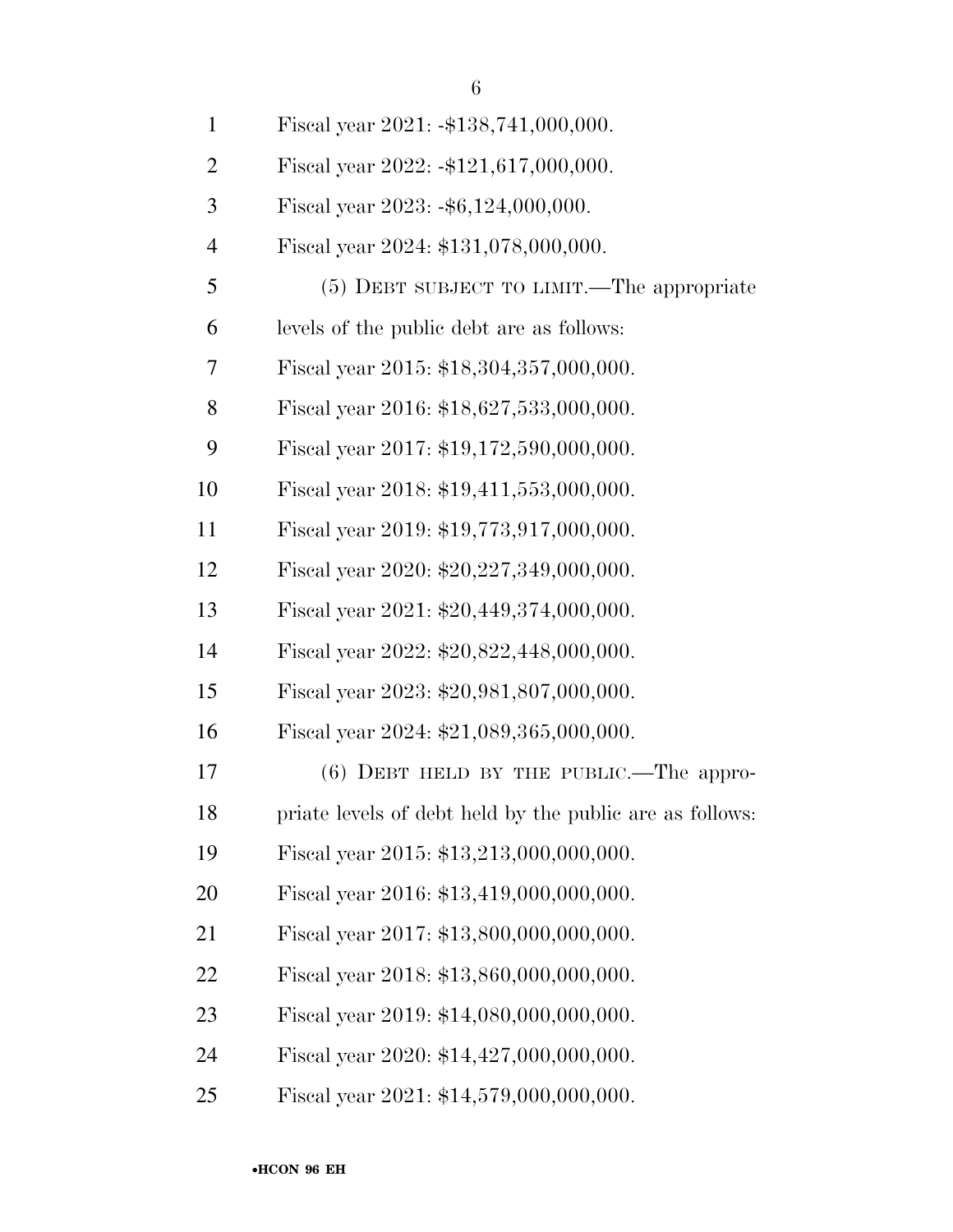| $\mathbf{1}$   | Fiscal year 2022: \$14,940,000,000,000.                  |
|----------------|----------------------------------------------------------|
| $\overline{2}$ | Fiscal year 2023: \$15,080,000,000,000.                  |
| 3              | Fiscal year 2024: \$15,176,000,000,000.                  |
| 4              | SEC. 102. MAJOR FUNCTIONAL CATEGORIES.                   |
| 5              | The Congress determines and declares that the ap-        |
| 6              | propriate levels of new budget authority and outlays for |
| 7              | fiscal years 2015 through 2024 for each major functional |
| 8              | category are:                                            |
| 9              | $(1)$ National Defense $(050)$ :                         |
| 10             | Fiscal year 2015:                                        |
| 11             | (A) New budget authority,                                |
| 12             | \$528,927,000,000.                                       |
| 13             | $(B)$ Outlays, \$566,503,000,000.                        |
| 14             | Fiscal year 2016:                                        |
| 15             | $(A)$ New<br>budget<br>authority,                        |
| 16             | \$573,792,000,000.                                       |
| 17             | $(B)$ Outlays, \$573,064,000,000.                        |
| 18             | Fiscal year 2017:                                        |
| 19             | budget<br>(A)<br>New<br>authority,                       |
| 20             | \$597,895,000,000.                                       |
| 21             | (B) Outlays, \$584,252,000,000.                          |
| 22             | Fiscal year 2018:                                        |
| 23             | (A)<br>budget<br>New<br>authority,                       |
| 24             | \$611,146,000,000.                                       |
| 25             | (B) Outlays, \$593,795,000,000.                          |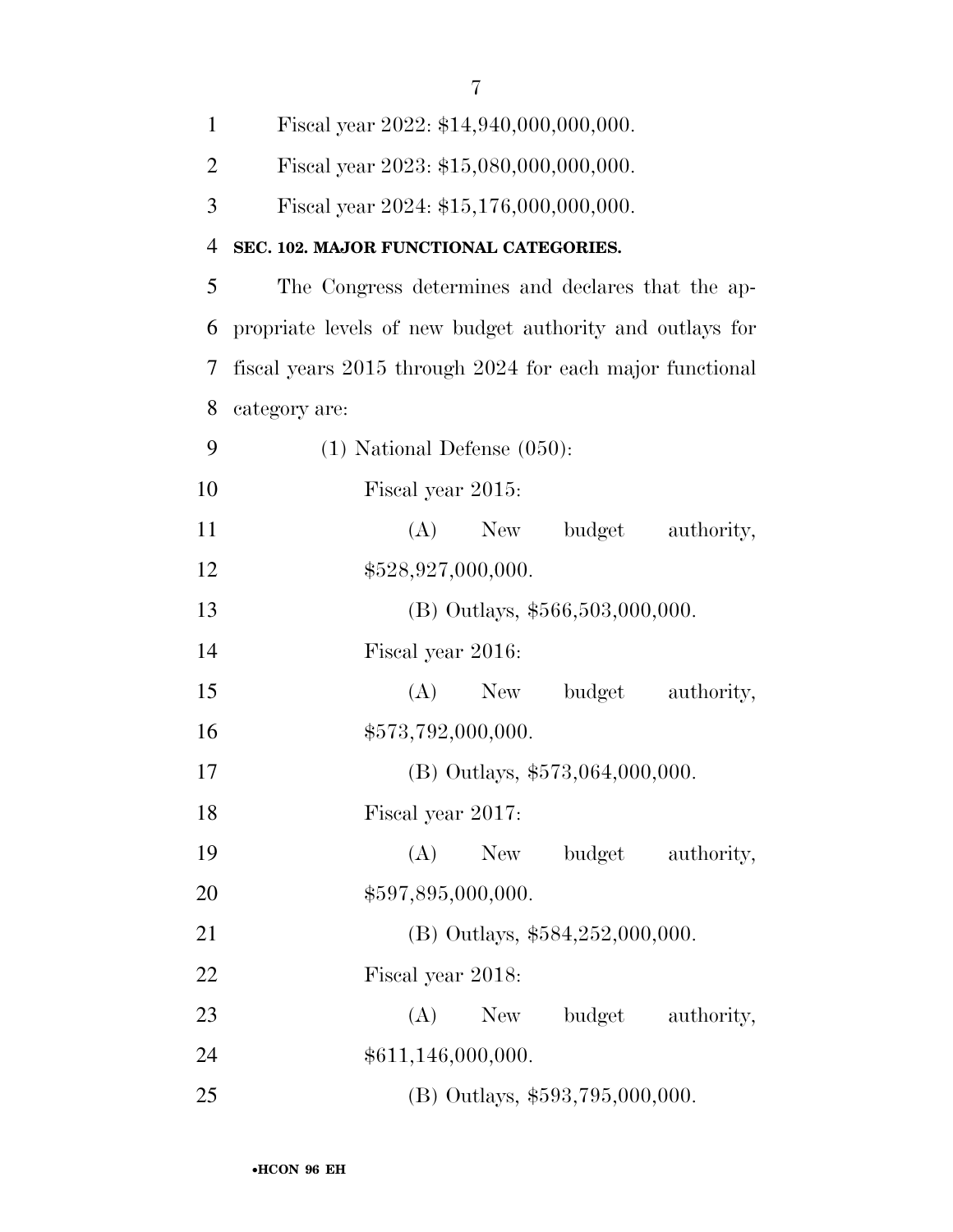Fiscal year 2019: 2 (A) New budget authority,  $$624,416,000,000.$  (B) Outlays, \$611,902,000,000. Fiscal year 2020: (A) New budget authority, \$638,697,000,000. 8 (B) Outlays,  $$626,175,000,000$ . Fiscal year 2021: 10 (A) New budget authority,  $$653,001,000,000.$  (B) Outlays, \$640,499,000,000. Fiscal year 2022: (A) New budget authority,  $$669,967,000,000.$  (B) Outlays, \$661,181,000,000. Fiscal year 2023: 18 (A) New budget authority,  $$687,393,000,000.$ 20 (B) Outlays, \$672,922,000,000. Fiscal year 2024: 22 (A) New budget authority, 23 \$706,218,000,000. (B) Outlays, \$685,796,000,000. (2) International Affairs (150):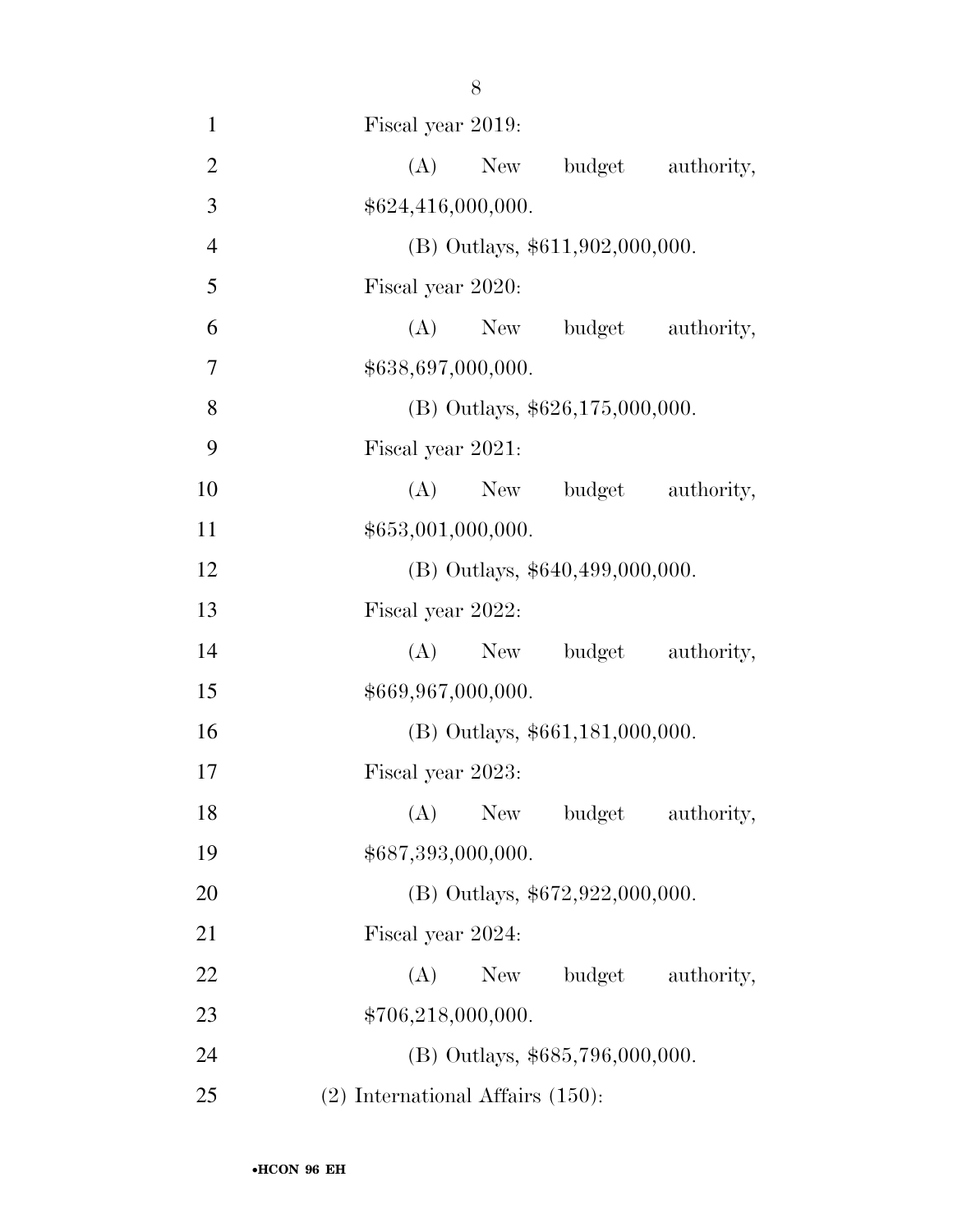- 9 1 Fiscal year 2015: 2 (A) New budget authority, 3  $$38,695,000,000.$ 4 (B) Outlays, \$39,029,000,000. 5 Fiscal year 2016: 6 (A) New budget authority, 7 \$39,734,000,000. 8 (B) Outlays, \$37,976,000,000. 9 Fiscal year 2017:
- 10 (A) New budget authority, 11  $$40,642,000,000.$
- 12 (B) Outlays, \$38,229,000,000.
- 13 Fiscal year 2018: 14 (A) New budget authority, 15  $$41,589,000,000.$
- 16 (B) Outlays, \$38,822,000,000.
- 17 Fiscal year 2019: 18 (A) New budget authority, 19  $$42,513,000,000.$
- 20 (B) Outlays, \$39,553,000,000.
- 21 Fiscal year 2020: 22 (A) New budget authority, 23  $$43,497,000,000.$ 24 (B) Outlays, \$40,114,000,000.
- 25 Fiscal year 2021: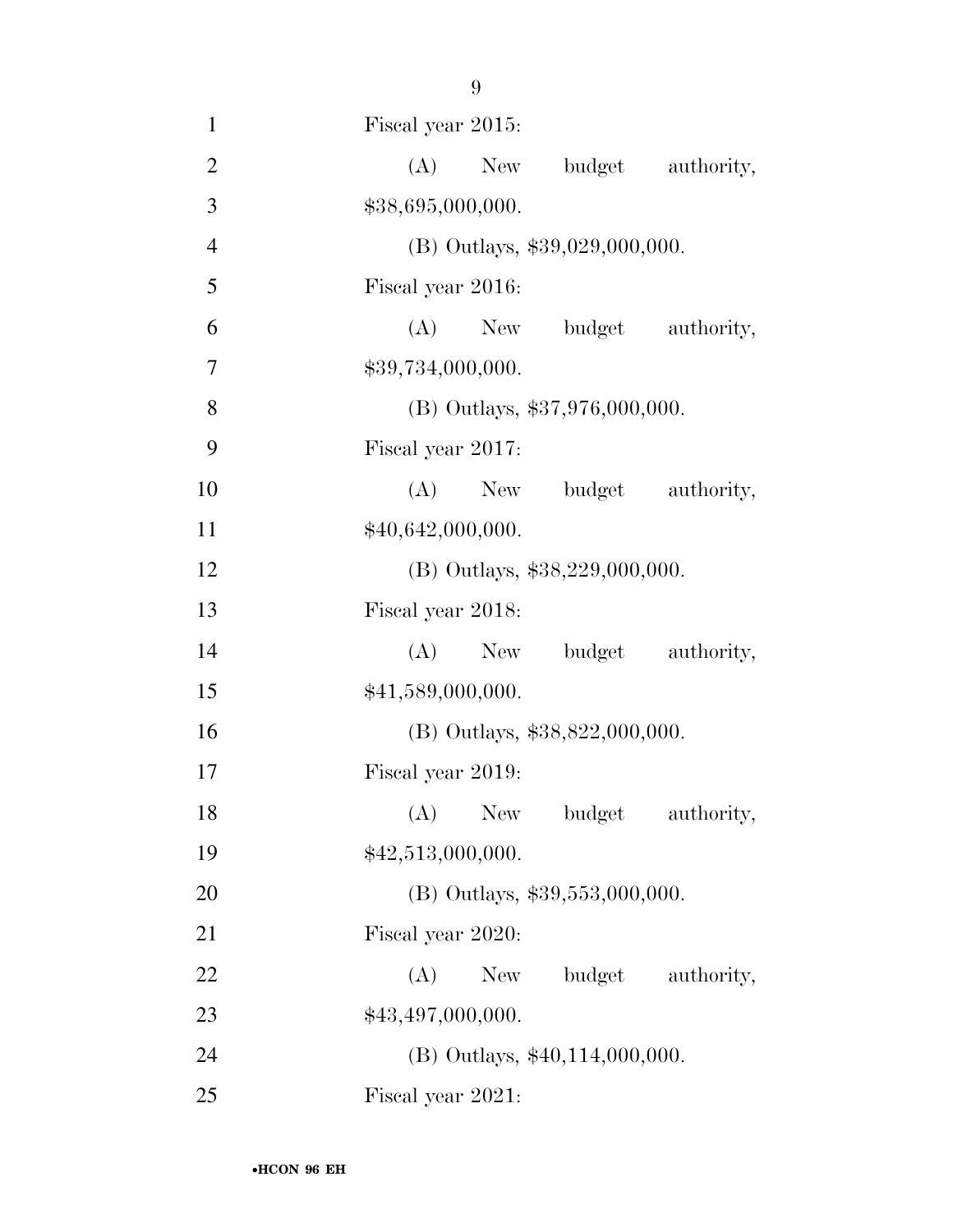| $\mathbf{1}$   |        |                   |                   | (A) New budget authority,              |                   |
|----------------|--------|-------------------|-------------------|----------------------------------------|-------------------|
| $\overline{2}$ |        |                   | \$44,004,000,000. |                                        |                   |
| 3              |        |                   |                   | (B) Outlays, \$40,701,000,000.         |                   |
| $\overline{4}$ |        |                   | Fiscal year 2022: |                                        |                   |
| 5              |        |                   | $(A)$ New         | budget                                 | authority,        |
| 6              |        |                   | \$45,271,000,000. |                                        |                   |
| 7              |        |                   |                   | $(B)$ Outlays, \$41,749,000,000.       |                   |
| 8              |        |                   | Fiscal year 2023: |                                        |                   |
| 9              |        |                   | (A)               | New budget authority,                  |                   |
| 10             |        |                   | \$46,287,000,000. |                                        |                   |
| 11             |        |                   |                   | (B) Outlays, \$42,667,000,000.         |                   |
| 12             |        |                   | Fiscal year 2024: |                                        |                   |
| 13             |        |                   | $(A)$ New         |                                        | budget authority, |
| 14             |        |                   | \$47,349,000,000. |                                        |                   |
| 15             |        |                   |                   | (B) Outlays, $$43,624,000,000$ .       |                   |
| 16             | (3)    |                   |                   | General Science, Space, and Technology |                   |
| 17             | (250): |                   |                   |                                        |                   |
| 18             |        |                   | Fiscal year 2015: |                                        |                   |
| 19             |        | (A)               | New               |                                        | budget authority, |
| 20             |        |                   | \$27,941,000,000. |                                        |                   |
| 21             |        |                   |                   | (B) Outlays, $$27,927,000,000$ .       |                   |
| 22             |        | Fiscal year 2016: |                   |                                        |                   |
| 23             |        | (A)               | New               |                                        | budget authority, |
| 24             |        |                   | \$28,493,000,000. |                                        |                   |
| 25             |        |                   |                   | (B) Outlays, $$28,240,000,000$ .       |                   |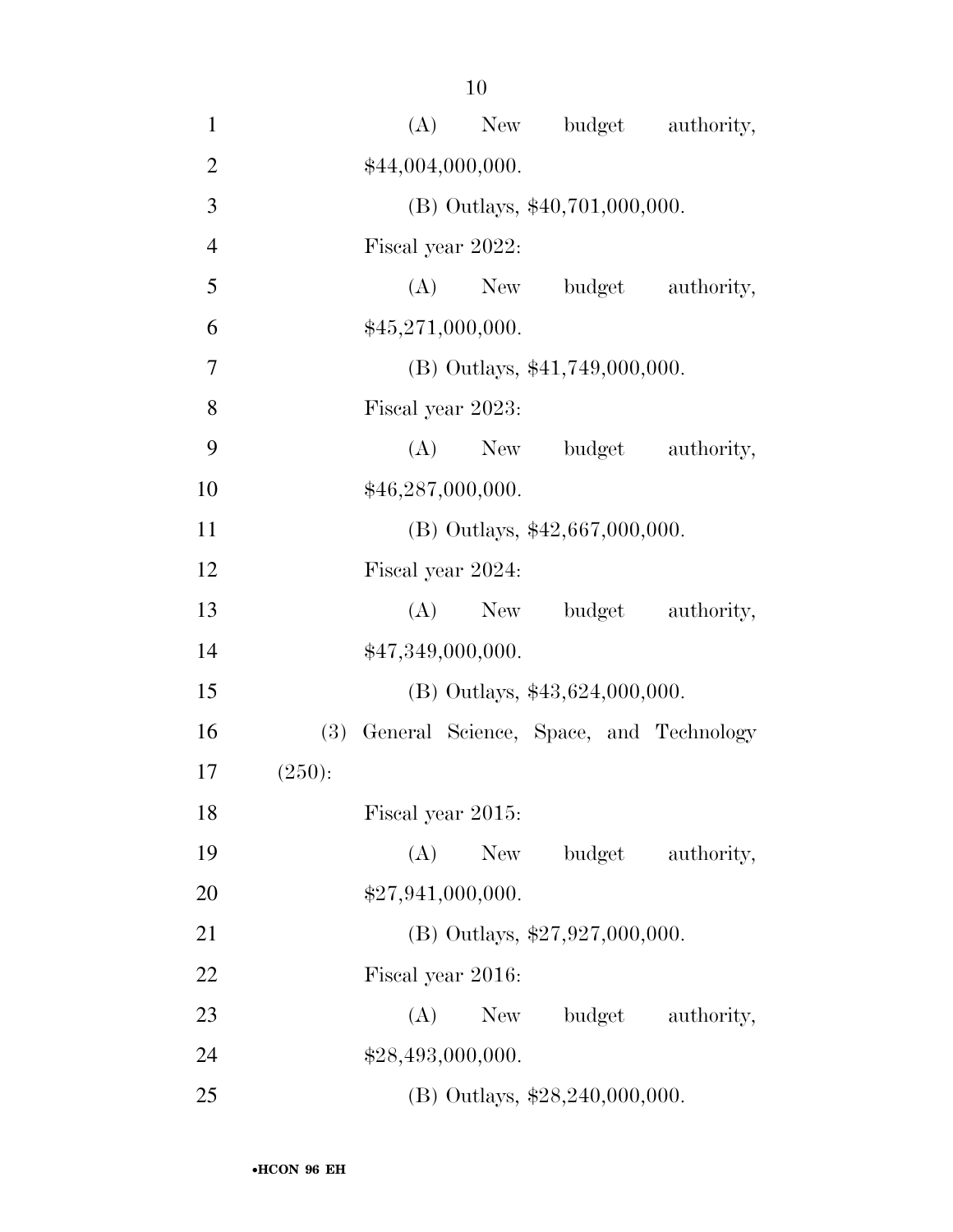| $\mathbf{1}$   | Fiscal year 2017:                |
|----------------|----------------------------------|
| $\overline{2}$ | (A)<br>budget authority,<br>New  |
| 3              | \$29,113,000,000.                |
| $\overline{4}$ | (B) Outlays, \$28,750,000,000.   |
| 5              | Fiscal year 2018:                |
| 6              | (A) New budget authority,        |
| 7              | \$29,764,000,000.                |
| 8              | (B) Outlays, \$29,350,000,000.   |
| 9              | Fiscal year 2019:                |
| 10             | (A) New budget authority,        |
| 11             | \$30,413,000,000.                |
| 12             | (B) Outlays, \$29,938,000,000.   |
| 13             | Fiscal year 2020:                |
| 14             | budget authority,<br>$(A)$ New   |
| 15             | \$31,096,000,000.                |
| 16             | $(B)$ Outlays, \$30,589,000,000. |
| 17             | Fiscal year 2021:                |
| 18             | (A) New budget authority,        |
| 19             | \$31,782,000,000.                |
| 20             | $(B)$ Outlays, \$31,174,000,000. |
| 21             | Fiscal year 2022:                |
| 22             | budget authority,<br>$(A)$ New   |
| 23             | \$32,493,000,000.                |
| 24             | (B) Outlays, \$31,870,000,000.   |
| 25             | Fiscal year 2023:                |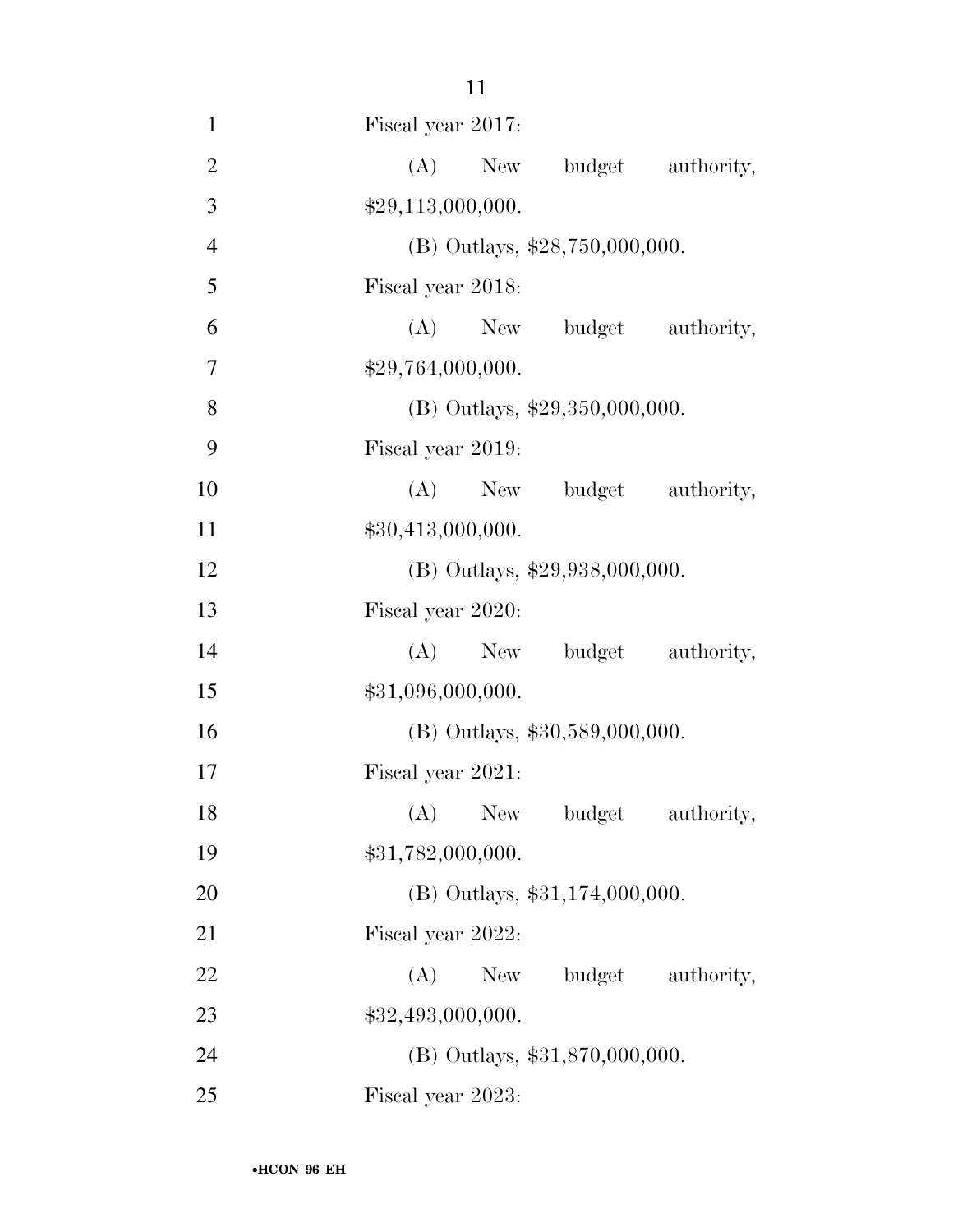| $\mathbf{1}$   | budget authority,<br>(A)<br>New  |
|----------------|----------------------------------|
| $\overline{2}$ | \$33,210,000,000.                |
| 3              | (B) Outlays, \$32,576,000,000.   |
| $\overline{4}$ | Fiscal year 2024:                |
| 5              | $(A)$ New<br>budget authority,   |
| 6              | \$33,955,000,000.                |
| $\overline{7}$ | $(B)$ Outlays, \$33,304,000,000. |
| 8              | $(4)$ Energy $(270)$ :           |
| 9              | Fiscal year 2015:                |
| 10             | (A)<br>budget authority,<br>New  |
| 11             | \$4,228,000,000.                 |
| 12             | $(B)$ Outlays, \$5,751,000,000.  |
| 13             | Fiscal year 2016:                |
| 14             | New budget authority,<br>(A)     |
| 15             | \$3,820,000,000.                 |
| 16             | $(B)$ Outlays, \$3,416,000,000.  |
| 17             | Fiscal year 2017:                |
| 18             | (A) New budget<br>authority,     |
| 19             | \$2,048,000,000.                 |
| 20             | (B) Outlays, \$1,400,000,000.    |
| 21             | Fiscal year 2018:                |
| 22             | budget authority,<br>New<br>(A)  |
| 23             | \$1,762,000,000.                 |
| 24             | $(B)$ Outlays, \$1,192,000,000.  |
| 25             | Fiscal year 2019:                |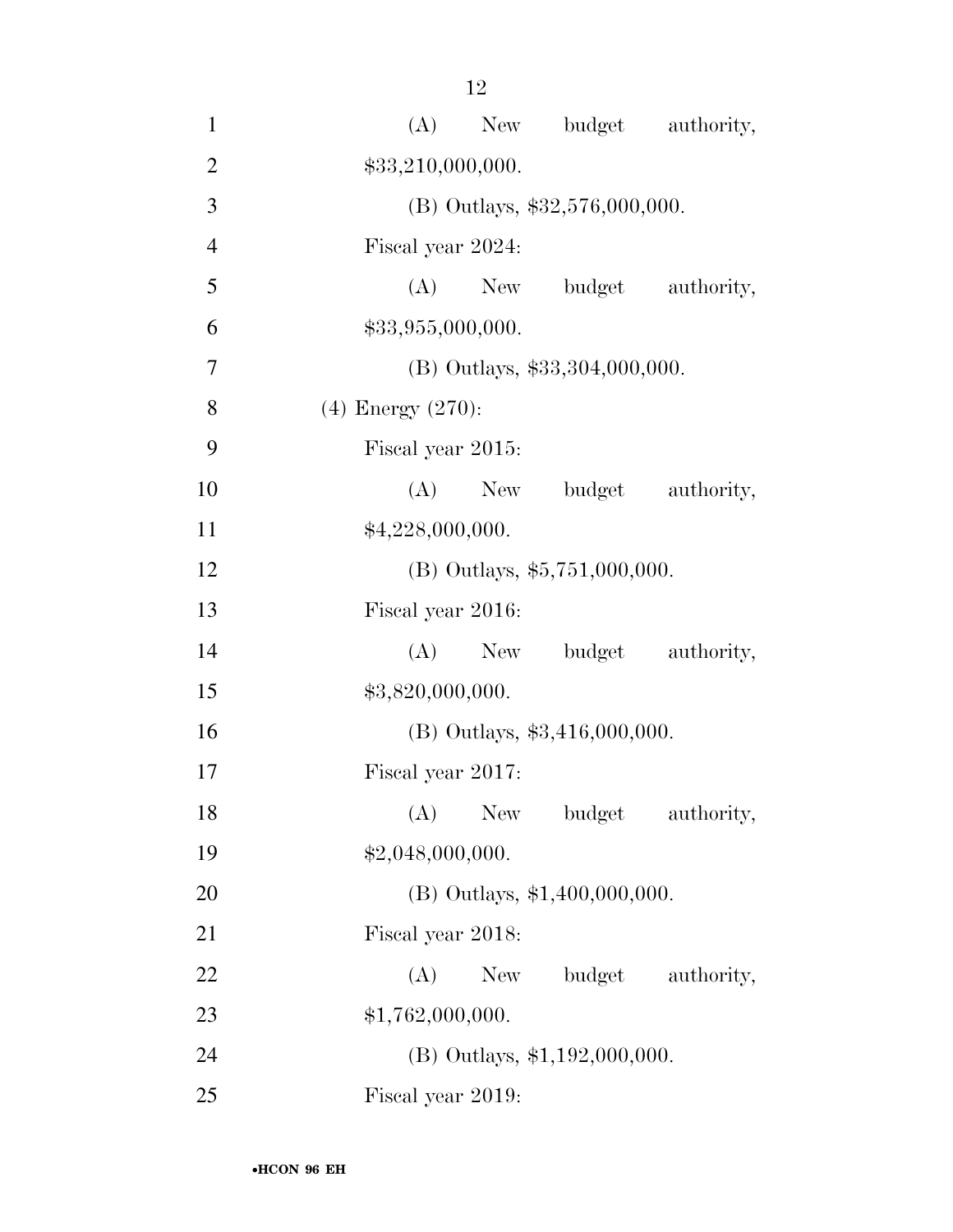| $\mathbf{1}$   | (A)<br>New budget authority,                 |
|----------------|----------------------------------------------|
| $\overline{2}$ | \$1,788,000,000.                             |
| 3              | (B) Outlays, $$1,278,000,000$ .              |
| $\overline{4}$ | Fiscal year 2020:                            |
| 5              | (A) New budget authority,                    |
| 6              | \$1,851,000,000.                             |
| 7              | (B) Outlays, \$1,384,000,000.                |
| 8              | Fiscal year 2021:                            |
| 9              | (A) New budget authority,                    |
| 10             | $-$ \$16,000,000.                            |
| 11             | $(B)$ Outlays, $-$ \$346,000,000.            |
| 12             | Fiscal year 2022:                            |
| 13             | (A) New budget authority,                    |
| 14             | $-$ \$1,018,000,000.                         |
| 15             | $(B)$ Outlays, $-1,283,000,000$ .            |
| 16             | Fiscal year 2023:                            |
| 17             | (A) New budget<br>authority,                 |
| 18             | $-$ \$1,914,000,000.                         |
| 19             | (B) Outlays, -\$2,188,000,000.               |
| 20             | Fiscal year 2024:                            |
| 21             | (A)<br>budget<br>New<br>authority,           |
| 22             | $-$ \$6,113,000,000.                         |
| 23             | $(B)$ Outlays, $-$ \$6,699,000,000.          |
| 24             | (5) Natural Resources and Environment (300): |
| 25             | Fiscal year 2015:                            |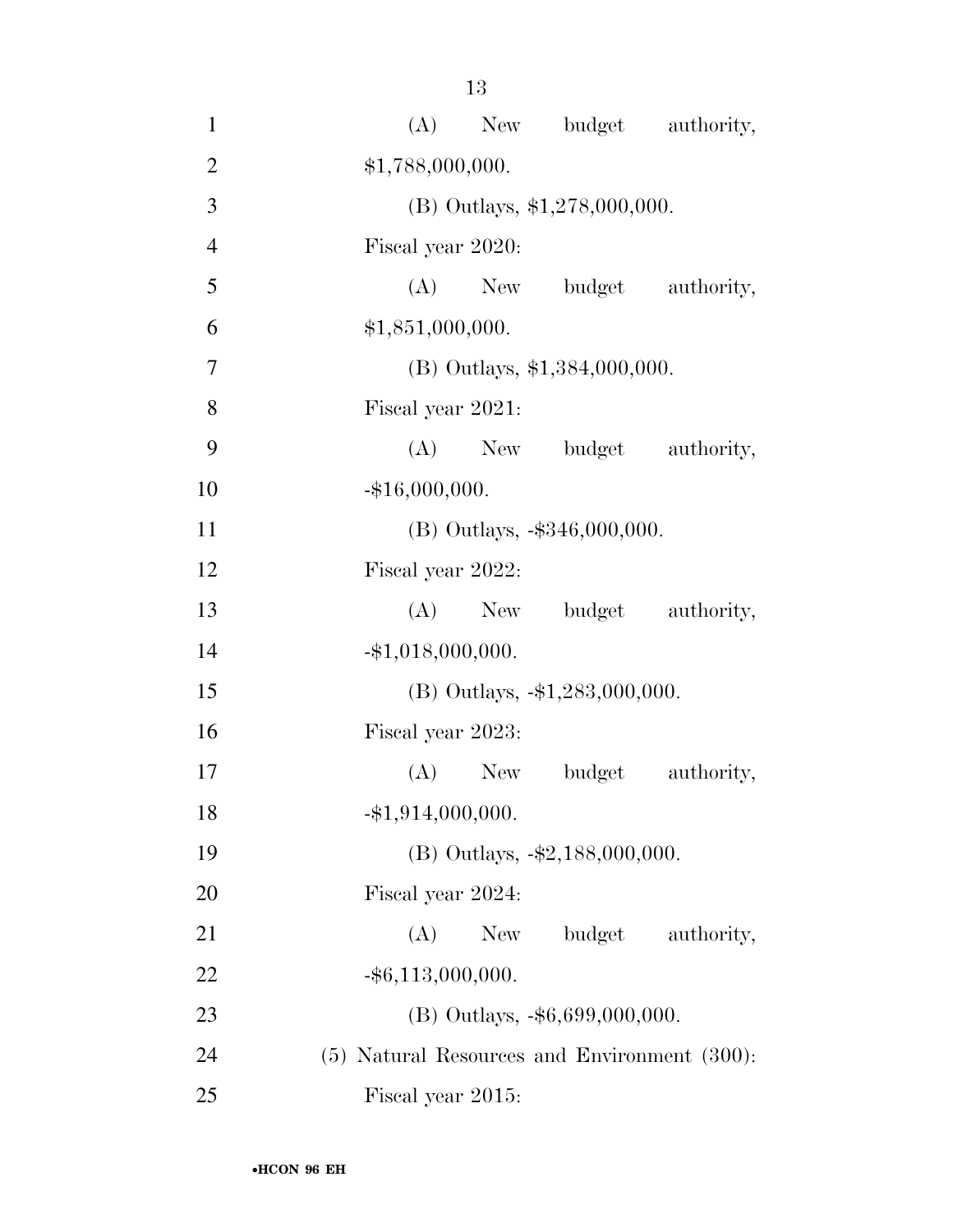| $\mathbf{1}$   | New budget authority,<br>(A)       |
|----------------|------------------------------------|
| $\overline{2}$ | \$34,289,000,000.                  |
| 3              | (B) Outlays, \$39,311,000,000.     |
| $\overline{4}$ | Fiscal year 2016:                  |
| 5              | (A) New budget authority,          |
| 6              | \$34,491,000,000.                  |
| 7              | $(B)$ Outlays, \$37,747,000,000.   |
| 8              | Fiscal year 2017:                  |
| 9              | (A) New budget authority,          |
| 10             | \$35,077,000,000.                  |
| 11             | (B) Outlays, \$36,204,000,000.     |
| 12             | Fiscal year 2018:                  |
| 13             | (A) New budget authority,          |
| 14             | \$33,047,000,000.                  |
| 15             | $(B)$ Outlays, \$33,316,000,000.   |
| 16             | Fiscal year 2019:                  |
| 17             | (A) New budget<br>authority,       |
| 18             | \$36,859,000,000.                  |
| 19             | (B) Outlays, \$36,779,000,000.     |
| 20             | Fiscal year 2020:                  |
| 21             | budget<br>(A)<br>New<br>authority, |
| 22             | \$38,169,000,000.                  |
| 23             | (B) Outlays, \$37,877,000,000.     |
| 24             | Fiscal year 2021:                  |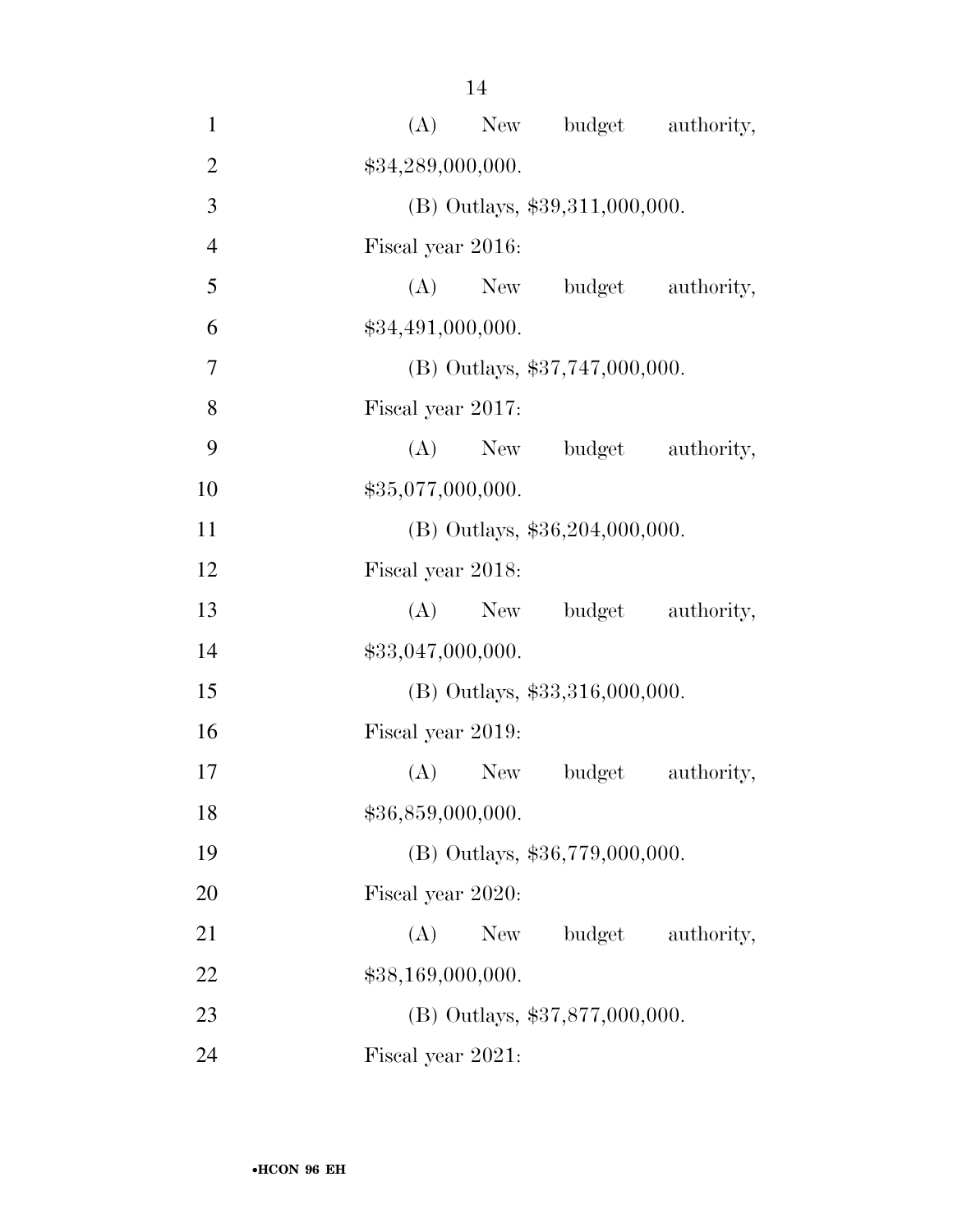| $\mathbf{1}$   | (A)<br>New budget authority,       |
|----------------|------------------------------------|
| $\overline{2}$ | \$36,428,000,000.                  |
| 3              | (B) Outlays, \$36,379,000,000.     |
| $\overline{4}$ | Fiscal year 2022:                  |
| 5              | $(A)$ New<br>budget authority,     |
| 6              | \$38,979,000,000.                  |
| 7              | $(B)$ Outlays, \$38,749,000,000.   |
| 8              | Fiscal year 2023:                  |
| 9              | (A)<br>New budget authority,       |
| 10             | \$39,927,000,000.                  |
| 11             | (B) Outlays, \$39,733,000,000.     |
| 12             | Fiscal year 2024:                  |
| 13             | $(A)$ New<br>budget authority,     |
| 14             | \$40,592,000,000.                  |
| 15             | (B) Outlays, \$39,752,000,000.     |
| 16             | $(6)$ Agriculture $(350)$ :        |
| 17             | Fiscal year 2015:                  |
| 18             | (A)<br>New<br>budget<br>authority, |
| 19             | \$19,042,000,000.                  |
| 20             | $(B)$ Outlays, \$19,556,000,000.   |
| 21             | Fiscal year 2016:                  |
| 22             | budget authority,<br>(A)<br>New    |
| 23             | \$22,506,000,000.                  |
| 24             | (B) Outlays, \$22,313,000,000.     |
| 25             | Fiscal year 2017:                  |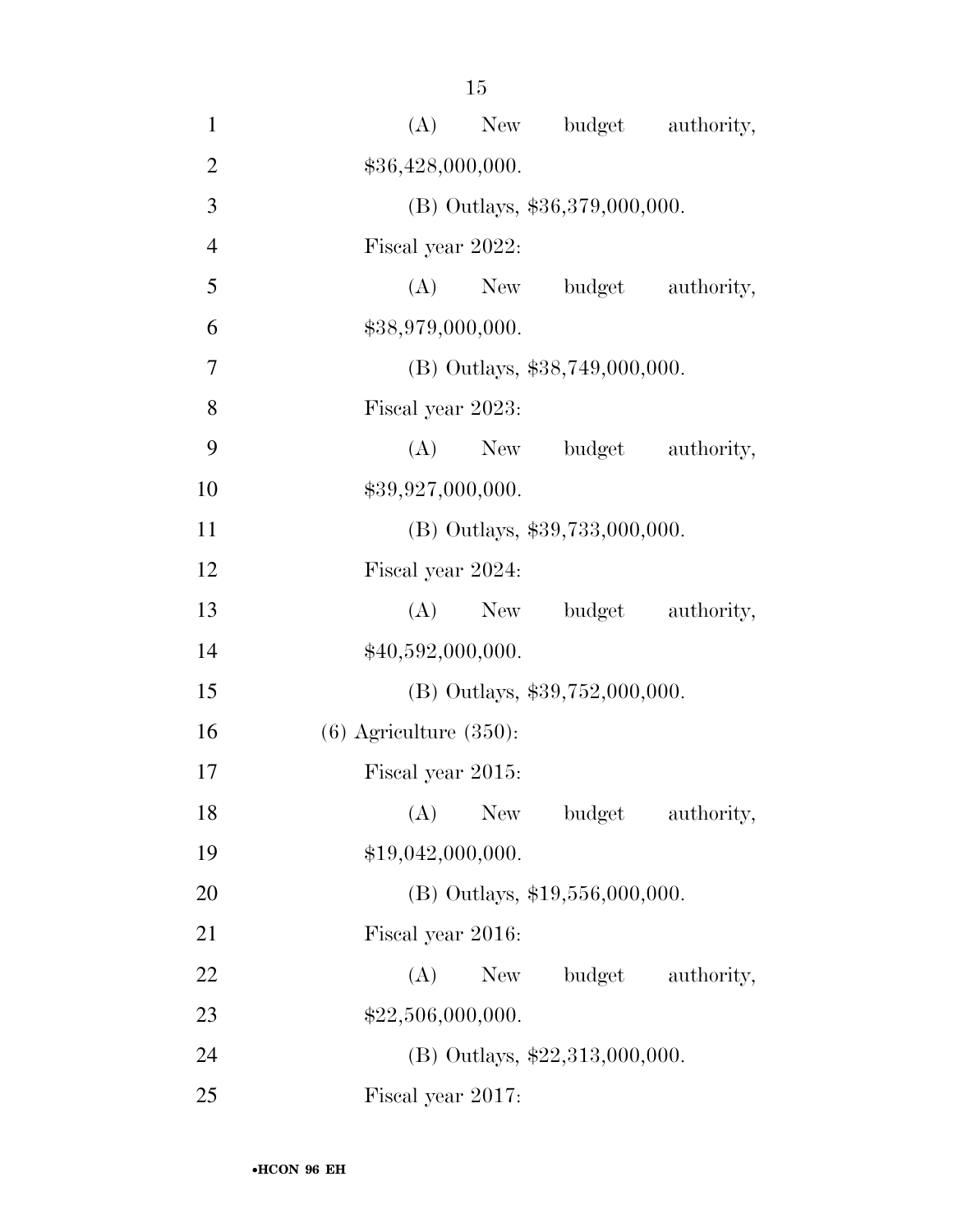| 1              | (A) New budget authority,          |
|----------------|------------------------------------|
| $\overline{2}$ | \$20,527,000,000.                  |
| 3              | (B) Outlays, \$19,992,000,000.     |
| $\overline{4}$ | Fiscal year 2018:                  |
| 5              | authority,<br>$(A)$ New<br>budget  |
| 6              | \$18,506,000,000.                  |
| 7              | $(B)$ Outlays, \$17,883,000,000.   |
| 8              | Fiscal year 2019:                  |
| 9              | (A)<br>New budget<br>authority,    |
| 10             | \$18,654,000,000.                  |
| 11             | (B) Outlays, \$17,970,000,000.     |
| 12             | Fiscal year 2020:                  |
| 13             | $(A)$ New<br>budget authority,     |
| 14             | \$19,008,000,000.                  |
| 15             | $(B)$ Outlays, \$18,440,000,000.   |
| 16             | Fiscal year 2021:                  |
| 17             | budget<br>authority,<br>(A)<br>New |
| 18             | \$19,263,000,000.                  |
| 19             | (B) Outlays, \$18,763,000,000.     |
| 20             | Fiscal year 2022:                  |
| 21             | budget<br>(A)<br>New<br>authority, |
| 22             | \$19,764,000,000.                  |
| 23             | $(B)$ Outlays, \$19,249,000,000.   |
| 24             | Fiscal year 2023:                  |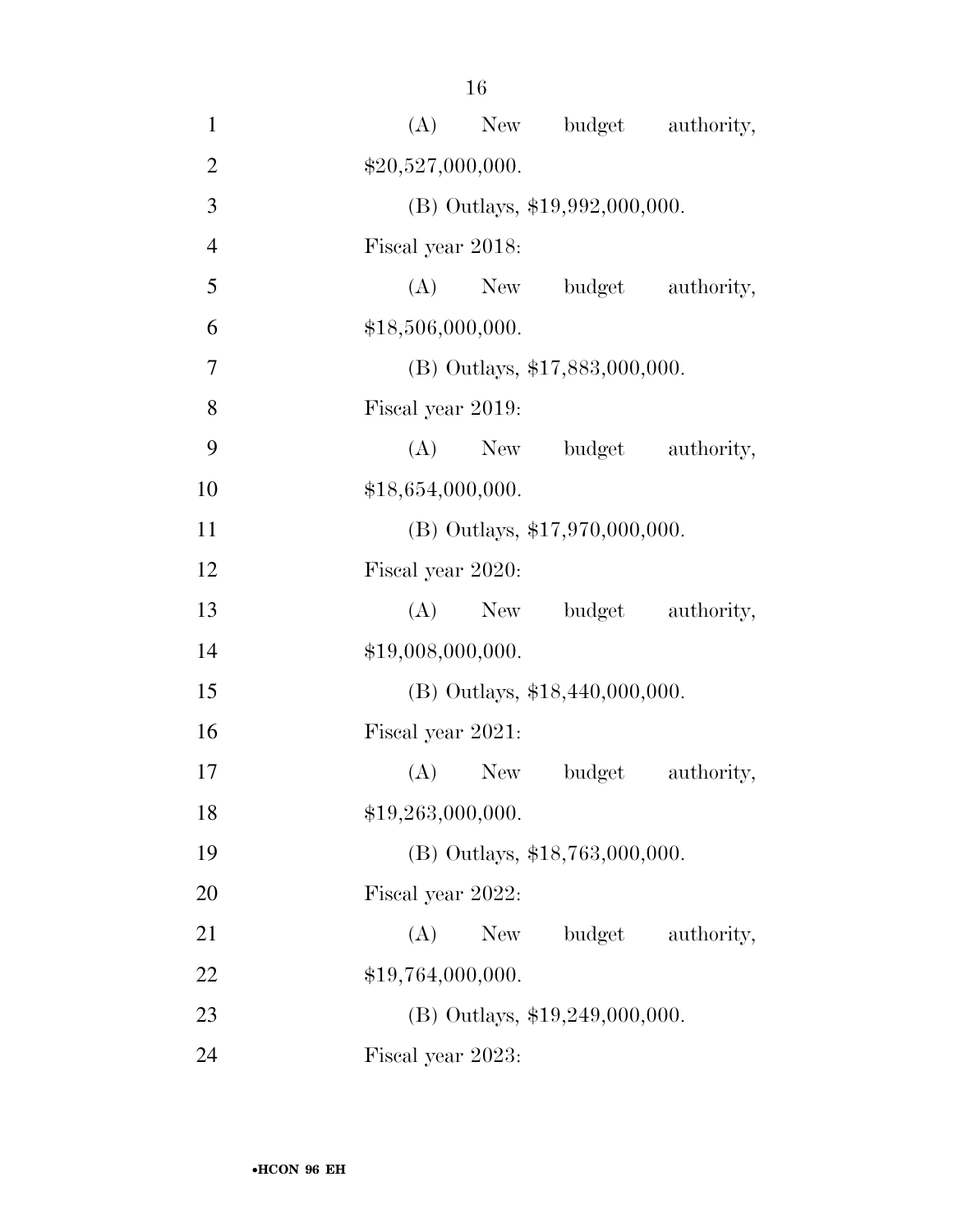| $\mathbf{1}$   | budget authority,<br>(A)<br>New        |
|----------------|----------------------------------------|
| $\overline{2}$ | \$20,017,000,000.                      |
| 3              | $(B)$ Outlays, \$19,516,000,000.       |
| $\overline{4}$ | Fiscal year 2024:                      |
| 5              | $(A)$ New<br>budget authority,         |
| 6              | \$20,635,000,000.                      |
| 7              | $(B)$ Outlays, \$20,131,000,000.       |
| 8              | (7) Commerce and Housing Credit (370): |
| 9              | Fiscal year 2015:                      |
| 10             | (A)<br>budget authority,<br>New        |
| 11             | $-$ \$3,239,000,000.                   |
| 12             | (B) Outlays, $-14,762,000,000$ .       |
| 13             | Fiscal year 2016:                      |
| 14             | budget authority,<br>(A)<br>New        |
| 15             | $-$ \$4,518,000,000.                   |
| 16             | $(B)$ Outlays, $-18,633,000,000$ .     |
| 17             | Fiscal year 2017:                      |
| 18             | (A)<br>New<br>budget<br>authority,     |
| 19             | $-$ \$7,672,000,000.                   |
| 20             | (B) Outlays, $-\$23,217,000,000$ .     |
| 21             | Fiscal year 2018:                      |
| 22             | (A)<br>New<br>budget authority,        |
| 23             | $-$ \$7,385,000,000.                   |
| 24             | (B) Outlays, $-\$24,136,000,000$ .     |
| 25             | Fiscal year 2019:                      |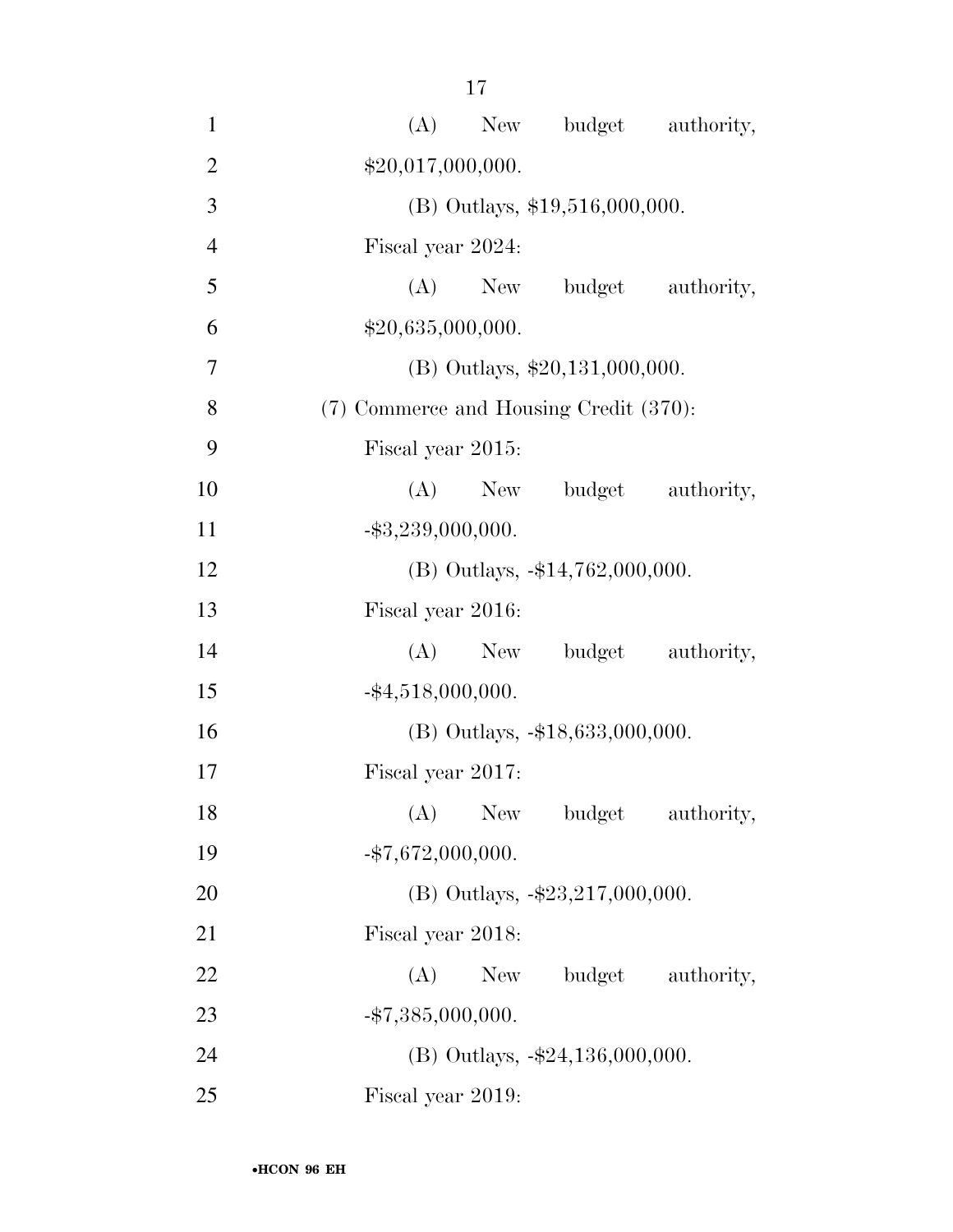| $\mathbf{1}$   | (A)<br>New budget authority,       |
|----------------|------------------------------------|
| $\overline{2}$ | $-$ \$6,658,000,000.               |
| 3              | (B) Outlays, -\$28,258,000,000.    |
| $\overline{4}$ | Fiscal year 2020:                  |
| 5              | (A) New budget authority,          |
| 6              | $-$ \$3,937,000,000.               |
| 7              | (B) Outlays, $-\$26,052,000,000$ . |
| 8              | Fiscal year 2021:                  |
| 9              | (A) New budget authority,          |
| 10             | $-$ \$4,034,000,000.               |
| 11             | (B) Outlays, $-\$20,982,000,000$ . |
| 12             | Fiscal year 2022:                  |
| 13             | (A) New budget authority,          |
| 14             | $-$ \$4,794,000,000.               |
| 15             | (B) Outlays, $-\$23,197,000,000$ . |
| 16             | Fiscal year 2023:                  |
| 17             | (A) New budget<br>authority,       |
| 18             | $-$ \$5,073,000,000.               |
| 19             | (B) Outlays, -\$24,597,000,000.    |
| 20             | Fiscal year 2024:                  |
| 21             | (A)<br>budget<br>New<br>authority, |
| 22             | $-$ \$5,118,000,000.               |
| 23             | (B) Outlays, -\$25,793,000,000.    |
| 24             | $(8)$ Transportation $(400)$ :     |
| 25             | Fiscal year 2015:                  |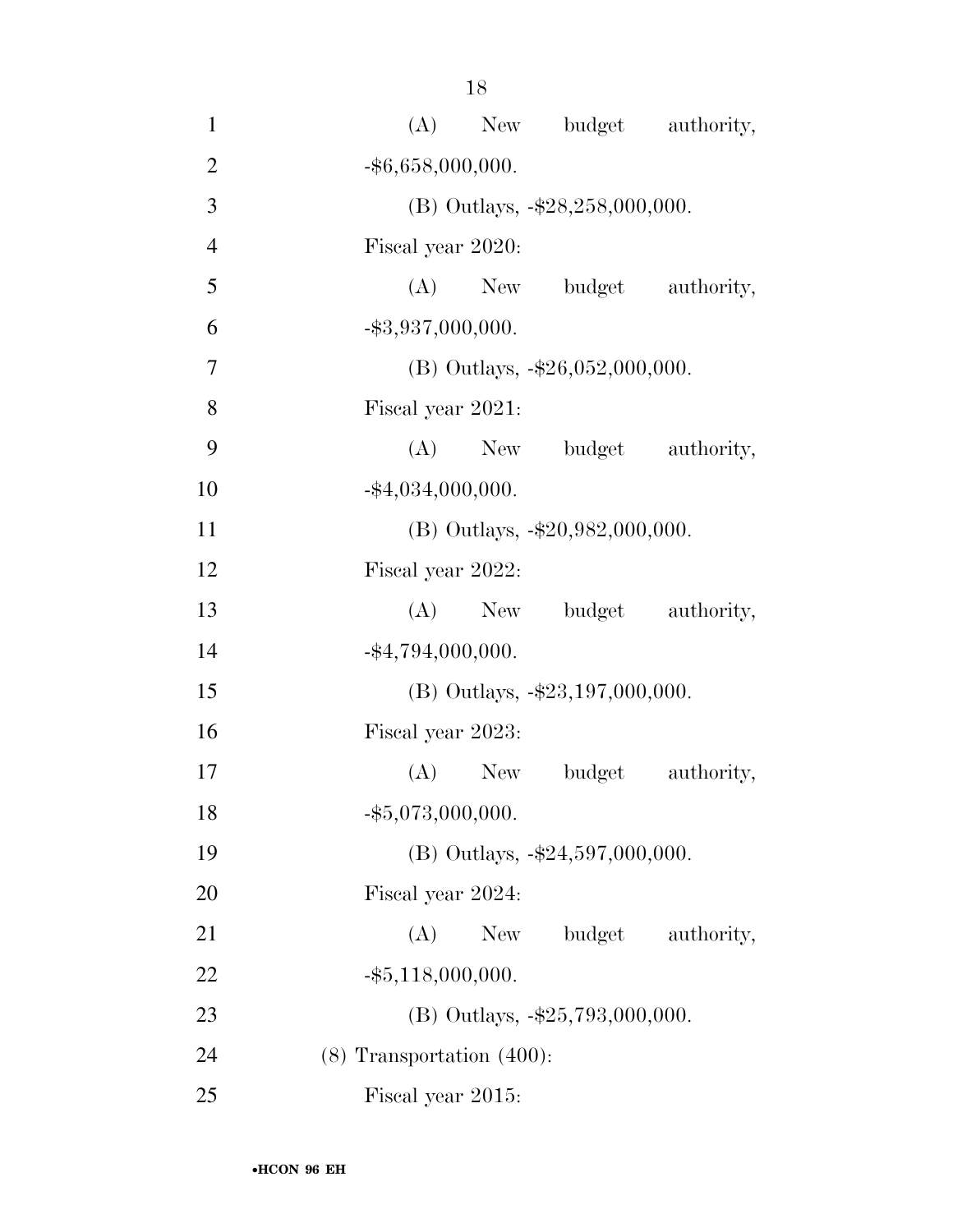| $\mathbf{1}$   | budget authority,<br>(A)<br>New    |
|----------------|------------------------------------|
| $\overline{2}$ | \$34,713,000,000.                  |
| 3              | $(B)$ Outlays, \$80,659,000,000.   |
| $\overline{4}$ | Fiscal year 2016:                  |
| 5              | budget authority,<br>$(A)$ New     |
| 6              | \$68,529,000,000.                  |
| $\overline{7}$ | (B) Outlays, \$69,907,000,000.     |
| 8              | Fiscal year 2017:                  |
| 9              | $(A)$ New<br>budget<br>authority,  |
| 10             | \$74,454,000,000.                  |
| 11             | (B) Outlays, \$75,199,000,000.     |
| 12             | Fiscal year 2018:                  |
| 13             | $(A)$ New<br>budget authority,     |
| 14             | \$75,978,000,000.                  |
| 15             | (B) Outlays, \$77,558,000,000.     |
| 16             | Fiscal year 2019:                  |
| 17             | (A)<br>budget<br>authority,<br>New |
| 18             | \$77,501,000,000.                  |
| 19             | (B) Outlays, \$78,163,000,000.     |
| 20             | Fiscal year 2020:                  |
| 21             | budget<br>(A)<br>New<br>authority, |
| 22             | \$78,373,000,000.                  |
| 23             | $(B)$ Outlays, \$79,056,000,000.   |
| 24             | Fiscal year 2021:                  |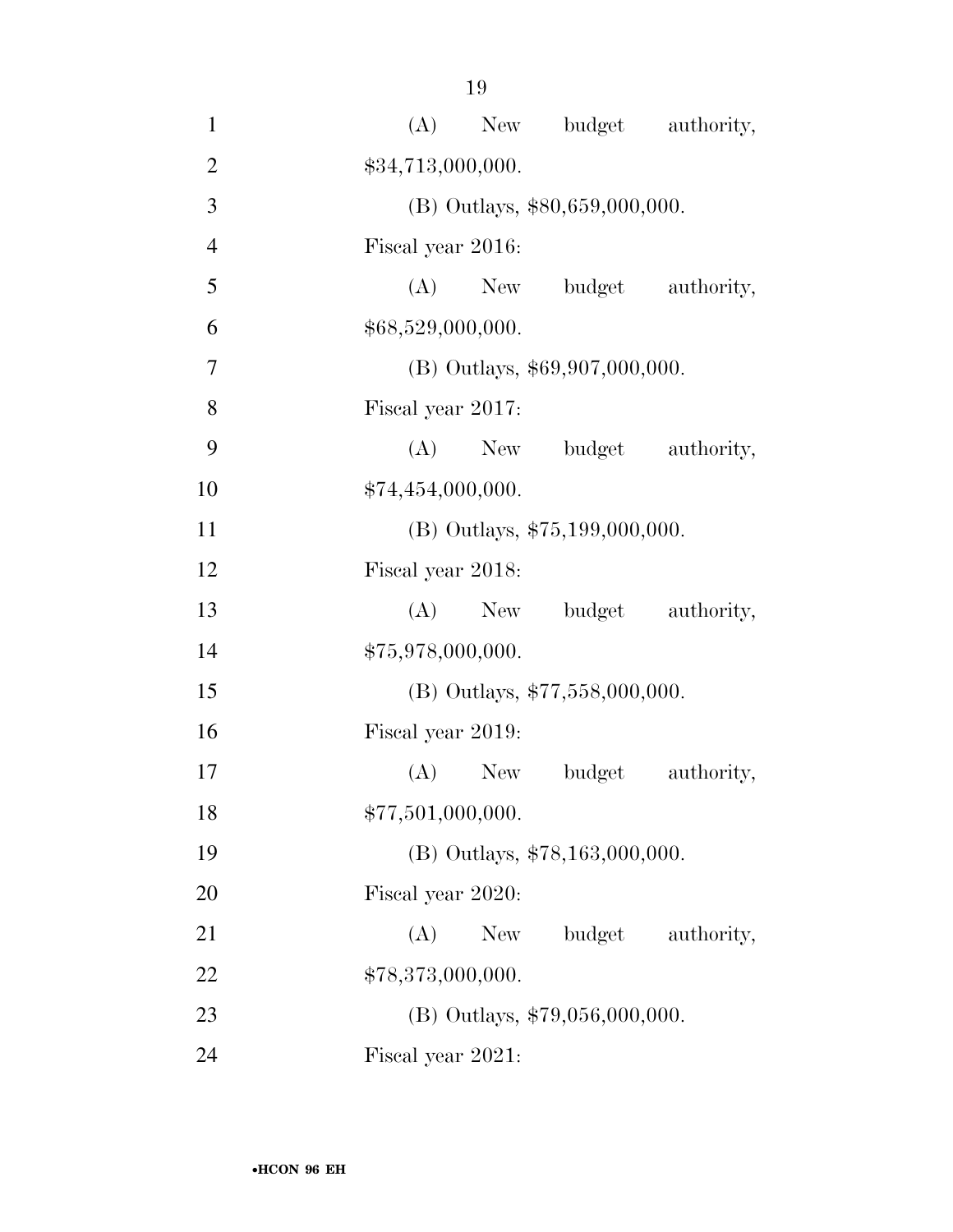| $\mathbf{1}$   |        | (A)               |            |                                  | New budget authority,              |
|----------------|--------|-------------------|------------|----------------------------------|------------------------------------|
| $\overline{2}$ |        | \$79,369,000,000. |            |                                  |                                    |
| 3              |        |                   |            | $(B)$ Outlays, \$80,231,000,000. |                                    |
| $\overline{4}$ |        | Fiscal year 2022: |            |                                  |                                    |
| 5              |        |                   | $(A)$ New  | budget                           | authority,                         |
| 6              |        | \$80,529,000,000. |            |                                  |                                    |
| 7              |        |                   |            | (B) Outlays, \$81,409,000,000.   |                                    |
| 8              |        | Fiscal year 2023: |            |                                  |                                    |
| 9              |        |                   | $(A)$ New  | budget                           | authority,                         |
| 10             |        | \$81,829,000,000. |            |                                  |                                    |
| 11             |        |                   |            | (B) Outlays, \$82,872,000,000.   |                                    |
| 12             |        | Fiscal year 2024: |            |                                  |                                    |
| 13             |        |                   | $(A)$ New  | budget                           | authority,                         |
| 14             |        | \$83,353,000,000. |            |                                  |                                    |
| 15             |        |                   |            | (B) Outlays, \$84,024,000,000.   |                                    |
| 16             | (9)    |                   |            |                                  | Community and Regional Development |
| 17             | (450): |                   |            |                                  |                                    |
| 18             |        | Fiscal year 2015: |            |                                  |                                    |
| 19             |        | (A)               | <b>New</b> | budget                           | authority,                         |
| 20             |        | \$14,556,000,000. |            |                                  |                                    |
| 21             |        |                   |            | $(B)$ Outlays, \$23,608,000,000. |                                    |
| 22             |        | Fiscal year 2016: |            |                                  |                                    |
| 23             |        | (A)               | New        | budget                           | authority,                         |
| 24             |        | \$15,303,000,000. |            |                                  |                                    |
| 25             |        |                   |            | (B) Outlays, $$21,425,000,000$ . |                                    |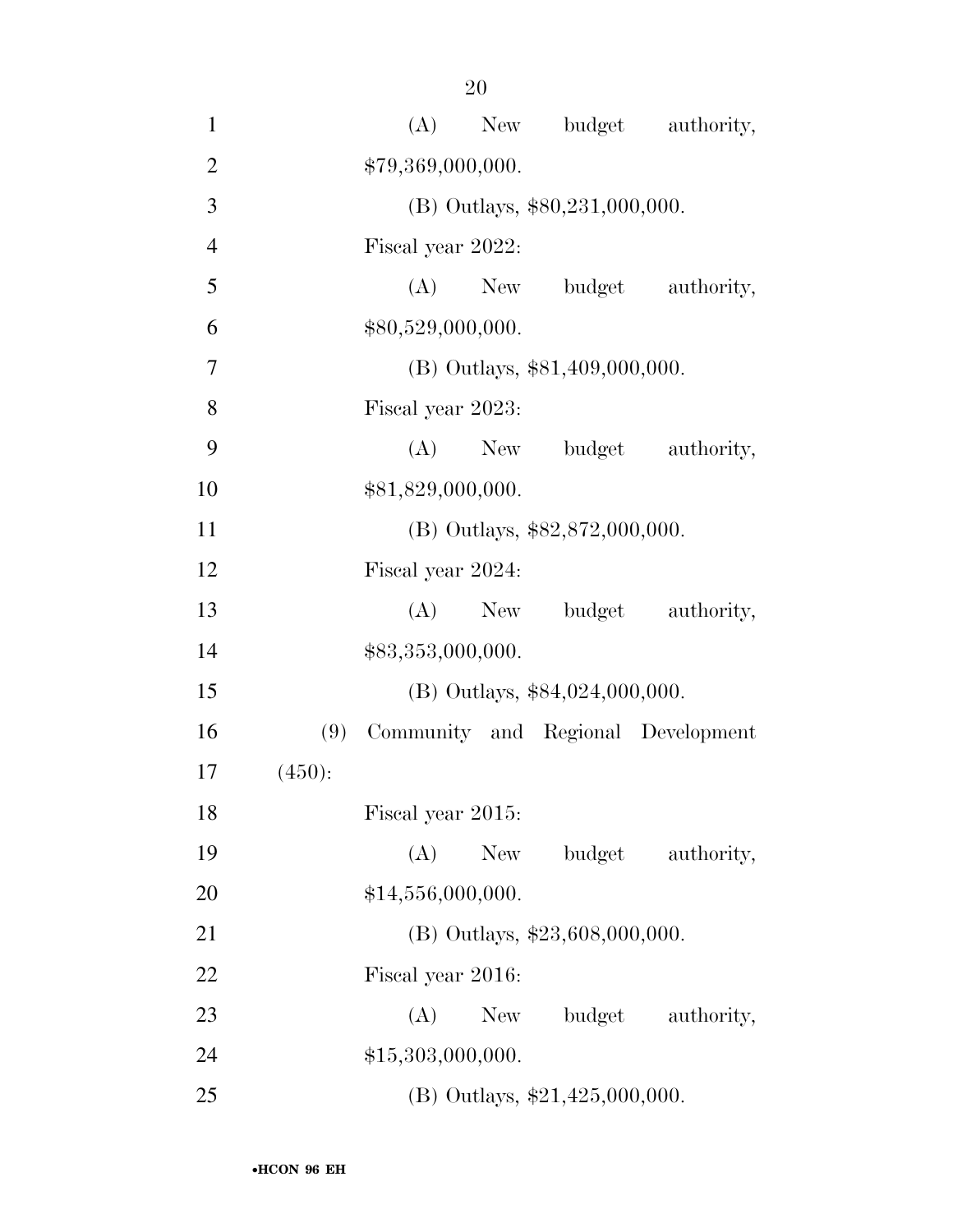| $\mathbf{1}$   | Fiscal year 2017:                  |
|----------------|------------------------------------|
| $\overline{2}$ | (A)<br>budget<br>New<br>authority, |
| 3              | \$15,269,000,000.                  |
| $\overline{4}$ | (B) Outlays, \$19,292,000,000.     |
| 5              | Fiscal year 2018:                  |
| 6              | (A)<br>New budget authority,       |
| 7              | \$15,414,000,000.                  |
| 8              | (B) Outlays, \$17,840,000,000.     |
| 9              | Fiscal year 2019:                  |
| 10             | (A) New budget authority,          |
| 11             | \$15,387,000,000.                  |
| 12             | (B) Outlays, \$16,841,000,000.     |
| 13             | Fiscal year 2020:                  |
| 14             | $(A)$ New<br>budget authority,     |
| 15             | \$15,283,000,000.                  |
| 16             | (B) Outlays, \$16,008,000,000.     |
| 17             | Fiscal year 2021:                  |
| 18             | (A) New budget authority,          |
| 19             | \$15,421,000,000.                  |
| 20             | $(B)$ Outlays, \$14,679,000,000.   |
| 21             | Fiscal year 2022:                  |
| 22             | $(A)$ New<br>budget authority,     |
| 23             | \$15,658,000,000.                  |
| 24             | (B) Outlays, \$13,408,000,000.     |
| 25             | Fiscal year 2023:                  |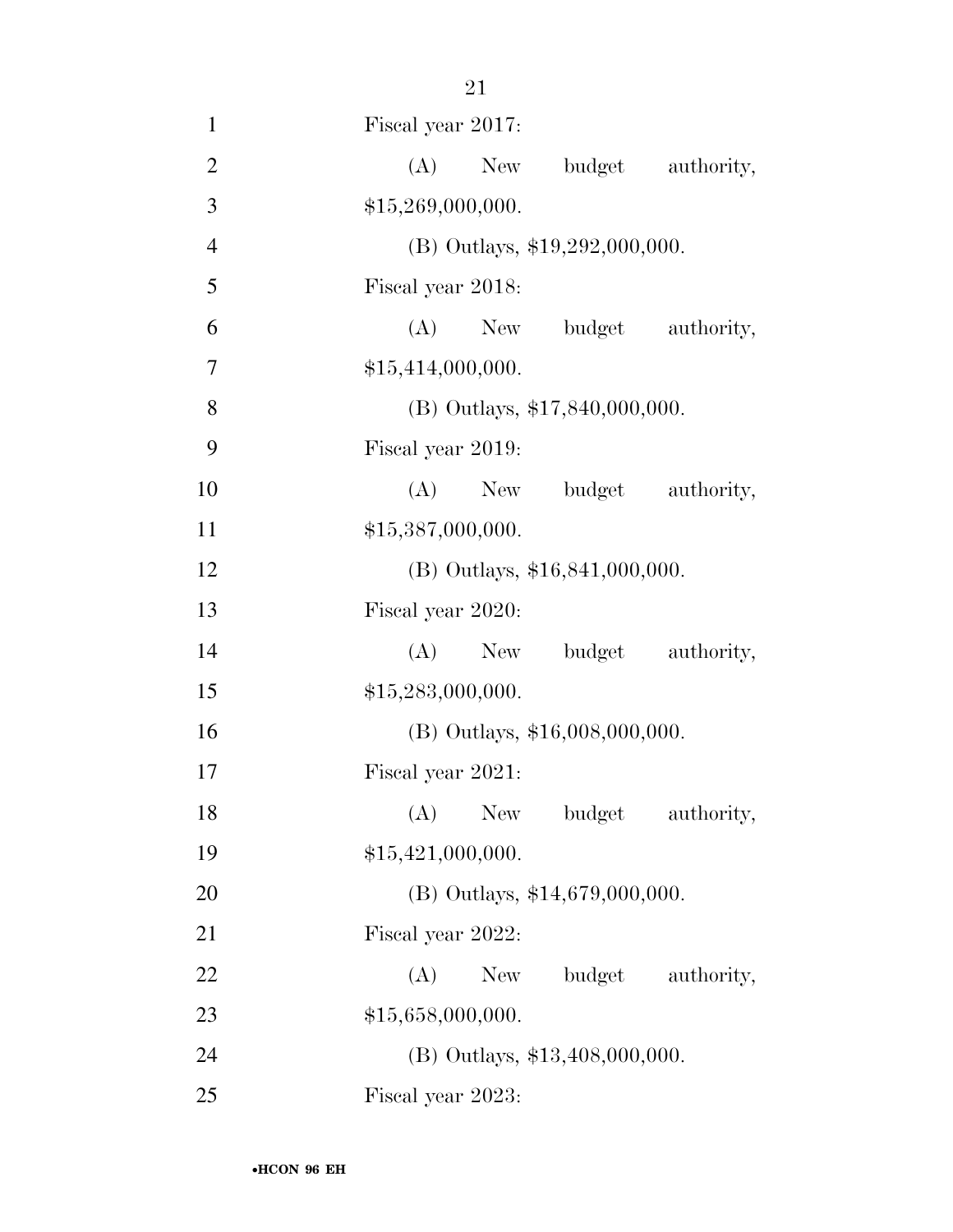| $\mathbf{1}$   | New budget authority,<br>(A)              |
|----------------|-------------------------------------------|
| $\overline{2}$ | \$15,954,000,000.                         |
| 3              | (B) Outlays, \$13,490,000,000.            |
| $\overline{4}$ | Fiscal year 2024:                         |
| 5              | (A)<br>budget authority,<br>New           |
| 6              | \$16,302,000,000.                         |
| 7              | $(B)$ Outlays, \$13,910,000,000.          |
| 8              | (10) Education, Training, Employment, and |
| 9              | Social Services (500):                    |
| 10             | Fiscal year 2015:                         |
| 11             | budget authority,<br>(A)<br>New           |
| 12             | \$73,908,000,000.                         |
| 13             | $(B)$ Outlays, \$91,759,000,000.          |
| 14             | Fiscal year 2016:                         |
| 15             | budget authority,<br>(A)<br>New           |
| 16             | \$82,372,000,000.                         |
| 17             | $(B)$ Outlays, \$84,521,000,000.          |
| 18             | Fiscal year 2017:                         |
| 19             | (A)<br>budget authority,<br>New           |
| 20             | \$86,699,000,000.                         |
| 21             | (B) Outlays, \$87,137,000,000.            |
| 22             | Fiscal year 2018:                         |
| 23             | budget authority,<br>New<br>(A)           |
| 24             | \$89,536,000,000.                         |
| 25             | (B) Outlays, \$89,808,000,000.            |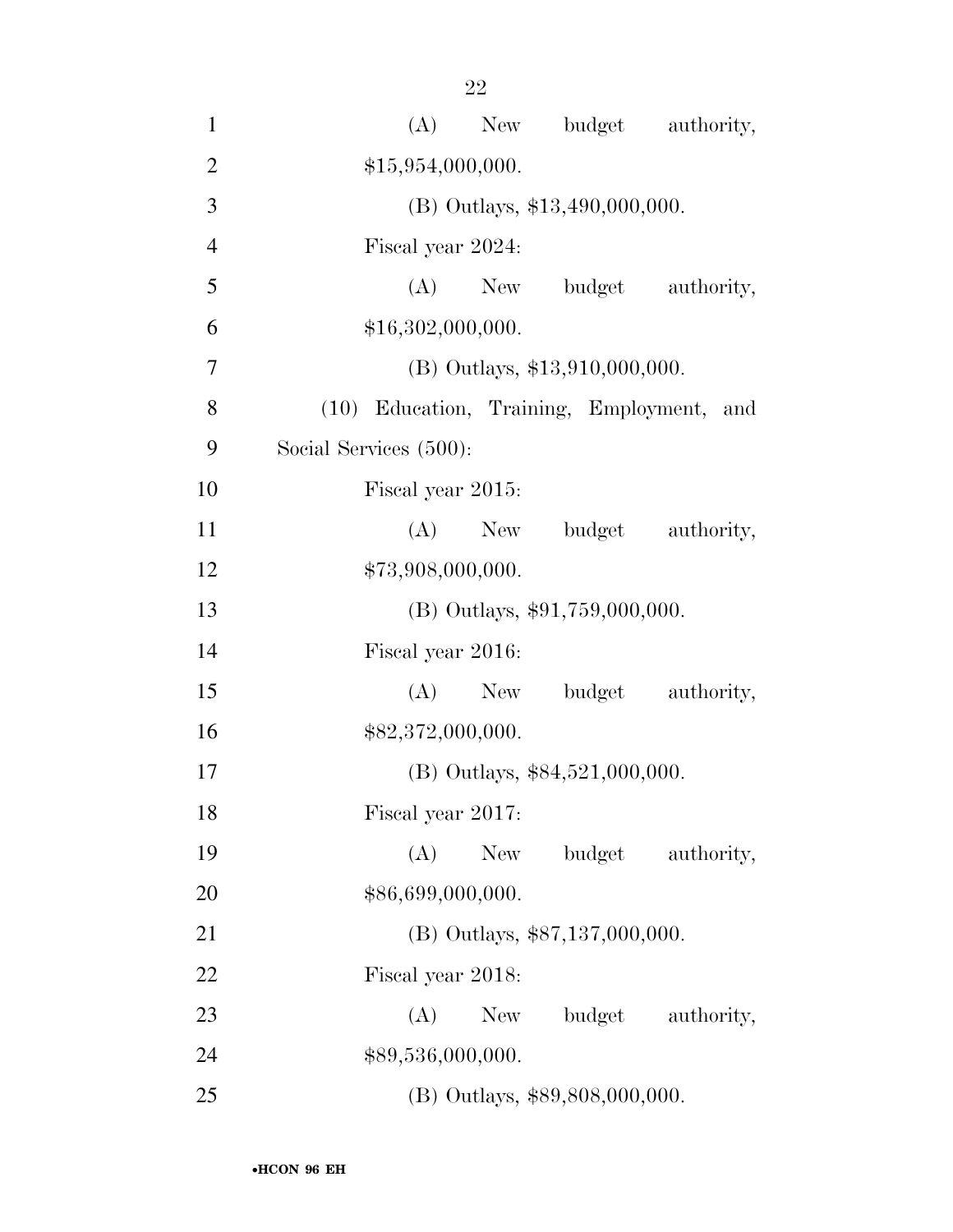| $\mathbf{1}$   | Fiscal year 2019:                |
|----------------|----------------------------------|
| $\overline{2}$ | (A)<br>budget authority,<br>New  |
| 3              | \$85,278,000,000.                |
| $\overline{4}$ | (B) Outlays, \$86,074,000,000.   |
| 5              | Fiscal year 2020:                |
| 6              | (A)<br>New budget authority,     |
| 7              | \$86,555,000,000.                |
| 8              | $(B)$ Outlays, \$87,130,000,000. |
| 9              | Fiscal year 2021:                |
| 10             | (A) New budget authority,        |
| 11             | \$87,749,000,000.                |
| 12             | (B) Outlays, \$88,403,000,000.   |
| 13             | Fiscal year 2022:                |
| 14             | (A) New budget authority,        |
| 15             | \$89,167,000,000.                |
| 16             | (B) Outlays, \$89,839,000,000.   |
| 17             | Fiscal year 2023:                |
| 18             | (A) New budget authority,        |
| 19             | \$90,661,000,000.                |
| 20             | $(B)$ Outlays, \$91,360,000,000. |
| 21             | Fiscal year 2024:                |
| 22             | (A)<br>New<br>budget authority,  |
| 23             | \$92,094,000,000.                |
| 24             | (B) Outlays, $$92,926,000,000$ . |
| 25             | $(11)$ Health $(550)$ :          |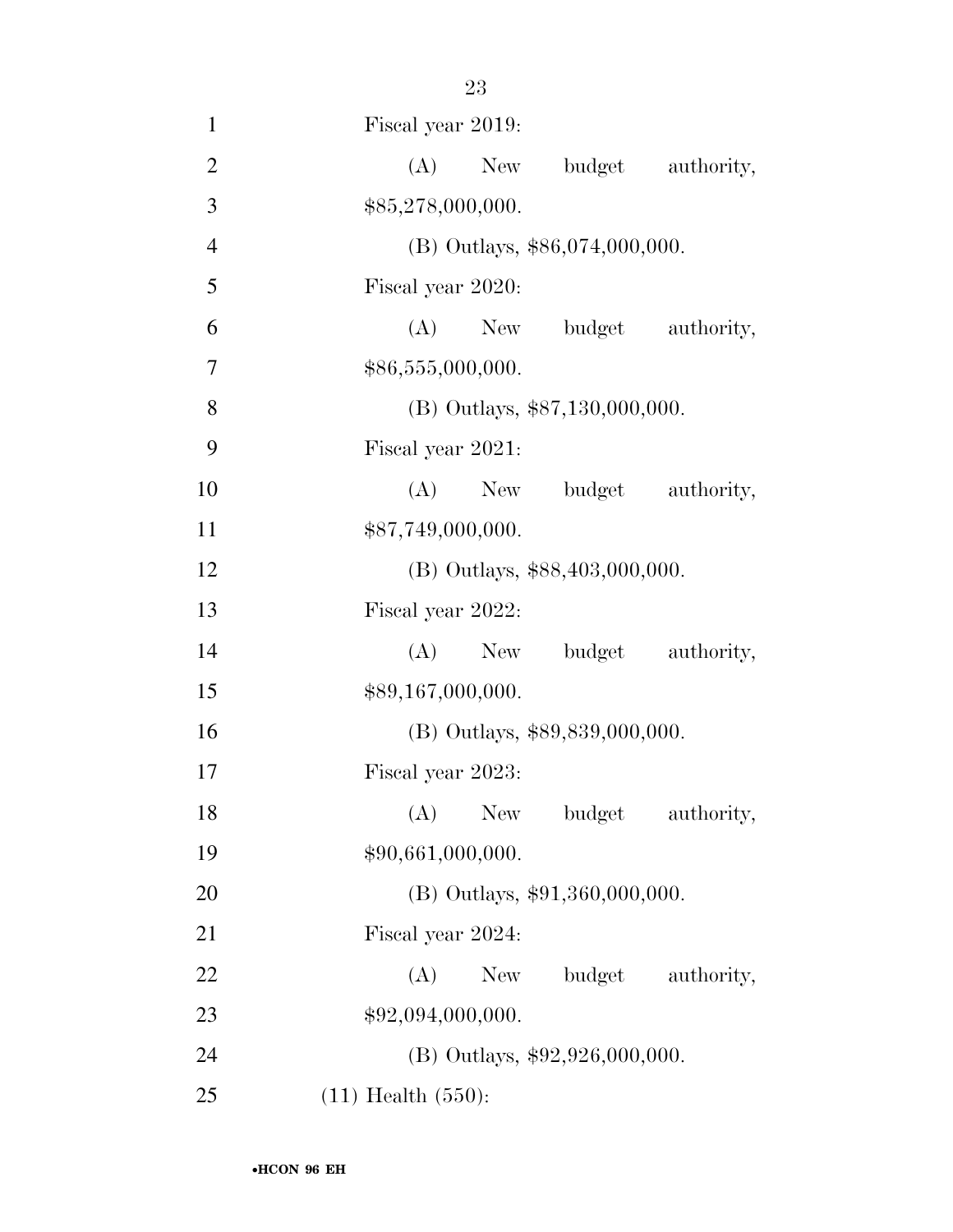| $\mathbf{1}$   | Fiscal year 2015:                 |                       |
|----------------|-----------------------------------|-----------------------|
| $\overline{2}$ | $(A)$ New<br>budget               | authority,            |
| 3              | \$419,799,000,000.                |                       |
| $\overline{4}$ | $(B)$ Outlays, \$416,573,000,000. |                       |
| 5              | Fiscal year 2016:                 |                       |
| 6              | (A)                               | New budget authority, |
| 7              | \$367,238,000,000.                |                       |
| 8              | (B) Outlays, \$370,205,000,000.   |                       |
| 9              | Fiscal year 2017:                 |                       |
| 10             | (A)                               | New budget authority, |
| 11             | \$377,752,000,000.                |                       |
| 12             | (B) Outlays, \$375,839,000,000.   |                       |
| 13             | Fiscal year 2018:                 |                       |
| 14             | $(A)$ New<br>budget               | authority,            |
| 15             | \$376,732,000,000.                |                       |
| 16             | (B) Outlays, \$377,346,000,000.   |                       |
| 17             | Fiscal year 2019:                 |                       |
| 18             | (A) New budget authority,         |                       |
| 19             | \$390,437,000,000.                |                       |
| 20             | (B) Outlays, \$390,404,000,000.   |                       |
| 21             | Fiscal year 2020:                 |                       |
| 22             | (A)<br>New                        | budget authority,     |
| 23             | \$415,814,000,000.                |                       |
| 24             | (B) Outlays, \$405,309,000,000.   |                       |
| 25             | Fiscal year 2021:                 |                       |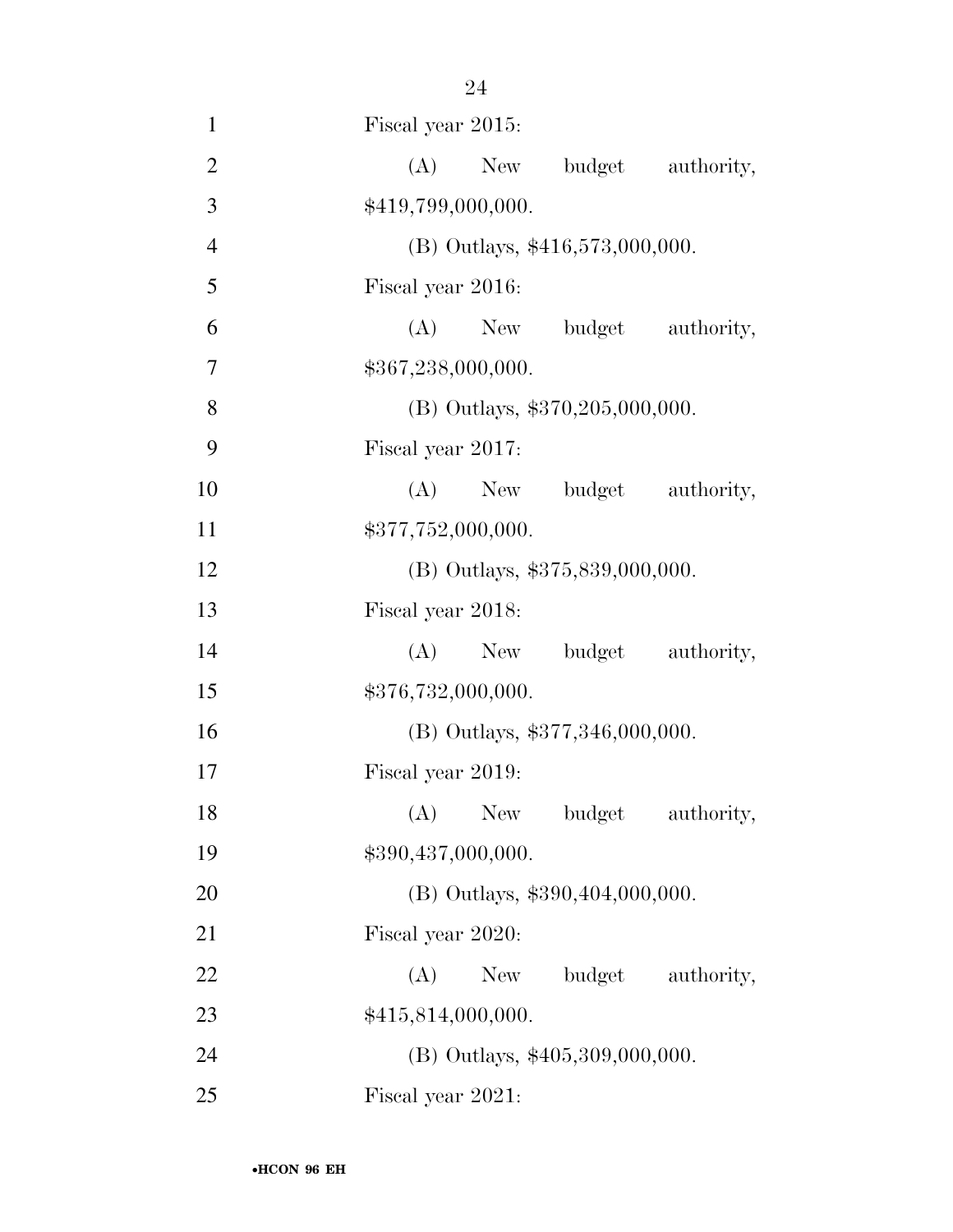| $\mathbf{1}$   | budget authority,<br>(A)<br>New       |
|----------------|---------------------------------------|
| $\overline{2}$ | \$419,124,000,000.                    |
| 3              | (B) Outlays, \$418,298,000,000.       |
| $\overline{4}$ | Fiscal year 2022:                     |
| 5              | budget<br>$(A)$ New<br>authority,     |
| 6              | \$433,512,000,000.                    |
| 7              | $(B)$ Outlays, \$432,149,000,000.     |
| 8              | Fiscal year 2023:                     |
| 9              | (A)<br>budget<br>authority,<br>New    |
| 10             | \$449,181,000,000.                    |
| 11             | $(B)$ Outlays, \$447,991,000,000.     |
| 12             | Fiscal year 2024:                     |
| 13             | budget authority,<br>$(A)$ New        |
| 14             | \$472,300,000,000.                    |
| 15             | $(B)$ Outlays, \$471,312,000,000.     |
| 16             | $(12)$ Medicare $(570)$ :             |
| 17             | Fiscal year 2015:                     |
| 18             | (A)<br>New<br>budget<br>authority,    |
| 19             | \$519,196,000,000.                    |
| 20             | $(B)$ Outlays, \$519,407,000,000.     |
| 21             | Fiscal year 2016:                     |
| 22             | (A)<br>New \,<br>budget<br>authority, |
| 23             | \$558,895,000,000.                    |
| 24             | $(B)$ Outlays, \$558,964,000,000.     |
| 25             | Fiscal year 2017:                     |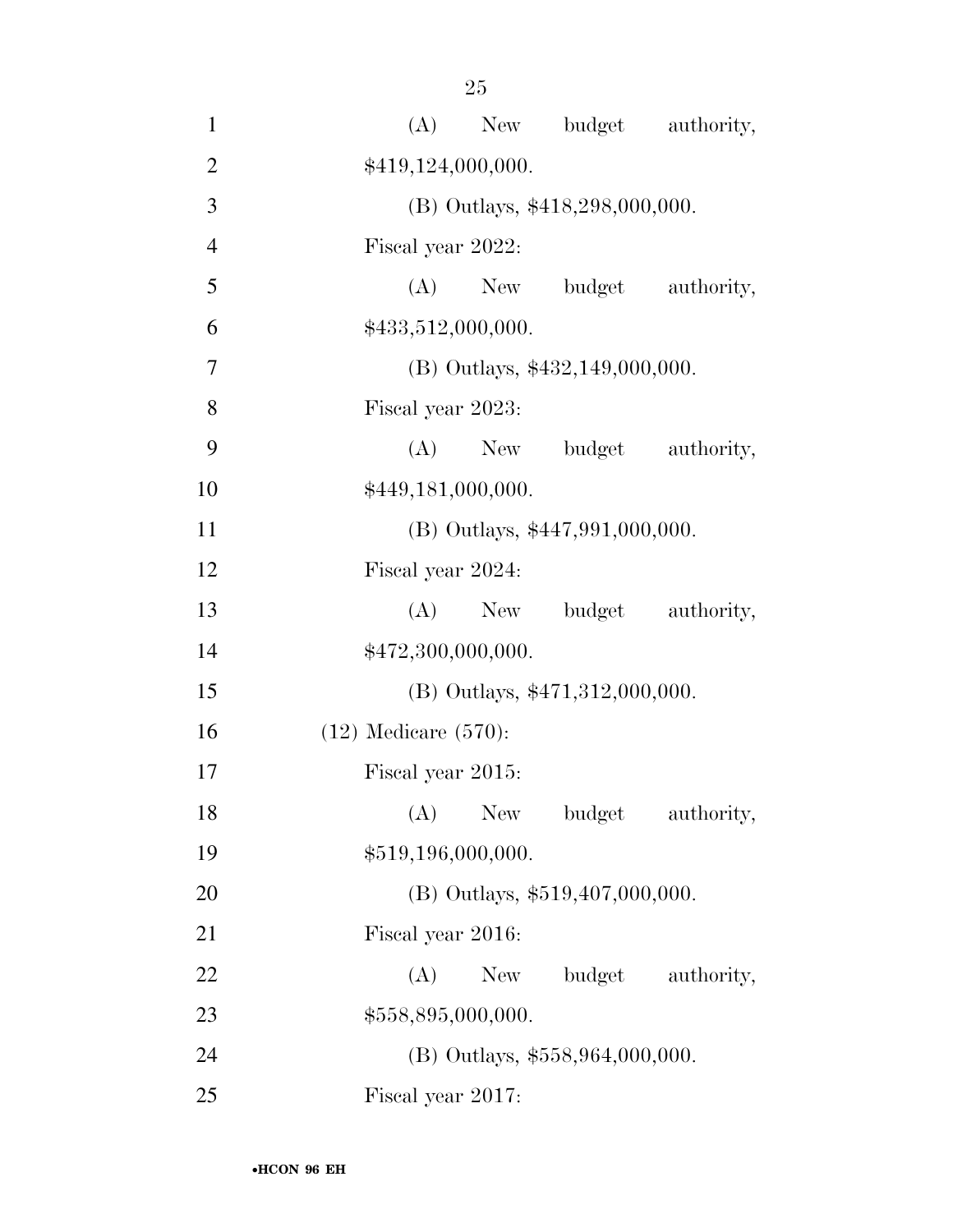| $\mathbf{1}$   | budget authority,<br>(A)<br>New    |
|----------------|------------------------------------|
| $\overline{2}$ | \$570,144,000,000.                 |
| 3              | (B) Outlays, \$570,341,000,000.    |
| $\overline{4}$ | Fiscal year 2018:                  |
| 5              | budget<br>$(A)$ New<br>authority,  |
| 6              | \$590,695,000,000.                 |
| 7              | $(B)$ Outlays, \$591,117,000,000.  |
| 8              | Fiscal year 2019:                  |
| 9              | (A) New budget<br>authority,       |
| 10             | \$651,579,000,000.                 |
| 11             | (B) Outlays, \$651,878,000,000.    |
| 12             | Fiscal year 2020:                  |
| 13             | budget<br>$(A)$ New<br>authority,  |
| 14             | \$692,307,000,000.                 |
| 15             | $(B)$ Outlays, \$692,644,000,000.  |
| 16             | Fiscal year 2021:                  |
| 17             | (A)<br>New<br>budget<br>authority, |
| 18             | \$737,455,000,000.                 |
| 19             | (B) Outlays, $$738,042,000,000$ .  |
| 20             | Fiscal year 2022:                  |
| 21             | budget<br>(A)<br>New<br>authority, |
| 22             | \$815,257,000,000.                 |
| 23             | (B) Outlays, \$817,195,000,000.    |
| 24             | Fiscal year 2023:                  |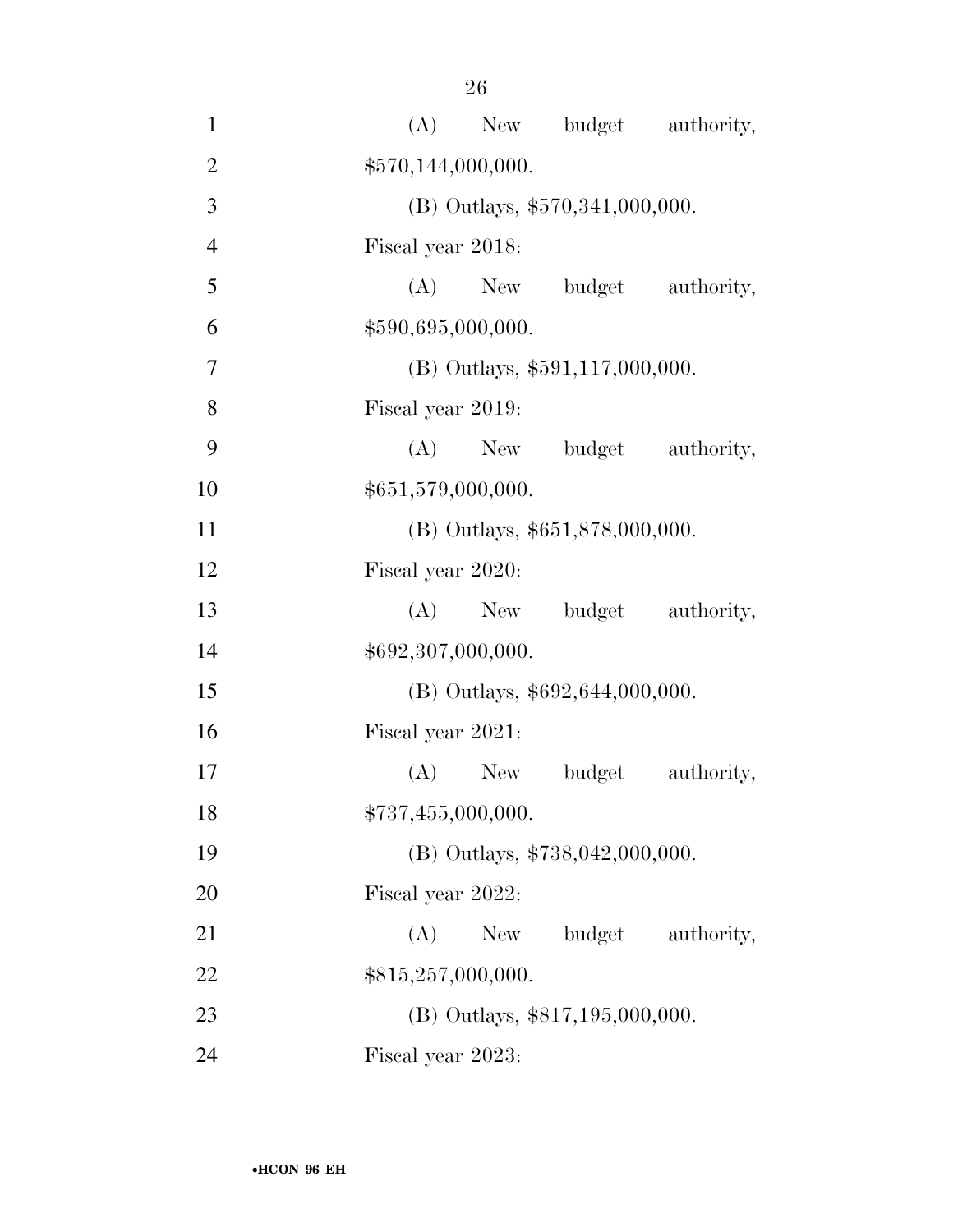| $\mathbf{1}$   | budget authority,<br>(A)<br>New    |
|----------------|------------------------------------|
| $\overline{2}$ | \$836,296,000,000.                 |
| 3              | (B) Outlays, \$837,883,000,000.    |
| $\overline{4}$ | Fiscal year 2024:                  |
| 5              | budget<br>$(A)$ New<br>authority,  |
| 6              | \$859,011,000,000.                 |
| 7              | $(B)$ Outlays, \$866,262,000,000.  |
| 8              | $(13)$ Income Security $(600)$ :   |
| 9              | Fiscal year 2015:                  |
| 10             | (A)<br>budget<br>New<br>authority, |
| 11             | \$505,729,000,000.                 |
| 12             | $(B)$ Outlays, \$505,032,000,000.  |
| 13             | Fiscal year 2016:                  |
| 14             | budget authority,<br>(A)<br>New    |
| 15             | \$487,645,000,000.                 |
| 16             | (B) Outlays, $$490,122,000,000$ .  |
| 17             | Fiscal year 2017:                  |
| 18             | (A)<br>New<br>budget<br>authority, |
| 19             | \$489,766,000,000.                 |
| 20             | $(B)$ Outlays, \$487,105,000,000.  |
| 21             | Fiscal year 2018:                  |
| 22             | (A)<br>New<br>budget authority,    |
| 23             | \$492,129,000,000.                 |
| 24             | (B) Outlays, \$484,280,000,000.    |
| 25             | Fiscal year 2019:                  |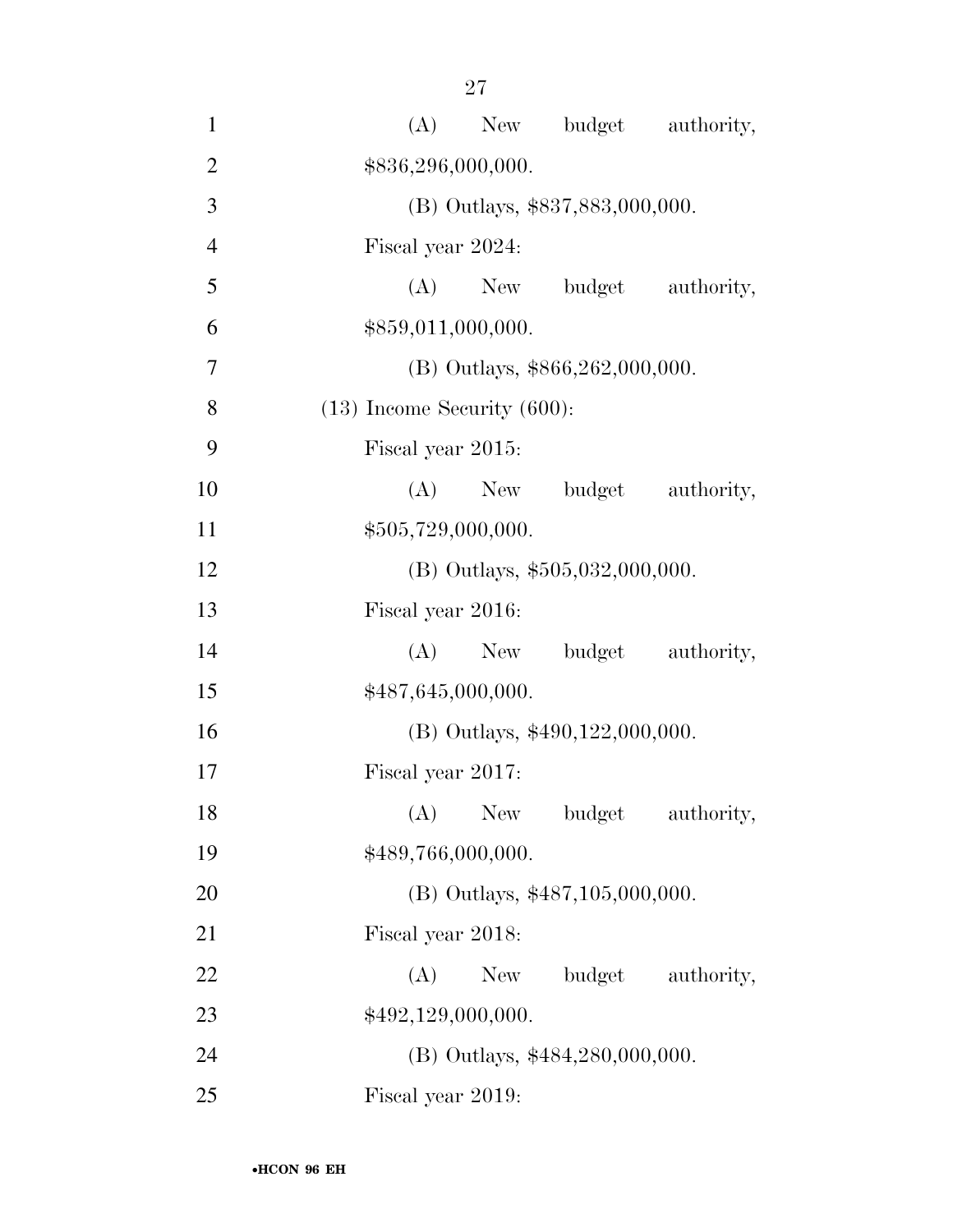| $\mathbf{1}$   | New budget authority,<br>(A)       |
|----------------|------------------------------------|
| $\overline{2}$ | \$493,996,000,000.                 |
| 3              | (B) Outlays, \$490,014,000,000.    |
| $\overline{4}$ | Fiscal year 2020:                  |
| 5              | (A)<br>New budget<br>authority,    |
| 6              | \$512,717,000,000.                 |
| 7              | (B) Outlays, \$508,689,000,000.    |
| 8              | Fiscal year 2021:                  |
| 9              | (A) New budget authority,          |
| 10             | \$520,016,000,000.                 |
| 11             | $(B)$ Outlays, \$515,475,000,000.  |
| 12             | Fiscal year 2022:                  |
| 13             | (A) New budget<br>authority,       |
| 14             | \$529,438,000,000.                 |
| 15             | (B) Outlays, \$529,111,000,000.    |
| 16             | Fiscal year 2023:                  |
| 17             | $(A)$ New<br>authority,<br>budget  |
| 18             | \$530,839,000,000.                 |
| 19             | (B) Outlays, $$525,624,000,000$ .  |
| 20             | Fiscal year 2024:                  |
| 21             | (A)<br>budget<br>New<br>authority, |
| 22             | \$525,701,000,000.                 |
| 23             | (B) Outlays, $$515,225,000,000$ .  |
| 24             | $(14)$ Social Security $(650)$ :   |
| 25             | Fiscal year 2015:                  |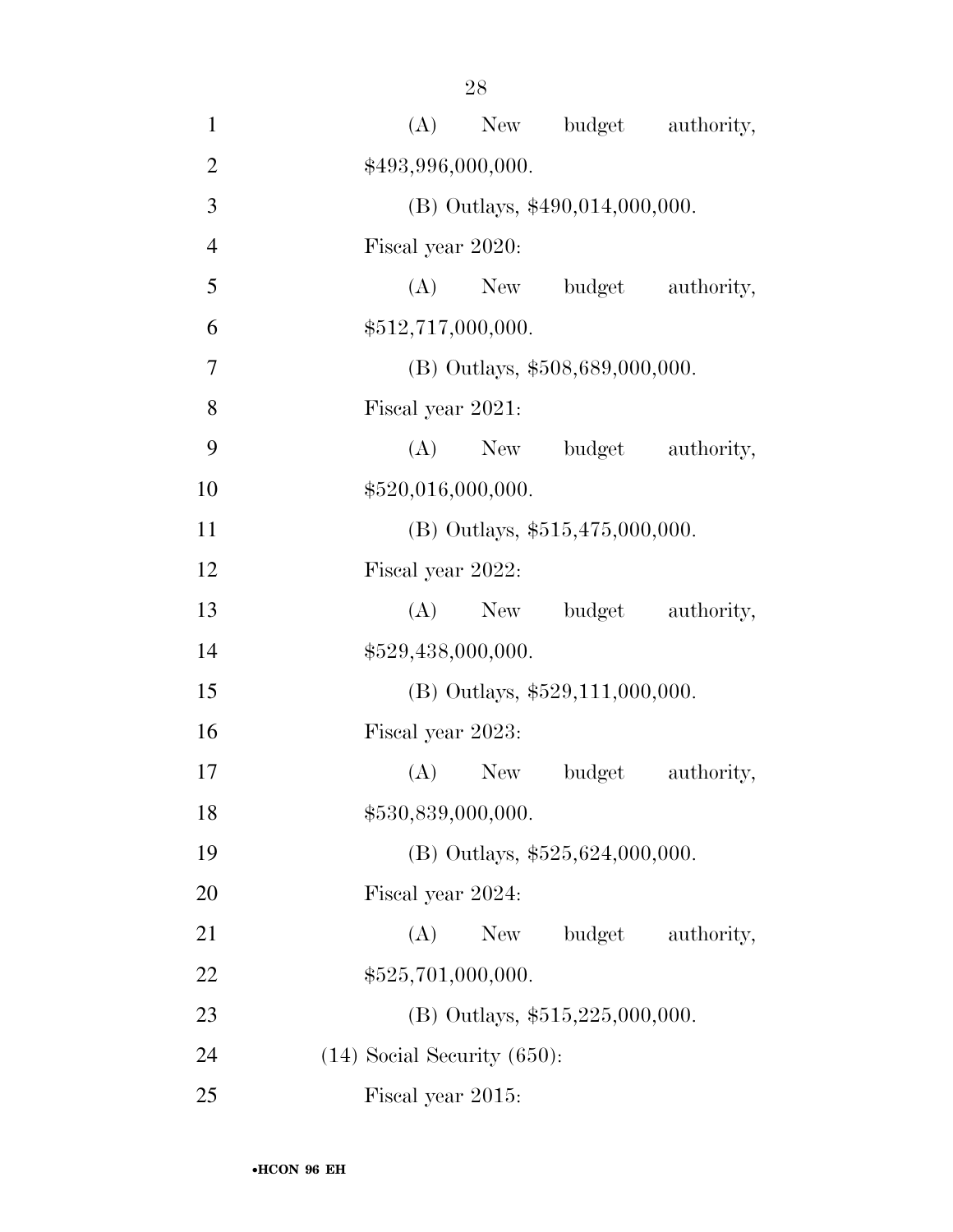| $\mathbf{1}$   | (A) New budget authority,          |
|----------------|------------------------------------|
| $\overline{2}$ | \$31,442,000,000.                  |
| $\overline{3}$ | $(B)$ Outlays, \$31,517,000,000.   |
| $\overline{4}$ | Fiscal year 2016:                  |
| 5              | (A) New budget authority,          |
| 6              | \$34,245,000,000.                  |
| $\overline{7}$ | (B) Outlays, \$34,283,000,000.     |
| 8              | Fiscal year 2017:                  |
| 9              | (A) New budget authority,          |
| 10             | \$37,133,000,000.                  |
| 11             | (B) Outlays, \$37,133,000,000.     |
| 12             | Fiscal year 2018:                  |
| 13             | (A) New budget authority,          |
| 14             | \$40,138,000,000.                  |
| 15             | (B) Outlays, \$40,138,000,000.     |
| 16             | Fiscal year 2019:                  |
| 17             | $(A)$ New<br>budget<br>authority,  |
| 18             | \$43,383,000,000.                  |
| 19             | (B) Outlays, \$43,383,000,000.     |
| 20             | Fiscal year 2020:                  |
| 21             | budget<br>(A)<br>New<br>authority, |
| 22             | \$46,747,000,000.                  |
| 23             | $(B)$ Outlays, \$46,747,000,000.   |
| 24             | Fiscal year 2021:                  |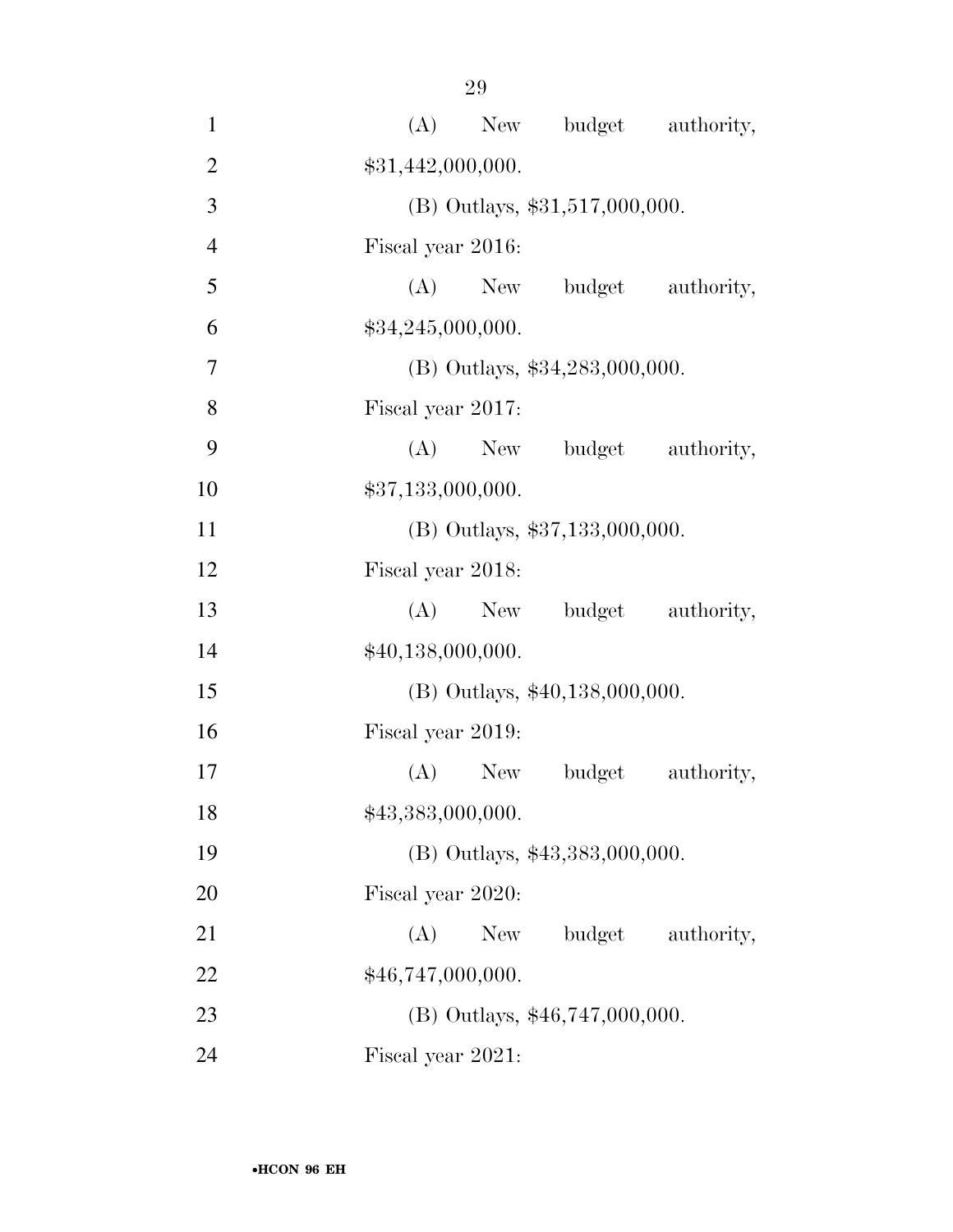| $\mathbf{1}$   | budget authority,<br>(A)<br>New                 |
|----------------|-------------------------------------------------|
| $\overline{2}$ | \$50,255,000,000.                               |
| 3              | $(B)$ Outlays, \$50,255,000,000.                |
| $\overline{4}$ | Fiscal year 2022:                               |
| 5              | $(A)$ New<br>budget authority,                  |
| 6              | \$53,941,000,000.                               |
| 7              | $(B)$ Outlays, \$53,941,000,000.                |
| 8              | Fiscal year 2023:                               |
| 9              | $(A)$ New<br>budget authority,                  |
| 10             | \$57,800,000,000.                               |
| 11             | (B) Outlays, \$57,800,000,000.                  |
| 12             | Fiscal year 2024:                               |
| 13             | $(A)$ New<br>budget authority,                  |
| 14             | \$58,441,000,000.                               |
| 15             | $(B)$ Outlays, \$58,441,000,000.                |
| 16             | $(15)$ Veterans Benefits and Services $(700)$ : |
| 17             | Fiscal year 2015:                               |
| 18             | (A)<br>New \,<br>budget<br>authority,           |
| 19             | \$153,027,000,000.                              |
| 20             | (B) Outlays, \$152,978,000,000.                 |
| 21             | Fiscal year 2016:                               |
| 22             | budget authority,<br>(A)<br>New                 |
| 23             | \$164,961,000,000.                              |
| 24             | (B) Outlays, \$164,807,000,000.                 |
| 25             | Fiscal year 2017:                               |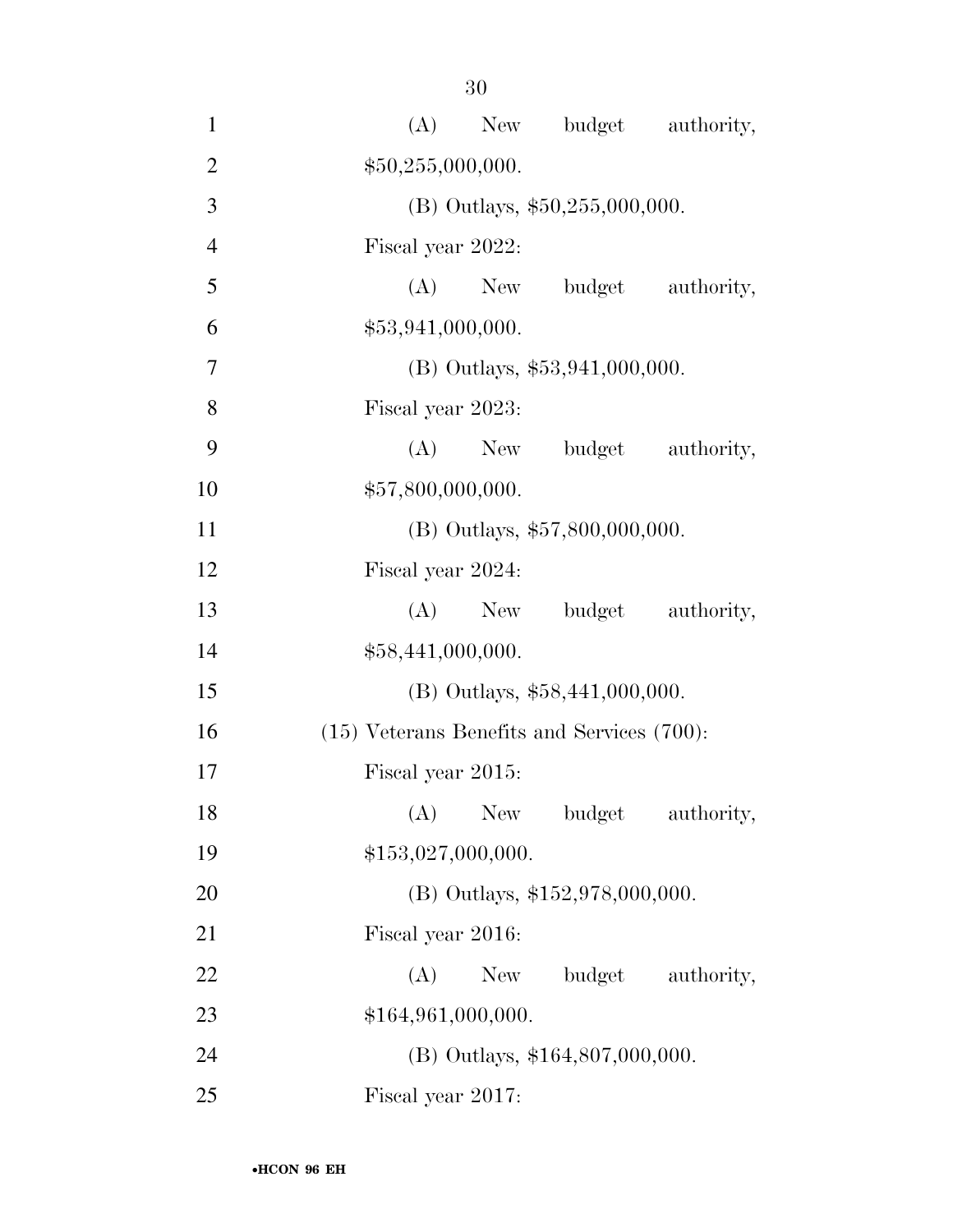| $\mathbf{1}$   | (A)<br>budget authority,<br>New    |
|----------------|------------------------------------|
| $\overline{2}$ | \$163,858,000,000.                 |
| 3              | (B) Outlays, \$163,269,000,000.    |
| $\overline{4}$ | Fiscal year 2018:                  |
| 5              | (A) New budget authority,          |
| 6              | \$162,388,000,000.                 |
| 7              | $(B)$ Outlays, \$161,646,000,000.  |
| 8              | Fiscal year 2019:                  |
| 9              | budget authority,<br>(A)<br>New    |
| 10             | \$174,305,000,000.                 |
| 11             | (B) Outlays, \$173,499,000,000.    |
| 12             | Fiscal year 2020:                  |
| 13             | $(A)$ New<br>budget authority,     |
| 14             | \$179,269,000,000.                 |
| 15             | (B) Outlays, \$178,380,000,000.    |
| 16             | Fiscal year 2021:                  |
| 17             | $(A)$ New<br>budget<br>authority,  |
| 18             | \$183,571,000,000.                 |
| 19             | (B) Outlays, \$182,676,000,000.    |
| 20             | Fiscal year 2022:                  |
| 21             | budget<br>(A)<br>New<br>authority, |
| 22             | \$195,680,000,000.                 |
| 23             | (B) Outlays, \$194,719,000,000.    |
| 24             | Fiscal year 2023:                  |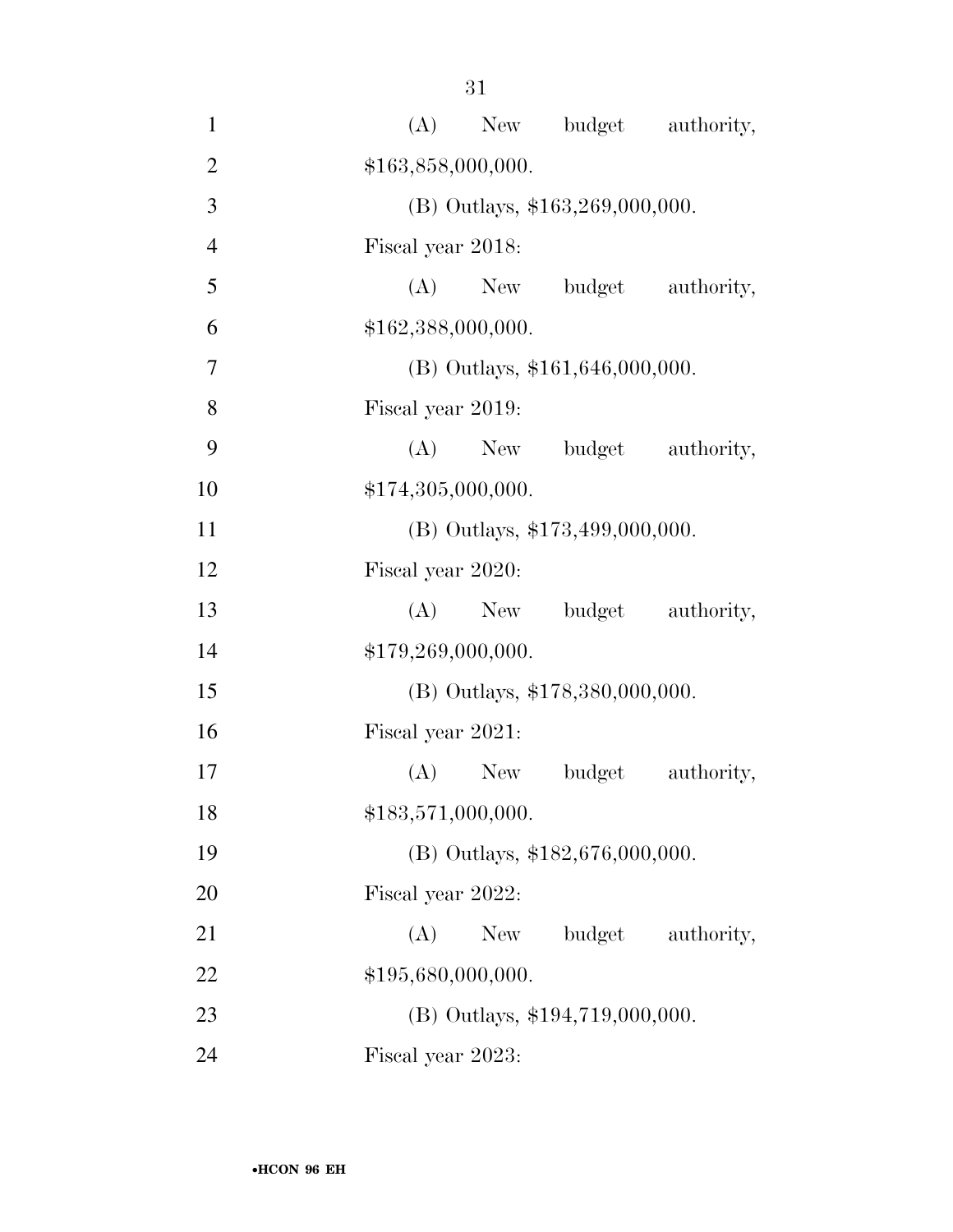| $\mathbf{1}$   | New budget authority,<br>(A)               |
|----------------|--------------------------------------------|
| $\overline{2}$ | \$192,458,000,000.                         |
| 3              | (B) Outlays, \$191,491,000,000.            |
| $\overline{4}$ | Fiscal year 2024:                          |
| 5              | $(A)$ New<br>budget authority,             |
| 6              | \$189,292,000,000.                         |
| 7              | (B) Outlays, \$188,262,000,000.            |
| 8              | $(16)$ Administration of Justice $(750)$ : |
| 9              | Fiscal year 2015:                          |
| 10             | (A)<br>budget authority,<br>New            |
| 11             | \$54,011,000,000.                          |
| 12             | (B) Outlays, \$54,250,000,000.             |
| 13             | Fiscal year 2016:                          |
| 14             | budget authority,<br>(A)<br>New            |
| 15             | \$56,932,000,000.                          |
| 16             | (B) Outlays, \$56,298,000,000.             |
| 17             | Fiscal year 2017:                          |
| 18             | $(A)$ New<br>budget<br>authority,          |
| 19             | \$56,770,000,000.                          |
| 20             | $(B)$ Outlays, \$58,319,000,000.           |
| 21             | Fiscal year 2018:                          |
| 22             | budget authority,<br>(A)<br>New            |
| 23             | \$58,405,000,000.                          |
| 24             | $(B)$ Outlays, \$59,095,000,000.           |
| 25             | Fiscal year 2019:                          |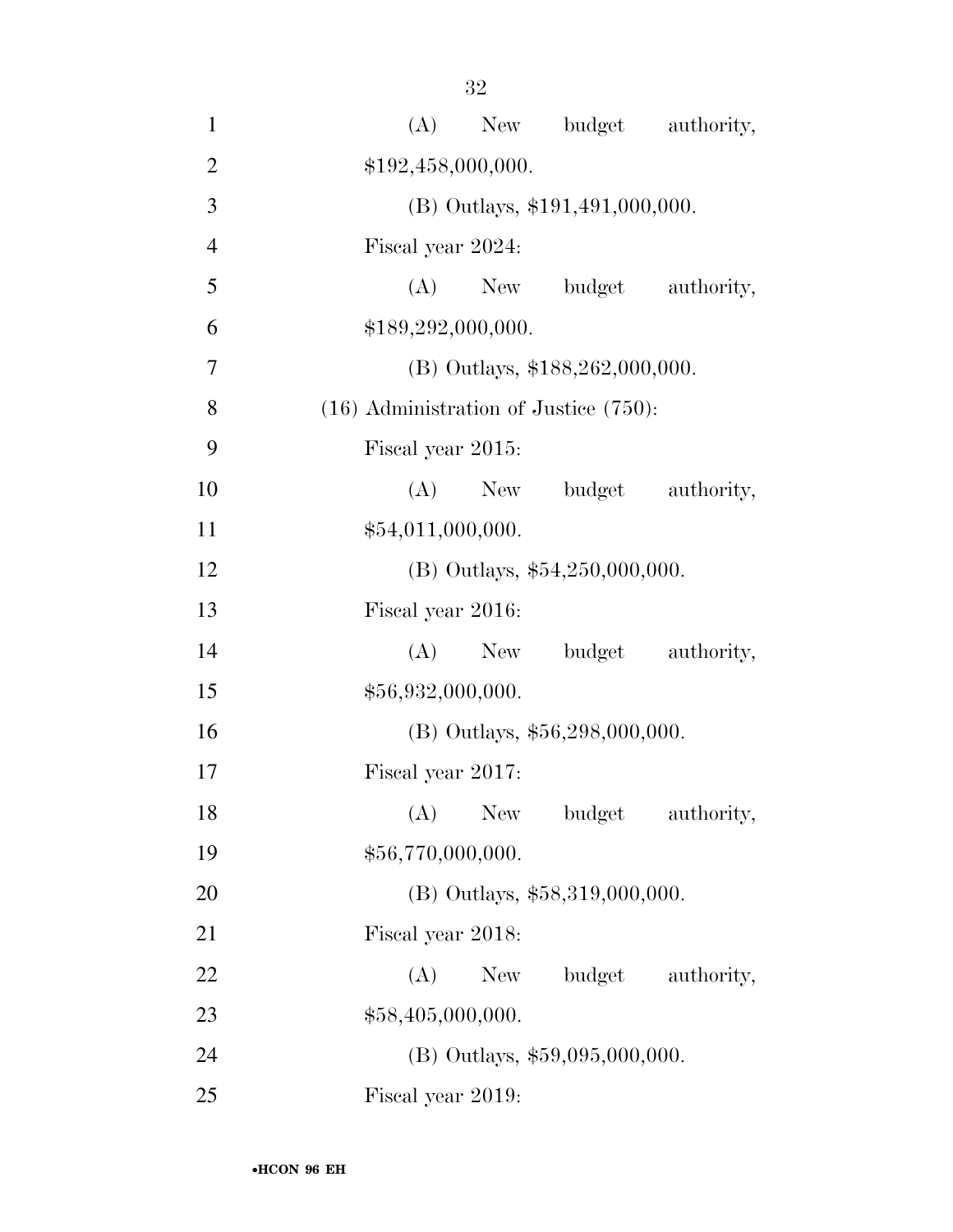| $\mathbf{1}$   | New budget authority,<br>(A)        |
|----------------|-------------------------------------|
| $\overline{2}$ | \$60,239,000,000.                   |
| 3              | (B) Outlays, \$60,501,000,000.      |
| $\overline{4}$ | Fiscal year 2020:                   |
| 5              | $(A)$ New<br>budget authority,      |
| 6              | \$62,146,000,000.                   |
| $\overline{7}$ | $(B)$ Outlays, \$61,649,000,000.    |
| 8              | Fiscal year 2021:                   |
| 9              | $(A)$ New<br>budget authority,      |
| 10             | \$64,263,000,000.                   |
| 11             | $(B)$ Outlays, \$63,734,000,000.    |
| 12             | Fiscal year 2022:                   |
| 13             | budget authority,<br>(A)<br>New     |
| 14             | \$66,967,000,000.                   |
| 15             | (B) Outlays, \$66,411,000,000.      |
| 16             | Fiscal year 2023:                   |
| 17             | $(A)$ New<br>authority,<br>budget   |
| 18             | \$69,031,000,000.                   |
| 19             | (B) Outlays, \$68,455,000,000.      |
| 20             | Fiscal year 2024:                   |
| 21             | budget<br>(A)<br>New<br>authority,  |
| 22             | \$71,166,000,000.                   |
| 23             | (B) Outlays, \$70,568,000,000.      |
| 24             | $(17)$ General Government $(800)$ : |
| 25             | Fiscal year 2015:                   |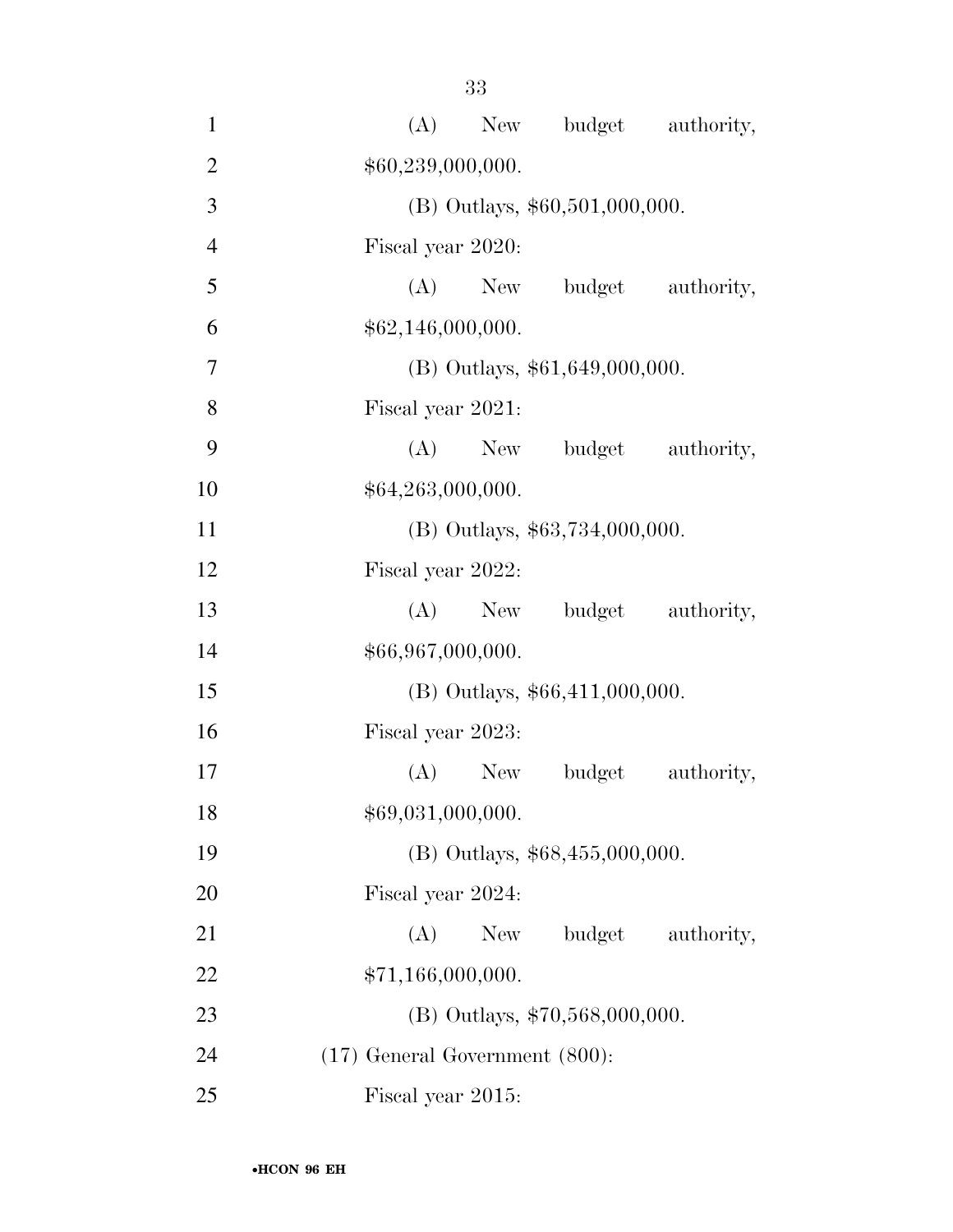| $\mathbf{1}$   | (A) New budget authority,         |
|----------------|-----------------------------------|
| $\overline{2}$ | \$23,710,000,000.                 |
| 3              | (B) Outlays, \$23,618,000,000.    |
| $\overline{4}$ | Fiscal year 2016:                 |
| 5              | (A) New budget authority,         |
| 6              | \$23,064,000,000.                 |
| 7              | (B) Outlays, $$22,826,000,000$ .  |
| 8              | Fiscal year 2017:                 |
| 9              | (A) New budget authority,         |
| 10             | \$21,587,000,000.                 |
| 11             | (B) Outlays, $$21,674,000,000$ .  |
| 12             | Fiscal year 2018:                 |
| 13             | (A) New budget authority,         |
| 14             | \$23,269,000,000.                 |
| 15             | (B) Outlays, $$22,973,000,000$ .  |
| 16             | Fiscal year 2019:                 |
| 17             | $(A)$ New<br>budget<br>authority, |
| 18             | \$24,040,000,000.                 |
| 19             | (B) Outlays, \$23,582,000,000.    |
| 20             | Fiscal year 2020:                 |
| 21             | $(A)$ New<br>budget<br>authority, |
| 22             | \$24,759,000,000.                 |
| 23             | $(B)$ Outlays, \$24,331,000,000.  |
| 24             | Fiscal year 2021:                 |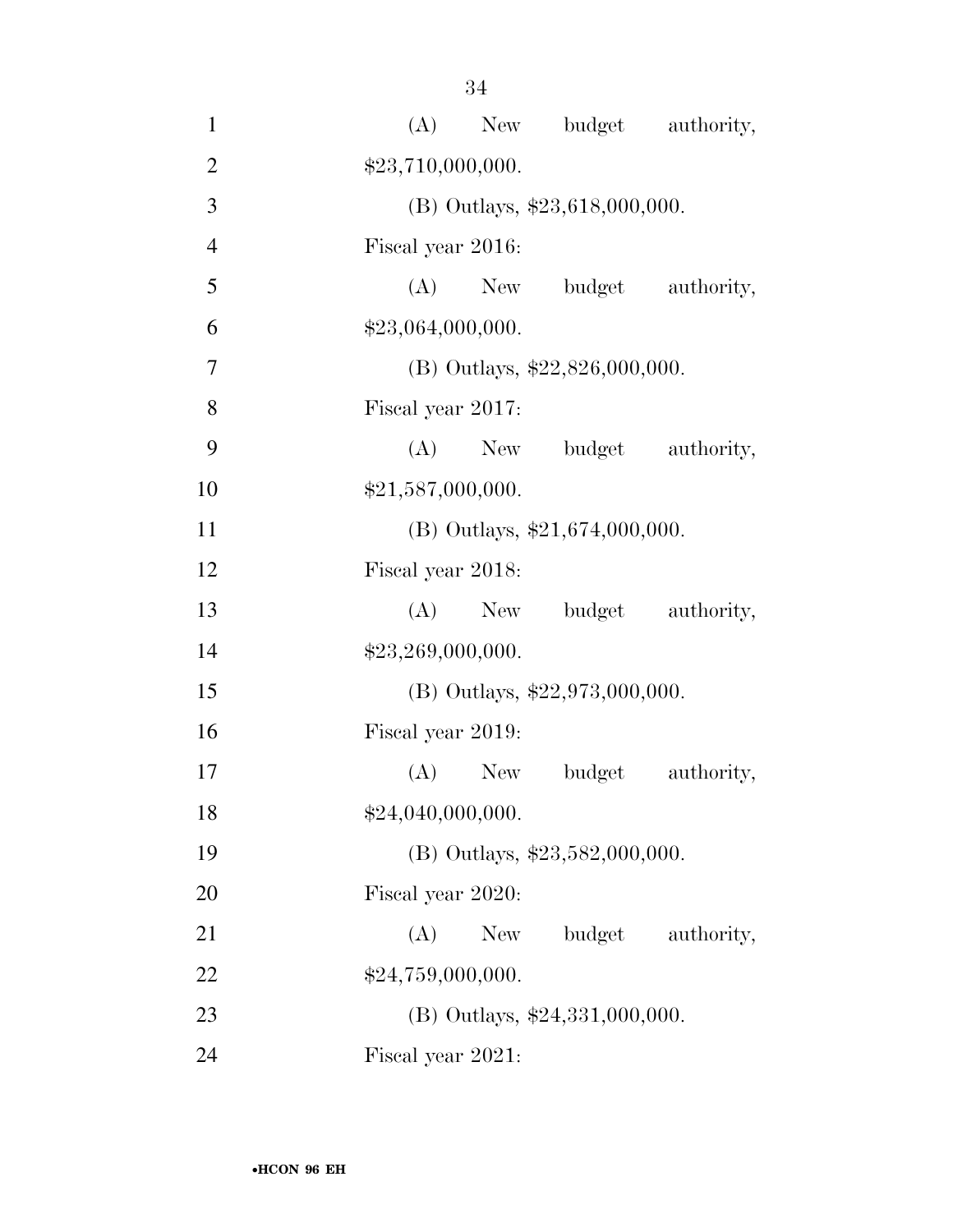| $\mathbf{1}$   | New budget authority,<br>(A)       |
|----------------|------------------------------------|
| $\overline{2}$ | \$25,556,000,000.                  |
| 3              | (B) Outlays, \$25,139,000,000.     |
| $\overline{4}$ | Fiscal year 2022:                  |
| 5              | (A) New budget authority,          |
| 6              | \$26,353,000,000.                  |
| $\overline{7}$ | (B) Outlays, $$25,939,000,000$ .   |
| 8              | Fiscal year 2023:                  |
| 9              | (A) New budget authority,          |
| 10             | \$27,097,000,000.                  |
| 11             | $(B)$ Outlays, \$26,691,000,000.   |
| 12             | Fiscal year 2024:                  |
| 13             | (A) New budget authority,          |
| 14             | \$27,912,000,000.                  |
| 15             | (B) Outlays, \$27,491,000,000.     |
| 16             | $(18)$ Net Interest $(900)$ :      |
| 17             | Fiscal year 2015:                  |
| 18             | (A)<br>New<br>authority,<br>budget |
| 19             | \$365,987,000,000.                 |
| 20             | (B) Outlays, \$365,987,000,000.    |
| 21             | Fiscal year 2016:                  |
| 22             | budget<br>(A)<br>New<br>authority, |
| 23             | \$416,238,000,000.                 |
| 24             | (B) Outlays, \$416,238,000,000.    |
| 25             | Fiscal year 2017:                  |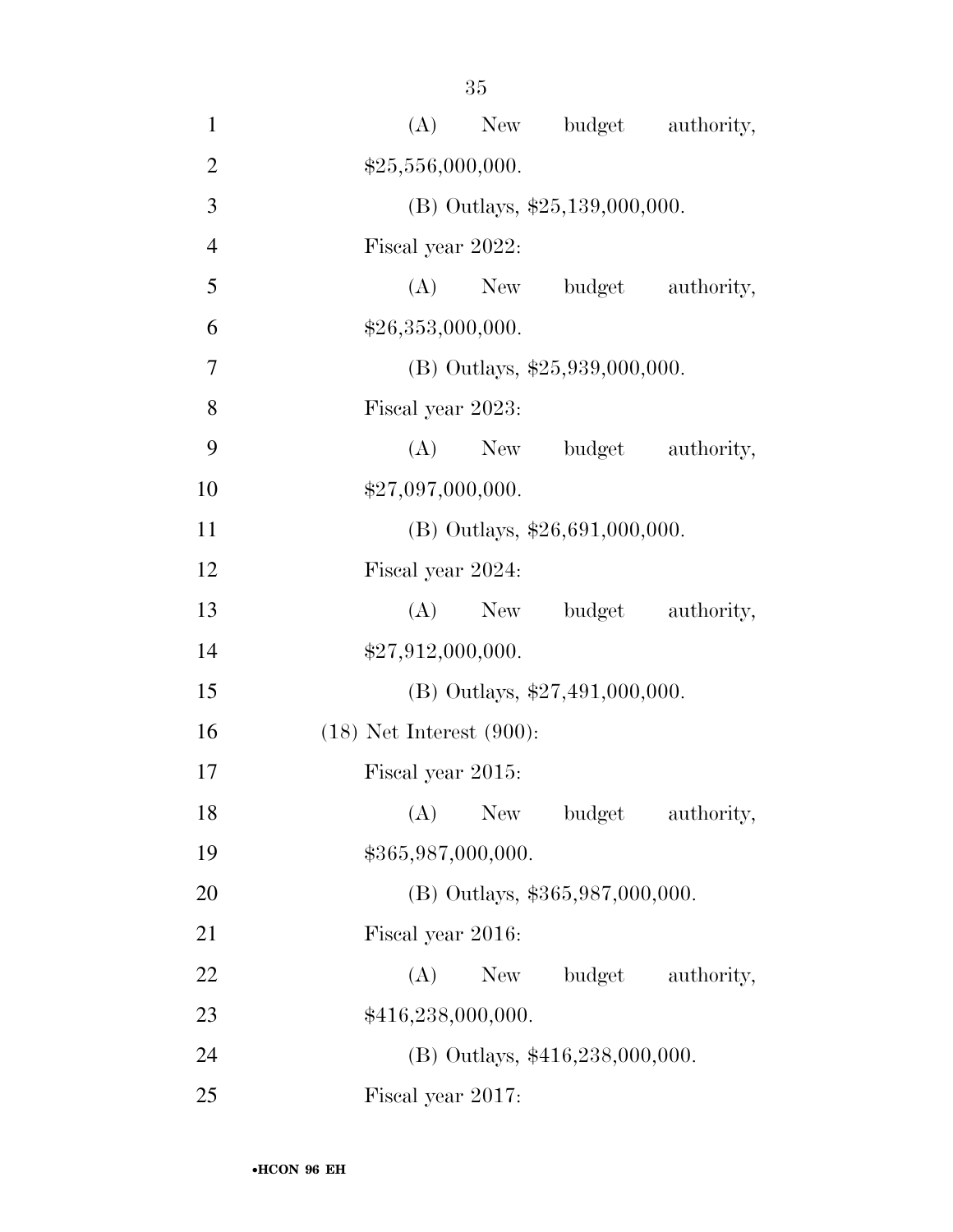| $\mathbf{1}$   | (A) New budget authority,          |
|----------------|------------------------------------|
| $\overline{2}$ | \$482,228,000,000.                 |
| 3              | (B) Outlays, \$482,228,000,000.    |
| $\overline{4}$ | Fiscal year 2018:                  |
| 5              | (A) New budget<br>authority,       |
| 6              | \$553,820,000,000.                 |
| 7              | $(B)$ Outlays, \$553,820,000,000.  |
| 8              | Fiscal year 2019:                  |
| 9              | (A) New budget<br>authority,       |
| 10             | \$611,852,000,000.                 |
| 11             | (B) Outlays, \$611,852,000,000.    |
| 12             | Fiscal year 2020:                  |
| 13             | $(A)$ New<br>budget<br>authority,  |
| 14             | \$659,310,000,000.                 |
| 15             | $(B)$ Outlays, \$659,310,000,000.  |
| 16             | Fiscal year 2021:                  |
| 17             | $(A)$ New<br>budget<br>authority,  |
| 18             | \$693,159,000,000.                 |
| 19             | $(B)$ Outlays, \$693,159,000,000.  |
| 20             | Fiscal year 2022:                  |
| 21             | budget<br>(A)<br>New<br>authority, |
| 22             | \$723,805,000,000.                 |
| 23             | (B) Outlays, $$723,805,000,000$ .  |
| 24             | Fiscal year 2023:                  |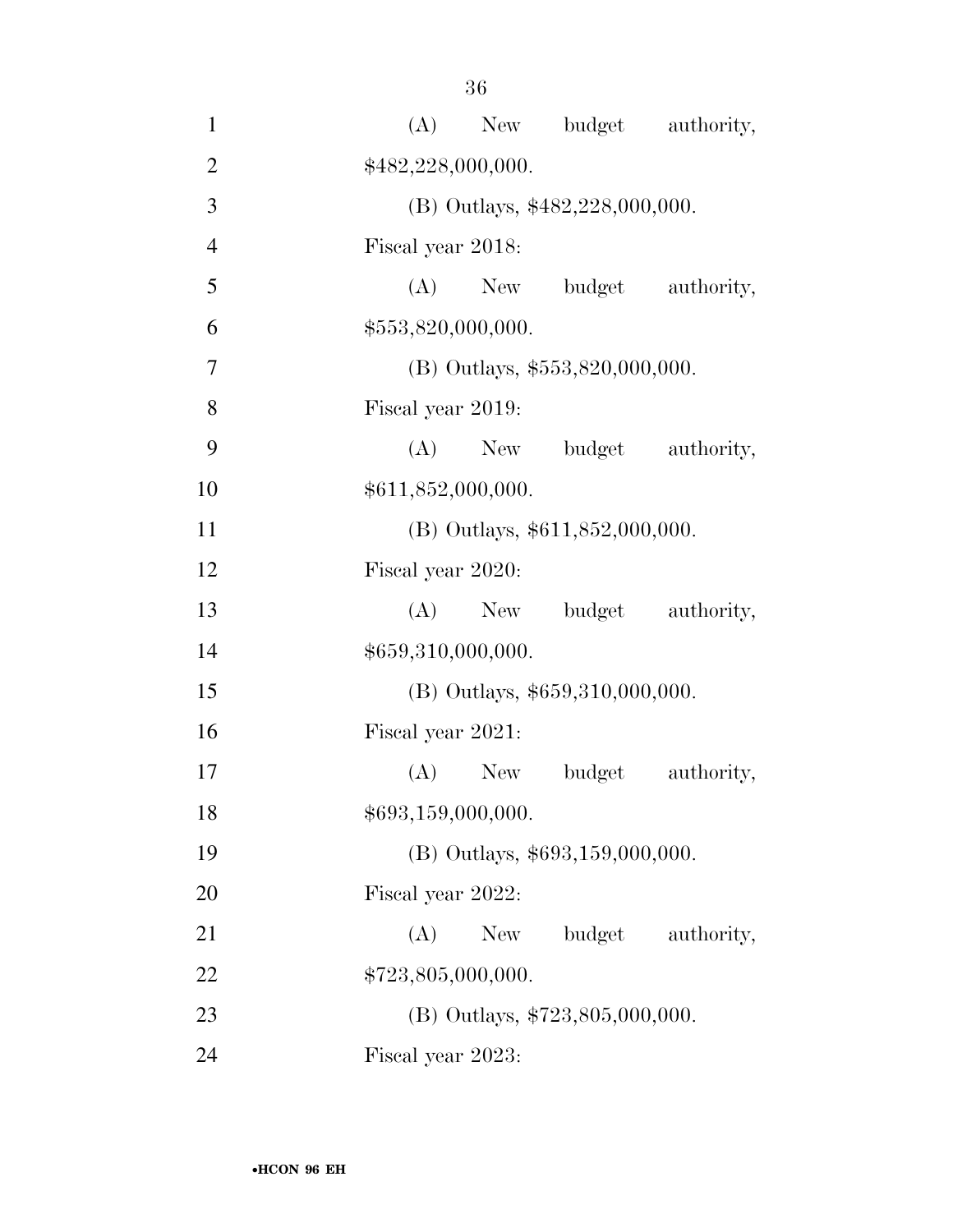| $\mathbf{1}$   | (A) New budget authority,          |
|----------------|------------------------------------|
| $\overline{2}$ | \$751,215,000,000.                 |
| 3              | (B) Outlays, \$751,215,000,000.    |
| $\overline{4}$ | Fiscal year 2024:                  |
| 5              | (A) New budget authority,          |
| 6              | \$770,124,000,000.                 |
| 7              | (B) Outlays, \$770,124,000,000.    |
| 8              | $(19)$ Allowances $(920)$ :        |
| 9              | Fiscal year 2015:                  |
| 10             | (A) New budget authority,          |
| 11             | $-$ \$36,364,000,000.              |
| 12             | (B) Outlays, $-\$22,676,000,000$ . |
| 13             | Fiscal year 2016:                  |
| 14             | $(A)$ New<br>budget authority,     |
| 15             | $-$ \$47,825,000,000.              |
| 16             | (B) Outlays, -\$36,706,000,000.    |
| 17             | Fiscal year 2017:                  |
| 18             | (A) New budget authority,          |
| 19             | $-$ \$51,416,000,000.              |
| 20             | $(B)$ Outlays, $-45,014,000,000$ . |
| 21             | Fiscal year 2018:                  |
| 22             | budget authority,<br>(A)<br>New    |
| 23             | $-$ \$54,566,000,000.              |
| 24             | (B) Outlays, -\$49,571,000,000.    |
| 25             | Fiscal year 2019:                  |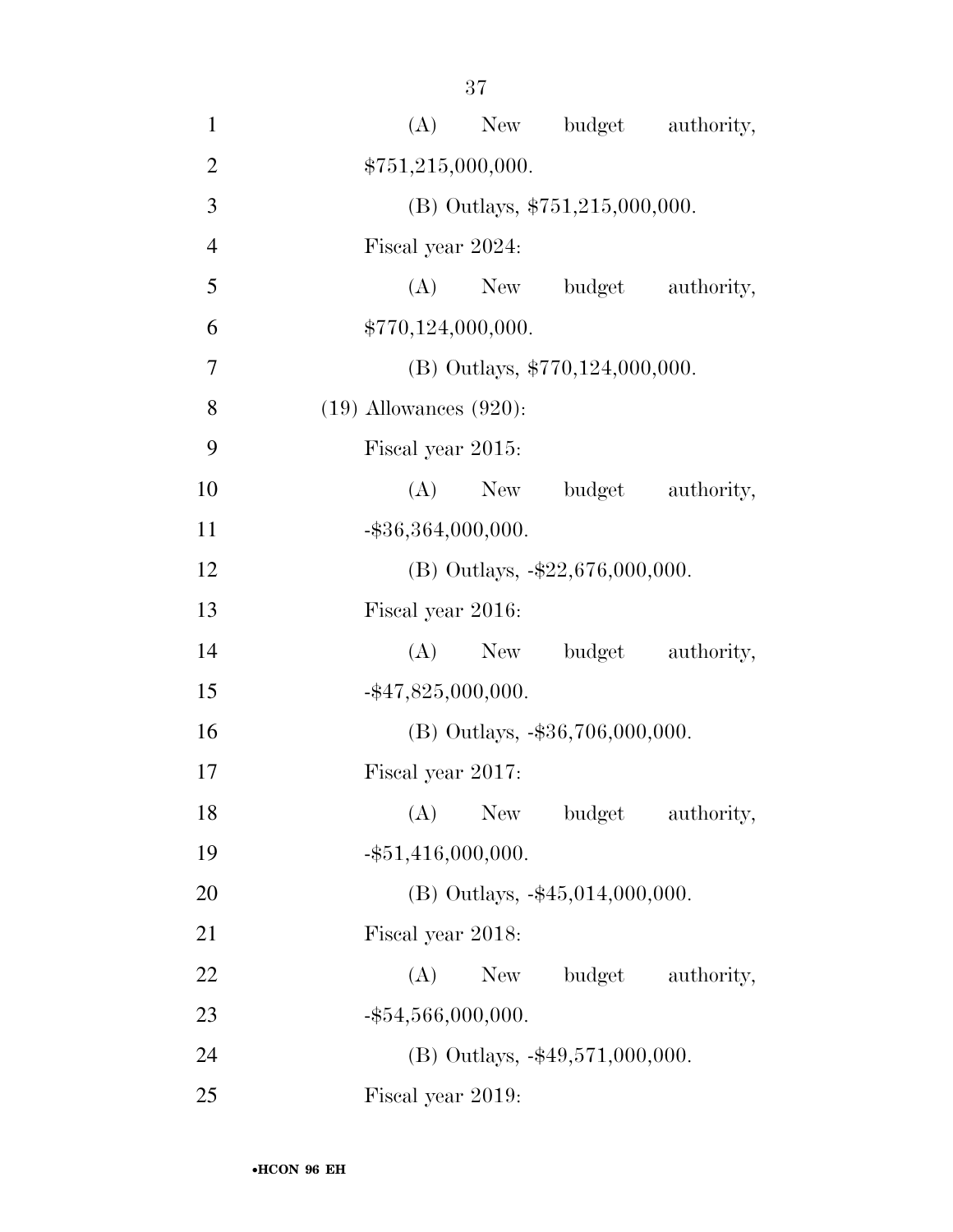| $\mathbf{1}$   | (A) New budget authority,                |
|----------------|------------------------------------------|
| $\overline{2}$ | $-$ \$56,672,000,000.                    |
| 3              | (B) Outlays, $-\$53,542,000,000$ .       |
| $\overline{4}$ | Fiscal year 2020:                        |
| 5              | (A) New budget authority,                |
| 6              | $-$ \$61,825,000,000.                    |
| $\overline{7}$ | $(B)$ Outlays, $-\$58,102,000,000$ .     |
| 8              | Fiscal year 2021:                        |
| 9              | (A) New budget authority,                |
| 10             | $-$ \$64,552,000,000.                    |
| 11             | (B) Outlays, -\$61,040,000,000.          |
| 12             | Fiscal year 2022:                        |
| 13             | budget authority,<br>$(A)$ New           |
| 14             | $-$ \$66,871,000,000.                    |
| 15             | $(B)$ Outlays, $-$ \$63,946,000,000.     |
| 16             | Fiscal year 2023:                        |
| 17             | $(A)$ New<br>budget<br>authority,        |
| 18             | $-$ \$68,992,000,000.                    |
| 19             | (B) Outlays, -\$66,322,000,000.          |
| 20             | Fiscal year 2024:                        |
| 21             | budget<br>(A)<br>New<br>authority,       |
| 22             | $-$ \$65,972,000,000.                    |
| 23             | (B) Outlays, -\$64,338,000,000.          |
| 24             | $(20)$ Government-wide savings $(930)$ : |
| 25             | Fiscal year 2015:                        |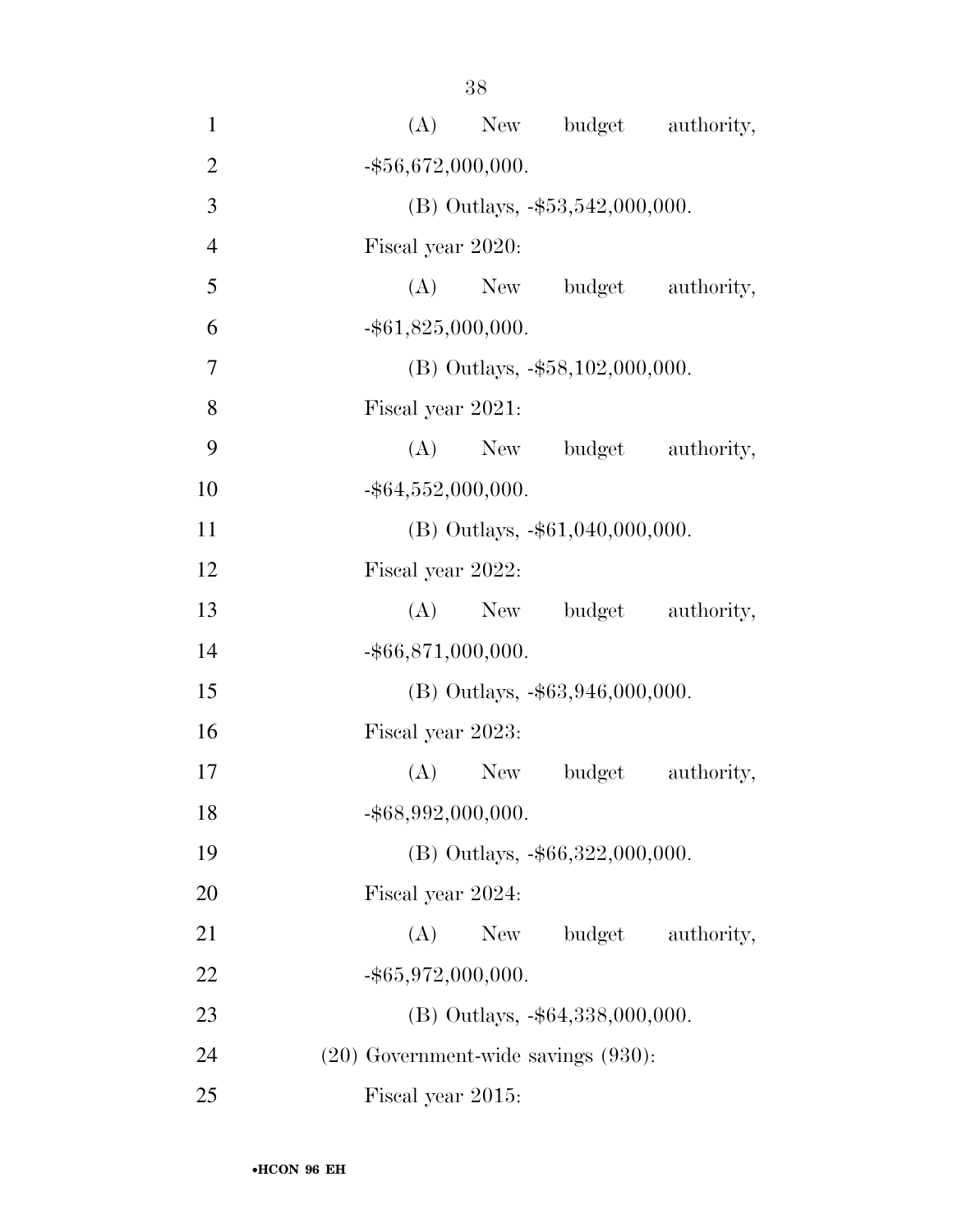| $\mathbf{1}$   | (A) New budget authority,          |
|----------------|------------------------------------|
| $\overline{2}$ | \$25,904,000,000.                  |
| 3              | (B) Outlays, $$20,052,000,000$ .   |
| $\overline{4}$ | Fiscal year 2016:                  |
| 5              | (A) New budget authority,          |
| 6              | $-$ \$14,151,000,000.              |
| $\overline{7}$ | $(B)$ Outlays, $-1,701,000,000$ .  |
| 8              | Fiscal year 2017:                  |
| 9              | (A) New budget authority,          |
| 10             | $-$ \$30,525,000,000.              |
| 11             | (B) Outlays, -\$17,482,000,000.    |
| 12             | Fiscal year 2018:                  |
| 13             | (A) New budget authority,          |
| 14             | $-$ \$38,302,000,000.              |
| 15             | (B) Outlays, $-\$27,789,000,000$ . |
| 16             | Fiscal year 2019:                  |
| 17             | (A) New budget<br>authority,       |
| 18             | $-$ \$46,446,000,000.              |
| 19             | (B) Outlays, -\$35,547,000,000.    |
| 20             | Fiscal year 2020:                  |
| 21             | budget<br>(A)<br>New<br>authority, |
| 22             | $-$ \$55,559,000,000.              |
| 23             | (B) Outlays, -\$44,608,000,000.    |
| 24             | Fiscal year 2021:                  |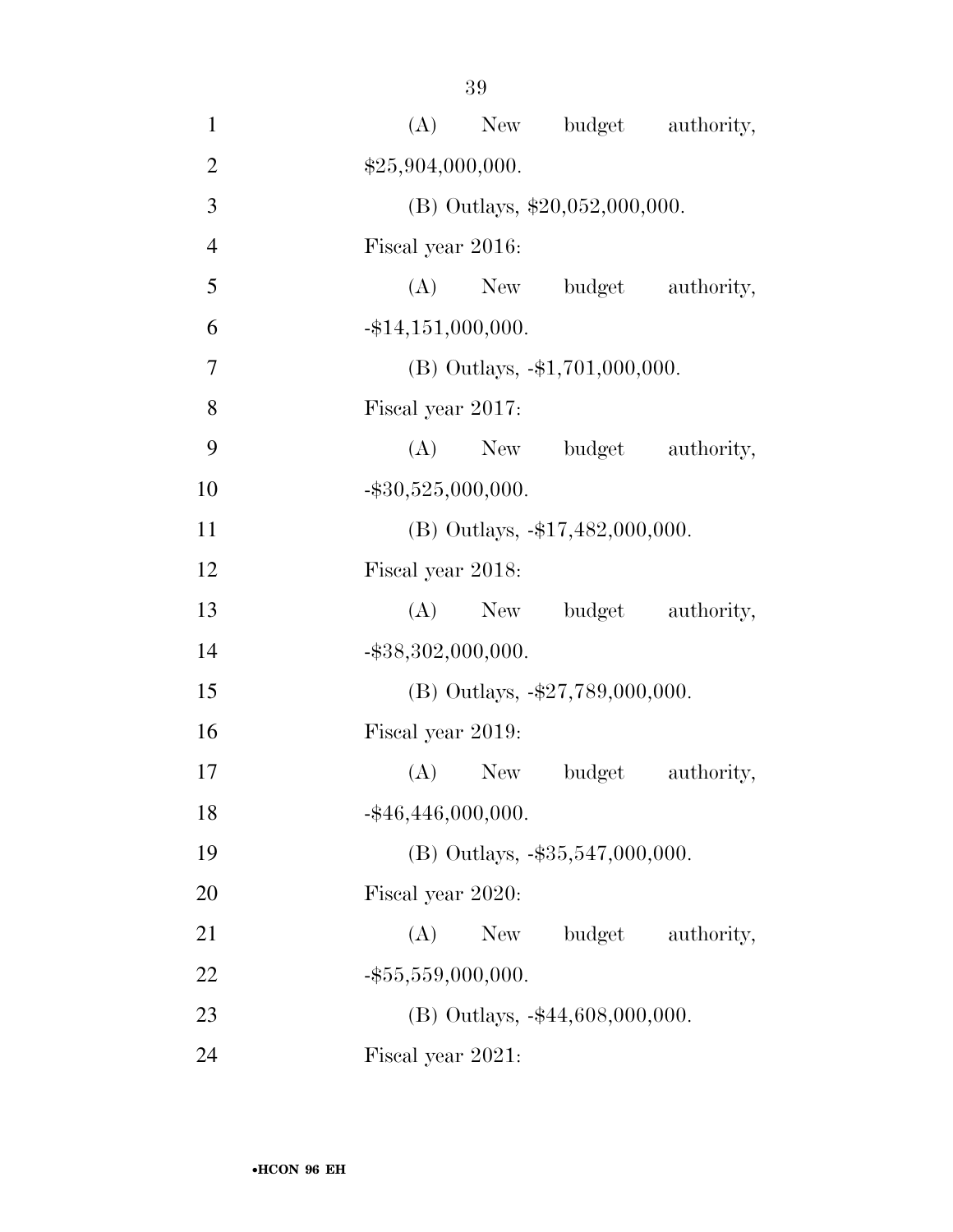| $\mathbf{1}$   | New budget authority,<br>(A)                       |
|----------------|----------------------------------------------------|
| $\overline{2}$ | $-$ \$63,060,000,000.                              |
| 3              | (B) Outlays, -\$53,317,000,000.                    |
| $\overline{4}$ | Fiscal year 2022:                                  |
| 5              | (A) New budget authority,                          |
| 6              | $-$ \$75,189,000,000.                              |
| $\overline{7}$ | $(B)$ Outlays, $-$ \$64,007,000,000.               |
| 8              | Fiscal year 2023:                                  |
| 9              | (A) New budget authority,                          |
| 10             | $-$ \$87,334,000,000.                              |
| 11             | $(B)$ Outlays, $-\$75,209,000,000$ .               |
| 12             | Fiscal year 2024:                                  |
| 13             | budget authority,<br>$(A)$ New                     |
| 14             | $-$ \$117,125,000,000.                             |
| 15             | $(B)$ Outlays, $-\$96,353,000,000$ .               |
| 16             | $(21)$ Undistributed Offsetting Receipts $(950)$ : |
| 17             | Fiscal year 2015:                                  |
| 18             | (A)<br>New<br>authority,<br>budget                 |
| 19             | $-$ \$78,632,000,000.                              |
| 20             | (B) Outlays, -\$78,632,000,000.                    |
| 21             | Fiscal year 2016:                                  |
| 22             | budget authority,<br>(A)<br>New                    |
| 23             | $-$ \$83,652,000,000.                              |
| 24             | $(B)$ Outlays, $-\$83,652,000,000$ .               |
| 25             | Fiscal year 2017:                                  |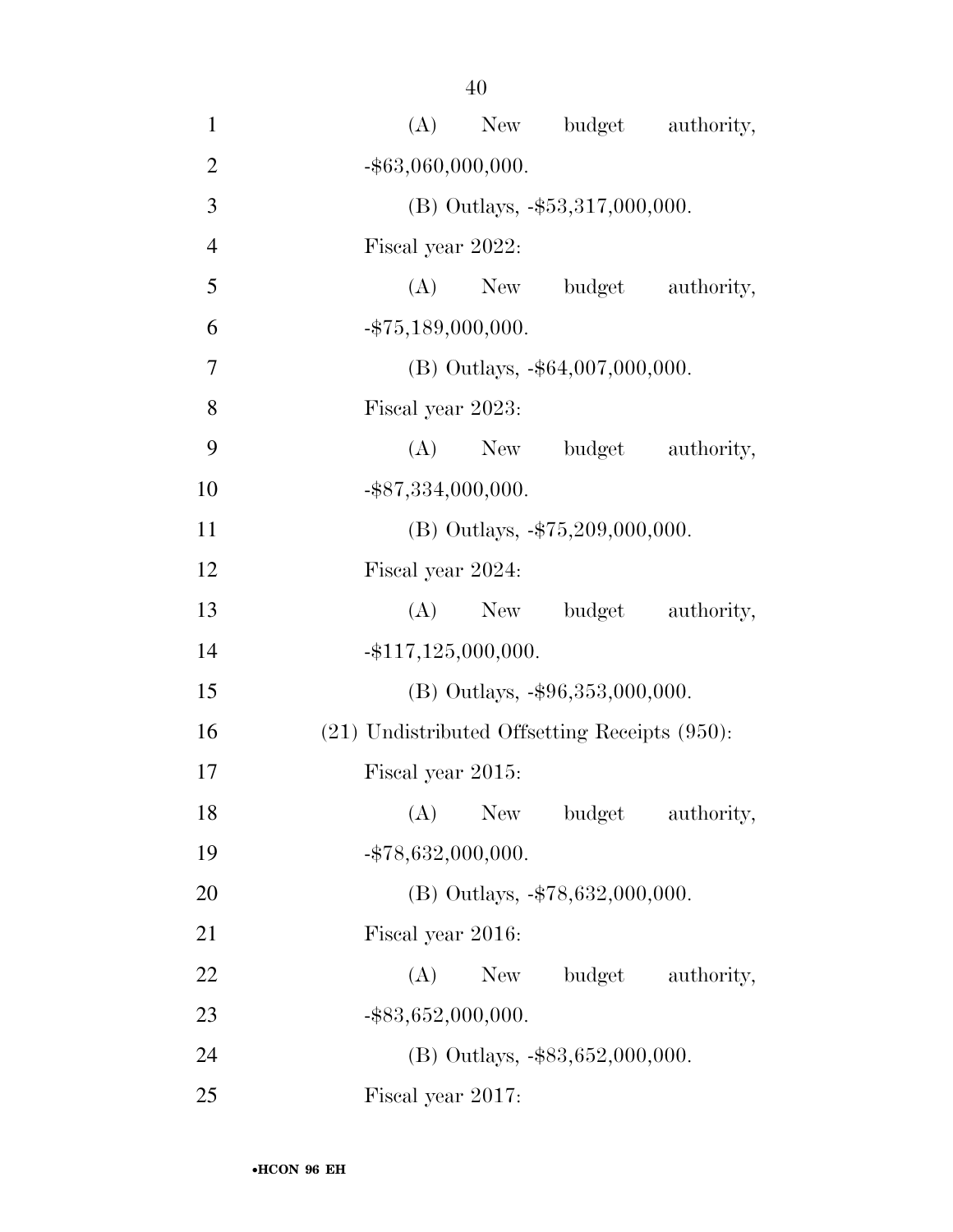| $\mathbf{1}$   | (A) New budget authority,            |
|----------------|--------------------------------------|
| $\overline{2}$ | $-$ \$83,974,000,000.                |
| 3              | $(B)$ Outlays, $-\$83,974,000,000$ . |
| $\overline{4}$ | Fiscal year 2018:                    |
| 5              | (A) New budget authority,            |
| 6              | $-$ \$84,602,000,000.                |
| 7              | $(B)$ Outlays, $-$ \$84,602,000,000. |
| 8              | Fiscal year 2019:                    |
| 9              | (A) New budget authority,            |
| 10             | $-$ \$91,824,000,000.                |
| 11             | (B) Outlays, -\$91,824,000,000.      |
| 12             | Fiscal year 2020:                    |
| 13             | $(A)$ New<br>budget authority,       |
| 14             | $-$ \$93,787,000,000.                |
| 15             | (B) Outlays, $-\$93,787,000,000$ .   |
| 16             | Fiscal year 2021:                    |
| 17             | budget<br>authority,<br>$(A)$ New    |
| 18             | $-$ \$98,176,000,000.                |
| 19             | (B) Outlays, -\$98,176,000,000.      |
| 20             | Fiscal year 2022:                    |
| 21             | budget<br>(A)<br>New<br>authority,   |
| 22             | $-$ \$101,529,000,000.               |
| 23             | (B) Outlays, -\$101,529,000,000.     |
| 24             | Fiscal year 2023:                    |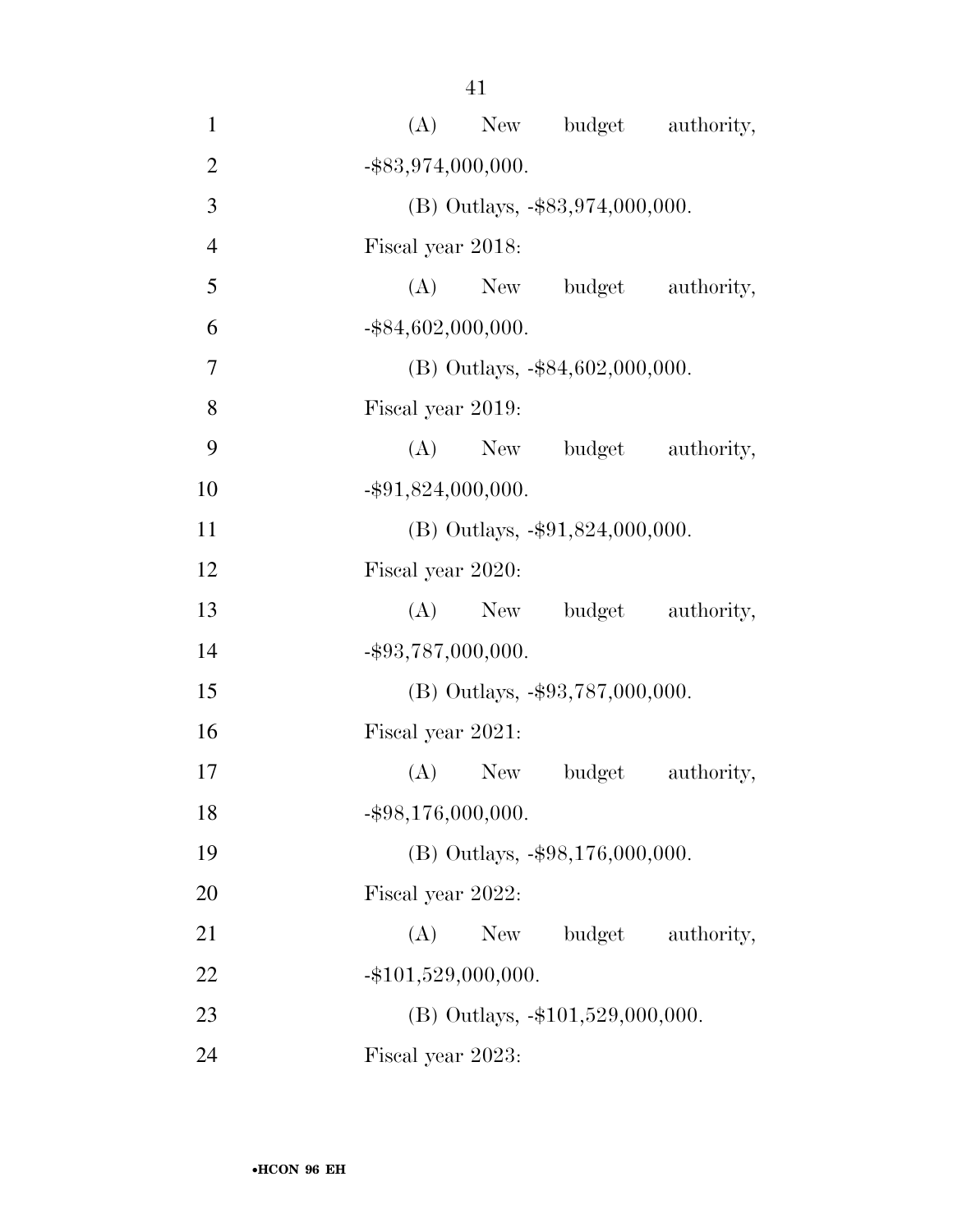| $\mathbf{1}$   | (A) New budget authority,                   |
|----------------|---------------------------------------------|
| $\overline{2}$ | $-$ \$105,731,000,000.                      |
| 3              | (B) Outlays, -\$105,731,000,000.            |
| $\overline{4}$ | Fiscal year 2024:                           |
| 5              | budget authority,<br>(A)<br>New             |
| 6              | $-$ \$113,422,000,000.                      |
| 7              | $(B)$ Outlays, $-\$113,422,000,000$ .       |
| 8              | (22) Overseas Contingency Operations/Global |
| 9              | War on Terrorism (970):                     |
| 10             | Fiscal year 2015:                           |
| 11             | (A)<br>budget authority,<br>New             |
| 12             | \$85,357,000,000.                           |
| 13             | $(B)$ Outlays, \$52,580,000,000.            |
| 14             | Fiscal year 2016:                           |
| 15             | budget authority,<br>(A)<br>New             |
| 16             | \$29,946,000,000.                           |
| 17             | (B) Outlays, \$37,823,000,000.              |
| 18             | Fiscal year 2017:                           |
| 19             | (A)<br>budget authority,<br>New             |
| 20             | \$29,946,000,000.                           |
| 21             | $(B)$ Outlays, \$32,585,000,000.            |
| 22             | Fiscal year 2018:                           |
| 23             | budget authority,<br>(A)<br>New \,          |
| 24             | \$29,946,000,000.                           |
| 25             | (B) Outlays, \$30,893,000,000.              |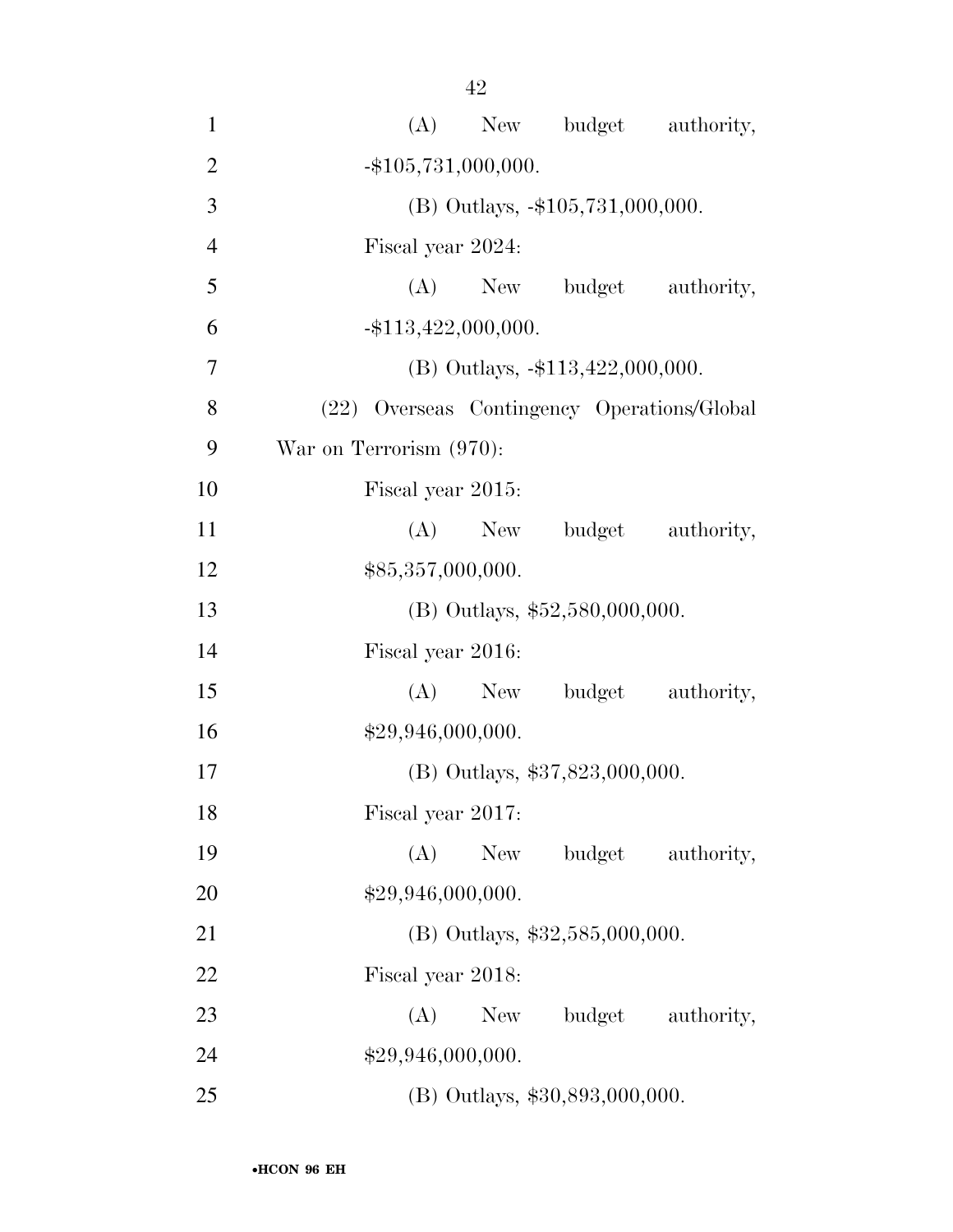| $\mathbf{1}$   | Fiscal year 2019:                  |
|----------------|------------------------------------|
| $\mathbf{2}$   | (A)<br>budget<br>authority,<br>New |
| $\overline{3}$ | \$29,946,000,000.                  |
| $\overline{4}$ | $(B)$ Outlays, \$31,032,000,000.   |
| 5              | Fiscal year 2020:                  |
| 6              | (A)<br>budget authority,<br>New    |
| $\overline{7}$ | \$29,946,000,000.                  |
| 8              | (B) Outlays, $$29,647,000,000$ .   |
| 9              | Fiscal year 2021:                  |
| 10             | (A)<br>New<br>budget authority,    |
| 11             | \$29,946,000,000.                  |
| 12             | (B) Outlays, \$29,647,000,000.     |
| 13             | Fiscal year 2022:                  |
| 14             | $(A)$ New budget authority, \$0.   |
| 15             | (B) Outlays, \$11,200,000,000.     |
| 16             | Fiscal year 2023:                  |
| 17             | $(A)$ New budget authority, \$0.   |
| 18             | (B) Outlays, \$4,402,000,000.      |
| 19             | Fiscal year 2024:                  |
| 20             | $(A)$ New budget authority, \$0.   |
| 21             | (B) Outlays, \$1,827,000,000.      |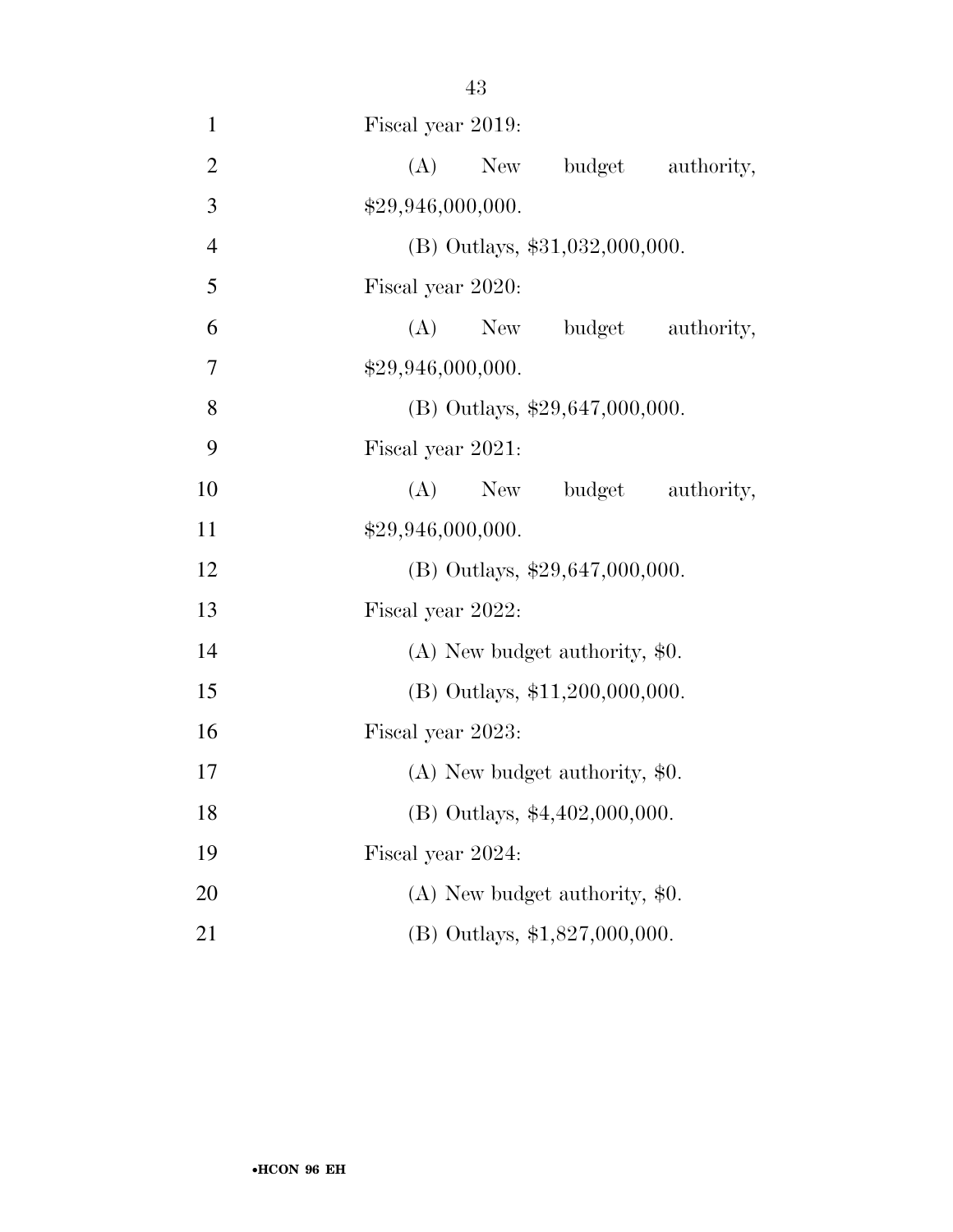# **TITLE II—RECOMMENDED LONG-TERM LEVELS**

#### **SEC. 201. LONG-TERM BUDGETING.**

 The following are the recommended revenue, spend- ing, and deficit levels for each of fiscal years 2030, 2035, and 2040 as a percent of the gross domestic product of the United States:

 (1) FEDERAL REVENUES.—The appropriate lev- els of Federal revenues are as follows: Fiscal year 2030: 18.8 percent. Fiscal year 2035: 19.0 percent. Fiscal year 2040: 19.0 percent. (2) BUDGET OUTLAYS.—The appropriate levels of total budget outlays are not to exceed: Fiscal year 2030: 18.5 percent. Fiscal year 2035: 17.9 percent. Fiscal year 2040: 17.2 percent. (3) DEFICITS.—The appropriate levels of defi- cits are not to exceed: Fiscal year 2030: -0.3 percent. Fiscal year 2035: -1.1 percent. Fiscal year 2040: -1.8 percent. (4) DEBT.—The appropriate levels of debt held by the public are not to exceed: Fiscal year 2030: 43.0 percent.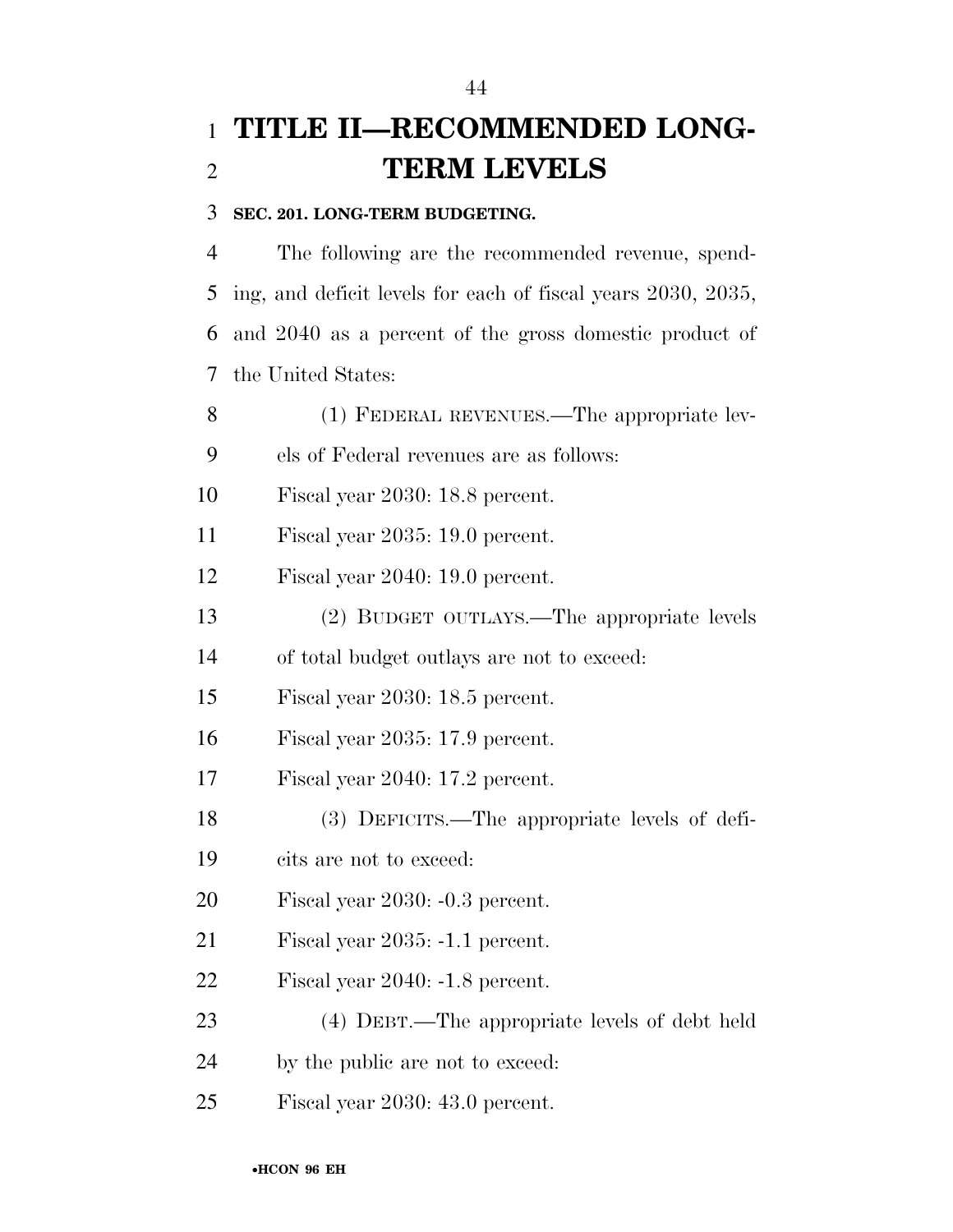Fiscal year 2035: 31.0 percent.

Fiscal year 2040: 18.0 percent.

#### **TITLE III—RESERVE FUNDS**

**SEC. 301. RESERVE FUND FOR THE REPEAL OF THE 2010** 

#### **HEALTH CARE LAWS.**

 In the House, the chair of the Committee on the Budget may revise the allocations, aggregates, and other appropriate levels in this concurrent resolution for the budgetary effects of any bill or joint resolution, or amend- ment thereto or conference report thereon, that only con- sists of a full repeal the Patient Protection and Affordable Care Act and the health care-related provisions of the Health Care and Education Reconciliation Act of 2010. **SEC. 302. DEFICIT-NEUTRAL RESERVE FUND FOR THE RE-**

#### **FORM OF THE 2010 HEALTH CARE LAWS.**

 In the House, the chair of the Committee on the Budget may revise the allocations, aggregates, and other appropriate levels in this concurrent resolution for the budgetary effects of any bill or joint resolution, or amend- ment thereto or conference report thereon, that reforms or replaces the Patient Protection and Affordable Care Act or the Health Care and Education Reconciliation Act of 2010, if such measure would not increase the deficit for the period of fiscal years 2015 through 2024.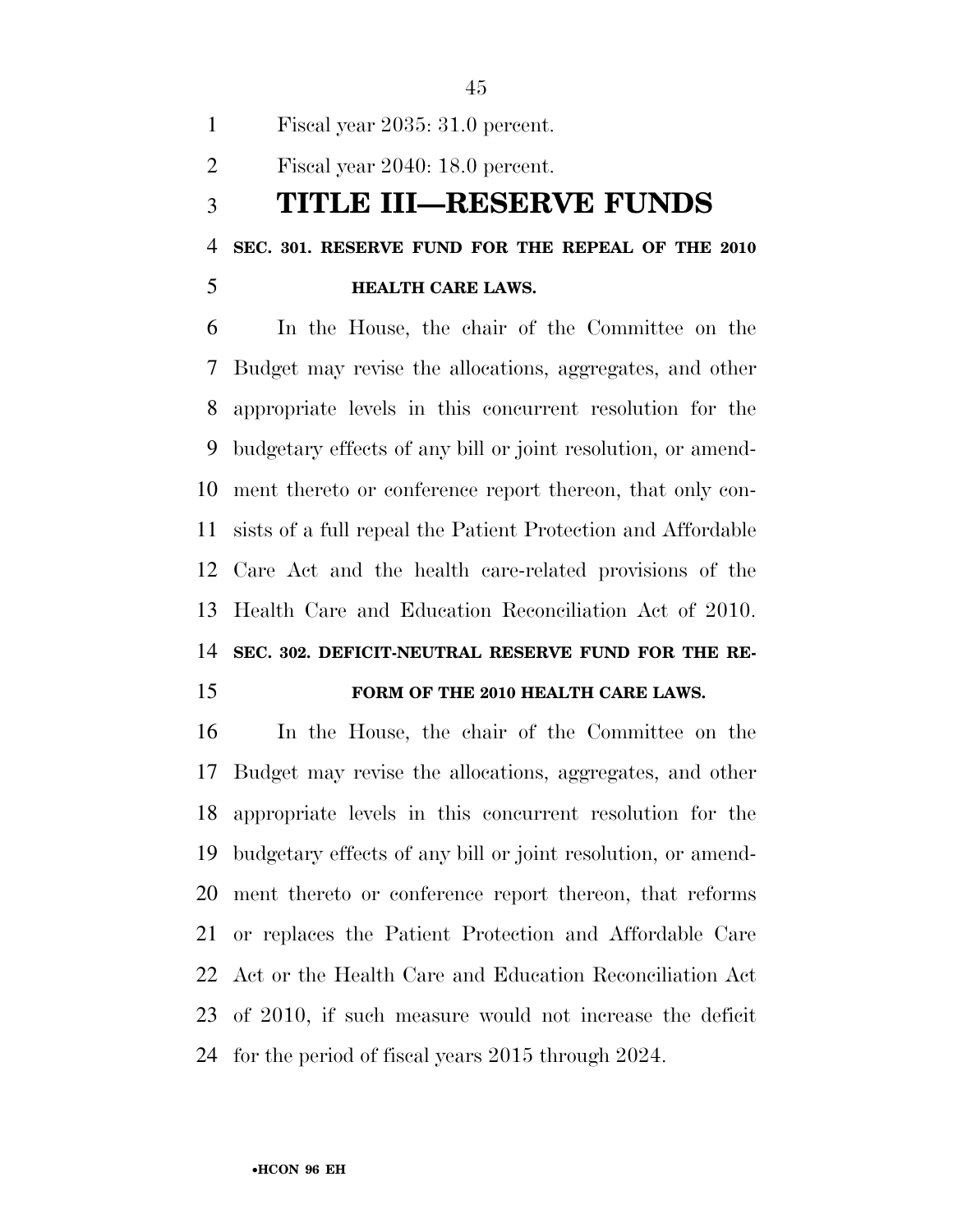# **SEC. 303. DEFICIT-NEUTRAL RESERVE FUND RELATED TO THE MEDICARE PROVISIONS OF THE 2010 HEALTH CARE LAWS.**

 In the House, the chair of the Committee on the Budget may revise the allocations, aggregates, and other appropriate levels in this concurrent resolution for the budgetary effects of any bill or joint resolution, or amend- ment thereto or conference report thereon, that repeals all or part of the decreases in Medicare spending included in the Patient Protection and Affordable Care Act or the Health Care and Education Reconciliation Act of 2010, if such measure would not increase the deficit for the pe-riod of fiscal years 2015 through 2024.

#### **SEC. 304. DEFICIT-NEUTRAL RESERVE FUND FOR THE SUS-**

# **TAINABLE GROWTH RATE OF THE MEDICARE PROGRAM.**

 In the House, the chair of the Committee on the Budget may revise the allocations, aggregates, and other appropriate levels in this concurrent resolution for the budgetary effects of any bill or joint resolution, or amend- ment thereto or conference report thereon, that includes provisions amending or superseding the system for updat- ing payments under section 1848 of the Social Security Act, if such measure would not increase the deficit for the period of fiscal years 2015 through 2024.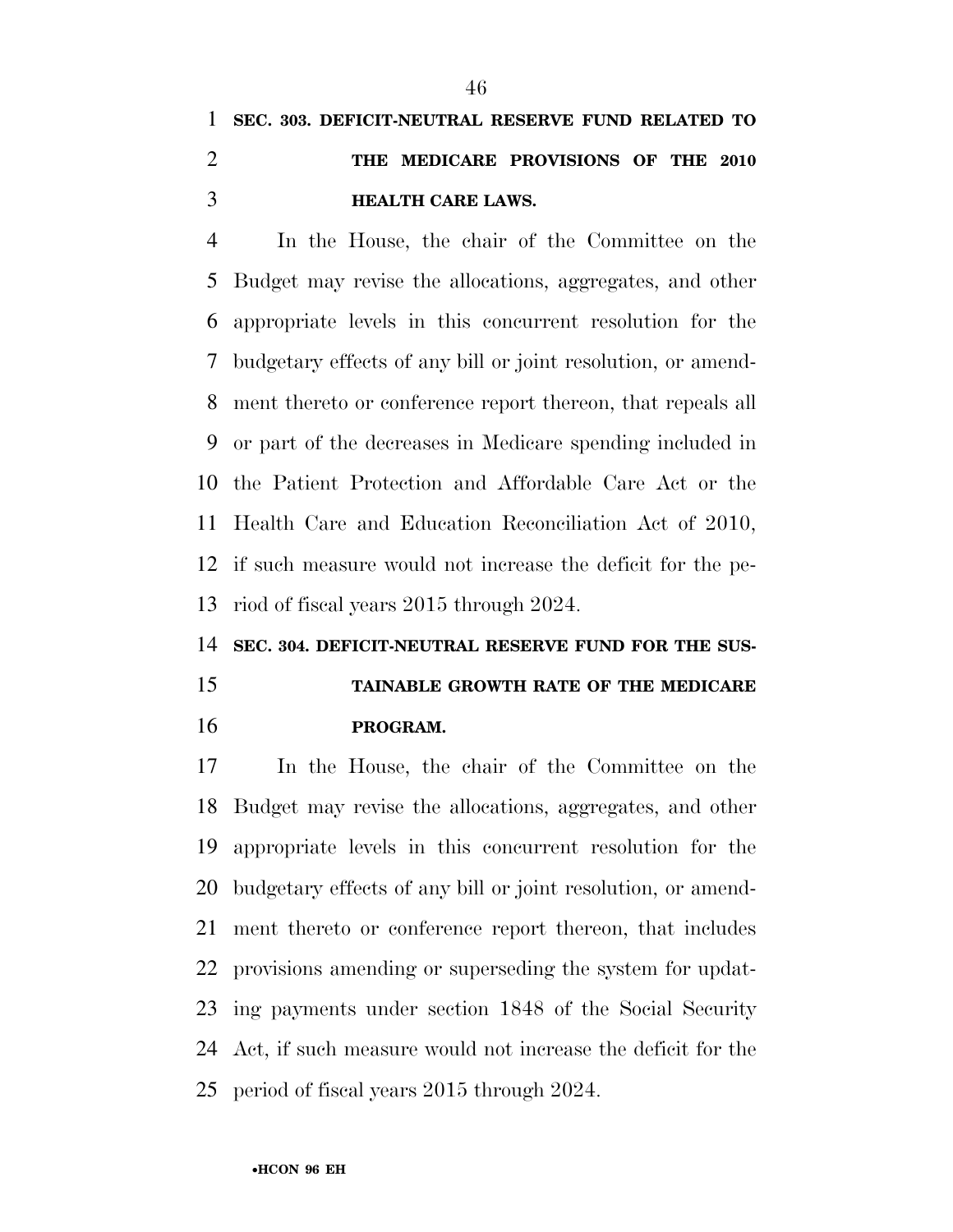In the House, if the Committee on Ways and Means reports a bill or joint resolution that reforms the Internal Revenue Code of 1986, the chair of the Committee on the Budget may revise the allocations, aggregates, and other appropriate levels in this concurrent resolution for the budgetary effects of any such bill or joint resolution, or amendment thereto or conference report thereon, if such measure would not increase the deficit for the period of fiscal years 2015 through 2024.

### **SEC. 306. DEFICIT-NEUTRAL RESERVE FUND FOR TRADE AGREEMENTS.**

 In the House, the chair of the Committee on the Budget may revise the allocations, aggregates, and other appropriate levels in this concurrent resolution for the budgetary effects of any bill or joint resolution reported by the Committee on Ways and Means, or amendment thereto or conference report thereon, that implements a trade agreement, but only if such measure would not in- crease the deficit for the period of fiscal years 2015 through 2024.

## **SEC. 307. DEFICIT-NEUTRAL RESERVE FUND FOR REVENUE**

#### **MEASURES.**

•**HCON 96 EH**  In the House, the chair of the Committee on the Budget may revise the allocations, aggregates, and other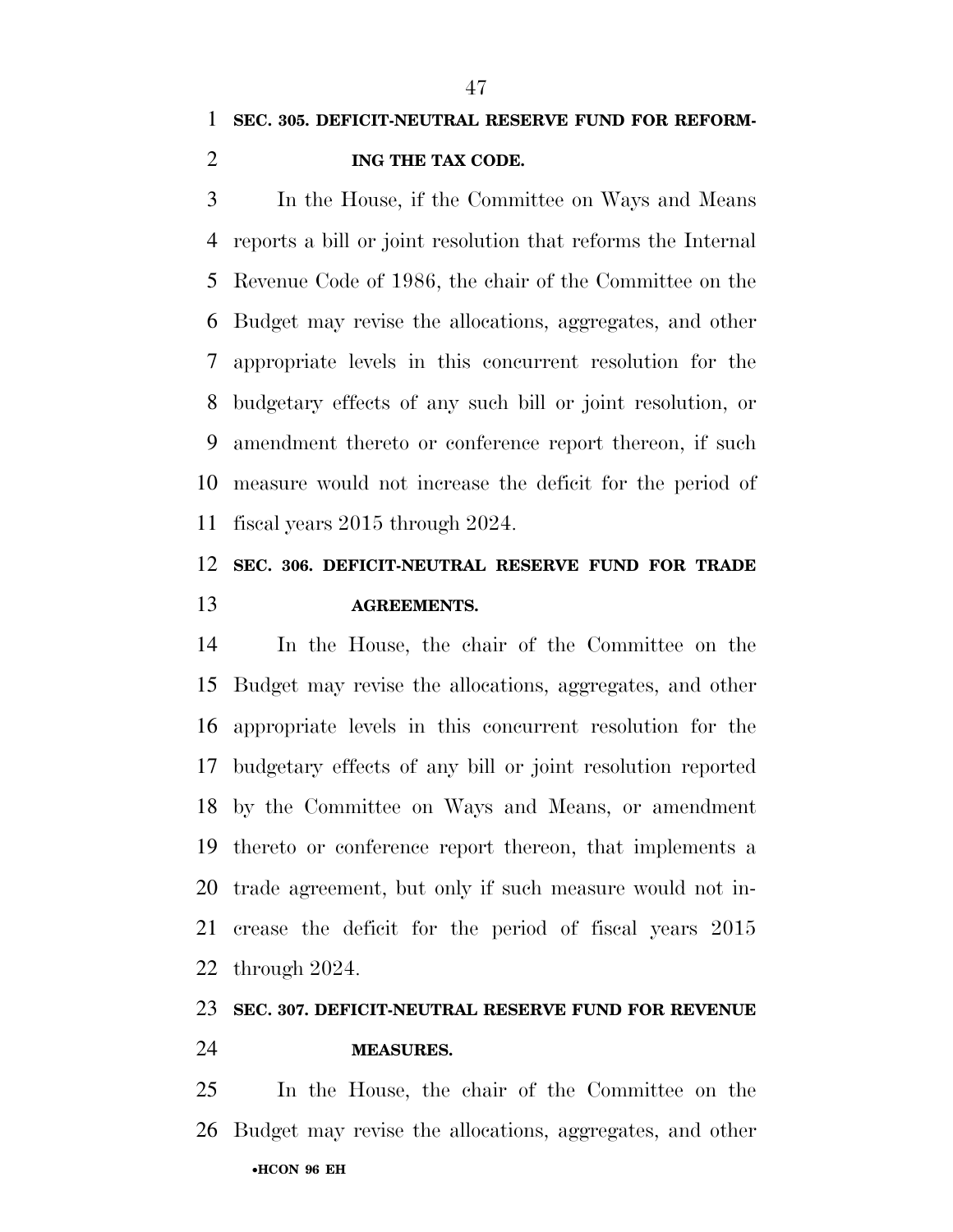appropriate levels in this concurrent resolution for the budgetary effects of any bill or joint resolution reported by the Committee on Ways and Means, or amendment thereto or conference report thereon, that decreases rev- enue, but only if such measure would not increase the def-icit for the period of fiscal years 2015 through 2024.

### **SEC. 308. DEFICIT-NEUTRAL RESERVE FUND FOR RURAL COUNTIES AND SCHOOLS.**

 In the House, the chair of the Committee on the Budget may revise the allocations, aggregates, and other appropriate levels and limits in this resolution for the budgetary effects of any bill or joint resolution, or amend- ment thereto or conference report thereon, that makes changes to or provides for the reauthorization of the Se- cure Rural Schools and Community Self Determination Act of 2000 (Public Law 106–393) by the amounts pro- vided by that legislation for those purposes, if such legisla- tion requires sustained yield timber harvests obviating the need for funding under Public Law 106–393 in the future and would not increase the deficit or direct spending for the period of fiscal years 2015 through 2019, or the period of fiscal years 2015 through 2024.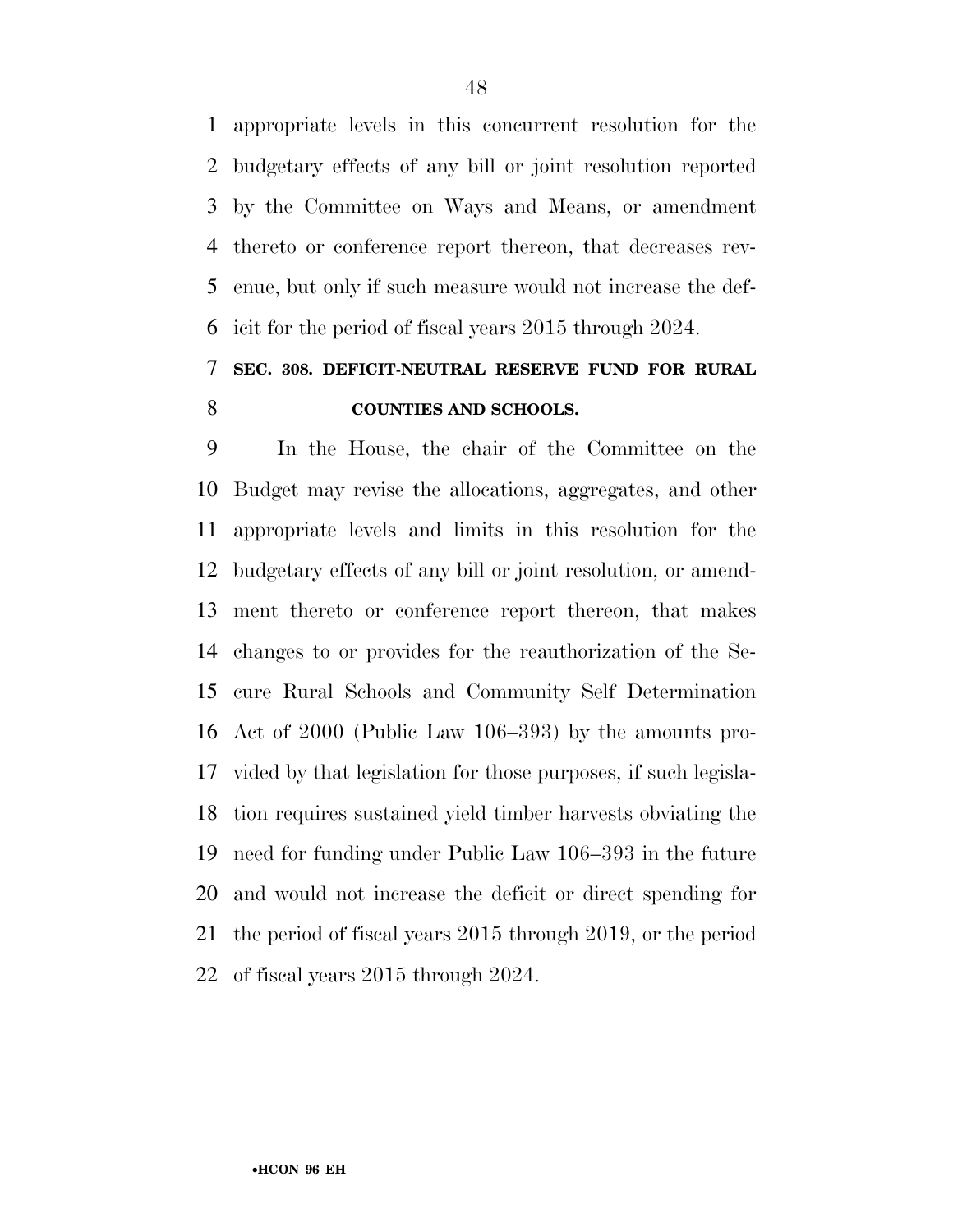**SEC. 309. DEFICIT-NEUTRAL RESERVE FUND FOR TRANS-PORTATION.** 

 In the House, the chair of the Committee on the Budget may revise the allocations, aggregates, and other appropriate levels in this resolution for any bill or joint resolution, or amendment thereto or conference report thereon, if such measure maintains the solvency of the Highway Trust Fund, but only if such measure would not increase the deficit over the period of fiscal years 2015 through 2024.

# **SEC. 310. DEFICIT-NEUTRAL RESERVE FUND TO REDUCE POVERTY AND INCREASE OPPORTUNITY AND UPWARD MOBILITY.**

 In the House, the chair of the Committee on the Budget may revise the allocations, aggregates, and other appropriate levels in this resolution for any bill or joint resolution, or amendment thereto or conference report thereon, if such measure reforms policies and programs to reduce poverty and increase opportunity and upward mobility, but only if such measure would neither adversely impact job creation nor increase the deficit over the period of fiscal years 2015 through 2024.

# **TITLE IV—ESTIMATES OF DIRECT SPENDING**

**SEC. 401. DIRECT SPENDING.** 

(a) MEANS-TESTED DIRECT SPENDING.—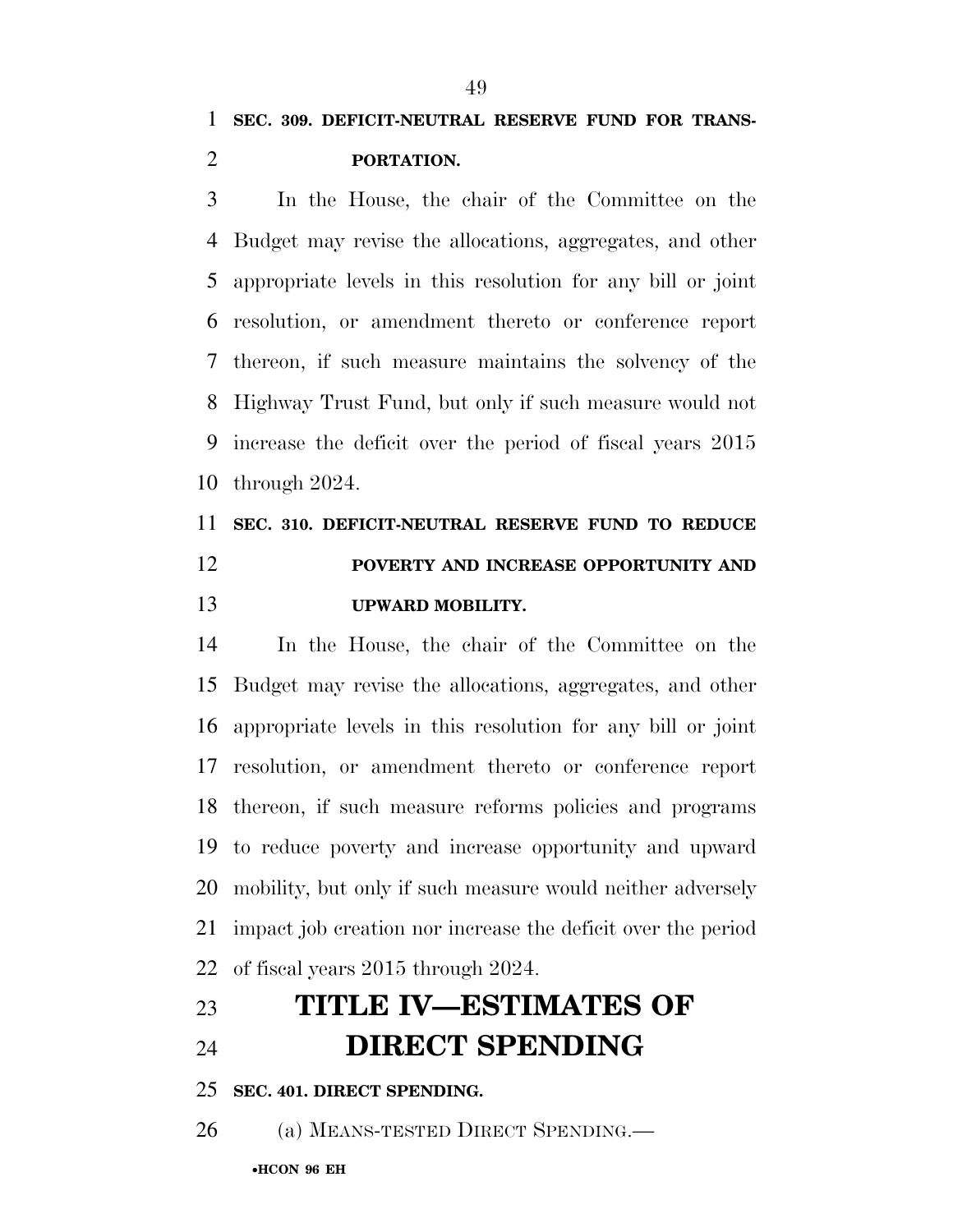| $\mathbf{1}$   | (1) For means-tested direct spending, the aver-       |
|----------------|-------------------------------------------------------|
| $\overline{2}$ | age rate of growth in the total level of outlays dur- |
| 3              | ing the 10-year period preceding fiscal year 2015 is  |
| $\overline{4}$ | 6.8 percent.                                          |
| 5              | $(2)$ For means-tested direct spending, the esti-     |
| 6              | mated average rate of growth in the total level of    |
| 7              | outlays during the 10-year period beginning with fis- |
| 8              | cal year 2015 is 5.4 percent under current law.       |
| 9              | (3) The following reforms are proposed in this        |
| 10             | concurrent resolution for means-tested direct spend-  |
| 11             | ing:                                                  |
| 12             | $(A)$ In 1996, a Republican Congress and a            |
| 13             | Democratic president reformed welfare by lim-         |
| 14             | iting the duration of benefits, giving States         |
| 15             | more control over the program, and helping re-        |
| 16             | cipients find work. In the five years following       |
| 17             | passage, child-poverty rates fell, welfare case-      |
| 18             | loads fell, and workers' wages increased. This        |
| 19             | budget applies the lessons of welfare reform to       |
| 20             | both the Supplemental Nutrition Assistance            |
| 21             | Program and Medicaid.                                 |
| 22             | (B) For Medicaid, this budget assumes the             |
| 23             | conversion of the Federal share of Medicaid           |
| 24             | spending into a flexible State allotment tailored     |
| 25             | to meet each State's needs, indexed for inflation     |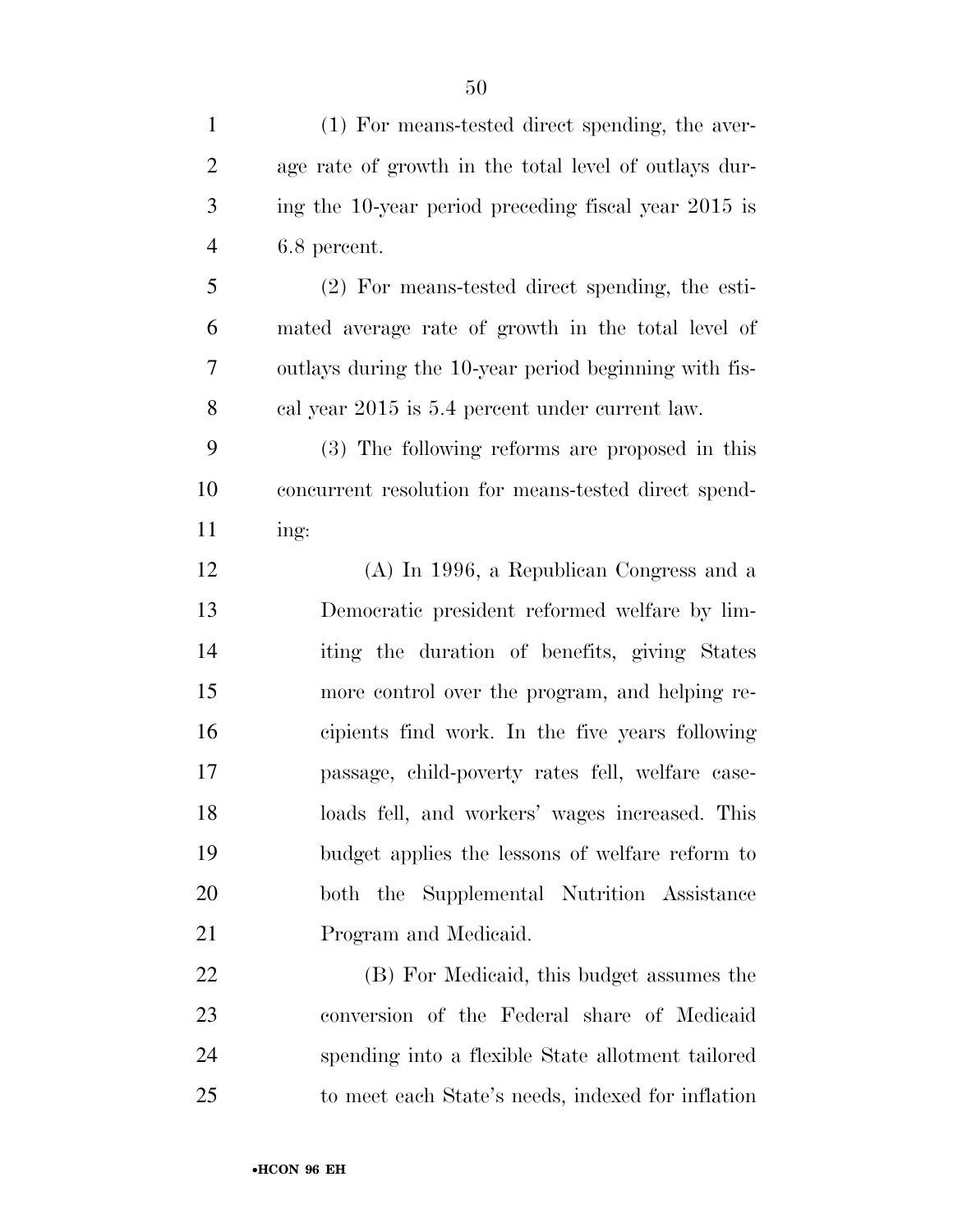and population growth. Such a reform would end the misguided one-size-fits-all approach that has tied the hands of State governments. Instead, each State would have the freedom and flexibility to tailor a Medicaid program that fits the needs of its unique population. Moreover, this budget assumes the repeal of the Medicaid expansions in the President's health care law, relieving State governments of its crippling one- size-fits-all enrollment mandates. (C) For the Supplemental Nutrition As-

 sistance Program, this budget assumes the con- version of the program into a flexible State al- lotment tailored to meet each State's needs. The allotment would increase based on the De- partment of Agriculture Thrifty Food Plan index and beneficiary growth. Such a reform would provide incentives for States to ensure dollars will go towards those who need them most. Additionally, it requires that more strin- gent work requirements and time limits apply 22 under the program.

(b) NONMEANS-TESTED DIRECT SPENDING.—

 (1) For nonmeans-tested direct spending, the average rate of growth in the total level of outlays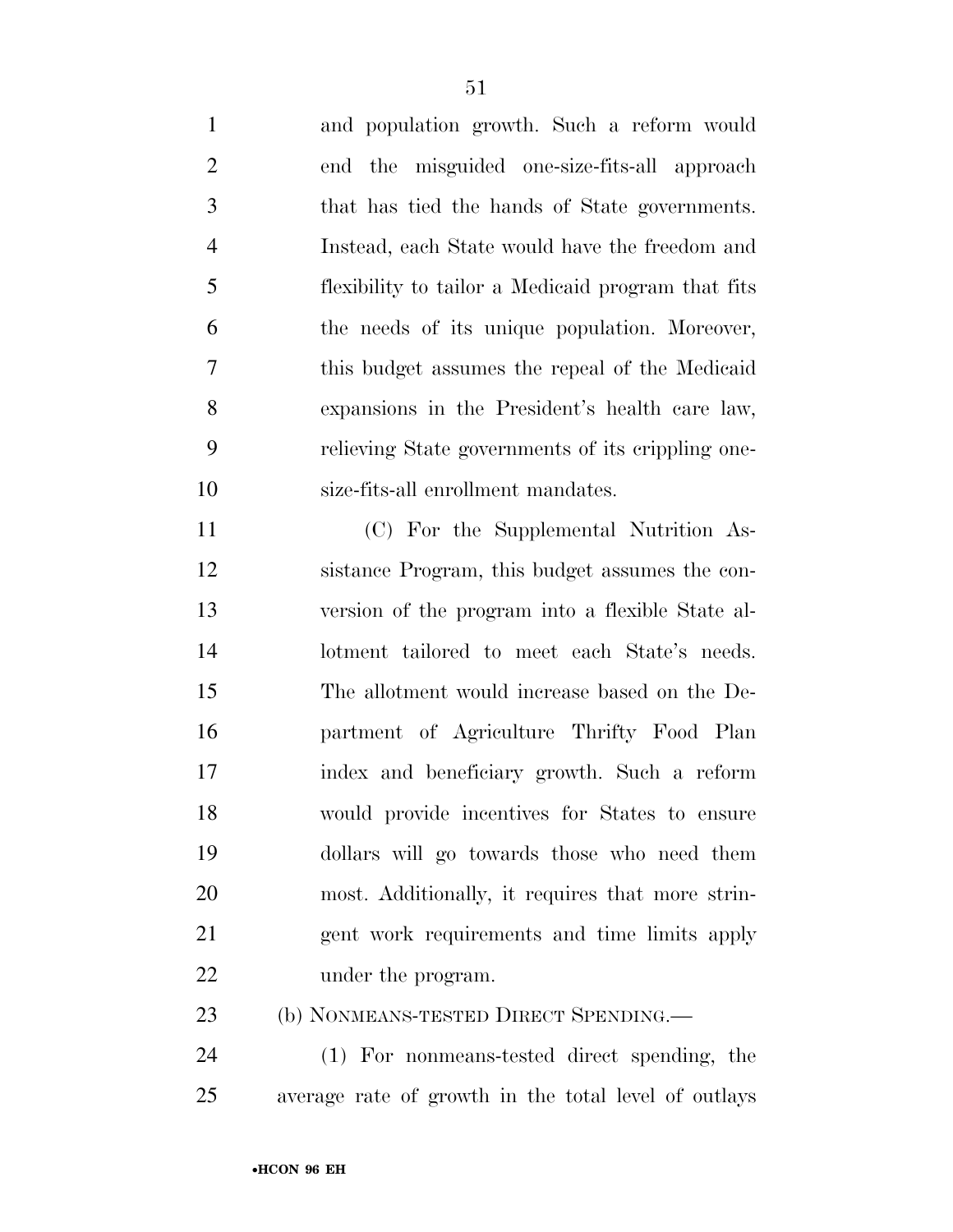| $\mathbf{1}$   | during the 10-year period preceding fiscal year 2015   |
|----------------|--------------------------------------------------------|
| $\overline{2}$ | is 5.7 percent.                                        |
| 3              | (2) For nonmeans-tested direct spending, the           |
| $\overline{4}$ | estimated average rate of growth in the total level of |
| 5              | outlays during the 10-year period beginning with fis-  |
| 6              | cal year 2015 is 5.4 percent under current law.        |
| 7              | (3) The following reforms are proposed in this         |
| 8              | concurrent resolution for nonmeans-tested direct       |
| 9              | spending:                                              |
| 10             | (A) For Medicare, this budget advances                 |
| 11             | policies to put seniors, not the Federal Govern-       |
| 12             | ment, in control of their health care decisions.       |
| 13             | Those in or near retirement will see no changes,       |
| 14             | while future retirees would be given a choice of       |
| 15             | private plans competing alongside the tradi-           |
| 16             | tional fee-for-service Medicare program. Medi-         |
| 17             | care would provide a premium-support payment           |
| 18             | either to pay for or offset the premium of the         |
| 19             | plan chosen by the senior, depending on the            |
| 20             | plan's cost. The Medicare premium-support              |
| 21             | payment would be adjusted so that the sick             |
| 22             | would receive higher payments if their condi-          |
| 23             | tions worsened; lower-income seniors would re-         |
| 24             | ceive additional assistance to help cover out-of-      |
| 25             | pocket costs; and wealthier seniors would as-          |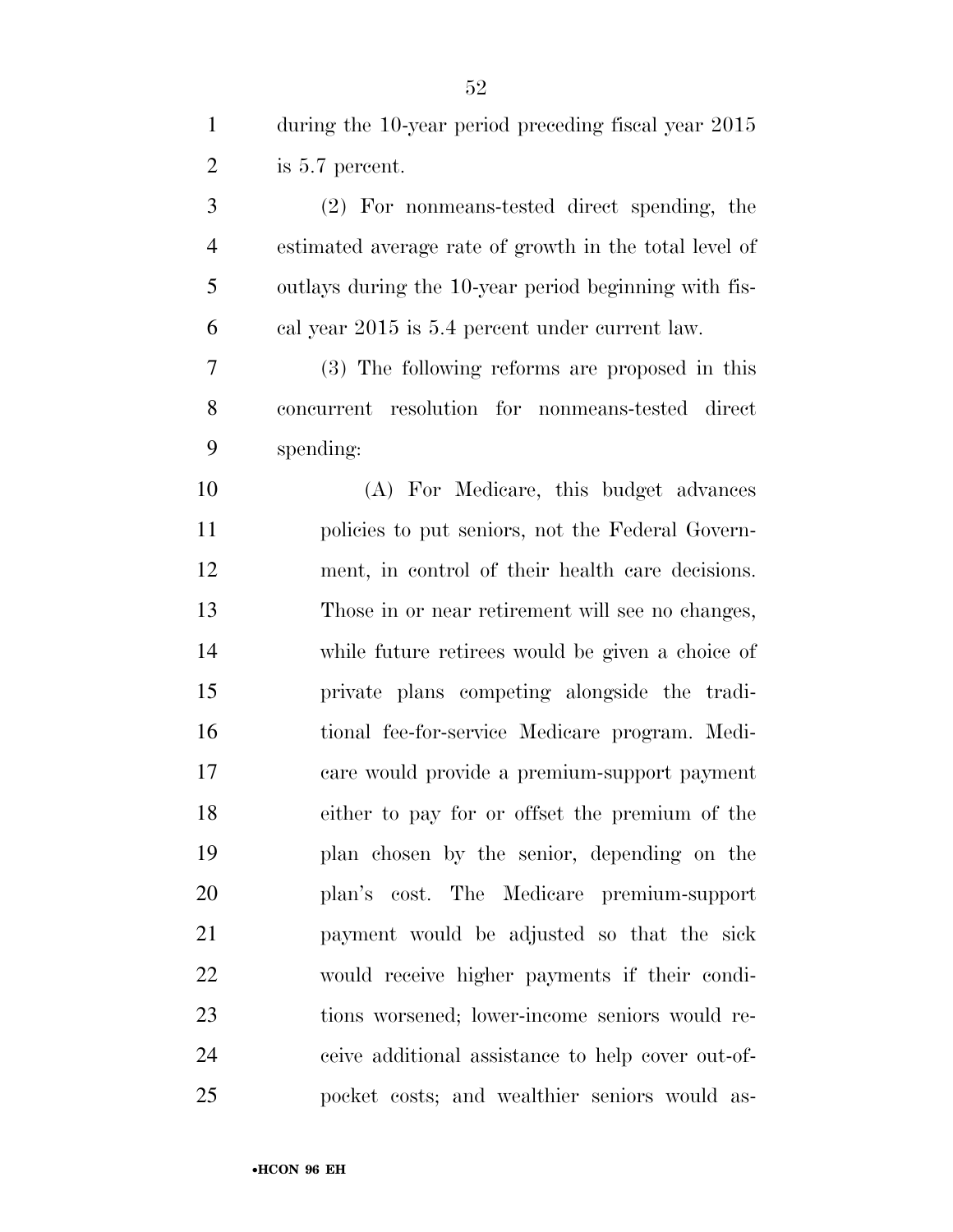sume responsibility for a greater share of their premiums. Putting seniors in charge of how their health care dollars are spent will force providers to compete against each other on price and quality. This market competition will act as a real check on widespread waste and skyrocketing health care costs.

 (B) In keeping with a recommendation from the National Commission on Fiscal Re- sponsibility and Reform, this budget calls for Federal employees—including Members of Con- gress and congressional staff—to make greater contributions toward their own retirement.

# **TITLE V—BUDGET ENFORCEMENT**

#### **SEC. 501. LIMITATION ON ADVANCE APPROPRIATIONS.**

 (a) IN GENERAL.—In the House, except as provided for in subsection (b), any bill or joint resolution, or amend- ment thereto or conference report thereon, making a gen- eral appropriation or continuing appropriation may not provide for advance appropriations.

 (b) EXCEPTIONS.—An advance appropriation may be provided for programs, projects, activities, or accounts re- ferred to in subsection (c)(1) or identified in the report to accompany this concurrent resolution or the joint ex-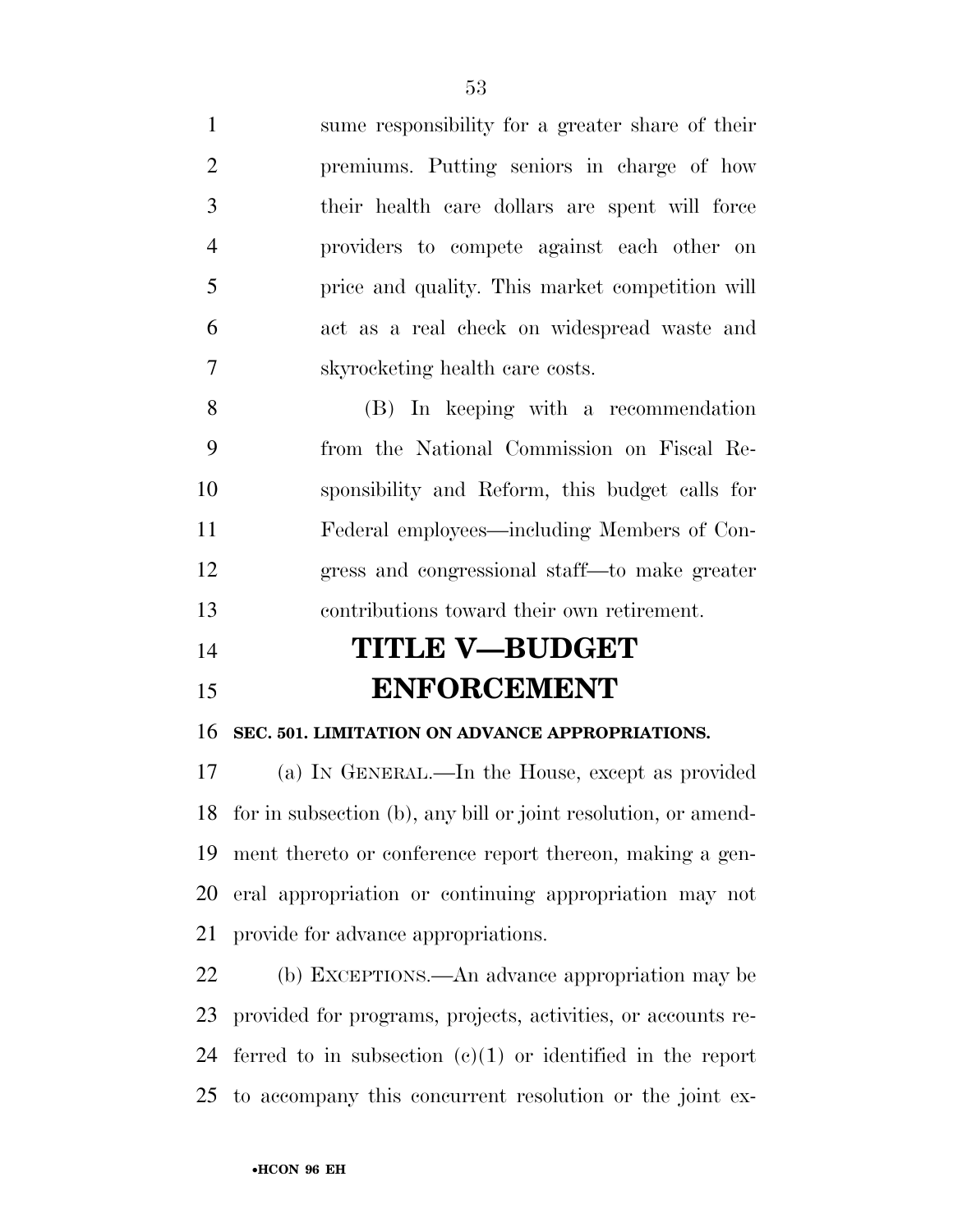| $\mathbf{1}$   | planatory statement of managers to accompany this con-       |
|----------------|--------------------------------------------------------------|
| $\overline{2}$ | current resolution under the heading "Accounts Identified    |
| 3              | for Advance Appropriations".                                 |
| $\overline{4}$ | (c) LIMITATIONS.—For fiscal year $2016$ , the aggre-         |
| 5              | gate level of advance appropriations shall not exceed—       |
| 6              | $(1)$ \$58,662,202,000 for the following programs            |
| 7              | in the Department of Veterans Affairs—                       |
| 8              | (A) Medical Services;                                        |
| 9              | (B) Medical Support and Compliance; and                      |
| 10             | (C) Medical Facilities accounts of the Vet-                  |
| 11             | erans Health Administration; and                             |
| 12             | $(2)$ \$28,781,000,000 in new budget authority               |
| 13             | for all programs identified pursuant to subsection           |
| 14             | (b).                                                         |
| 15             | (d) DEFINITION.—In this section, the term "advance           |
| 16             | appropriation" means any new discretionary budget au-        |
| 17             | thority provided in a bill or joint resolution, or amendment |
|                | 18 thereto or conference report thereon, making general ap-  |
| 19             | propriations or any new discretionary budget authority       |
| 20             | provided in a bill or joint resolution making continuing     |
| 21             | appropriations for fiscal year 2016.                         |
| 22             | SEC. 502. CONCEPTS AND DEFINITIONS.                          |

 Upon the enactment of any bill or joint resolution providing for a change in budgetary concepts or defini-tions, the chair of the Committee on the Budget may ad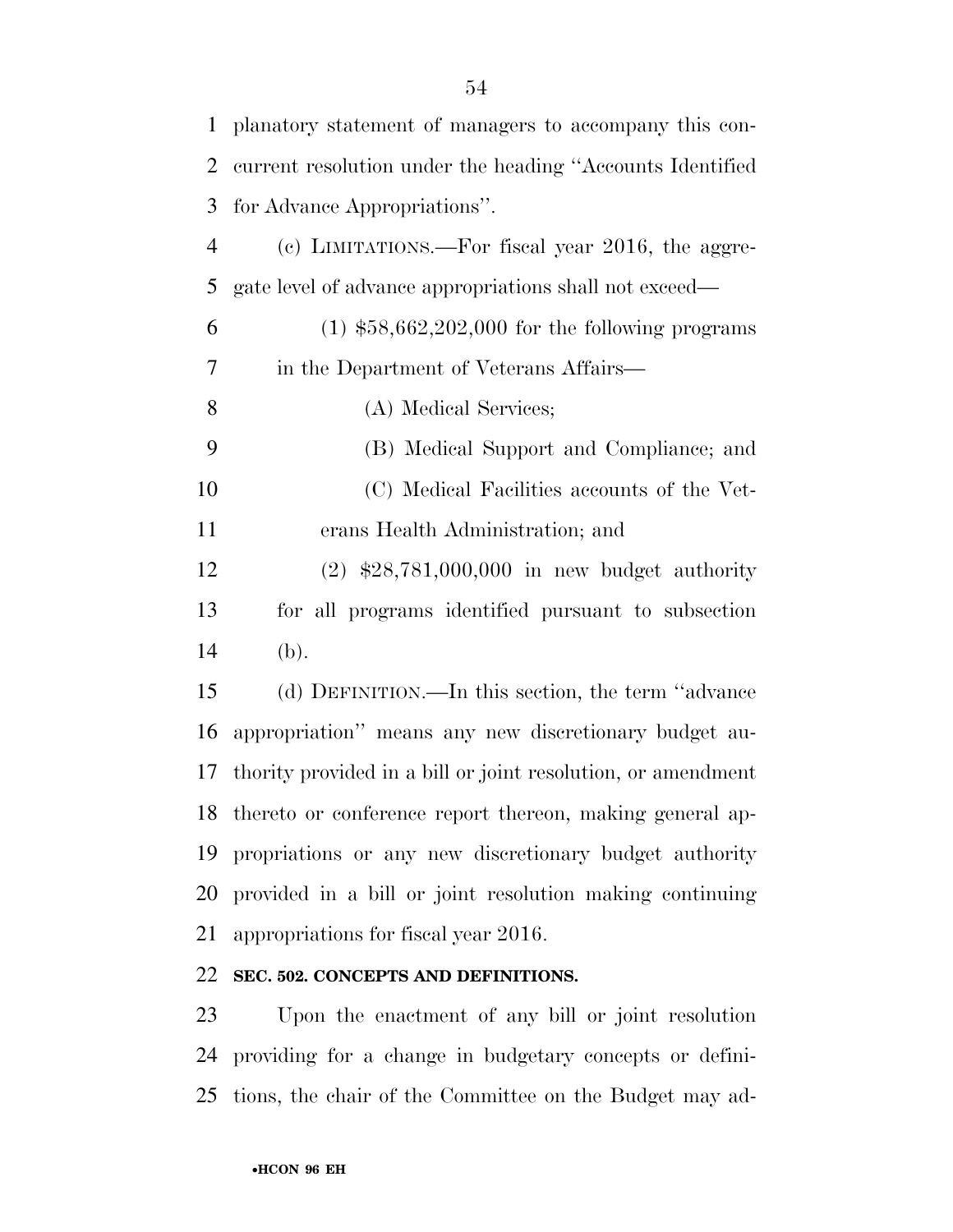just any allocations, aggregates, and other appropriate lev-els in this concurrent resolution accordingly.

### **SEC. 503. ADJUSTMENTS OF AGGREGATES, ALLOCATIONS, AND APPROPRIATE BUDGETARY LEVELS.**

 (a) ADJUSTMENTS OF DISCRETIONARY AND DIRECT SPENDING LEVELS.—If a committee (other than the Com- mittee on Appropriations) reports a bill or joint resolution, or amendment thereto or conference report thereon, pro- viding for a decrease in direct spending (budget authority and outlays flowing therefrom) for any fiscal year and also provides for an authorization of appropriations for the same purpose, upon the enactment of such measure, the chair of the Committee on the Budget may decrease the allocation to such committee and increase the allocation of discretionary spending (budget authority and outlays flowing therefrom) to the Committee on Appropriations for fiscal year 2015 by an amount equal to the new budget authority (and outlays flowing therefrom) provided for in a bill or joint resolution making appropriations for the same purpose.

 (b) ADJUSTMENTS TO FUND OVERSEAS CONTIN- GENCY OPERATIONS/GLOBAL WAR ON TERRORISM.—In order to take into account any new information included in the budget submission by the President for fiscal year 2015, the chair of the Committee on the Budget may ad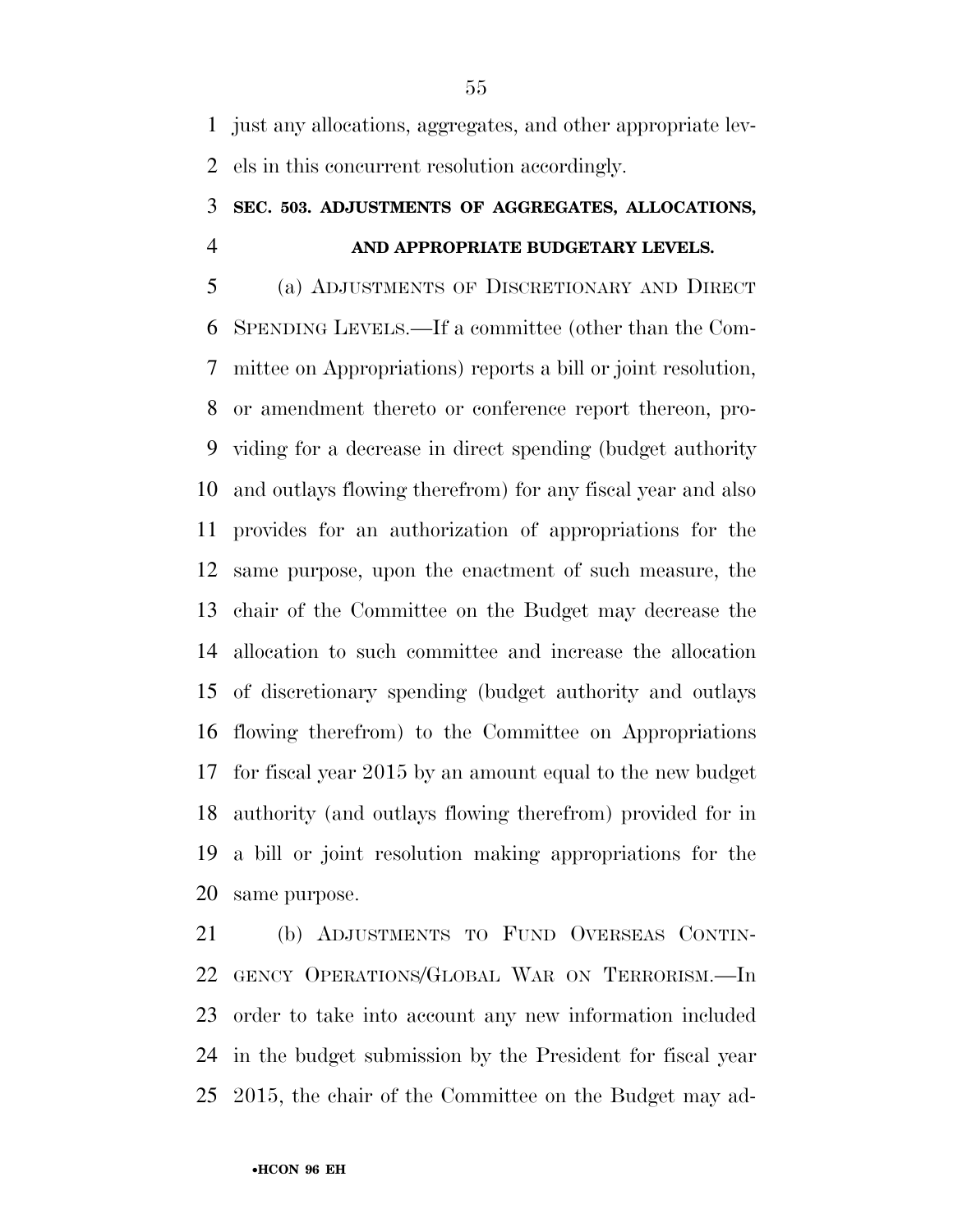just the allocations, aggregates, and other appropriate budgetary levels for Overseas Contingency Operations/ Global War on Terrorism or the section 302(a) allocation to the Committee on Appropriations set forth in the report of this concurrent resolution to conform with section 251(c) of the Balanced Budget and Emergency Deficit Control Act of 1985 (as adjusted by section 251A of such Act).

 (c) REVISED CONGRESSIONAL BUDGET OFFICE BASELINE.—The chair of the Committee on the Budget may adjust the allocations, aggregates, and other appro- priate budgetary levels to reflect changes resulting from technical and economic assumptions in the most recent baseline published by the Congressional Budget Office.

 (d) DETERMINATIONS.—For the purpose of enforcing this concurrent resolution on the budget in the House, the allocations and aggregate levels of new budget authority, outlays, direct spending, new entitlement authority, reve- nues, deficits, and surpluses for fiscal year 2015 and the period of fiscal years 2015 through fiscal year 2024 shall be determined on the basis of estimates made by the chair of the Committee on the Budget and such chair may ad-just such applicable levels of this concurrent resolution.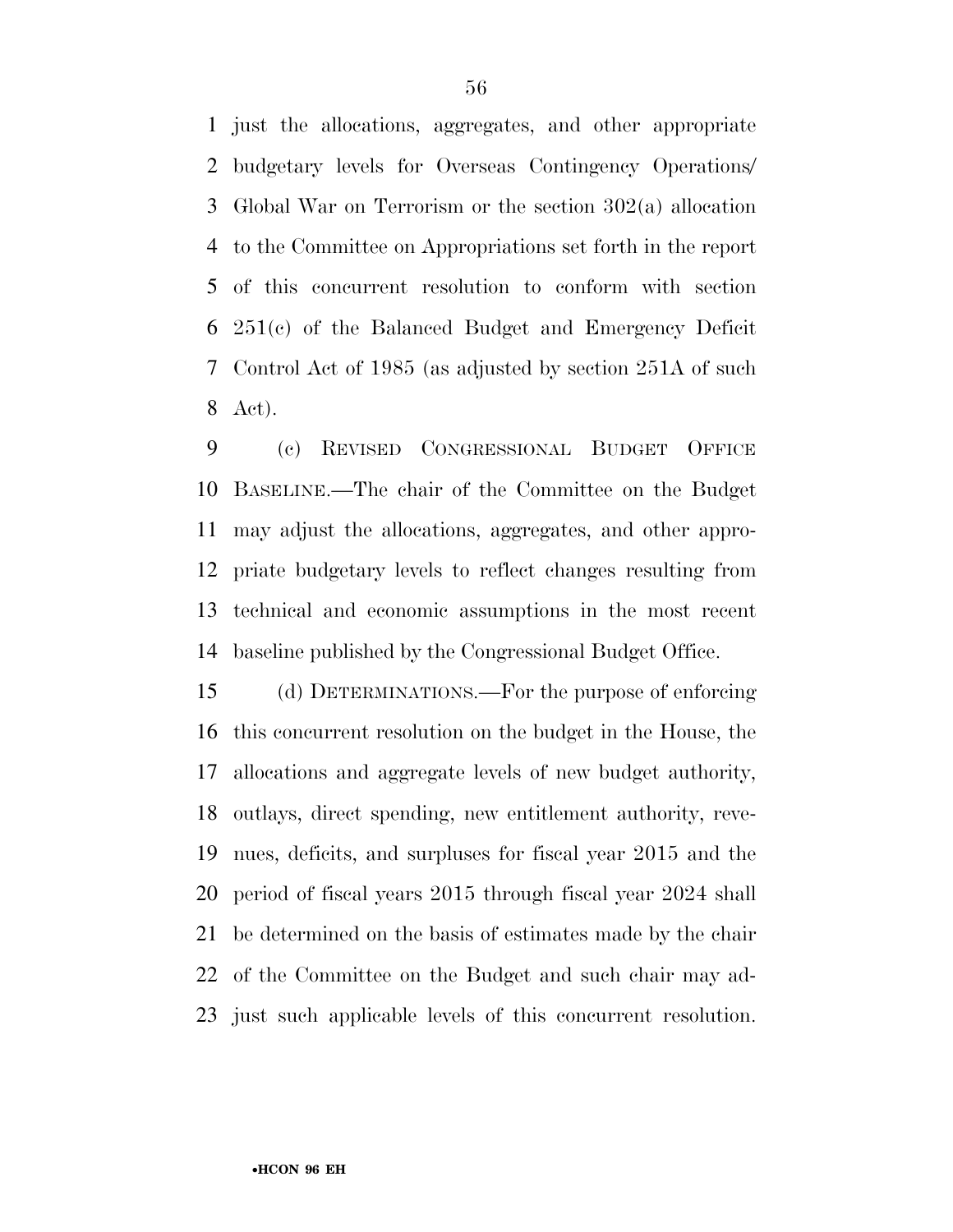#### **SEC. 504. LIMITATION ON LONG-TERM SPENDING.**

 (a) IN GENERAL.—In the House, it shall not be in order to consider a bill or joint resolution reported by a committee (other than the Committee on Appropriations), or an amendment thereto or a conference report thereon, if the provisions of such measure have the net effect of increasing direct spending in excess of \$5,000,000,000 for any period described in subsection (b).

 (b) TIME PERIODS.—The applicable periods for pur- poses of this section are any of the four consecutive ten fiscal-year periods beginning with fiscal year 2025.

### **SEC. 505. BUDGETARY TREATMENT OF CERTAIN TRANS-ACTIONS.**

 (a) IN GENERAL.—Notwithstanding section  $302(a)(1)$  of the Congressional Budget Act of 1974, sec- tion 13301 of the Budget Enforcement Act of 1990, and section 4001 of the Omnibus Budget Reconciliation Act of 1989, the report accompanying this concurrent resolu- tion on the budget or the joint explanatory statement ac- companying the conference report on any concurrent reso- lution on the budget shall include in its allocation under section 302(a) of the Congressional Budget Act of 1974 to the Committee on Appropriations amounts for the dis- cretionary administrative expenses of the Social Security Administration and the United States Postal Service.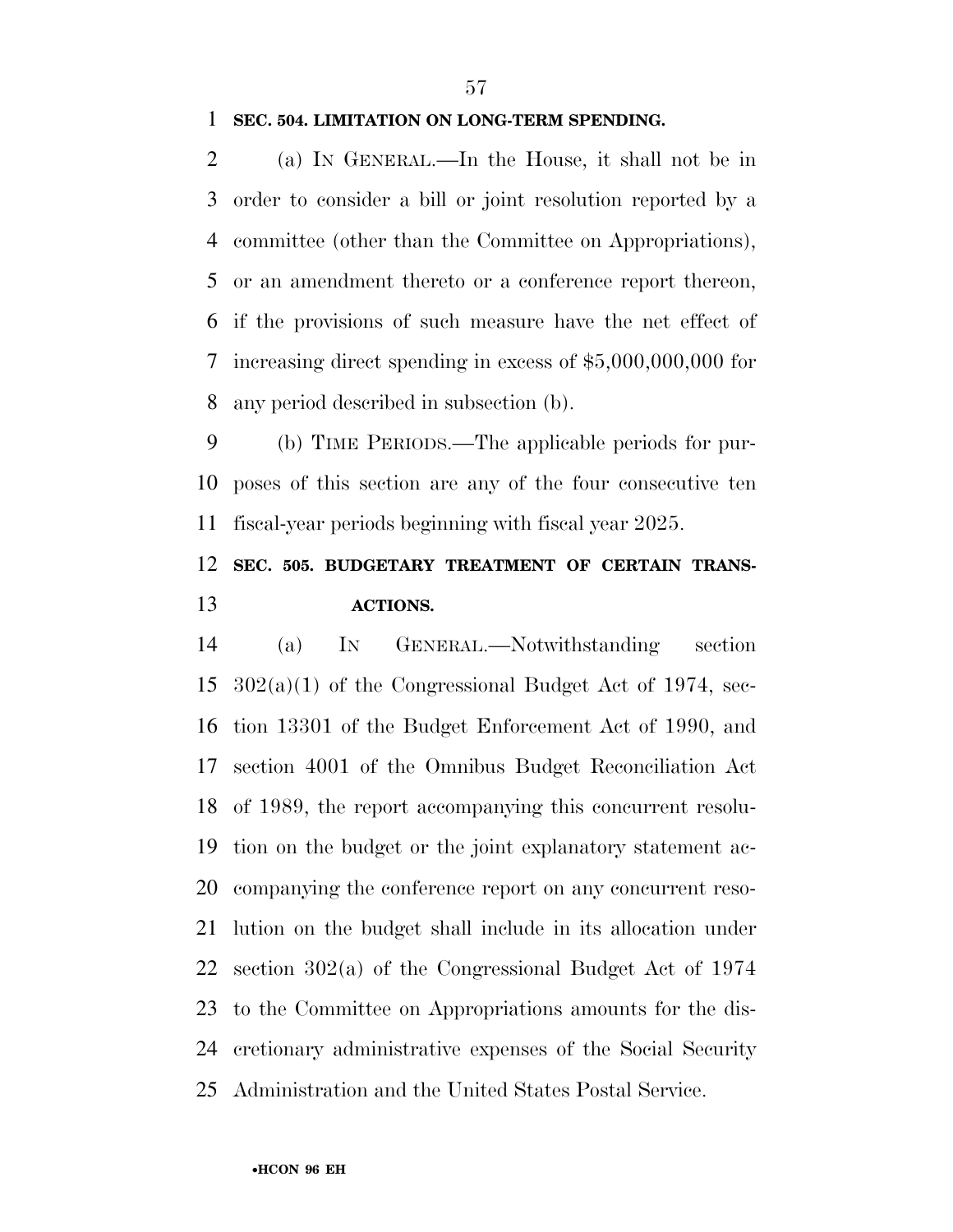(b) SPECIAL RULE.—For purposes of applying sec- tions 302(f) and 311 of the Congressional Budget Act of 1974, estimates of the level of total new budget authority and total outlays provided by a measure shall include any off-budget discretionary amounts.

 (c) ADJUSTMENTS.—The chair of the Committee on the Budget may adjust the allocations, aggregates, and other appropriate levels for legislation reported by the Committee on Oversight and Government Reform that re- forms the Federal retirement system, if such adjustments do not cause a net increase in the deficit for fiscal year 2015 and the period of fiscal years 2015 through 2024. **SEC. 506. APPLICATION AND EFFECT OF CHANGES IN ALLO-**

#### **CATIONS AND AGGREGATES.**

 (a) APPLICATION.—Any adjustments of the alloca- tions, aggregates, and other appropriate levels made pur-suant to this concurrent resolution shall—

 (1) apply while that measure is under consider-ation;

 (2) take effect upon the enactment of that measure; and

 (3) be published in the Congressional Record as soon as practicable.

 (b) EFFECT OF CHANGED ALLOCATIONS AND AG-GREGATES.—Revised allocations and aggregates resulting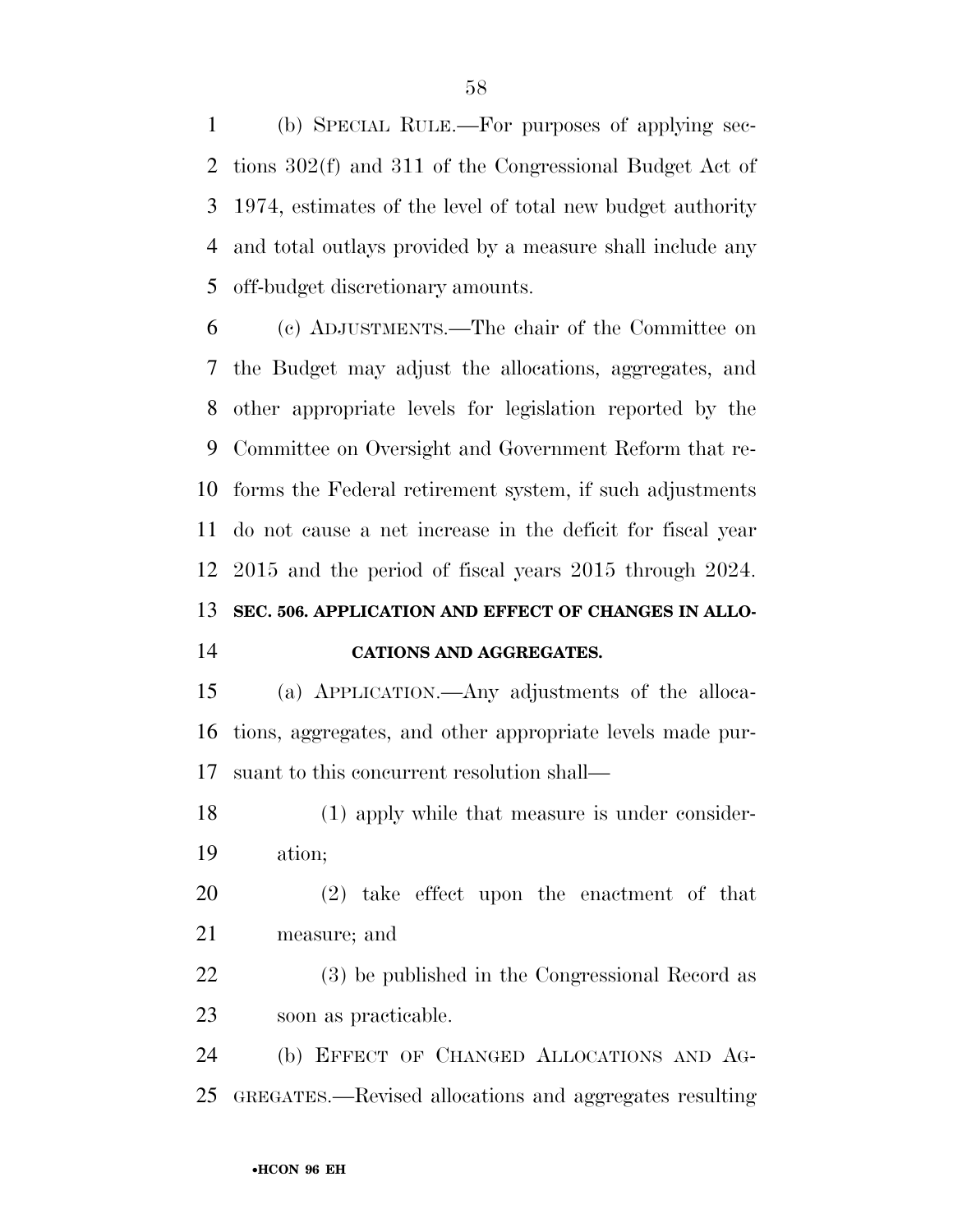from these adjustments shall be considered for the pur- poses of the Congressional Budget Act of 1974 as alloca- tions and aggregates included in this concurrent resolu-tion.

 (c) BUDGET COMPLIANCE.—The consideration of any bill or joint resolution, or amendment thereto or con- ference report thereon, for which the chair of the Com- mittee on the Budget makes adjustments or revisions in the allocations, aggregates, and other appropriate levels of this concurrent resolution shall not be subject to the points of order set forth in clause 10 of rule XXI of the Rules of the House of Representatives or section 504.

#### **SEC. 507. CONGRESSIONAL BUDGET OFFICE ESTIMATES.**

(a) FINDINGS.—The House finds the following:

 (1) Costs of Federal housing loans and loan guarantees are treated unequally in the budget. The Congressional Budget Office uses fair-value account- ing to measure the costs of Fannie Mae and Freddie Mac, but determines the cost of other Federal loan and loan-guarantee programs on the basis of the Federal Credit Reform Act of 1990 (''FCRA'').

 (2) The fair-value accounting method uses dis- count rates which incorporate the risk inherent to the type of liability being estimated in addition to Treasury discount rates of the proper maturity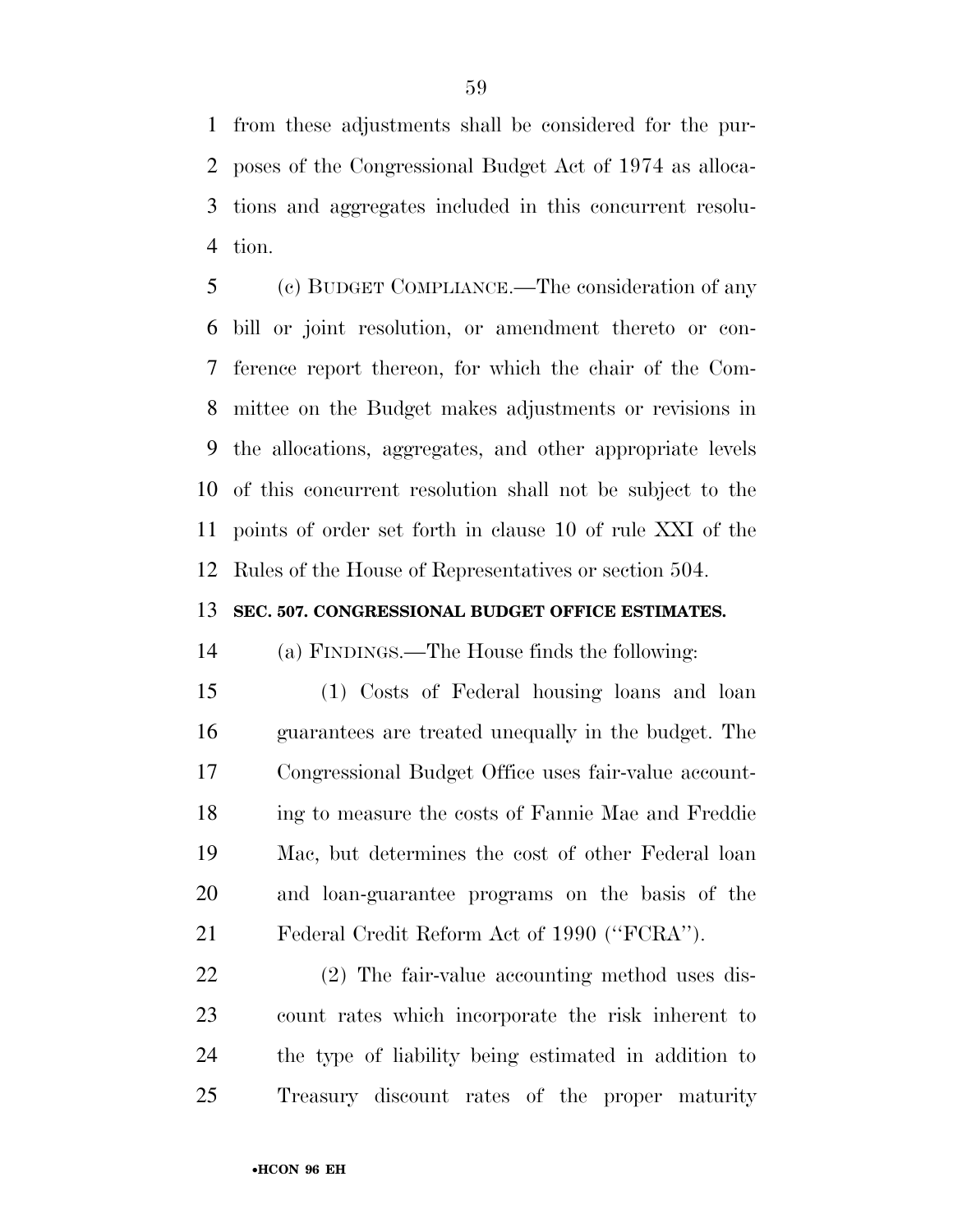length. In contrast, FCRA accounting solely uses the discount rates of the Treasury, failing to incorporate all of the risks attendant to these credit activities.

 (3) The Congressional Budget Office estimates that if fair-value were used to estimate the cost of all new credit activity in 2014, the deficit would be approximately \$50 billion higher than under the cur-rent methodology.

 (b) FAIR VALUE ESTIMATES.—Upon the request of the chair or ranking member of the Committee on the Budget, any estimate prepared by the Director of the Con- gressional Budget Office for a measure under the terms of title V of the Congressional Budget Act of 1974, ''credit reform'', as a supplement to such estimate shall, to the extent practicable, also provide an estimate of the current actual or estimated market values representing the ''fair value'' of assets and liabilities affected by such measure. (c) FAIR VALUE ESTIMATES FOR HOUSING PRO- GRAMS.—Whenever the Director of the Congressional Budget Office prepares an estimate pursuant to section 402 of the Congressional Budget Act of 1974 of the costs which would be incurred in carrying out any bill or joint resolution and if the Director determines that such bill or joint resolution has a cost related to a housing or resi-dential mortgage program under the FCRA, then the Di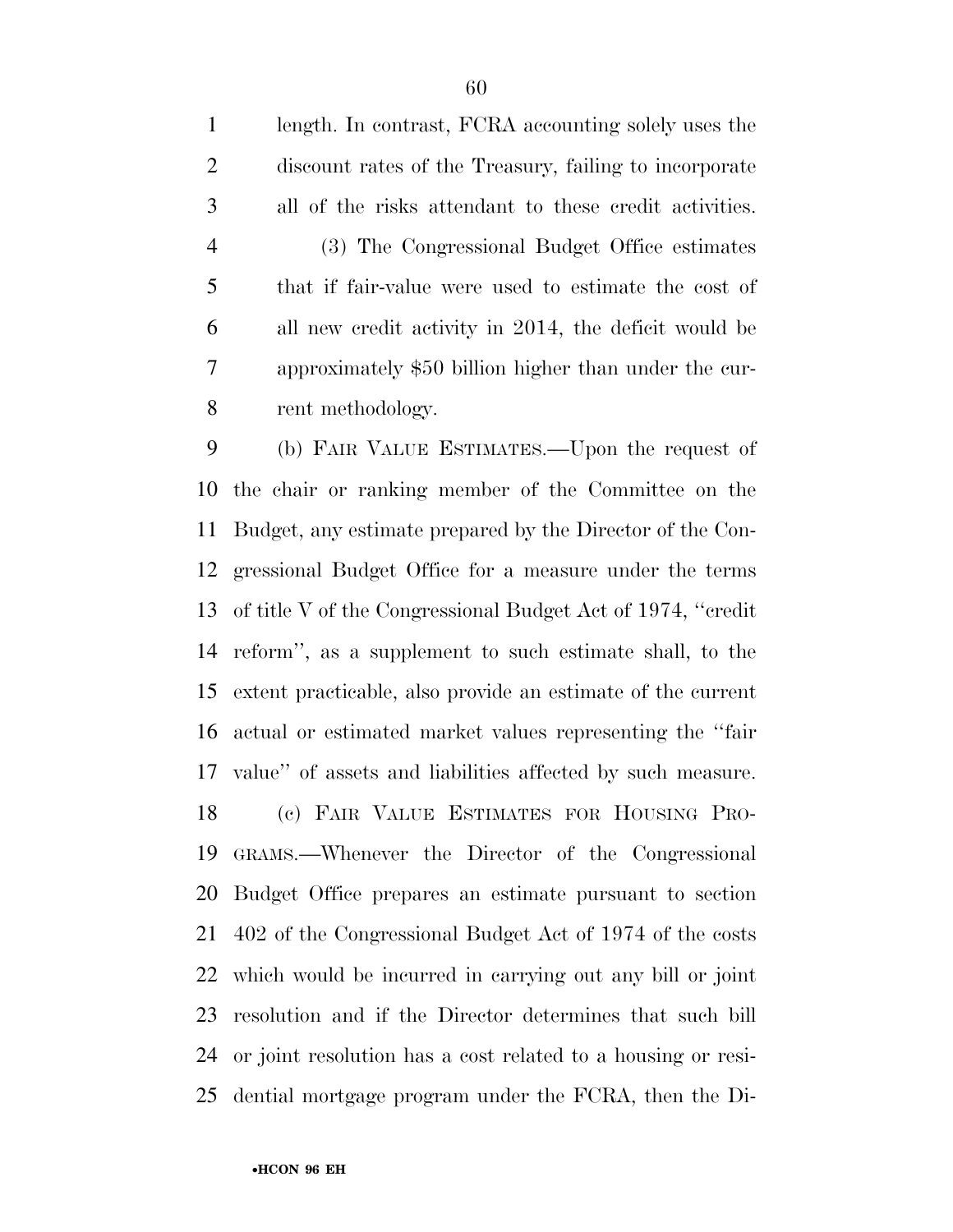rector shall also provide an estimate of the current actual or estimated market values representing the ''fair value'' of assets and liabilities affected by the provisions of such bill or joint resolution that result in such cost.

 (d) ENFORCEMENT.—If the Director of the Congres- sional Budget Office provides an estimate pursuant to subsection (b) or (c), the chair of the Committee on the Budget may use such estimate to determine compliance with the Congressional Budget Act of 1974 and other budgetary enforcement controls.

# **SEC. 508. TRANSFERS FROM THE GENERAL FUND OF THE TREASURY TO THE HIGHWAY TRUST FUND THAT INCREASE PUBLIC INDEBTEDNESS.**

 For purposes of the Congressional Budget Act of 1974, the Balanced Budget and Emergency Deficit Con- trol Act of 1985, or the rules or orders of the House of Representatives, a bill or joint resolution, or an amend- ment thereto or conference report thereon, that transfers funds from the general fund of the Treasury to the High- way Trust Fund shall be counted as new budget authority and outlays equal to the amount of the transfer in the fiscal year the transfer occurs.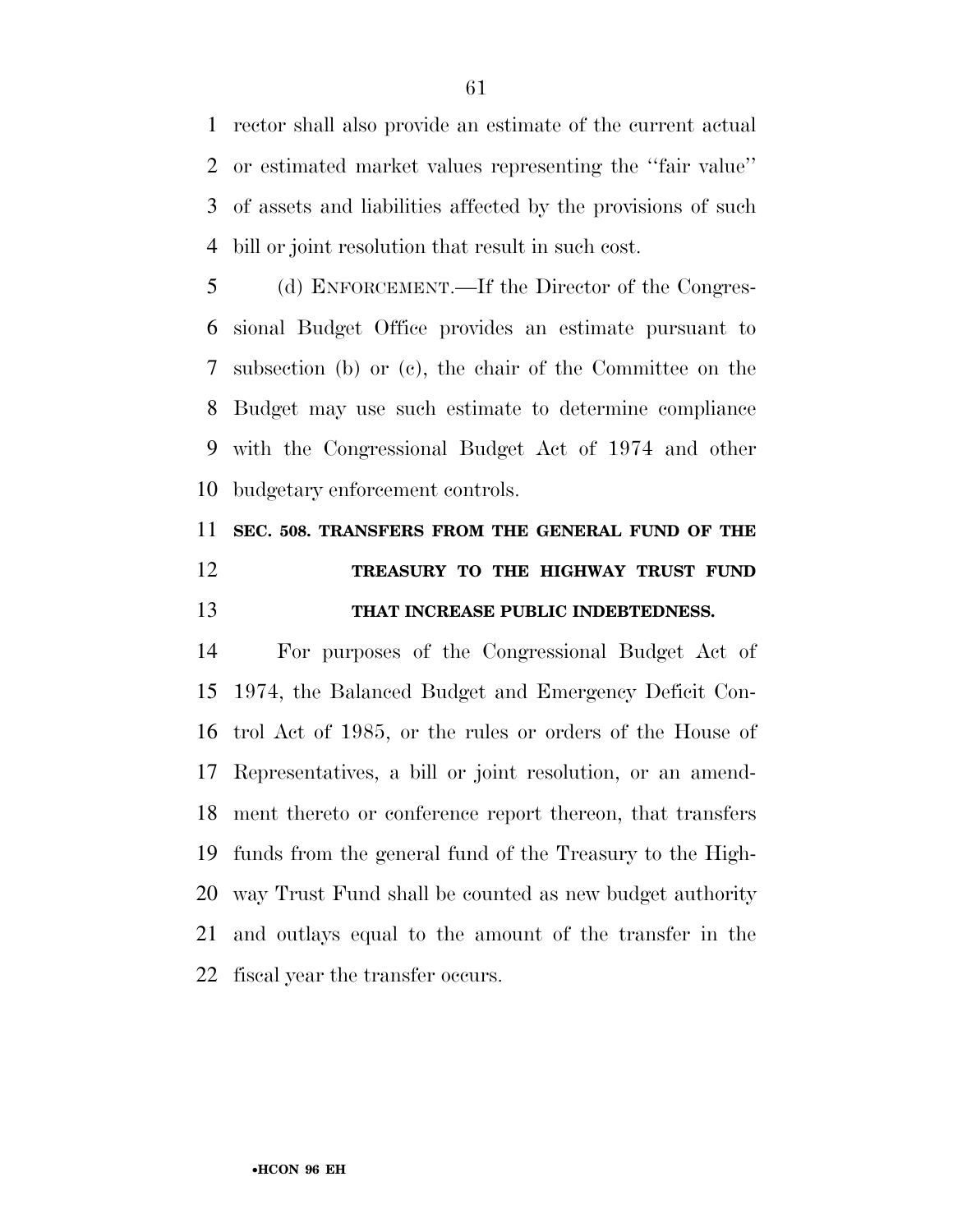## **SEC. 509. SEPARATE ALLOCATION FOR OVERSEAS CONTIN- GENCY OPERATIONS/GLOBAL WAR ON TER-RORISM.**

 (a) ALLOCATION.—In the House, there shall be a sep- arate allocation to the Committee on Appropriations for overseas contingency operations/global war on terrorism. For purposes of enforcing such separate allocation under section 302(f) of the Congressional Budget Act of 1974, the ''first fiscal year'' and the ''total of fiscal years'' shall be deemed to refer to fiscal year 2015. Such separate allo- cation shall be the exclusive allocation for overseas contin- gency operations/global war on terrorism under section 302(a) of such Act. Section 302(c) of such Act shall not apply to such separate allocation. The Committee on Ap- propriations may provide suballocations of such separate allocation under section 302(b) of such Act. Spending that counts toward the allocation established by this section 18 shall be designated pursuant to section  $251(b)(2)(A)(ii)$  of the Balanced Budget and Emergency Deficit Control Act of 1985.

 (b) ADJUSTMENT.—In the House, for purposes of subsection (a) for fiscal year 2015, no adjustment shall be made under section 314(a) of the Congressional Budget Act of 1974 if any adjustment would be made under sec-25 tion  $251(b)(2)(A)(ii)$  of the Balanced Budget and Emer-gency Deficit Control Act of 1985.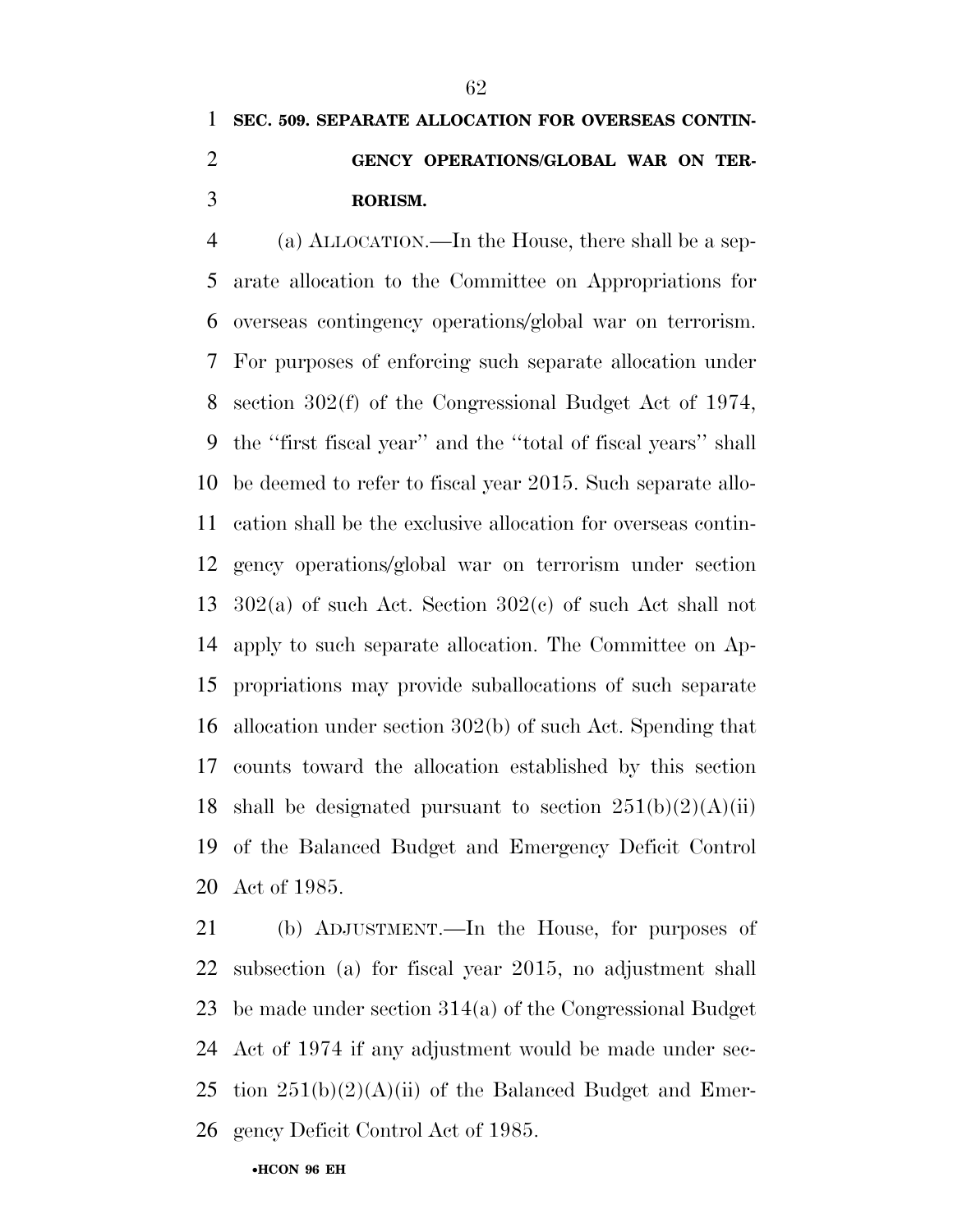**SEC. 510. EXERCISE OF RULEMAKING POWERS.**  The House adopts the provisions of this title— (1) as an exercise of the rulemaking power of the House of Representatives and as such they shall be considered as part of the rules of the House of Representatives, and these rules shall supersede other rules only to the extent that they are incon- sistent with other such rules; and (2) with full recognition of the constitutional right of the House of Representatives to change those rules at any time, in the same manner, and to the same extent as in the case of any other rule of the House of Representatives. **TITLE VI—POLICY STATEMENTS SEC. 601. POLICY STATEMENT ON ECONOMIC GROWTH AND JOB CREATION.**  (a) FINDINGS.—The House finds the following: (1) Although the United States economy tech- nically emerged from recession nearly five years ago, the subsequent recovery has felt more like a malaise than a rebound. Real gross domestic product (GDP) growth over the past four years has averaged just over 2 percent, well below the 3 percent trend rate of growth in the United States. (2) The Congressional Budget Office (CBO) did

•**HCON 96 EH**  a study in late 2012 examining why the United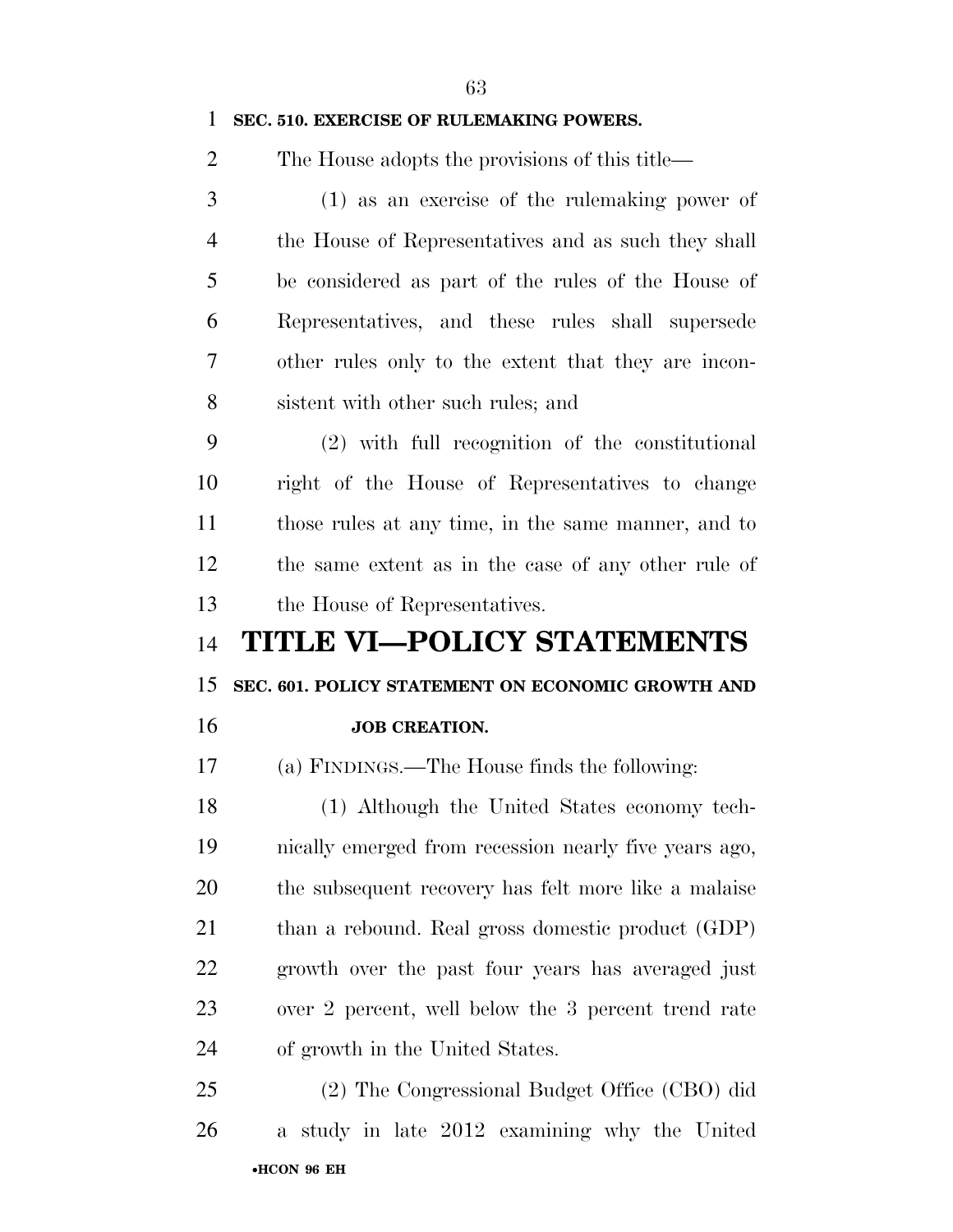States economy was growing so slowly after the re- cession. They found, among other things, that United States economic output was growing at less than half of the typical rate exhibited during other recoveries since World War II. CBO said that about two-thirds of this ''growth gap'' was due to a pro- nounced sluggishness in the growth of potential GDP—particularly in potential employment levels (such as people leaving the labor force) and the growth in productivity (which is in turn related to lower capital investment).

 (3) The prolonged economic sluggishness is par- ticularly troubling given the amount of fiscal and monetary policy actions taken in recent years to cushion the depth of the downturn and to spark higher rates of growth and employment. In addition to the large stimulus package passed in early 2009, many other initiatives have been taken to boost growth, such as the new homebuyer tax credit and 20 the "cash for clunkers" program. These stimulus ef- forts may have led to various short term ''pops'' in activity but the economy and job market has since reverted back to a sub-par trend.

 (4) The unemployment rate has declined in re-cent years, from a peak of nearly 10 percent in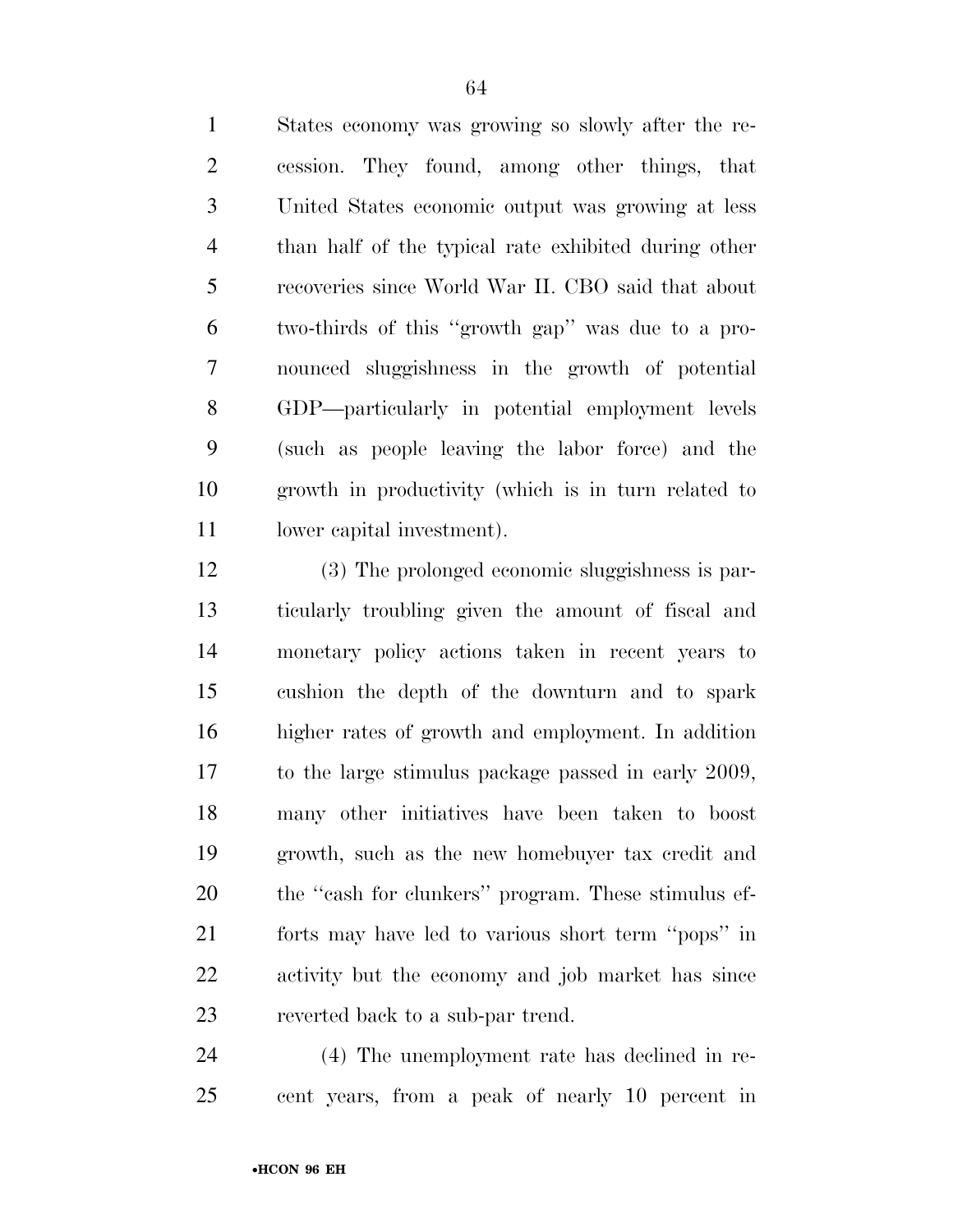2009-2010 to 6.7 percent in the latest month. How- ever, a significant chunk of this decline has been due to people leaving the labor force (and therefore no longer being counted as ''unemployed'') and not from a surge in employment. The slow decline in the unemployment rate in recent years has occurred alongside a steep decline in the economy's labor force participation rate. The participation rate stands at 63.0 percent, close to the lowest level since 1978. The flipside of this is that over 90 million Americans are now ''on the sidelines'' and not in the labor force, representing a 10 million increase since early 2009.

 (5) Real median household income declined for the fifth consecutive year in 2012 (latest data avail- able) and, at just over \$51,000, is currently at its lowest level since 1995. Weak wage and income growth as a result of a subpar labor market not only means lower tax revenue coming in to the Treasury, it also means higher government spending on income support programs.

 (6) A stronger economy is vital to lowering def- icit levels and eventually balancing the budget. Ac-cording to CBO, if annual real GDP growth is just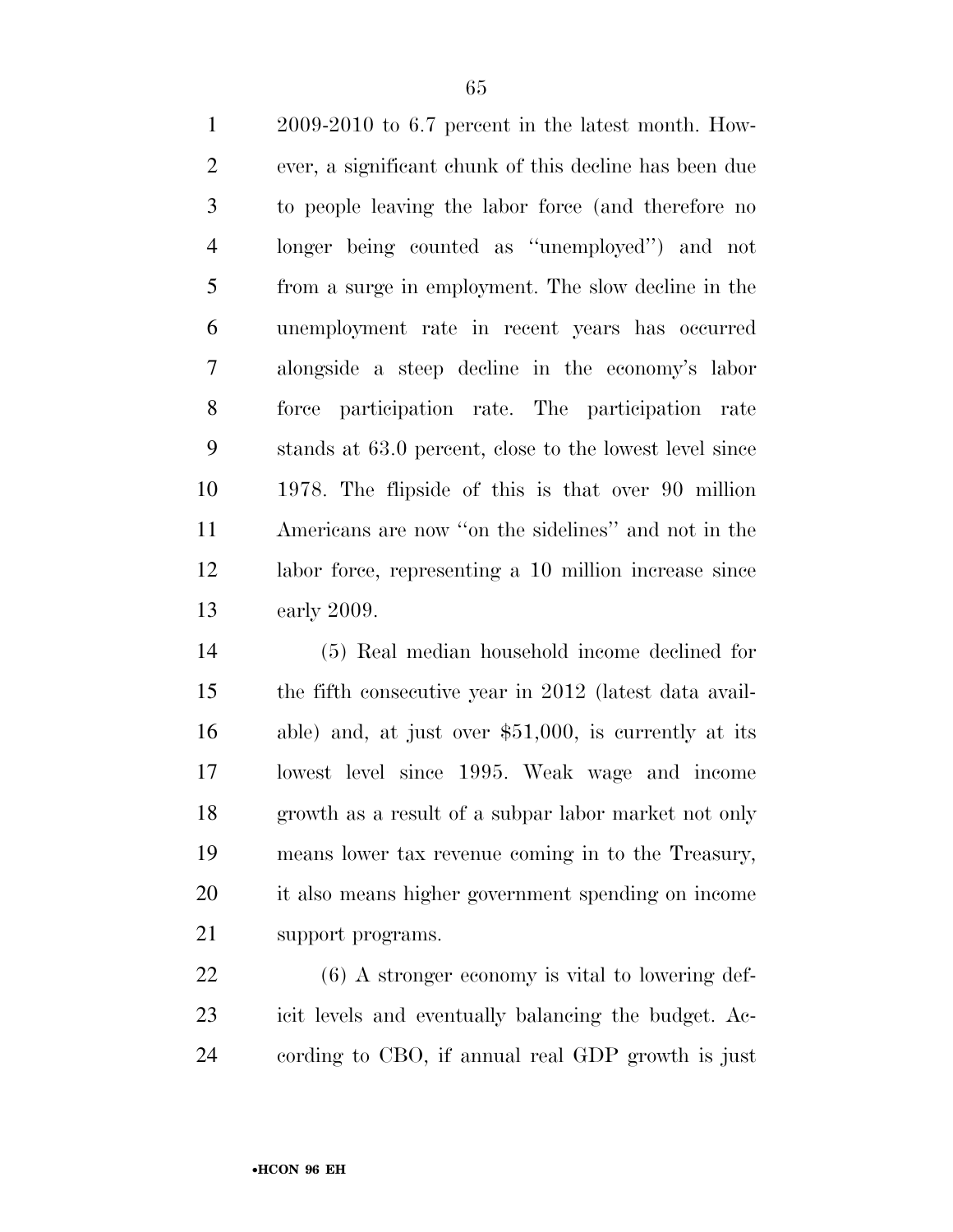| $\mathbf{1}$   | 0.1 percentage point higher over the budget window,     |
|----------------|---------------------------------------------------------|
| $\overline{2}$ | deficits would be reduced by \$311 billion.             |
| 3              | (7) This budget resolution therefore embraces           |
| $\overline{4}$ | pro-growth policies, such as fundamental tax reform,    |
| 5              | that will help foster a stronger economy and more       |
| 6              | job creation.                                           |
| 7              | (8) Reining in government spending and low-             |
| $8\,$          | ering budget deficits has a positive long-term impact   |
| 9              | on the economy and the budget. According to CBO,        |
| 10             | a significant deficit reduction package (i.e. \$4 tril- |
| 11             | lion), would boost longer-term economic output by       |
| 12             | 1.7 percent. Their analysis concludes that deficit re-  |
| 13             | duction creates long-term economic benefits because     |
| 14             | it increases the pool of national savings and boosts    |
| 15             | investment, thereby raising economic growth and job     |
| 16             | creation.                                               |
| 17             | (9) The greater economic output that stems              |

 from a large deficit reduction package would have a sizeable impact on the Federal budget. For instance, higher output would lead to greater revenues through the increase in taxable incomes. Lower in- terest rates, and a reduction in the stock of debt, would lead to lower government spending on net in-terest expenses. According to CBO, this dynamic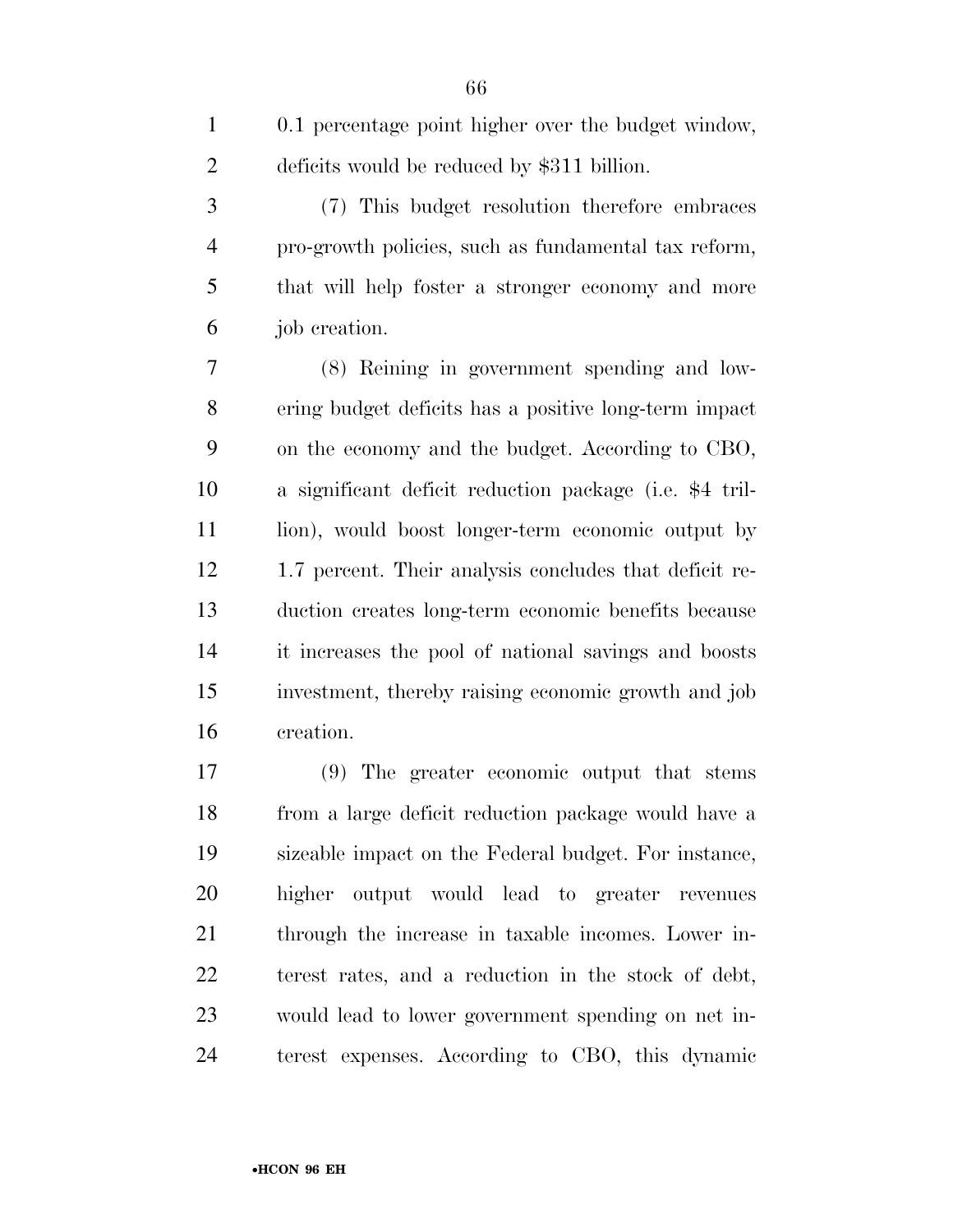would reduce unified budget deficits by an amount sufficient to produce a surplus in fiscal year 2024. (b) POLICY ON ECONOMIC GROWTH AND JOB CRE- ATION.—It is the policy of this resolution to promote fast- er economic growth and job creation. By putting the budg- et on a sustainable path, this resolution ends the debt- fueled uncertainty holding back job creators. Reforms to the tax code to put American businesses and workers in a better position to compete and thrive in the 21st century global economy. This resolution targets the regulatory red tape and cronyism that stack the deck in favor of special interests. All of the reforms in this resolution serve as means to the larger end of growing the economy and ex-panding opportunity for all Americans.

#### **SEC. 602. POLICY STATEMENT ON TAX REFORM.**

(a) FINDINGS.—The House finds the following:

 (1) A world-class tax system should be simple, fair, and promote (rather than impede) economic growth. The United States tax code fails on all three counts – it is notoriously complex, patently unfair, and highly inefficient. The tax code's complexity dis-22 torts decisions to work, save, and invest, which leads to slower economic growth, lower wages, and less job creation.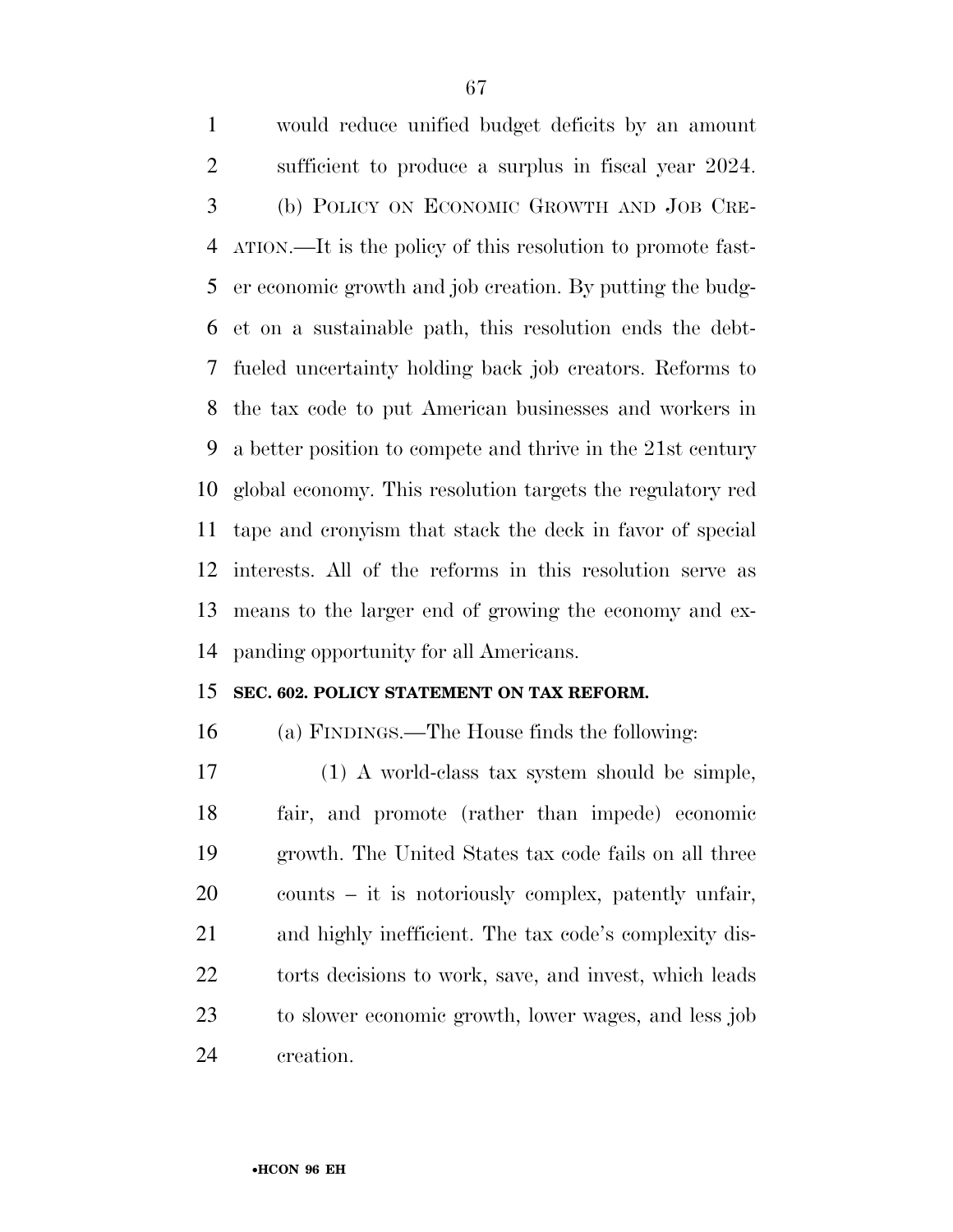| $\mathbf{1}$   | (2) Over the past decade alone, there have been        |
|----------------|--------------------------------------------------------|
| $\overline{2}$ | more than 4,400 changes to the tax code, more than     |
| 3              | one per day. Many of the major changes over the        |
| $\overline{4}$ | years have involved carving out special preferences,   |
| 5              | exclusions, or deductions for various activities or    |
| 6              | groups. These loopholes add up to more than \$1 tril-  |
| $\tau$         | lion per year and make the code unfair, inefficient,   |
| 8              | and highly complex.                                    |
| 9              | (3) In addition, these tax preferences are dis-        |
| 10             | proportionately used by upper-income individuals.      |
| 11             | (4) The large amount of tax preferences that           |
| 12             | pervade the code end up narrowing the tax base. A      |
| 13             | narrow tax base, in turn, requires much higher tax     |
| 14             | rates to raise a given amount of revenue.              |
| 15             | (5) It is estimated that American taxpayers end        |
| 16             | up spending \$160 billion and roughly 6 billion hours  |
| 17             | a year complying with the tax code $-$ a waste of time |
| 18             | and resources that could be used in more productive    |
| 19             | activities.                                            |
| 20             | (6) Standard economic theory shows that high           |
| 21             | marginal tax rates dampen the incentives to work,      |
| 22             | save, and invest, which reduces economic output and    |
| 23             | job creation. Lower economic output, in turn, mutes    |
| 24             | the intended revenue gain from higher marginal tax     |
| 25             | rates.                                                 |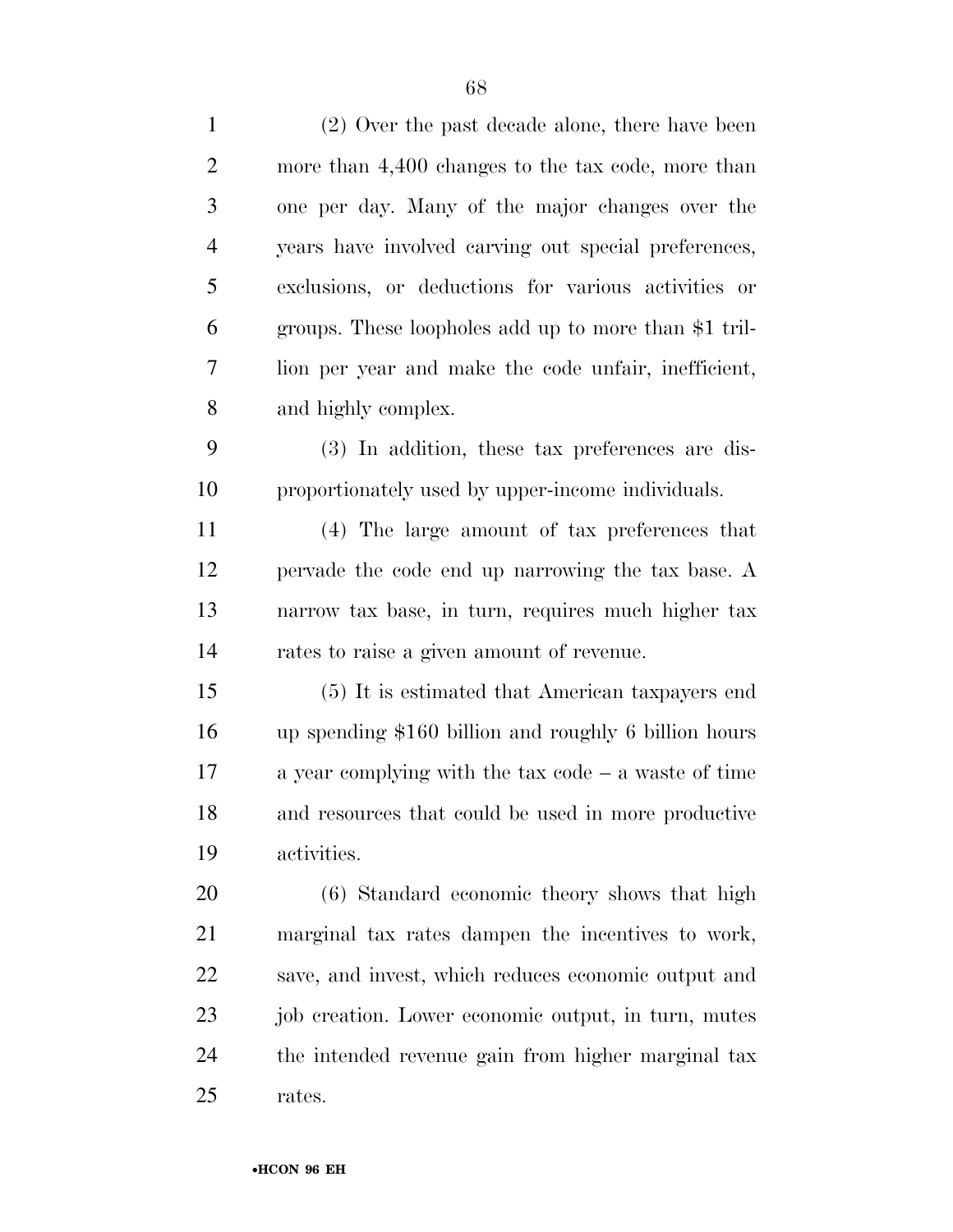(7) Roughly half of United States active busi- ness income and half of private sector employment are derived from business entities (such as partner- ships, S corporations, and sole proprietorships) that are taxed on a ''pass-through'' basis, meaning the income flows through to the tax returns of the indi- vidual owners and is taxed at the individual rate structure rather than at the corporate rate. Small businesses, in particular, tend to choose this form for Federal tax purposes, and the top Federal rate on such small business income reaches 44.6 percent. For these reasons, sound economic policy requires lowering marginal rates on these pass-through enti-ties.

 (8) The United States corporate income tax rate (including Federal, State, and local taxes) sums to just over 39 percent, the highest rate in the in- dustrialized world. Tax rates this high suppress wages and discourage investment and job creation, distort business activity, and put American busi- nesses at a competitive disadvantage with foreign competitors.

 (9) By deterring potential investment, the United States corporate tax restrains economic growth and job creation. The United States tax rate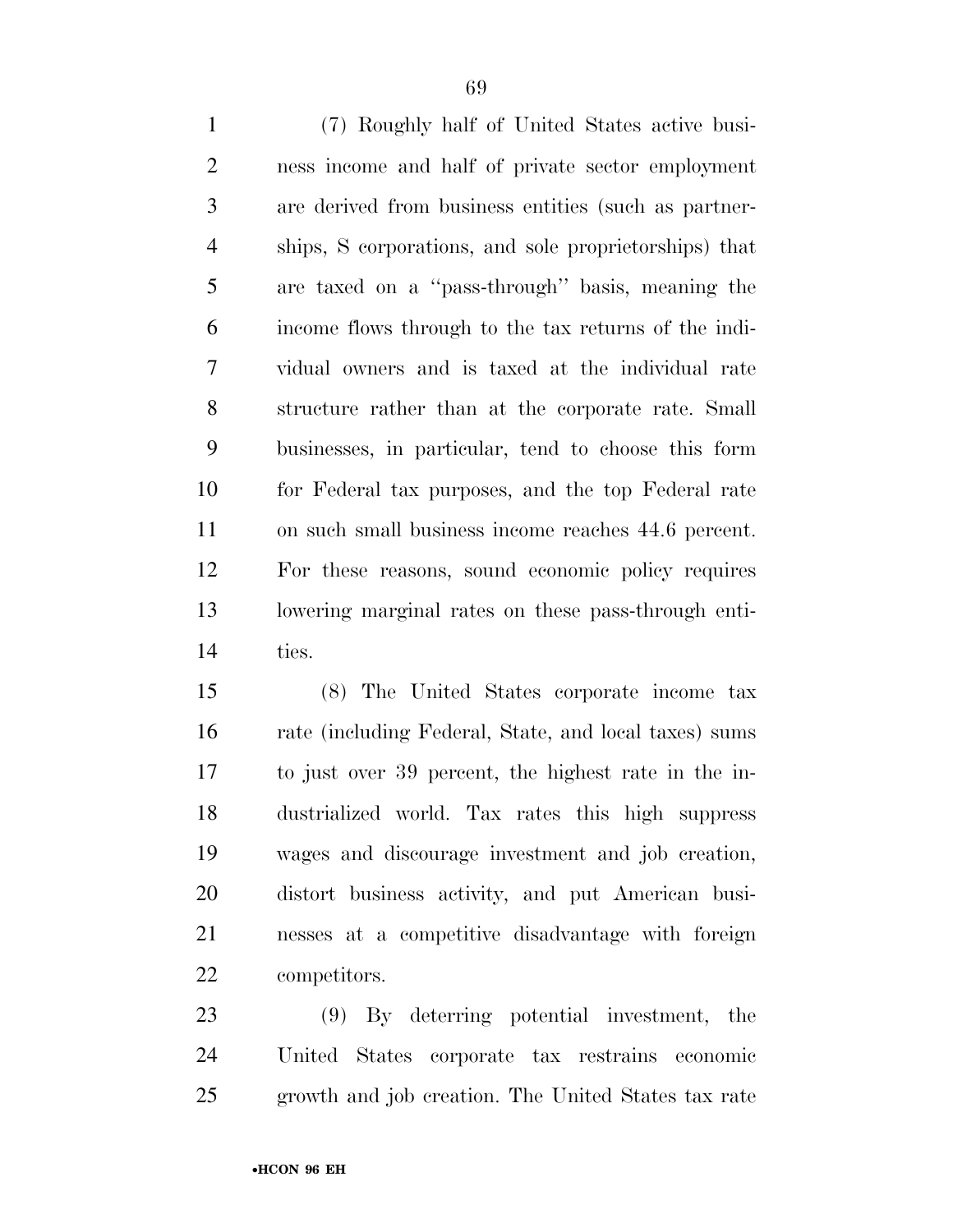differential with other countries also fosters a vari- ety of complicated multinational corporate behaviors intended to avoid the tax, which have the effect of moving the tax base offshore, destroying American jobs, and decreasing corporate revenue.

 (10) The ''worldwide'' structure of United States international taxation essentially taxes earn- ings of United States firms twice, putting them at a significant competitive disadvantage with competi-tors with more competitive international tax systems.

 (11) Reforming the United States tax code to a more competitive international system would boost the competitiveness of United States companies op- erating abroad and it would also greatly reduce tax avoidance.

 (12) The tax code imposes costs on American workers through lower wages, on consumers in high-er prices, and on investors in diminished returns.

 (13) Revenues have averaged about 17.5 per- cent of the economy throughout modern American history. Revenues rise above this level under current law to 18.4 percent of the economy by the end of the 10-year budget window.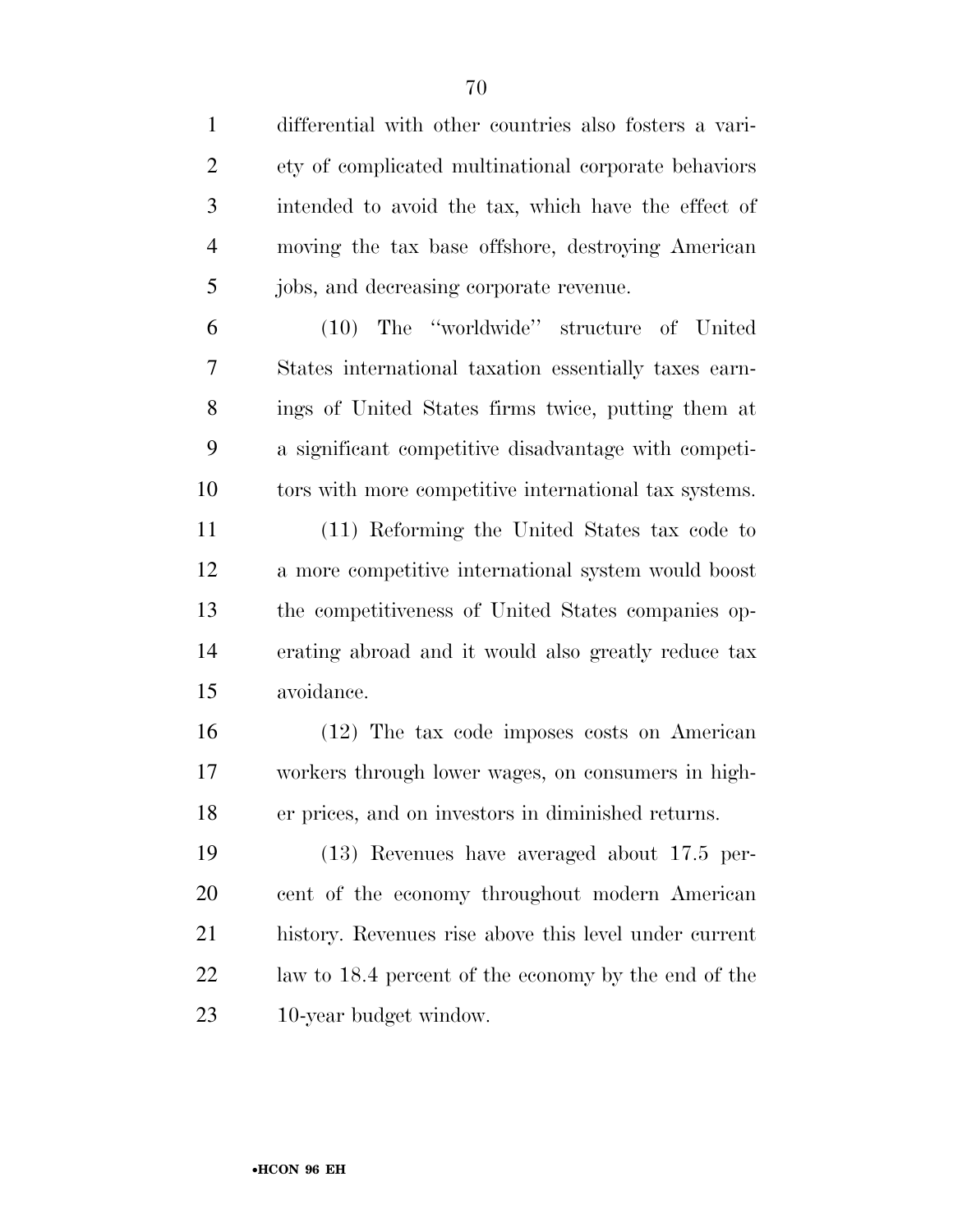(14) Attempting to raise revenue through tax increases to meet out-of-control spending would damage the economy.

 (15) This resolution also rejects the idea of in- stituting a carbon tax in the United States, which some have offered as a ''new'' source of revenue. Such a plan would damage the economy, cost jobs, and raise prices on American consumers.

 (16) Closing tax loopholes to fund spending does not constitute fundamental tax reform.

 (17) The goal of tax reform should be to curb or eliminate loopholes and use those savings to lower tax rates across the board—not to fund more waste- ful Government spending. Tax reform should be rev- enue-neutral and should not be an excuse to raise taxes on the American people. Washington has a spending problem, not a revenue problem.

 (b) POLICY ON TAX REFORM.—It is the policy of this resolution that Congress should enact legislation that pro- vides for a comprehensive reform of the United States tax code to promote economic growth, create American jobs, increase wages, and benefit American consumers, inves- tors, and workers through revenue-neutral fundamental tax reform that—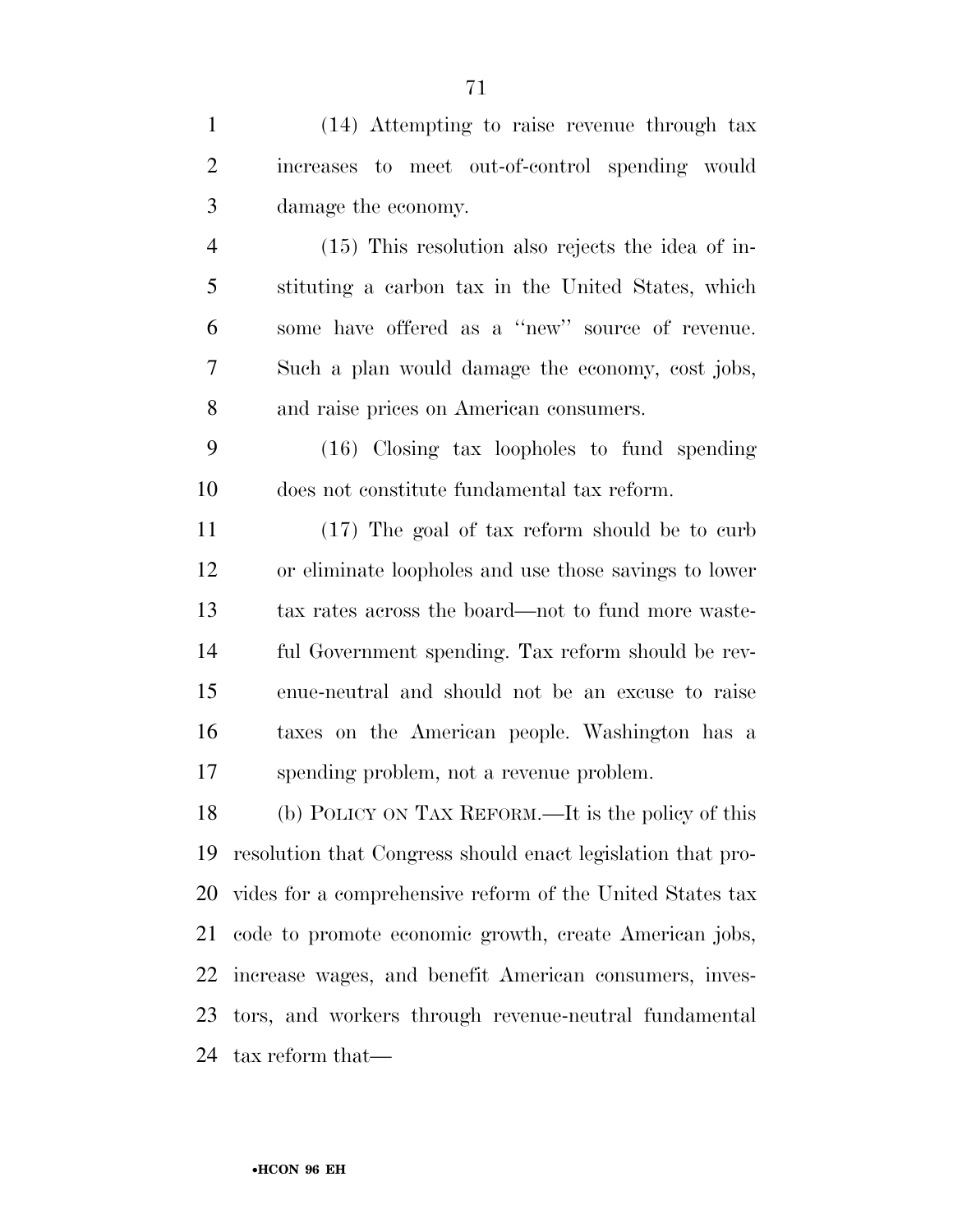| $\mathbf{1}$   | $(1)$ simplifies the tax code to make it fairer to    |
|----------------|-------------------------------------------------------|
| $\overline{c}$ | American families and businesses and reduces the      |
| 3              | amount of time and resources necessary to comply      |
| $\overline{4}$ | with tax laws;                                        |
| 5              | (2) substantially lowers tax rates for individ-       |
| 6              | uals, with a goal of achieving a top individual rate  |
| 7              | of 25 percent and consolidating the current seven in- |
| 8              | dividual income tax brackets into two brackets with   |
| 9              | a first bracket of 10 percent;                        |
| 10             | (3) repeals the Alternative Minimum Tax;              |
| 11             | $(4)$ reduces the corporate tax rate to 25 per-       |
| 12             | cent; and                                             |
|                |                                                       |
| 13             | $(5)$ transitions the tax code to a more competi-     |
| 14             | tive system of international taxation.                |
| 15             | SEC. 603. POLICY STATEMENT ON REPLACING THE PRESI-    |
| 16             | DENT'S HEALTH CARE LAW.                               |
| 17             | (a) FINDINGS.—The House finds the following:          |
| 18             | (1) The President's health care law has failed        |
| 19             | to reduce health care premiums as promised. Health    |
| 20             | care premiums were supposed to decline by $$2,500$ .  |
| 21             | Instead, according to the 2013 Employer Health        |
| 22             | Benefits Survey, health care premiums have in-        |
| 23             | creased by 5 percent for individual plans and 4 per-  |
| 24             | cent for family since 2012. Moreover, according to    |
| 25             | a report from the Energy and Commerce Committee,      |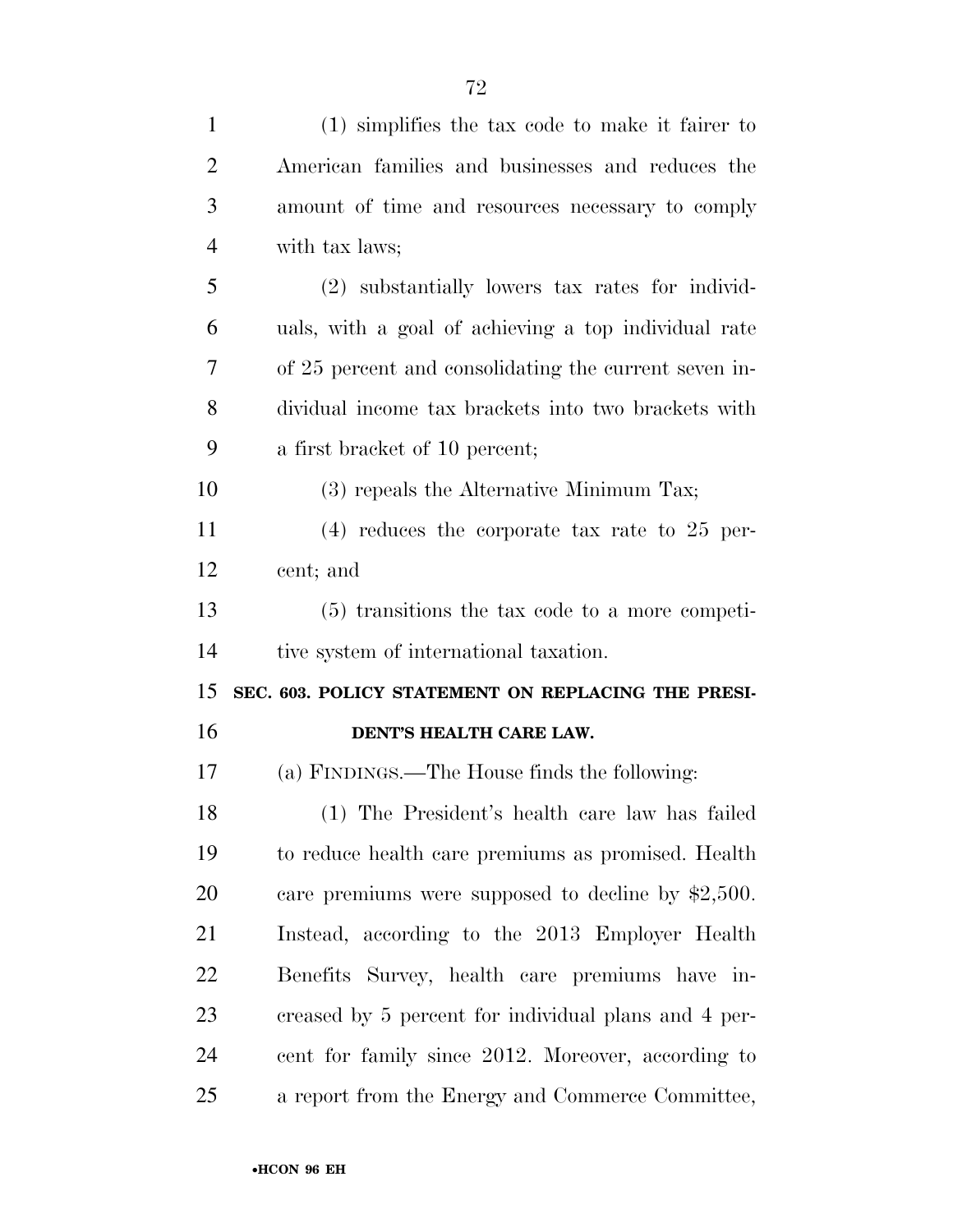premiums for individual market plans may go up as much as 50 percent because of the law.

 (2) The President pledged that Americans would be able to keep their health care plan if they liked it. But the non-partisan Congressional Budget Office now estimates 2 million Americans with em-ployment-based health coverage will lose those plans.

 (3) Then-Speaker of the House, Nancy Pelosi, said that the President's health care law would cre- ate 4 million jobs over the life of the law and almost 400,000 jobs immediately. Instead, the Congres- sional Budget Office estimates that the law will re- duce full-time equivalent employment by about 2.0 million hours in 2017 and 2.5 million hours in 2024, ''compared with what would have occurred in the ab-16 sence of the ACA.".

 (4) The implementation of the law has been a failure. The main website that Americans were sup- posed to use in purchasing new coverage was broken for over a month. Since the President's health care law was signed into law, the Administration has an- nounced 23 delays. The President has also failed to submit any nominees to sit on the Independent Pay- ment Advisory Board, a panel of bureaucrats that will cut Medicare by an additional \$12.1 billion over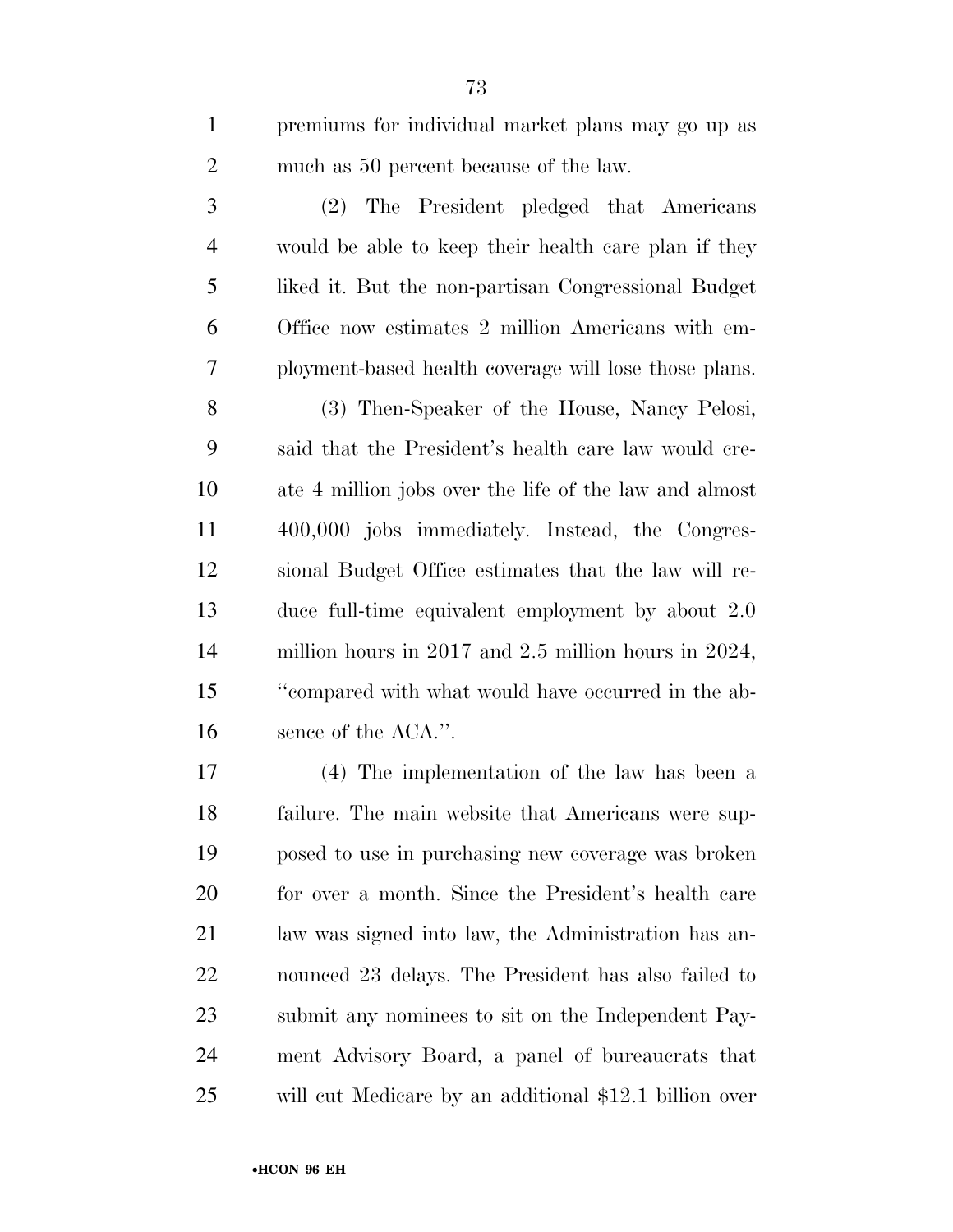the next ten years, according to the President's own budget.

 (5) The President's health care law should be repealed and replaced with reforms that make af- fordable and quality health care coverage available to all Americans.

 (b) POLICY ON REPLACING THE PRESIDENT'S HEALTH CARE LAW.—It is the policy of this resolution that the President's health care law must not only be re-pealed, but also replaced, for the following reasons:

 (1) The President's health care law is a govern- ment-run system driving up health care costs and forcing Americans to lose their health care coverage and should be replaced with a reformed health care system that gives patients and their doctors more choice and control over their health care.

 (2) Instead of a complex structure of subsidies, ''firewalls,'' mandates, and penalties, a reformed health care system should make health care coverage portable.

 (3) Instead of stifling innovation in health care technologies, treatments, and medications through Federal mandates, taxes, and price controls, a re- formed health care system should encourage re-search and development.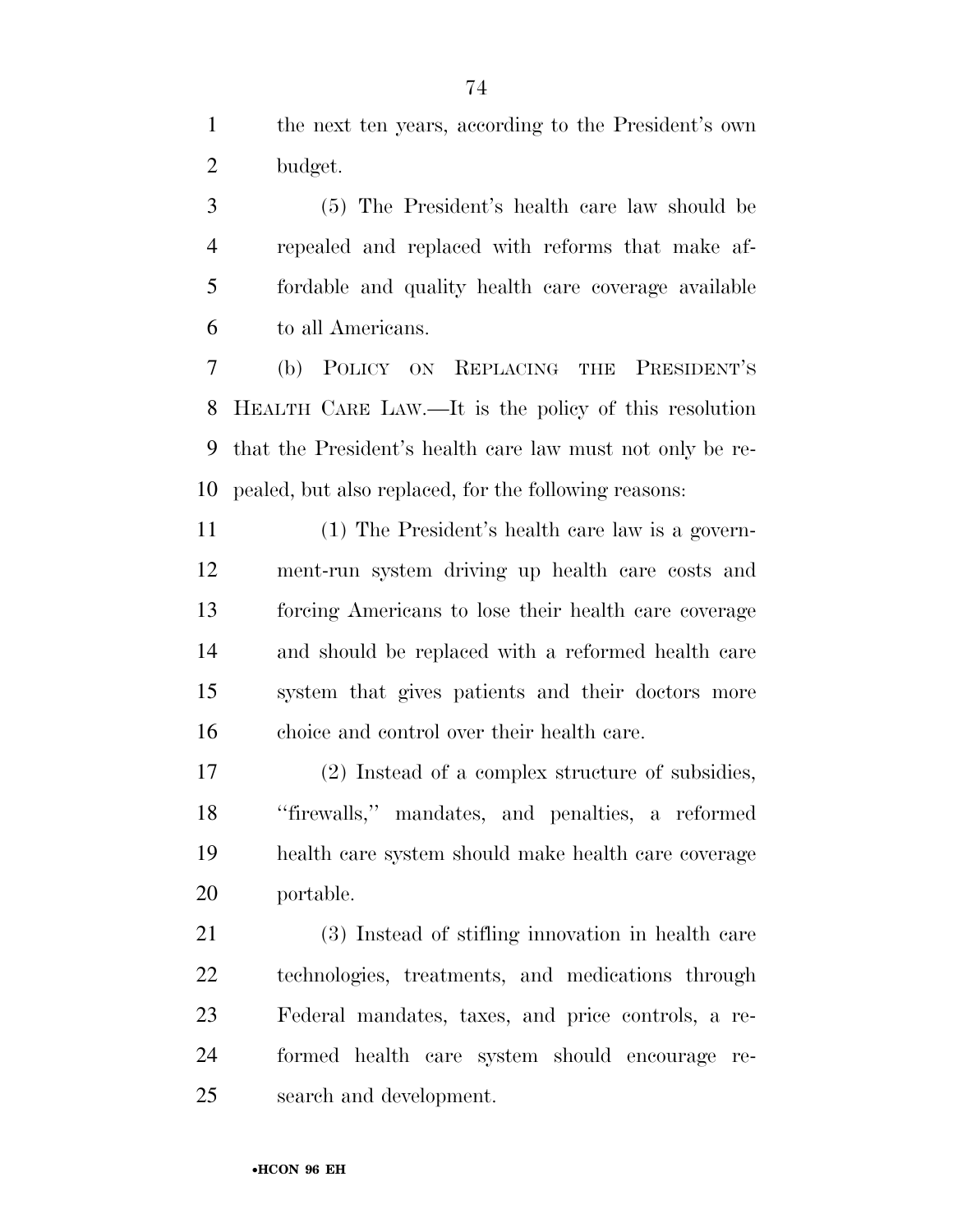(4) Instead of instituting one-size-fits-all direc- tives from Federal bureaucracies such as the Inter- nal Revenue Service, the Department of Health and Human Services, and the Independent Payment Ad- visory Board, individuals and families should be free to secure the health care coverage that best meets

their needs.

 (5) Instead of allowing fraudulent lawsuits, which are driving up health care costs, the medical 10 liability system should be reformed while at the same 11 time reaffirming that States should be free to imple-ment the policies that best suit their needs.

 (6) Instead of using Federal taxes, mandates, and bureaucracies to address those who have trouble securing health care coverage, high risk pools should be established.

 (7) Instead of more than doubling spending on Medicaid, which is driving up Federal debt and will eventually bankrupt State budgets, Medicaid spend- ing should be brought under control and States should be given more flexibility to provide quality, affordable care to those who are eligible.

 (8) Instead of driving up health care costs and reducing employment, a reformed health care system should lower health care costs, which will increase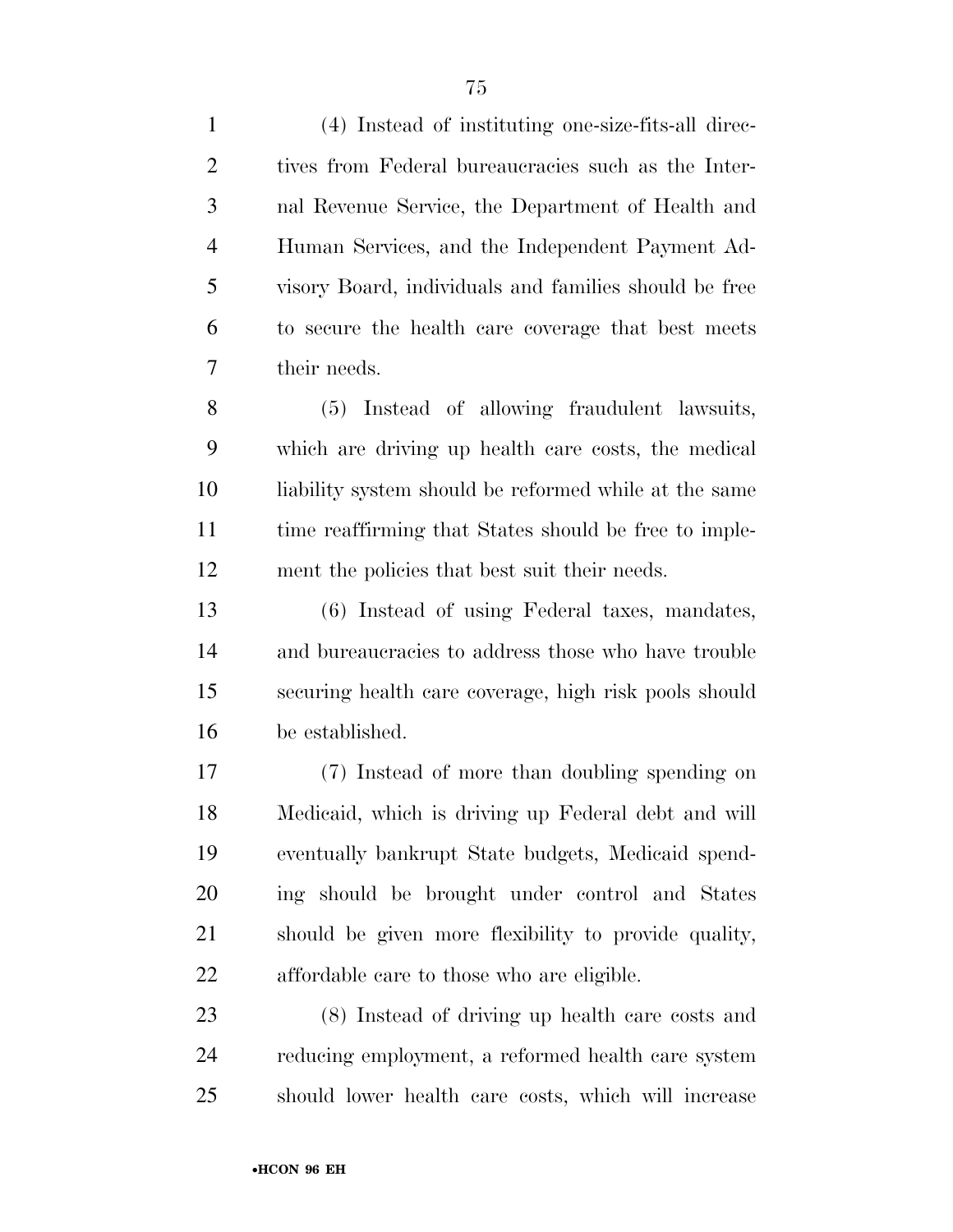| $\mathbf{1}$   | economic growth an employment by lowering health     |
|----------------|------------------------------------------------------|
| $\overline{2}$ | care inflation.                                      |
| 3              | SEC. 604. POLICY STATEMENT ON MEDICARE.              |
| $\overline{4}$ | (a) FINDINGS.—The House finds the following:         |
| 5              | (1) More than 50 million Americans depend on         |
| 6              | Medicare for their health security.                  |
| 7              | (2) The Medicare Trustees Report has repeat-         |
| 8              | edly recommended that Medicare's long-term finan-    |
| 9              | cial challenges be addressed soon. Each year without |
| 10             | reform, the financial condition of Medicare becomes  |
| 11             | more precarious and the threat to those in or near   |
| 12             | retirement becomes more pronounced. According to     |
| 13             | the Congressional Budget Office—                     |
| 14             | (A) the Hospital Insurance Trust Fund                |
| 15             | will be exhausted in 2026 and unable to pay          |
| 16             | scheduled benefits; and                              |
| 17             | (B) Medicare spending is growing faster              |
| 18             | than the economy and Medicare outlays are            |
| 19             | currently rising at a rate of 6 percent per year     |
| 20             | over the next ten years, and according to the        |
| 21             | Congressional Budget Office's 2013 Long-Term         |
| 22             | Budget Outlook, spending on Medicare is pro-         |
| 23             | jected to reach 5 percent of gross domestic          |
| 24             | product (GDP) by 2040 and 9.4 percent of             |
| 25             | GDP by 2088.                                         |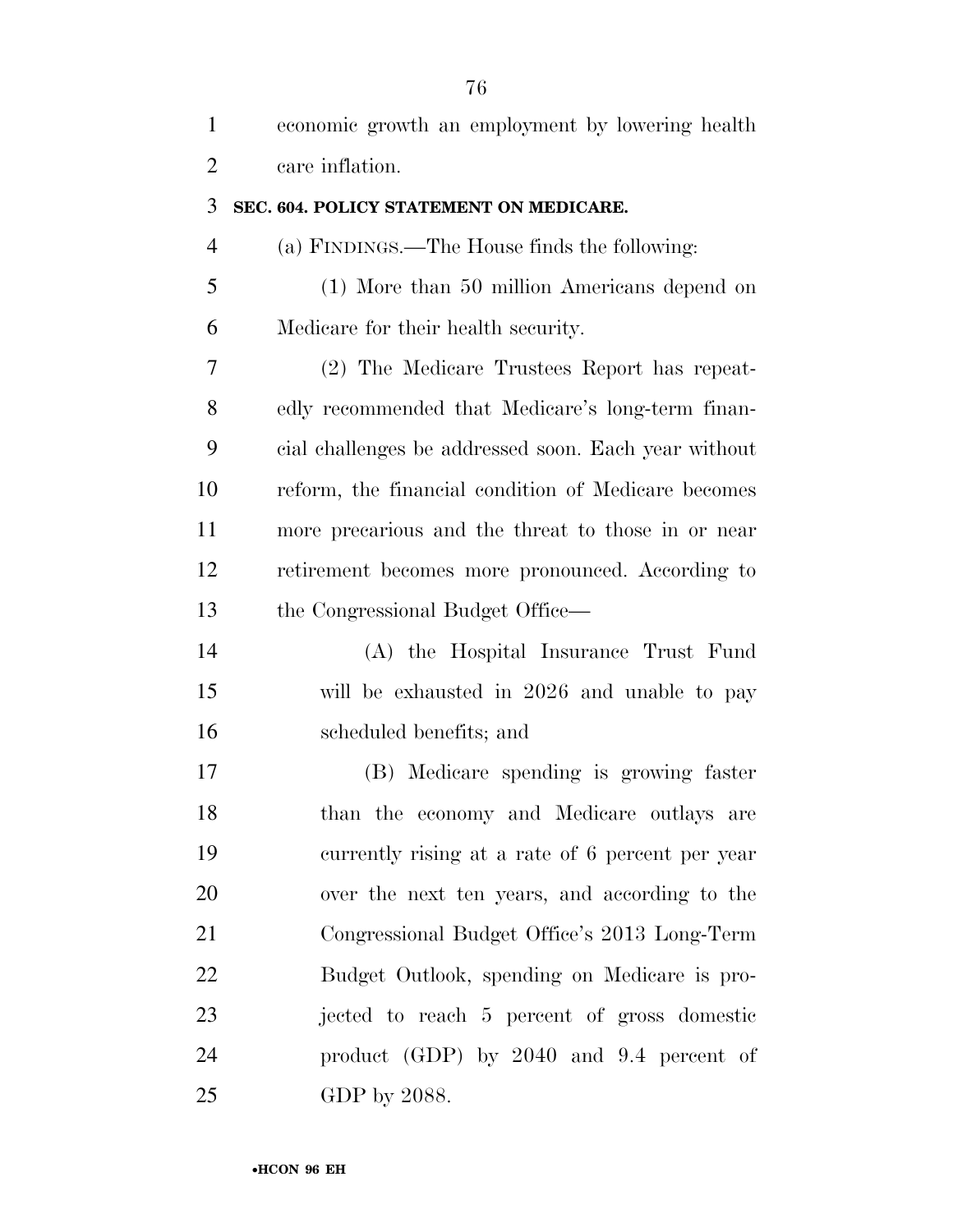(3) The President's health care law created a new Federal agency called the Independent Payment Advisory Board (IPAB) empowered with unilateral authority to cut Medicare spending. As a result of that law—

 (A) IPAB will be tasked with keeping the Medicare per capita growth below a Medicare per capita target growth rate. Prior to 2018, the target growth rate is based on the five-year average of overall inflation and medical infla- tion. Beginning in 2018, the target growth rate will be the five-year average increase in the nominal GDP plus one percentage point, which the President has twice proposed to reduce to GDP plus one-half percentage point;

 (B) the fifteen unelected, unaccountable bureaucrats of IPAB will make decisions that will reduce seniors access to care;

 (C) the nonpartisan Office of the Medicare Chief Actuary estimates that the provider cuts already contained in the Affordable Care Act will force 15 percent of hospitals, skilled nurs- ing facilities, and home health agencies to be-come unprofitable in 2019; and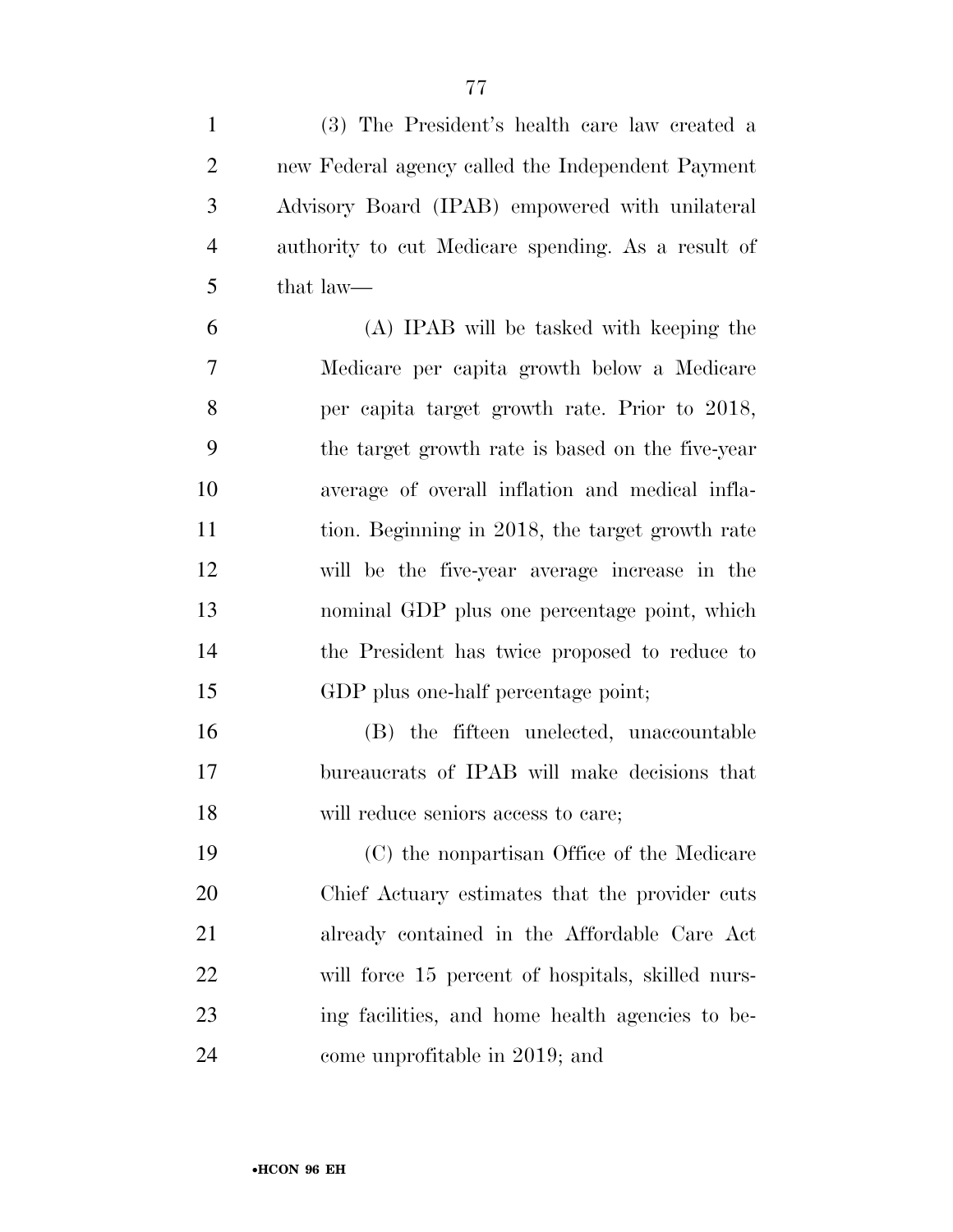(D) additional cuts from the IPAB board will force even more health care providers to close their doors, and the Board should be re-pealed.

 (4) Failing to address this problem will leave millions of American seniors without adequate health security and younger generations burdened with enormous debt to pay for spending levels that cannot be sustained.

 (b) POLICY ON MEDICARE REFORM.—It is the policy of this resolution to protect those in or near retirement from any disruptions to their Medicare benefits and offer future beneficiaries the same health care options available to Members of Congress.

 (c) ASSUMPTIONS.—This resolution assumes reform of the Medicare program such that:

 (1) Current Medicare benefits are preserved for those in or near retirement.

 (2) For future generations, when they reach eli- gibility, Medicare is reformed to provide a premium support payment and a selection of guaranteed health coverage options from which recipients can choose a plan that best suits their needs.

 (3) Medicare will maintain traditional fee-for-service as an option.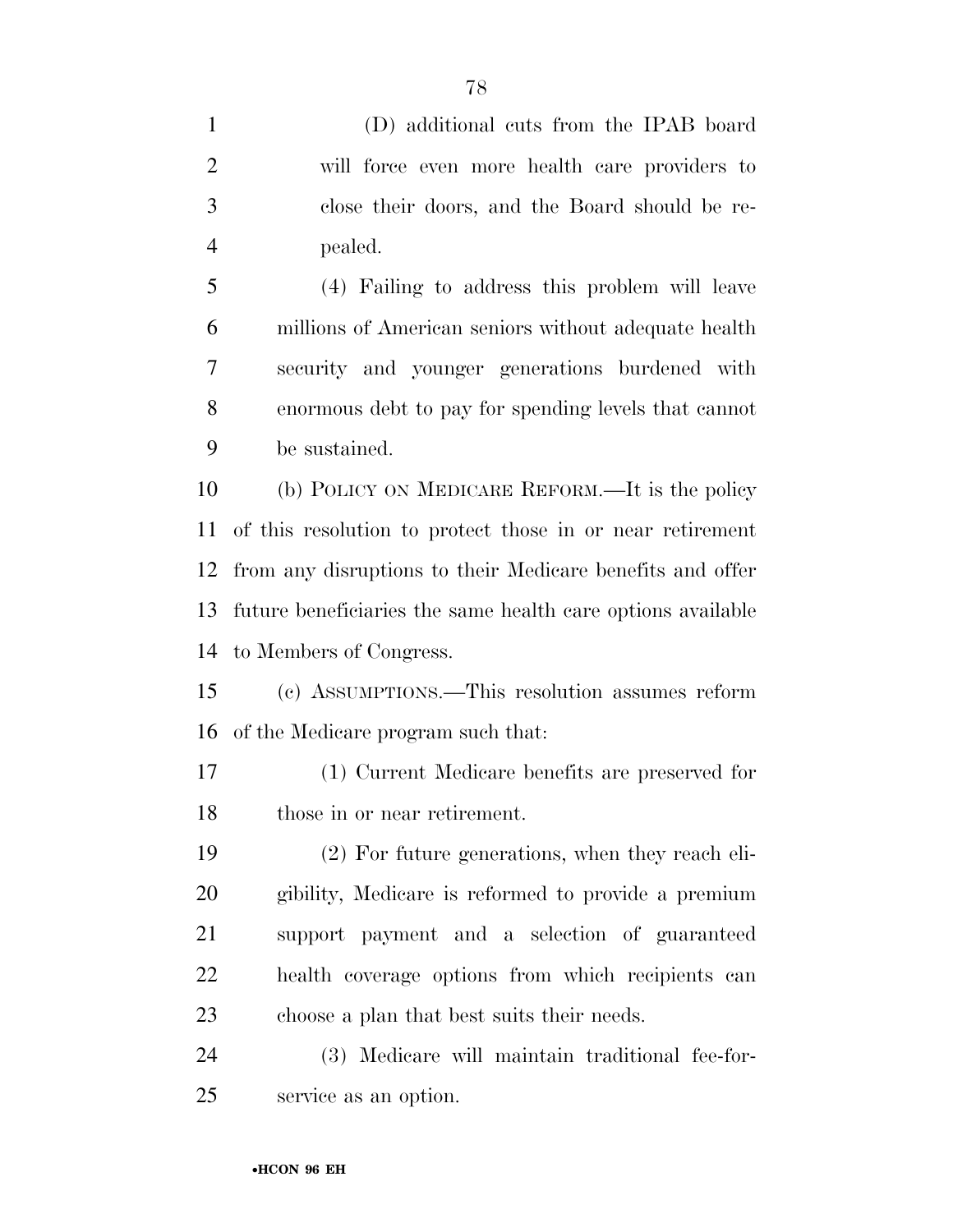(4) Medicare will provide additional assistance for lower-income beneficiaries and those with greater health risks. (5) Medicare spending is put on a sustainable path and the Medicare program becomes solvent over the long-term. **SEC. 605. POLICY STATEMENT ON SOCIAL SECURITY.**  (a) FINDINGS.—The House finds the following: (1) More than 55 million retirees, individuals with disabilities, and survivors depend on Social Se- curity. Since enactment, Social Security has served as a vital leg on the ''three-legged stool'' of retire- ment security, which includes employer provided pensions as well as personal savings. (2) The Social Security Trustees Report has re- peatedly recommended that Social Security's long- term financial challenges be addressed soon. Each year without reform, the financial condition of Social Security becomes more precarious and the threat to seniors and those receiving Social Security disability benefits becomes more pronounced: (A) In 2016, the Disability Insurance Trust Fund will be exhausted and program rev-enues will be unable to pay scheduled benefits.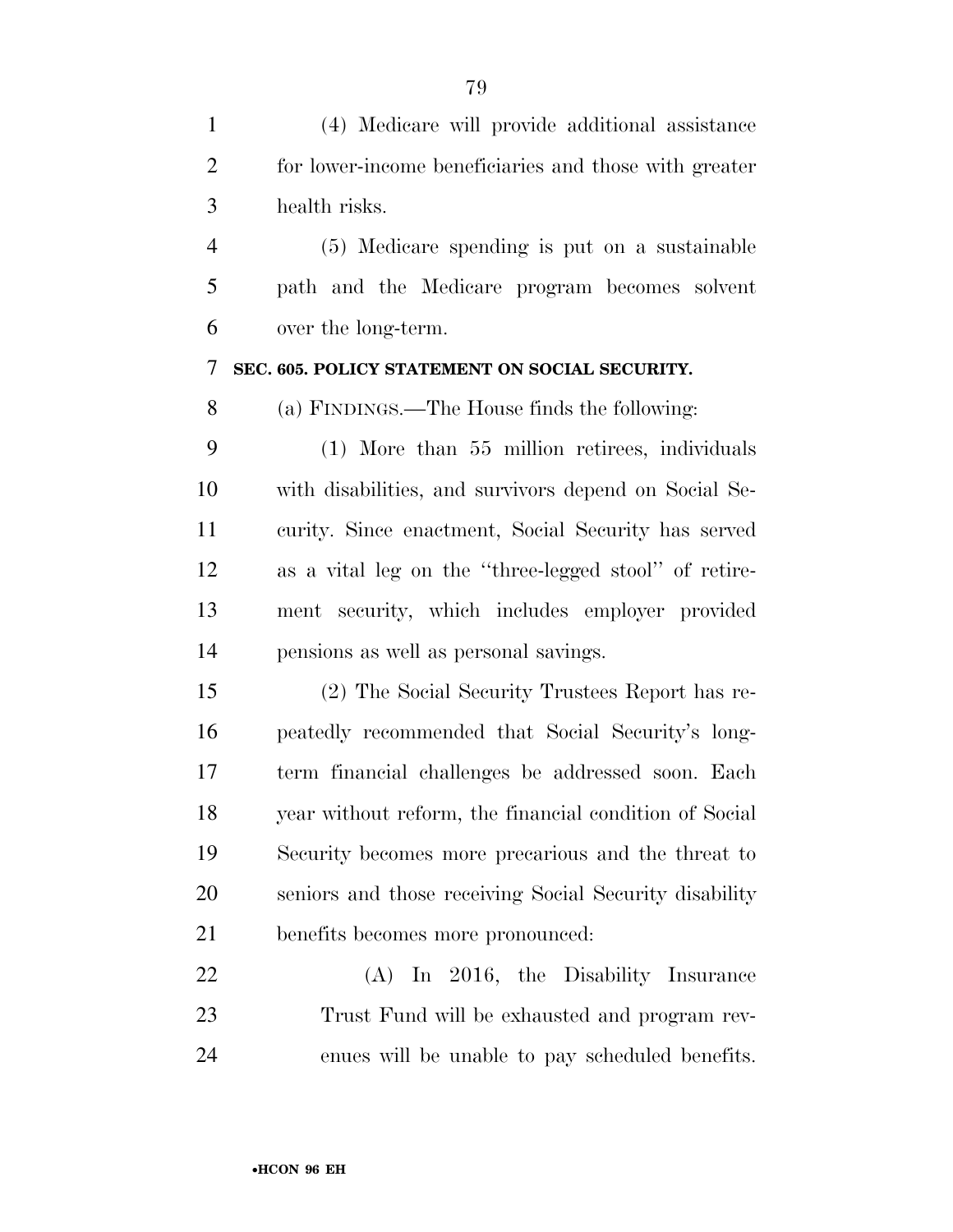| $\mathbf{1}$   | (B) In 2033, the combined Old-Age and                  |
|----------------|--------------------------------------------------------|
| $\overline{2}$ | Survivors and Disability Trust Funds will be           |
| 3              | exhausted, and program revenues will be unable         |
| $\overline{4}$ | to pay scheduled benefits.                             |
| 5              | (C) With the exhaustion of the Trust                   |
| 6              | Funds in 2033, benefits will be cut nearly 25          |
| 7              | percent across the board, devastating those cur-       |
| 8              | rently in or near retirement and those who rely        |
| 9              | on Social Security the most.                           |
| 10             | (3) The recession and continued low economic           |
| 11             | growth have exacerbated the looming fiscal crisis      |
| 12             | facing Social Security. The most recent CBO projec-    |
| 13             | tions find that Social Security will run cash deficits |
| 14             | of \$1.7 trillion over the next 10 years.              |
| 15             | (4) Lower-income Americans rely on Social Se-          |
| 16             | curity for a larger proportion of their retirement in- |
| 17             | come. Therefore, reforms should take into consider-    |
| 18             | ation the need to protect lower-income Americans'      |
| 19             | retirement security.                                   |
| 20             | (5) The Disability Insurance program provides          |
| 21             | an essential income safety net for those with disabil- |
| <u>22</u>      | ities and their families. According to the Congres-    |
| 23             | sional Budget Office (CBO), between 1970<br>and        |
| 24             | 2012, the number of people receiving disability bene-  |
| 25             | fits (both disabled workers and their dependent fam-   |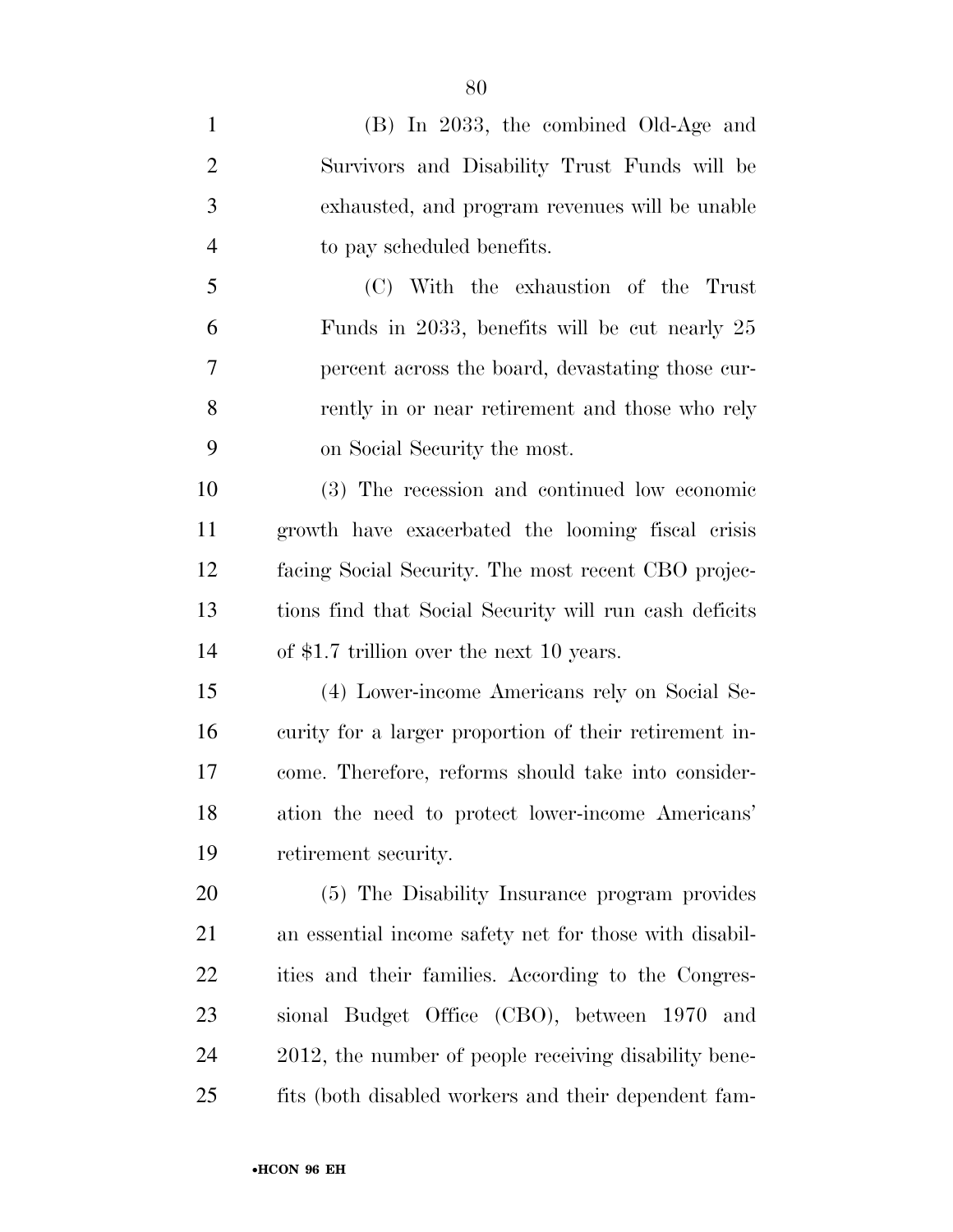| $\mathbf{1}$   | ily members) has increased by over 300 percent           |
|----------------|----------------------------------------------------------|
| $\mathbf{2}$   | from 2.7 million to over 10.9 million. This increase     |
| 3              | is not due strictly to population growth or decreases    |
| $\overline{4}$ | in health. David Autor and Mark Duggan have              |
| 5              | found that the increase in individuals on disability     |
| 6              | does not reflect a decrease in self-reported health.     |
| $\tau$         | CBO attributes program growth to changes in demo-        |
| 8              | graphics, changes in the composition of the labor        |
| 9              | force and compensation, as well as Federal policies.     |
| 10             | $(6)$ If this program is not reformed, families          |
| 11             | who rely on the lifeline that disability benefits pro-   |
| 12             | vide will face benefit cuts of up to 25 percent in       |
| 13             | 2016, devastating individuals who need assistance        |
| 14             | the most.                                                |
| 15             | (7) In the past, Social Security has been re-            |
| 16             | formed on a bipartisan basis, most notably by the        |
| 17             | "Greenspan Commission" which helped to address           |
| 18             | Social Security shortfalls for over a generation.        |
| 19             | (8) Americans deserve action by the President,           |
| 20             | the House, and the Senate to preserve and strength-      |
| 21             | en Social Security. It is critical that bipartisan ac-   |
| 22             | tion be taken to address the looming insolvency of       |
| 23             | Social Security. In this spirit, this resolution creates |
| 24             | a bipartisan opportunity to find solutions by requir-    |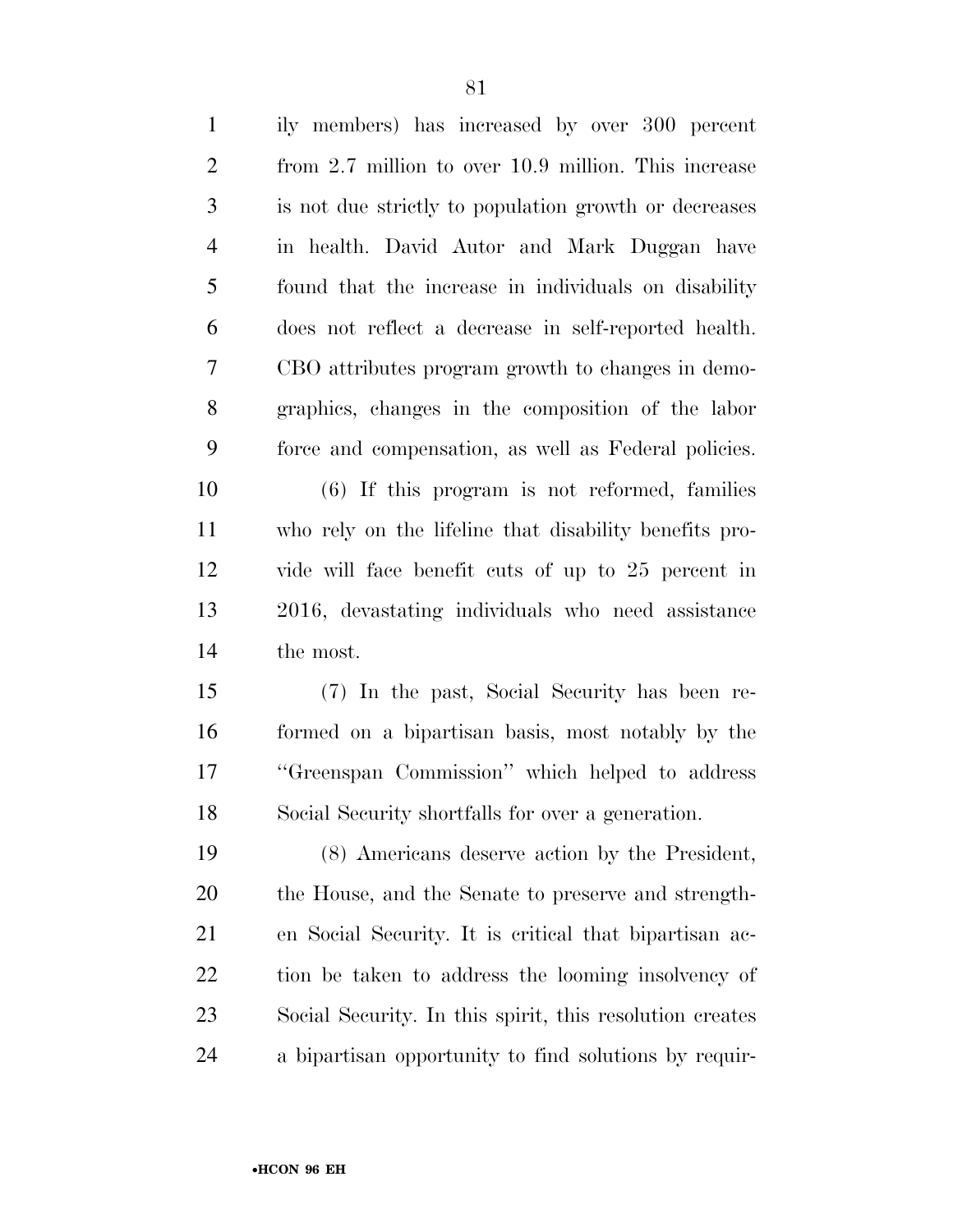ing policymakers to ensure that Social Security re-mains a critical part of the safety net.

 (b) POLICY ON SOCIAL SECURITY.—It is the policy of this resolution that Congress should work on a bipar- tisan basis to make Social Security sustainably solvent. This resolution assumes reform of a current law trigger, such that:

 (1) If in any year the Board of Trustees of the Federal Old-Age and Survivors Insurance Trust Fund and the Federal Disability Insurance Trust Fund annual Trustees Report determines that the 75-year actuarial balance of the Social Security Trust Funds is in deficit, and the annual balance of the Social Security Trust Funds in the 75th year is in deficit, the Board of Trustees shall, no later than September 30 of the same calendar year, submit to the President recommendations for statutory re- forms necessary to achieve a positive 75-year actu- arial balance and a positive annual balance in the 75th-year. Recommendations provided to the Presi- dent must be agreed upon by both Public Trustees of the Board of Trustees.

 (2) Not later than December 1 of the same cal- endar year in which the Board of Trustees submit their recommendations, the President shall promptly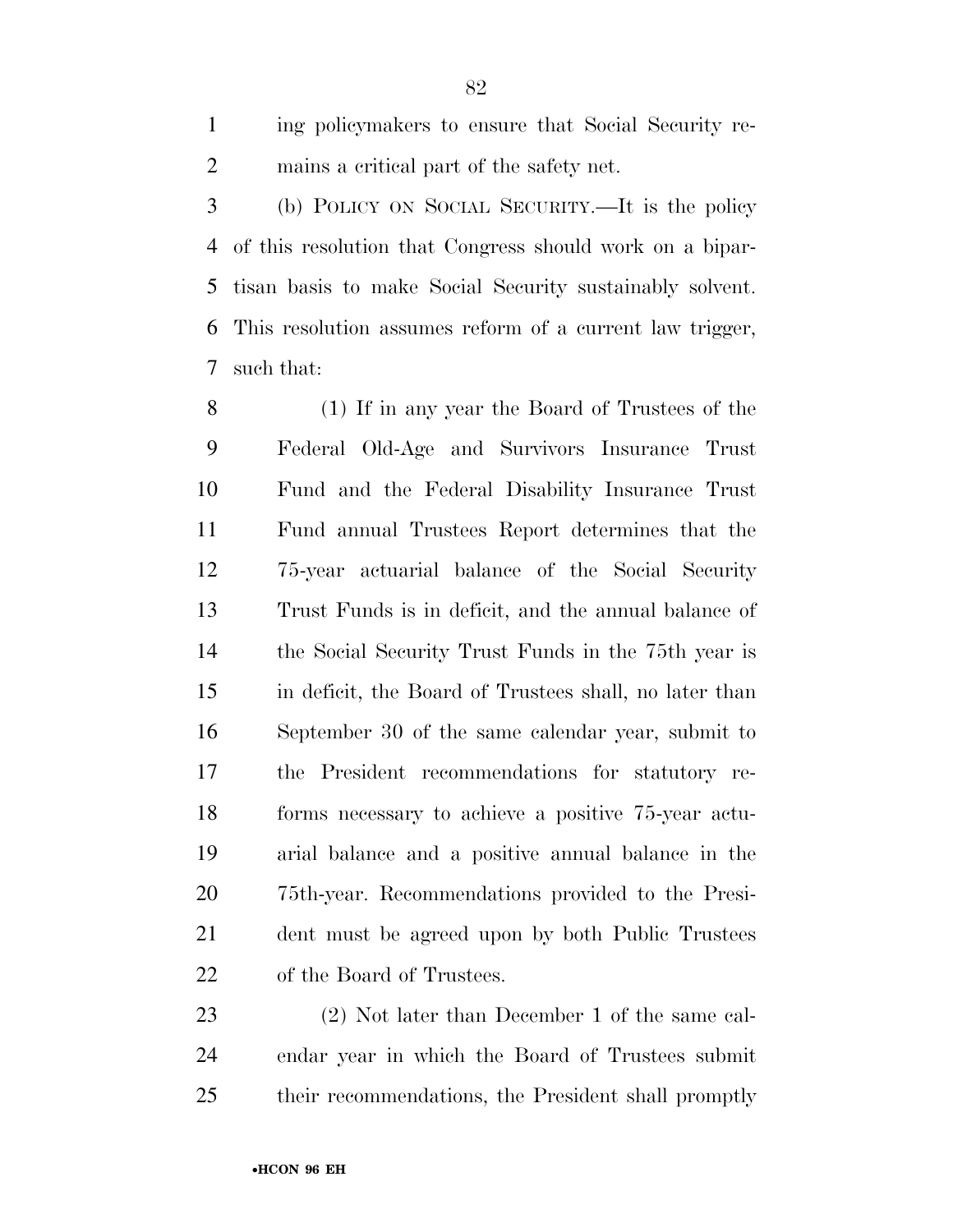| $\mathbf{1}$   | submit implementing legislation to both Houses of       |
|----------------|---------------------------------------------------------|
| $\overline{2}$ | Congress including his recommendations necessary        |
| 3              | to achieve a positive 75-year actuarial balance and     |
| $\overline{4}$ | a positive annual balance in the 75th year. The Ma-     |
| 5              | jority Leader of the Senate and the Majority Leader     |
| 6              | of the House shall introduce the President's legisla-   |
| 7              | tion upon receipt.                                      |
| 8              | (3) Within 60 days of the President submitting          |
| 9              | legislation, the committees of jurisdiction to which    |
| 10             | the legislation has been referred shall report the bill |
| 11             | which shall be considered by the full House or Sen-     |
| 12             | ate under expedited procedures.                         |
| 13             | (4) Legislation submitted by the President              |
| 14             | shall—                                                  |
| 15             | (A) protect those in or near retirement;                |
| 16             | (B) preserve the safety net for those who               |
| 17             | count on Social Security the most, including            |
| 18             | those with disabilities and survivors;                  |
| 19             | (C) improve fairness for participants;                  |
| 20             | (D) reduce the burden on, and provide cer-              |
| 21             | tainty for, future generations; and                     |
| 22             | (E) secure the future of the Disability In-             |
| 23             | surance program while addressing the needs of           |
| 24             | those with disabilities today and improving the         |
| 25             | determination process.                                  |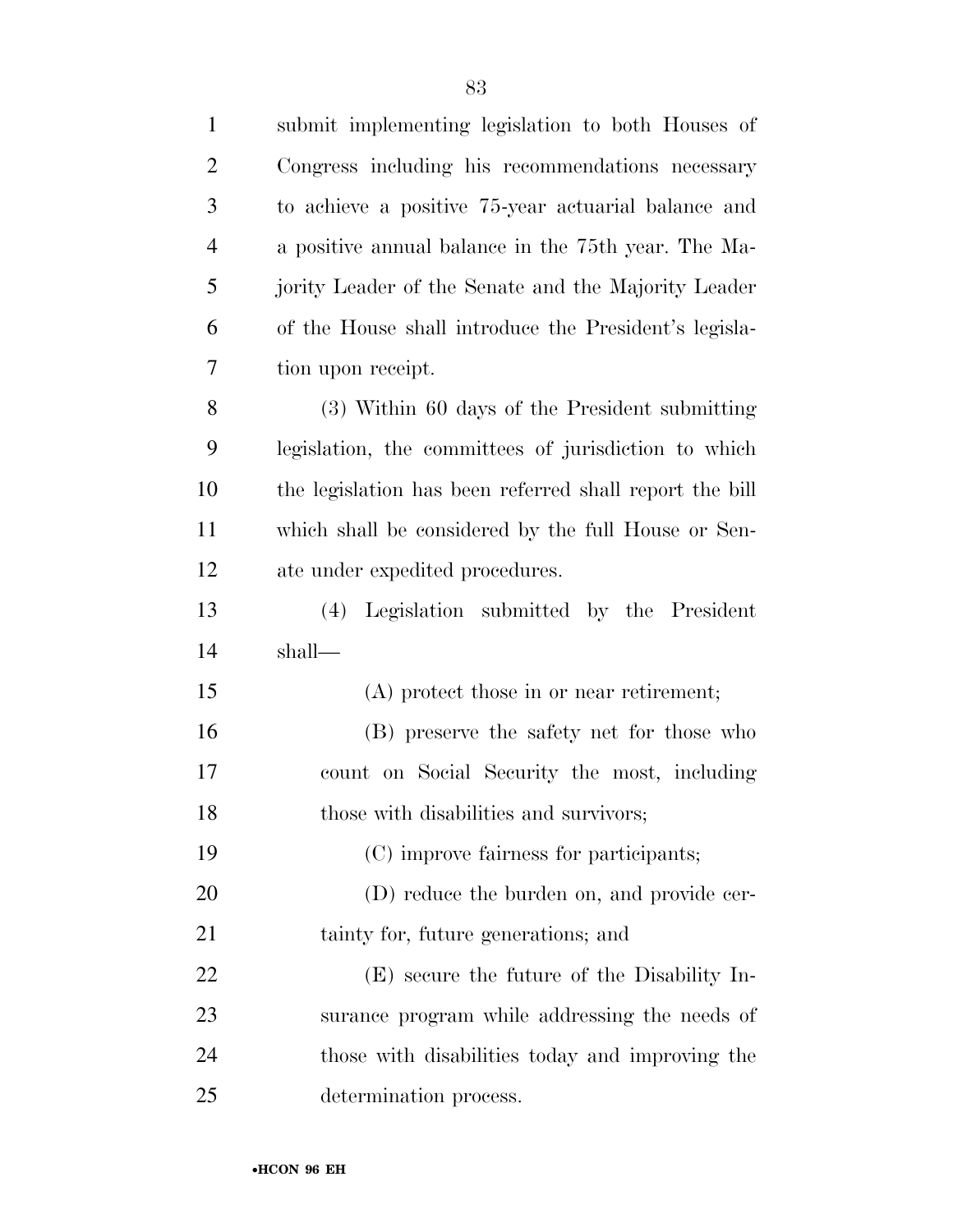(c) POLICY ON DISABILITY INSURANCE.—It is the policy of this resolution that Congress and the President should enact legislation on a bipartisan basis to reform the Disability Insurance program prior to its insolvency in 2016 and should not raid the Social Security retirement system without reforms to the Disability Insurance sys-tem.

### **SEC. 606. POLICY STATEMENT ON HIGHER EDUCATION AND WORKFORCE DEVELOPMENT OPPORTUNITY.**

 (a) FINDINGS ON HIGHER EDUCATION.—The House finds the following:

12 (1) A well-educated workforce is critical to eco-nomic, job, and wage growth.

 (2) 19.5 million students are enrolled in Amer-ican colleges and universities.

 (3) Over the last decade, tuition and fees have been growing at an unsustainable rate. Between the 2002-2003 Academic Year and the 2012-2013 Aca-demic Year—

 (A) published tuition and fees for in-State students at public four-year colleges and univer- sities increased at an average rate of 5.2 per- cent per year beyond the rate of general infla-24 tion;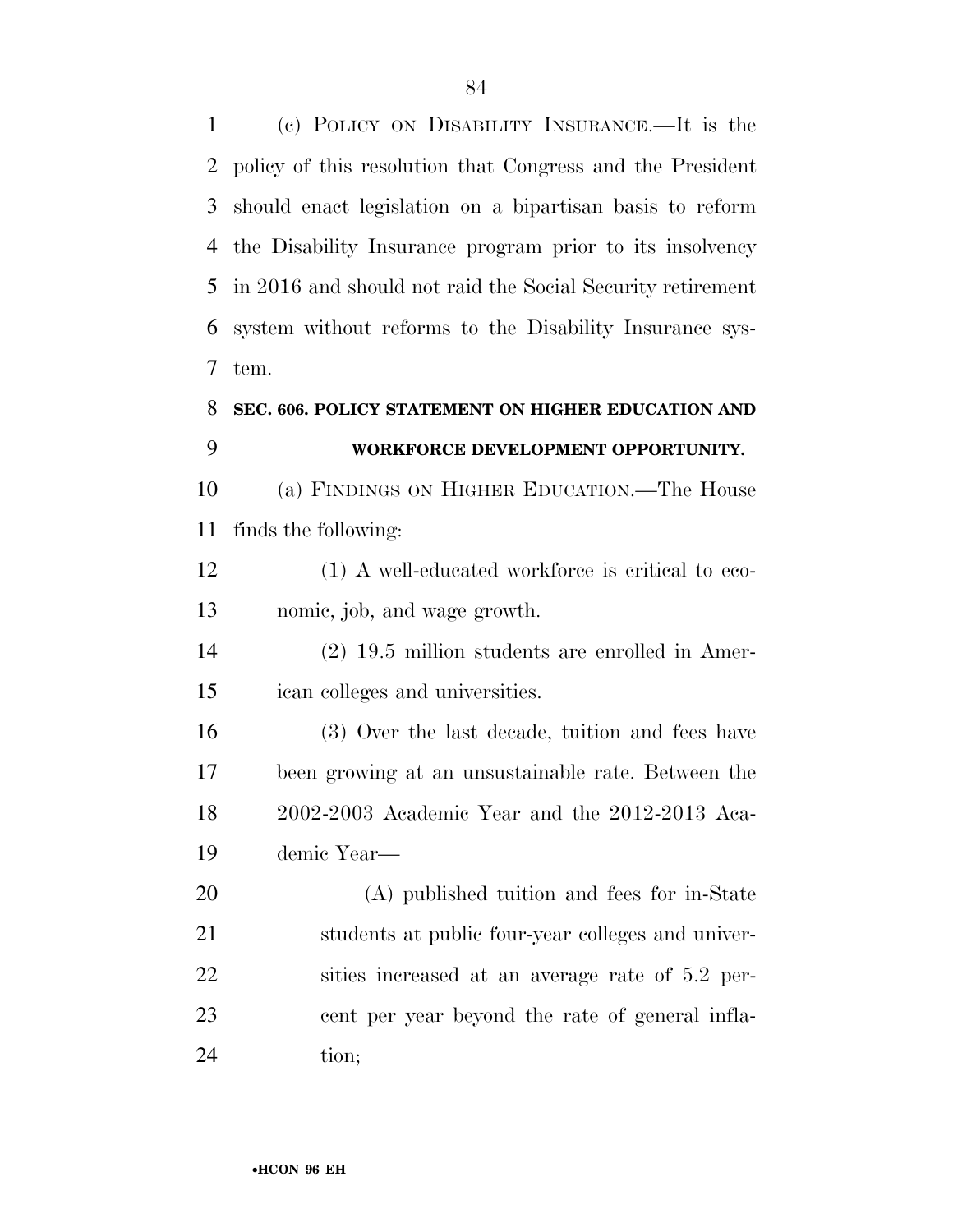| $\mathbf{1}$   | (B) published tuition and fees for in-State           |
|----------------|-------------------------------------------------------|
| $\overline{2}$ | students at public two-year colleges and univer-      |
| 3              | sities increased at an average rate of 3.9 per-       |
| $\overline{4}$ | eent per year beyond the rate of general infla-       |
| 5              | tion; and                                             |
| 6              | (C) published tuition and fees for in-State           |
| 7              | students at private four-year colleges and uni-       |
| 8              | versities increased at an average rate of 2.4         |
| 9              | percent per year beyond the rate of general in-       |
| 10             | flation.                                              |
| 11             | (4) Over that same period, Federal financial aid      |
| 12             | has increased 105 percent.                            |
| 13             | (5) This spending has failed to make college          |
| 14             | more affordable.                                      |
| 15             | $(6)$ In his 2012 State of the Union Address,         |
| 16             | President Obama noted that, "We can't just keep       |
| 17             | subsidizing skyrocketing tuition; we'll run out of    |
| 18             | money.".                                              |
| 19             | (7) American students are chasing ever-increas-       |
| 20             | ing tuition with ever-increasing debt. According to   |
| 21             | the Federal Reserve Bank of New York, student         |
| 22             | debt more than quadrupled between 2003 and 2013,      |
| 23             | and now stands at nearly \$1.1 trillion. Student debt |
| 24             | now has the second largest balance after mortgage     |
| 25             | debt.                                                 |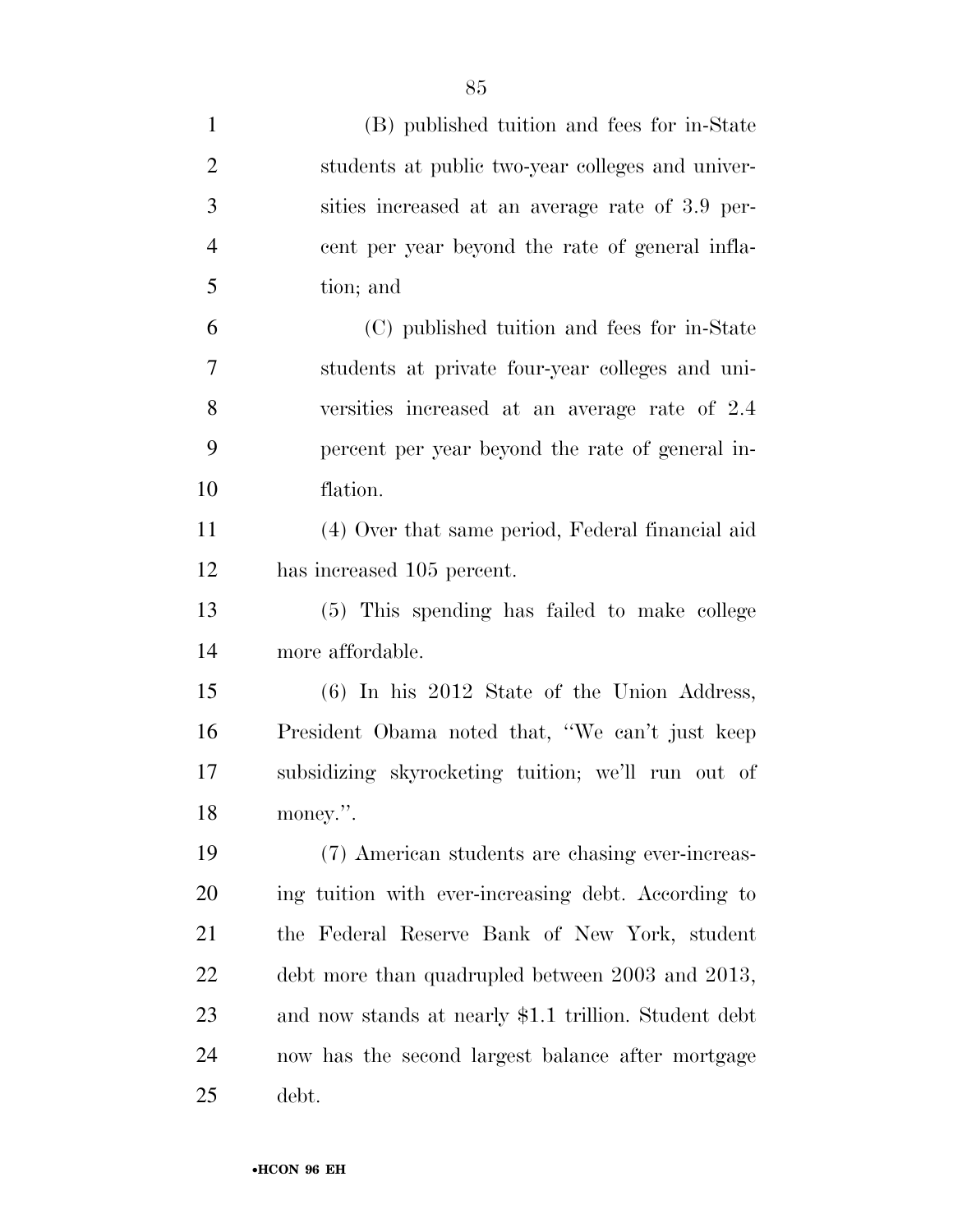(8) Students are carrying large debt loads and too many fail to complete college or end up default- ing on these loans due to their debt burden and a weak economy and job market. (9) Based on estimates from the Congressional Budget Office, the Pell Grant Program will face a fiscal shortfall beginning in fiscal year 2016 and continuing in each subsequent year in the current budget window. (10) Failing to address these problems will jeopardize access and affordability to higher edu- cation for America's young people. (b) POLICY ON HIGHER EDUCATION AFFORD- ABILITY.—It is the policy of this resolution to address the root drivers of tuition inflation, by— (1) targeting Federal financial aid to those most in need; (2) streamlining programs that provide aid to make them more effective; (3) maintaining the maximum Pell grant award level at \$5,730 in each year of the budget window; and (4) removing regulatory barriers in higher edu- cation that act to restrict flexibility and innovative teaching, particularly as it relates to non-traditional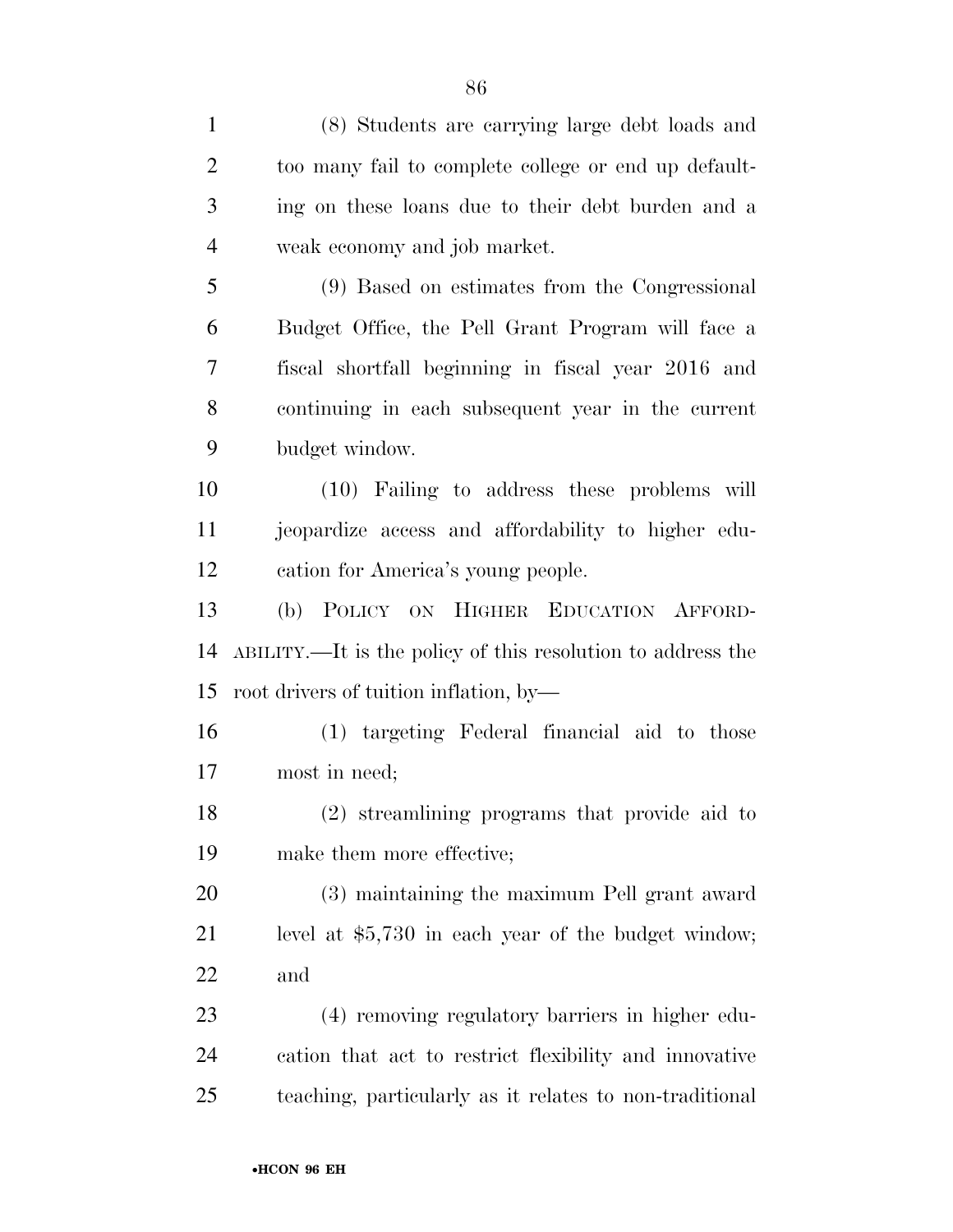models such as online coursework and competency- based learning. (c) FINDINGS ON WORKFORCE DEVELOPMENT.—The House finds the following: (1) Over ten million Americans are currently unemployed. (2) Despite billions of dollars in spending, those looking for work are stymied by a broken workforce development system that fails to connect workers with assistance and employers with trained per- sonnel. (4) According to a 2011 Government Account- ability Office (GAO) report, in fiscal year 2009, the Federal Government spent \$18 billion across 9 agen- cies to administer 47 Federal job training programs, almost all of which overlapped with another program in terms of offered services and targeted population. (5) Since the release of that GAO report, the Education and Workforce Committee, which has done extensive work in this area, has identified more 21 than 50 programs. (3) Without changes, this flawed system will continue to fail those looking for work or to improve their skills, and jeopardize economic growth.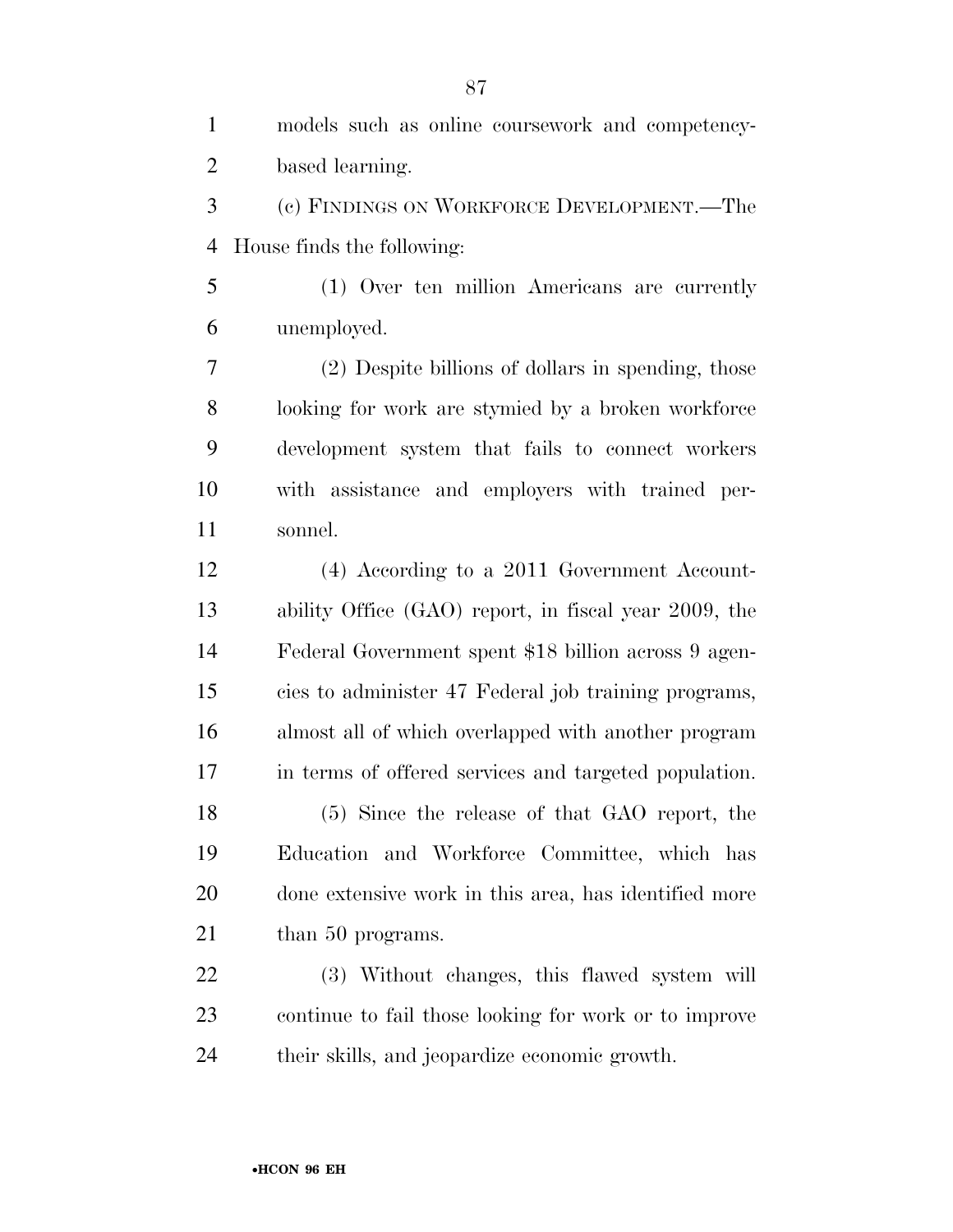(d) POLICY ON WORKFORCE DEVELOPMENT.—It is the policy of this resolution to address the failings in the current workforce development system, by— (1) streamlining and consolidating Federal job training programs as advanced by the House-passed Supporting Knowledge and Investing in Lifelong Skills Act (SKILLS Act); and (2) empowering states with the flexibility to tai- lor funding and programs to the specific needs of their workforce, including the development of career scholarships. **SEC. 607. POLICY STATEMENT ON DEFICIT REDUCTION THROUGH THE CANCELLATION OF UNOBLI- GATED BALANCES.**  (a) FINDINGS.—The House finds the following: (1) According to the most recent estimate from the Office of Management and Budget, Federal agencies were expected to hold \$739 billion in unob- ligated balances at the close of fiscal year 2014. (2) These funds represent direct and discre- tionary spending made available by Congress that remains available for expenditure beyond the fiscal year for which they are provided. (3) In some cases, agencies are granted funding

and it remains available for obligation indefinitely.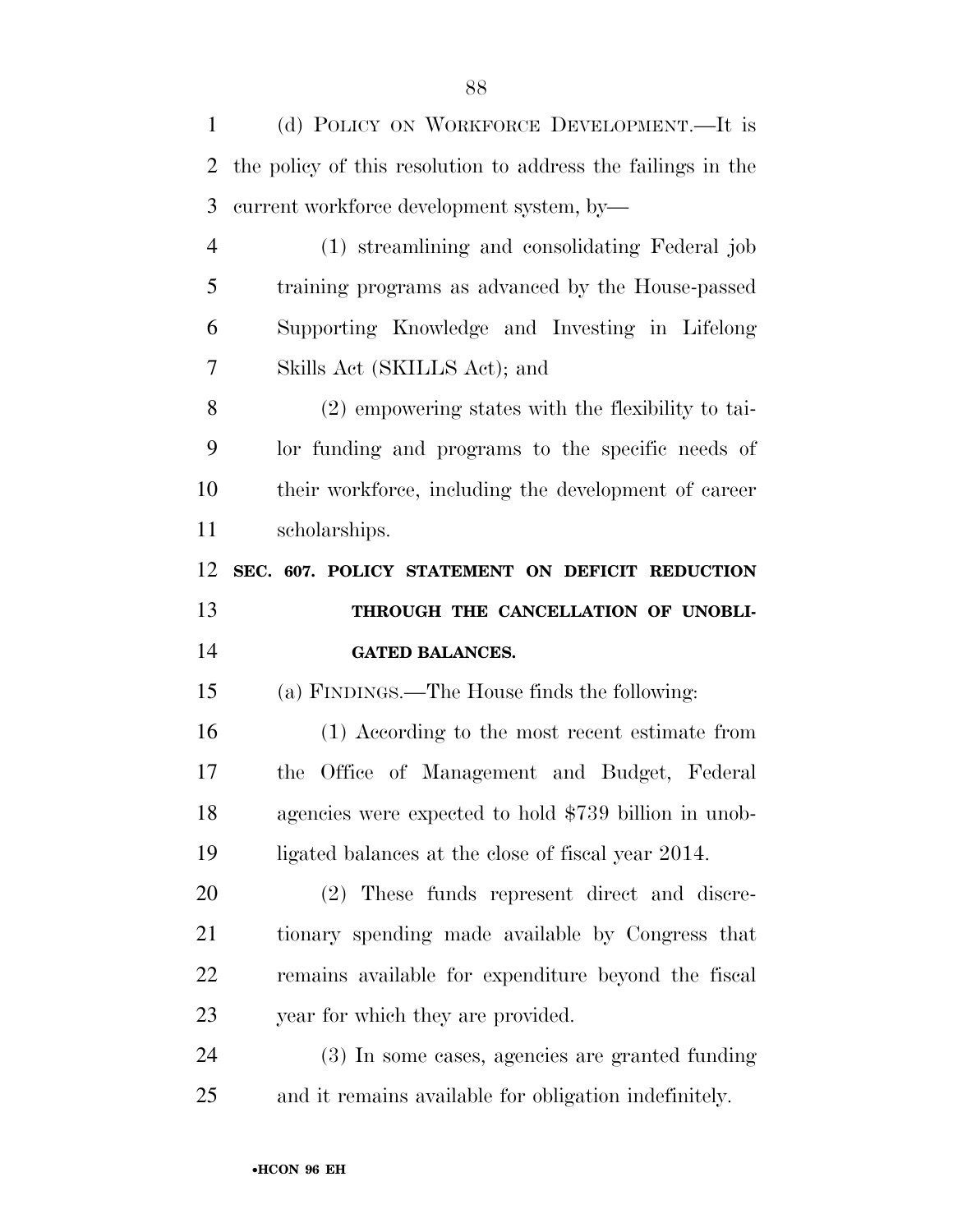(4) The Congressional Budget and Impound- ment Control Act of 1974 requires the Office of Management and Budget to make funds available to agencies for obligation and prohibits the Administra- tion from withholding or cancelling unobligated funds unless approved by an act of Congress.

 (5) Greater congressional oversight is required to review and identify potential savings from unneeded balances of funds.

 (b) POLICY ON DEFICIT REDUCTION THROUGH THE CANCELLATION OF UNOBLIGATED BALANCES.—Congres- sional committees shall through their oversight activities identify and achieve savings through the cancellation or rescission of unobligated balances that neither abrogate contractual obligations of the Government nor reduce or disrupt Federal commitments under programs such as So- cial Security, veterans' affairs, national security, and Treasury authority to finance the national debt.

 (c) DEFICIT REDUCTION.—Congress, with the assist- ance of the Government Accountability Office, the Inspec- tors General, and other appropriate agencies should con- tinue to make it a high priority to review unobligated bal-ances and identify savings for deficit reduction.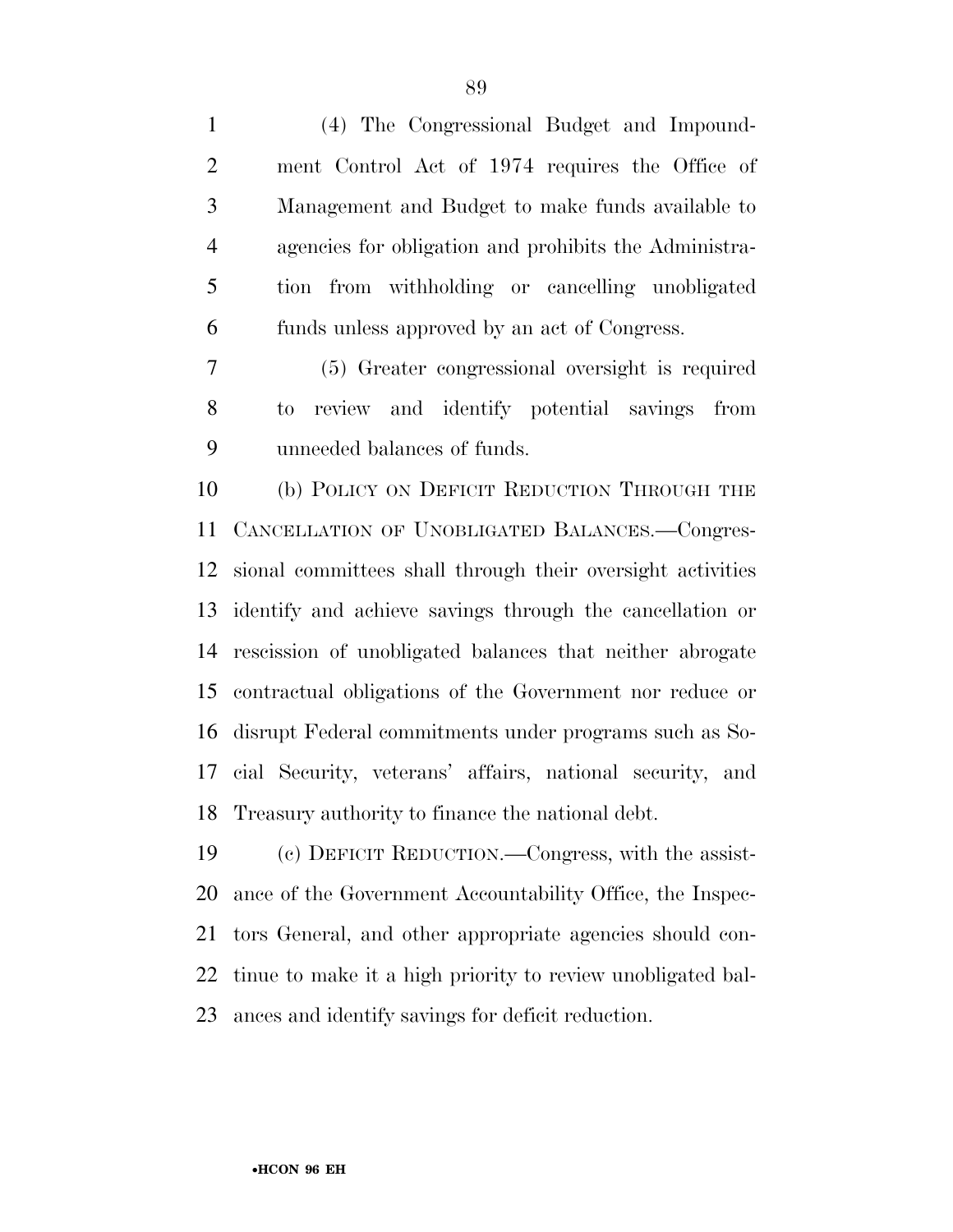|                | 90                                                 |
|----------------|----------------------------------------------------|
|                | SEC. 608. POLICY STATEMENT ON RESPONSIBLE STEWARD- |
| -2             | SHIP OF TAXPAYER DOLLARS.                          |
| $\overline{3}$ | (a) FINDINGS.—The House finds the following:       |
|                | (1) The budget for the House of Representa-        |
|                |                                                    |

 tives is \$188 million less than it was when Repub-licans became the majority in 2011.

 (2) The House of Representatives has achieved significant savings by consolidating operations and renegotiating contracts.

 (b) POLICY ON RESPONSIBLE STEWARDSHIP OF TAXPAYER DOLLARS.—It is the policy of this resolution that:

•**HCON 96 EH**  (1) The House of Representatives must be a model for the responsible stewardship of taxpayer re- sources and therefore must identify any savings that can be achieved through greater productivity and ef- ficiency gains in the operation and maintenance of House services and resources like printing, con- ferences, utilities, telecommunications, furniture, grounds maintenance, postage, and rent. This should include a review of policies and procedures for acqui- sition of goods and services to eliminate any unnec- essary spending. The Committee on House Adminis- tration should review the policies pertaining to the services provided to Members and committees of the House, and should identify ways to reduce any sub-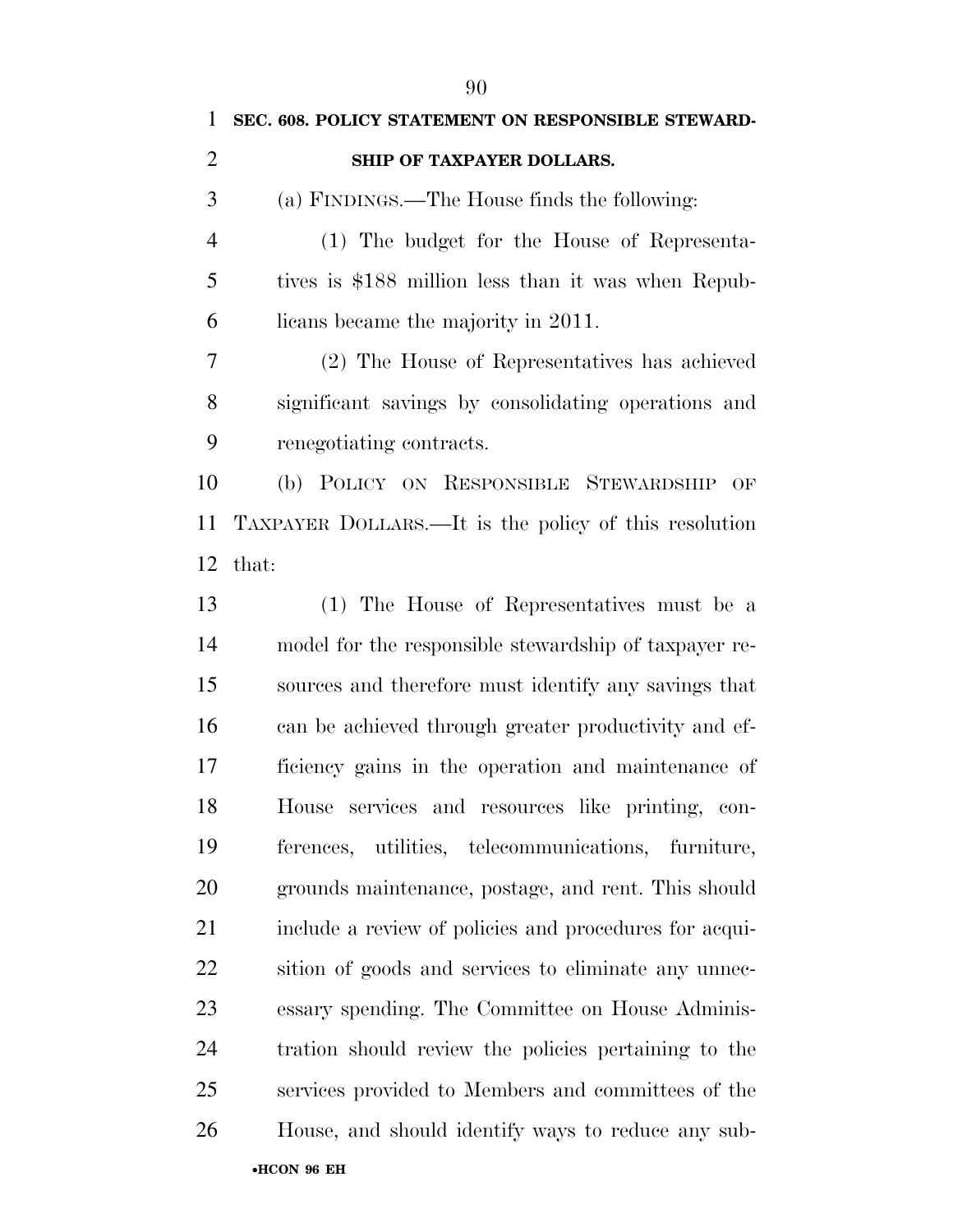| $\mathbf{1}$   | sidies paid for the operation of the House gym, bar-    |
|----------------|---------------------------------------------------------|
| $\overline{2}$ | ber shop, salon, and the House dining room.             |
| 3              | (2) No taxpayer funds may be used to purchase           |
| $\overline{4}$ | first class airfare or to lease corporate jets for Mem- |
| 5              | bers of Congress.                                       |
| 6              | (3) Retirement benefits for Members of Con-             |
| 7              | gress should not include free, taxpayer-funded health   |
| 8              | care for life.                                          |
| 9              | SEC. 609. POLICY STATEMENT ON DEFICIT REDUCTION         |
| 10             | THROUGH THE REDUCTION OF UNNECES-                       |
| 11             | SARY AND WASTEFUL SPENDING.                             |
| 12             | (a) FINDINGS.—The House finds the following:            |
| 13             | The Government Accountability Office<br>(1)             |
| 14             | ("GAO") is required by law to identify examples of      |
| 15             | waste, duplication, and overlap in Federal programs,    |
| 16             | and has so identified dozens of such examples.          |
| 17             | (2) In testimony before the Committee on Over-          |
| 18             | sight and Government Reform, the Comptroller Gen-       |
| 19             | eral has stated that addressing the identified waste,   |
| 20             | duplication, and overlap in Federal programs "could     |
| 21             | potentially save tens of billions of dollars."          |
| 22             | $(3)$ In 2011, 2012, and 2013 the Government            |
| 23             | Accountability Office issued reports showing exces-     |
| 24             | sive duplication and redundancy in Federal pro-         |
| 25             | grams including—                                        |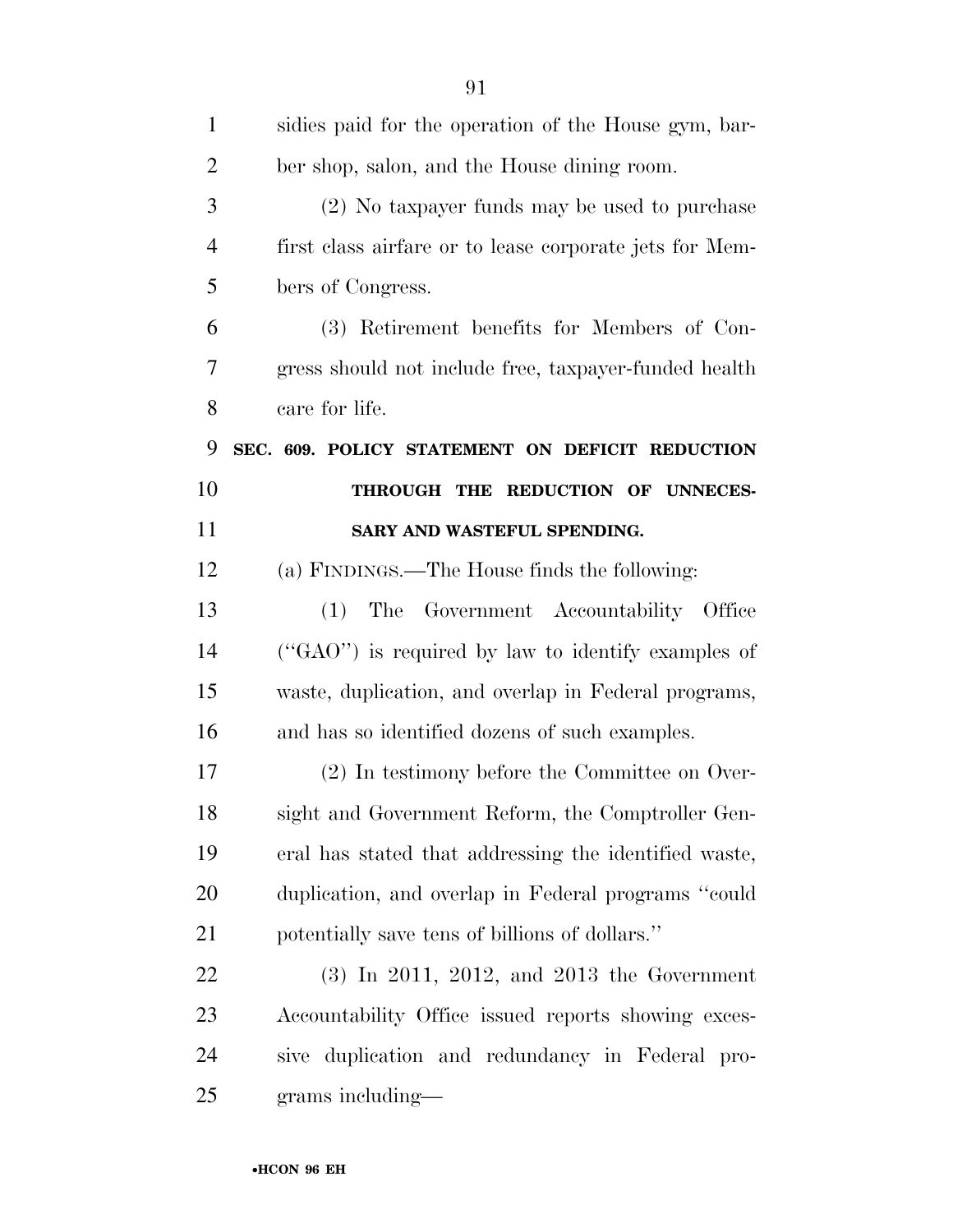| $\mathbf{1}$   | (A) 209 Science, Technology, Engineering,           |
|----------------|-----------------------------------------------------|
| $\overline{2}$ | and Mathematics education programs in 13 dif-       |
| 3              | ferent Federal agencies at a cost of \$3 billion    |
| $\overline{4}$ | annually;                                           |
| 5              | (B) 200 separate Department of Justice              |
| 6              | crime prevention and victim services grant pro-     |
| 7              | grams with an annual cost of \$3.9 billion in       |
| 8              | 2010;                                               |
| 9              | (C) 20 different Federal entities admin-            |
| 10             | ister 160 housing programs and other forms of       |
| 11             | Federal assistance for housing with a total cost    |
| 12             | of $$170$ billion in 2010;                          |
| 13             | (D) 17 separate Homeland Security pre-              |
| 14             | paredness grant programs that spent \$37 bil-       |
| 15             | lion between fiscal year 2011 and 2012;             |
| 16             | $(E)$ 14 grant and loan programs, and 3 tax         |
| 17             | benefits to reduce diesel emissions;                |
| 18             | $(F)$ 94 different initiatives run by 11 dif-       |
| 19             | ferent agencies to encourage "green building"       |
| 20             | in the private sector; and                          |
| 21             | (G) 23 agencies implemented approxi-                |
| 22             | mately 670 renewable energy initiatives in fiscal   |
| 23             | year 2010 at a cost of nearly \$15 billion.         |
| 24             | $(4)$ The Federal Government spends about \$80      |
| 25             | billion each year for approximately 800 information |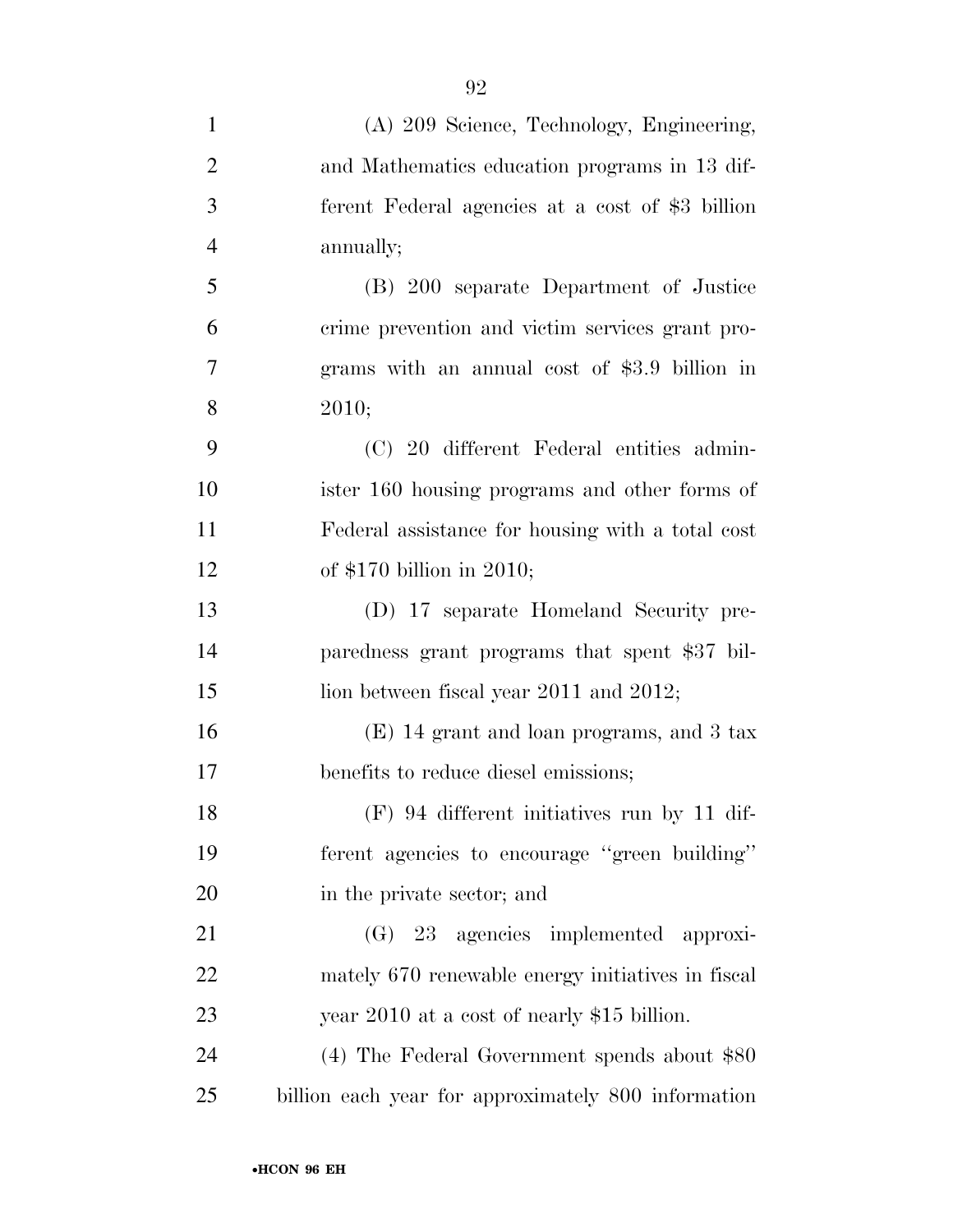technology investments. GAO has identified broad acquisition failures, waste, and unnecessary duplica- tion in the Government's information technology in- frastructure. Experts have estimated that elimi- nating these problems could save 25 percent – or \$20 billion – of the Government's annual informa-tion technology budget.

 (5) GAO has identified strategic sourcing as a potential source of spending reductions. In 2011 GAO estimated that saving 10 percent of the total or all Federal procurement could generate over \$50 billion in savings annually.

 (6) Federal agencies reported an estimated \$108 billion in improper payments in fiscal year 2012.

 (7) Under clause 2 of Rule XI of the Rules of the House of Representatives, each standing com- mittee must hold at least one hearing during each 120 day period following its establishment on waste, fraud, abuse, or mismanagement in Government pro-grams.

 (8) According to the Congressional Budget Of- fice, by fiscal year 2015, 32 laws will expire, possibly resulting in \$693 billion in unauthorized appropria-tions. Timely reauthorizations of these laws would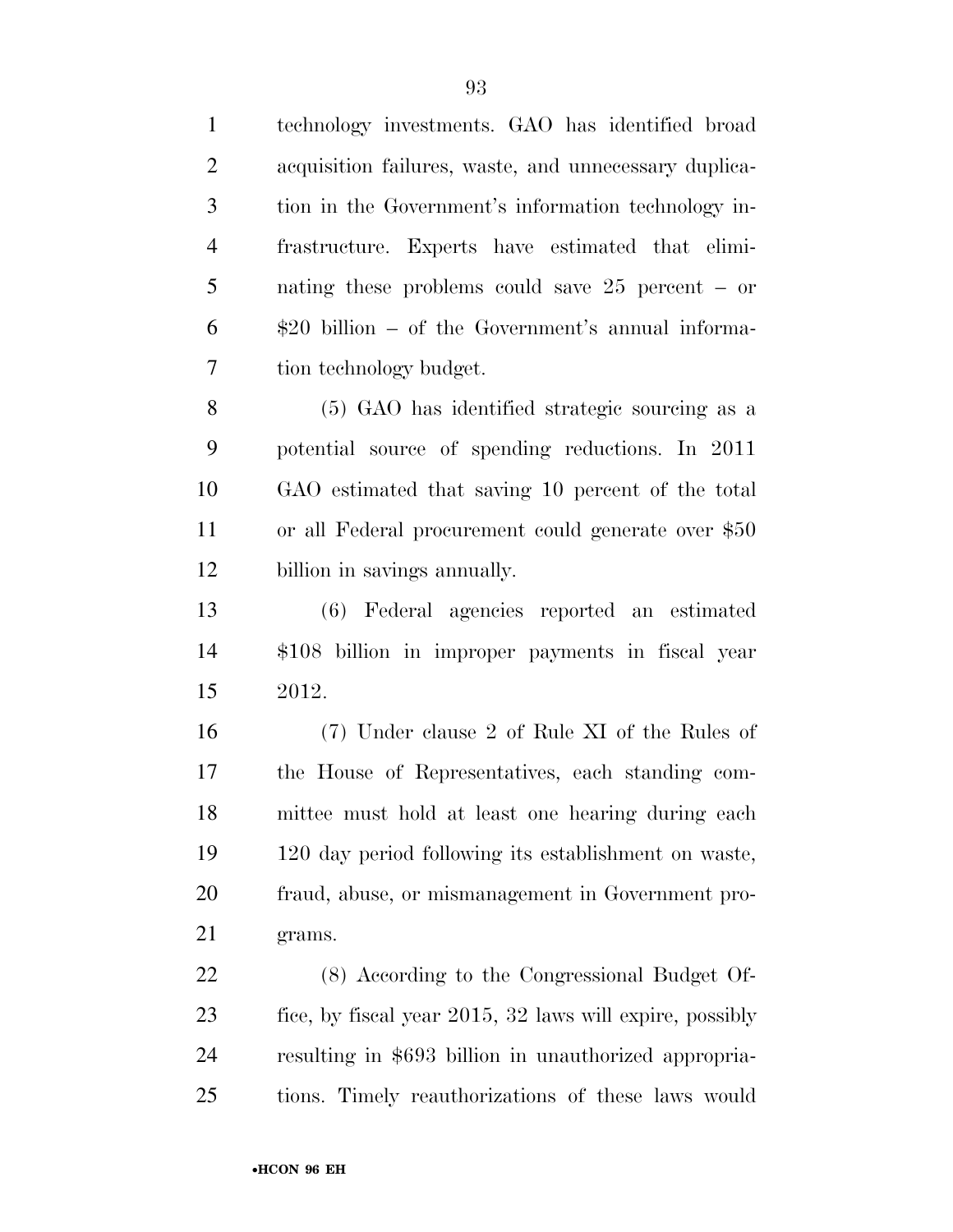ensure assessments of program justification and ef-fectiveness.

 (9) The findings resulting from congressional oversight of Federal Government programs should result in programmatic changes in both authorizing statutes and program funding levels.

 (b) POLICY ON DEFICIT REDUCTION THROUGH THE REDUCTION OF UNNECESSARY AND WASTEFUL SPEND- ING.—Each authorizing committee annually shall include in its Views and Estimates letter required under section 301(d) of the Congressional Budget Act of 1974 rec- ommendations to the Committee on the Budget of pro- grams within the jurisdiction of such committee whose funding should be reduced or eliminated.

## **SEC. 610. POLICY STATEMENT ON UNAUTHORIZED SPEND-ING.**

 It is the policy of this resolution that the committees of jurisdiction should review all unauthorized programs funded through annual appropriations to determine if the programs are operating efficiently and effectively. Com- mittees should reauthorize those programs that in the committees' judgment should continue to receive funding. **SEC. 611. POLICY STATEMENT ON FEDERAL REGULATORY** 

**POLICY.** 

(a) FINDINGS.—The House finds the following: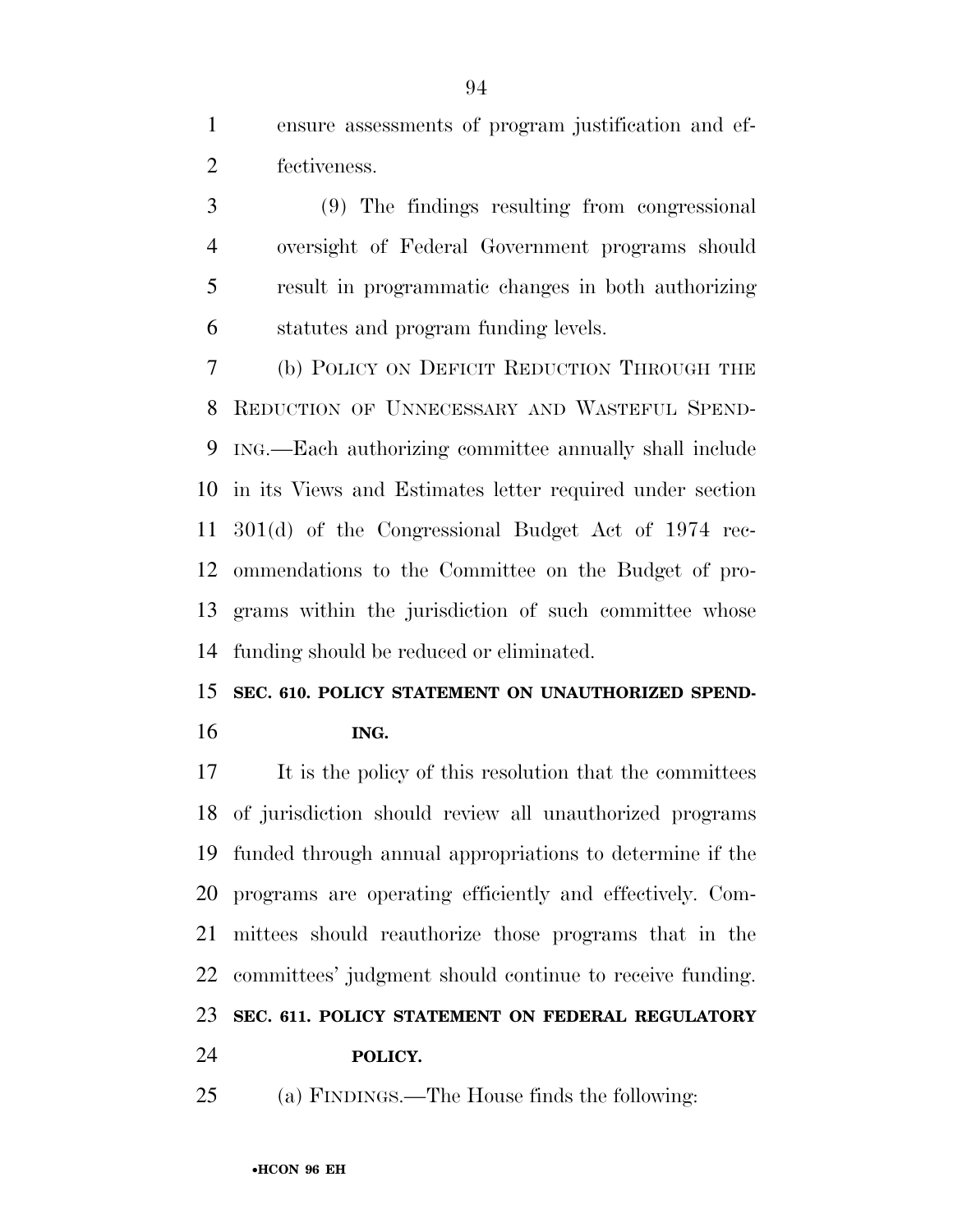| $\mathbf{1}$   | (1) Excessive regulation at the Federal level          |
|----------------|--------------------------------------------------------|
| $\overline{2}$ | has hurt job creation and dampened the economy,        |
| 3              | slowing our recovery from the economic recession.      |
| $\overline{4}$ | $(2)$ In the first two months of 2014 alone, the       |
| 5              | Administration issued 13,166 pages of regulations      |
| 6              | imposing more than \$13 billion in compliance costs    |
| 7              | on job creators and adding more than 16 million        |
| 8              | hours of compliance paperwork.                         |
| 9              | (3) The Small Business Administration esti-            |
| 10             | mates that the total cost of regulations is as high as |
| 11             | $$1.75$ trillion per year. Since 2009, the White House |
| 12             | has generated over \$494 billion in regulatory activ-  |
| 13             | ity, with an additional \$87.6 billion in regulatory   |
| 14             | costs currently pending.                               |
| 15             | (4) The Dodd-Frank financial services legisla-         |
| 16             | tion (Public Law 111–203) resulted in more than        |
| 17             | \$17 billion in compliance costs and saddled job cre-  |
| 18             | ators with more than 58 million hours of compliance    |
| 19             | paperwork.                                             |
| 20             | (5) Implementation of the Affordable Care Act          |
| 21             | to date has added 132.9 million annual hours of        |
| 22             | compliance paperwork, imposing \$24.3 billion of       |
| 23             | compliance costs on the private sector and an \$8 bil- |
| 24             | lion cost burden on the states.                        |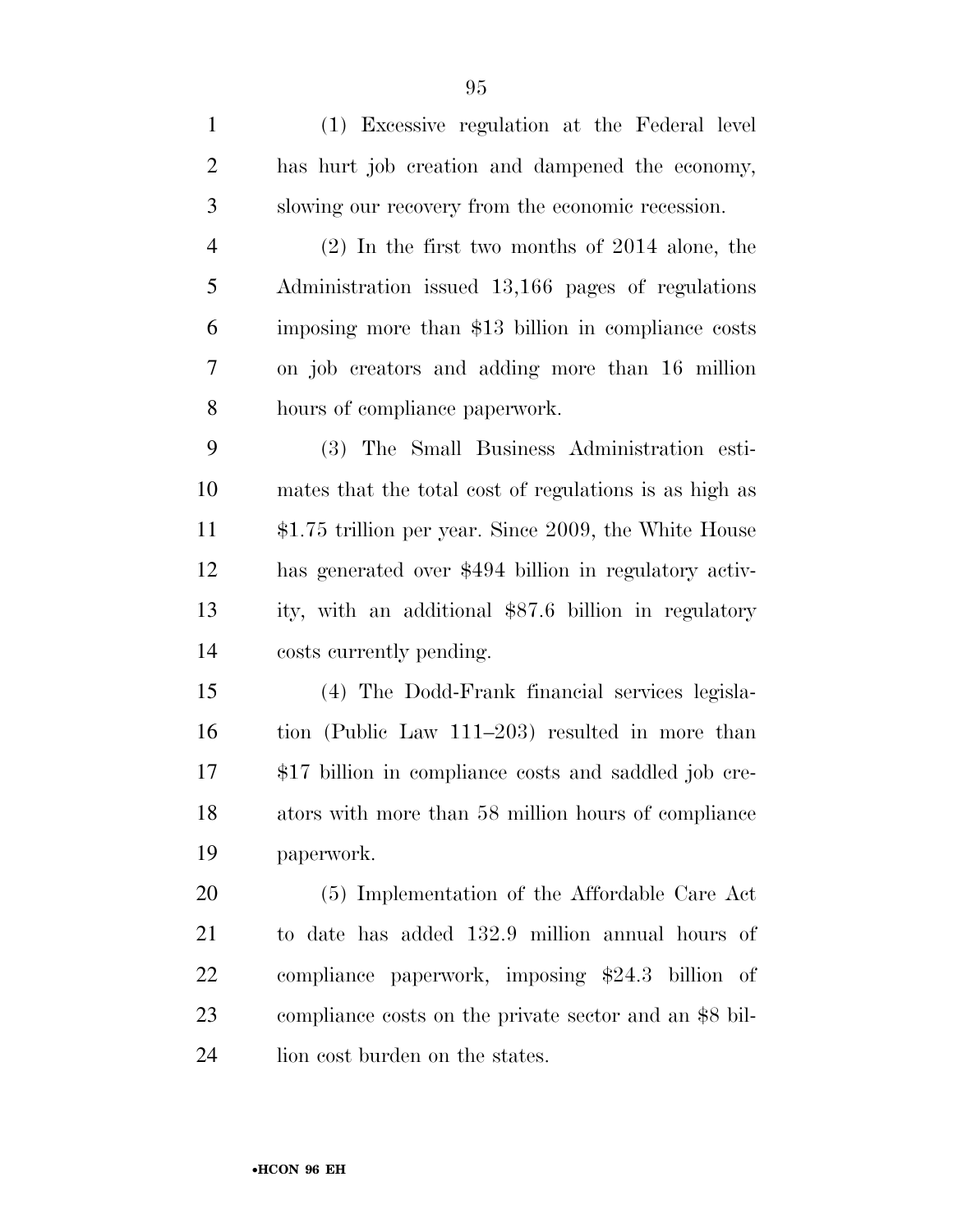(6) The highest regulatory costs come from rules issued by the Environmental Protection Agency (EPA); these regulations are primarily targeted at the coal industry. In September 2013, the EPA pro- posed a rule regulating greenhouse gas emissions from new coal-fired power plants. The proposed standards are unachievable with current commer- cially available technology, resulting in a de-facto ban on new coal-fired power plants. Additional regu- lations for existing coal plants are expected in the summer of 2014.

 (7) Coal-fired power plants provide roughly forty percent of the United States electricity at a low cost. Unfairly targeting the coal industry with costly and unachievable regulations will increase en- ergy prices, disproportionately disadvantaging en- ergy-intensive industries like manufacturing and construction, and will make life more difficult for millions of low-income and middle class families al-ready struggling to pay their bills.

 (8) Three hundred and thirty coal units are being retired or converted as a result of EPA regula- tions. Combined with the de-facto prohibition on new plants, these retirements and conversions may fur-ther increase the cost of electricity.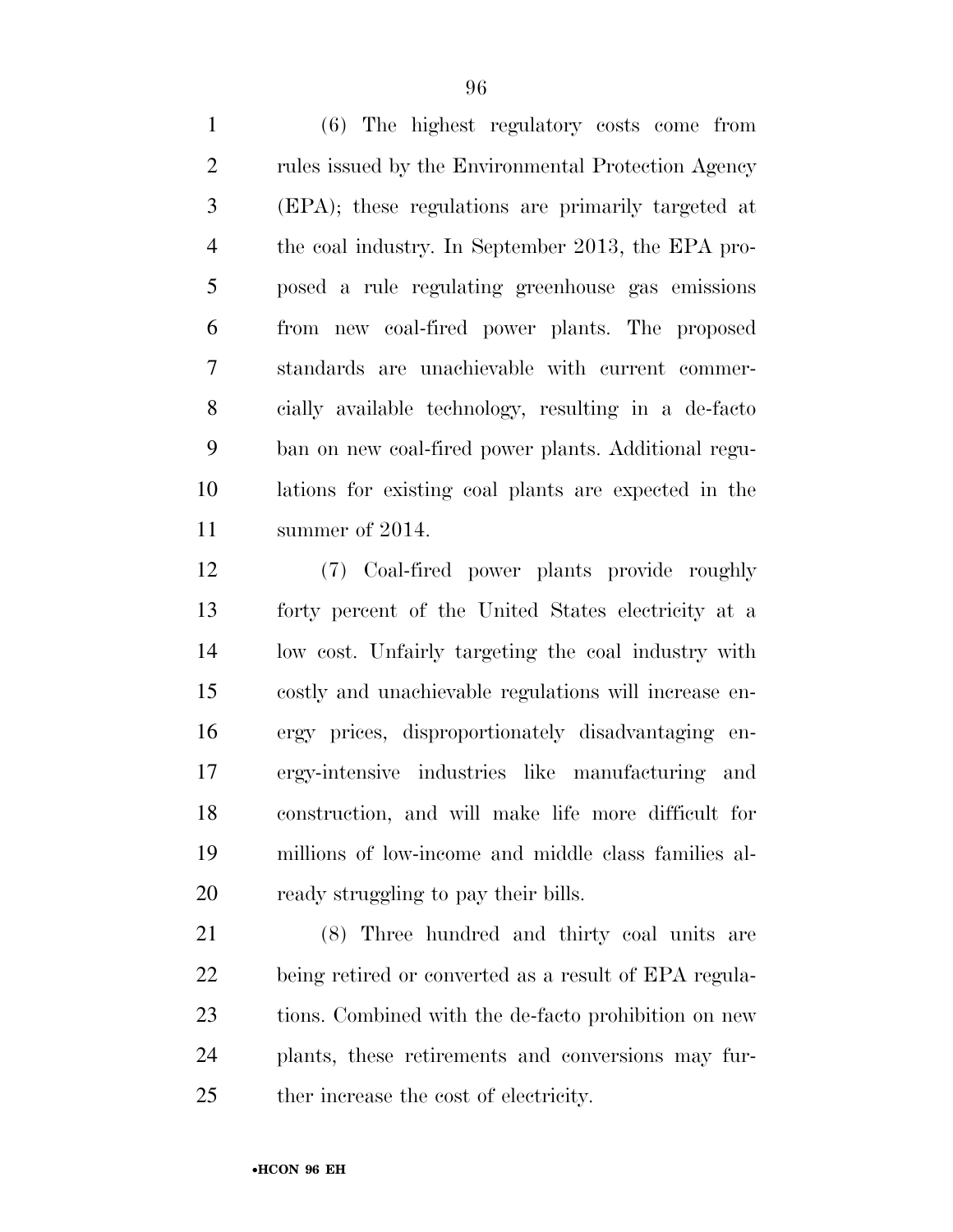(9) A recent study by Purdue University esti- mates that electricity prices in Indiana will rise 32 percent by 2023, due in part to EPA regulations.

 (10) The Heritage Foundation recently found that a phase out of coal would cost 600,000 jobs by the end of 2023, resulting in an aggregate gross do- mestic product decrease of \$2.23 trillion over the en- tire period and reducing the income of a family of four by \$1200 per year. Of these jobs, 330,000 will come from the manufacturing sector, with Cali- fornia, Texas, Ohio, Illinois, Pennsylvania, Michigan, New York, Indiana, North Carolina, Wisconsin, and Georgia seeing the highest job losses.

 (b) POLICY ON FEDERAL REGULATION.—It is the policy of this resolution that Congress should, in consulta- tion with the public burdened by excessive regulation, enact legislation that—

 (1) seeks to promote economic growth and job creation by eliminating unnecessary red tape and streamlining and simplifying Federal regulations;

 (2) pursues a cost-effective approach to regula-22 tion, without sacrificing environmental, health, safe- ty benefits or other benefits, rejecting the premise that economic growth and environmental protection create an either/or proposition;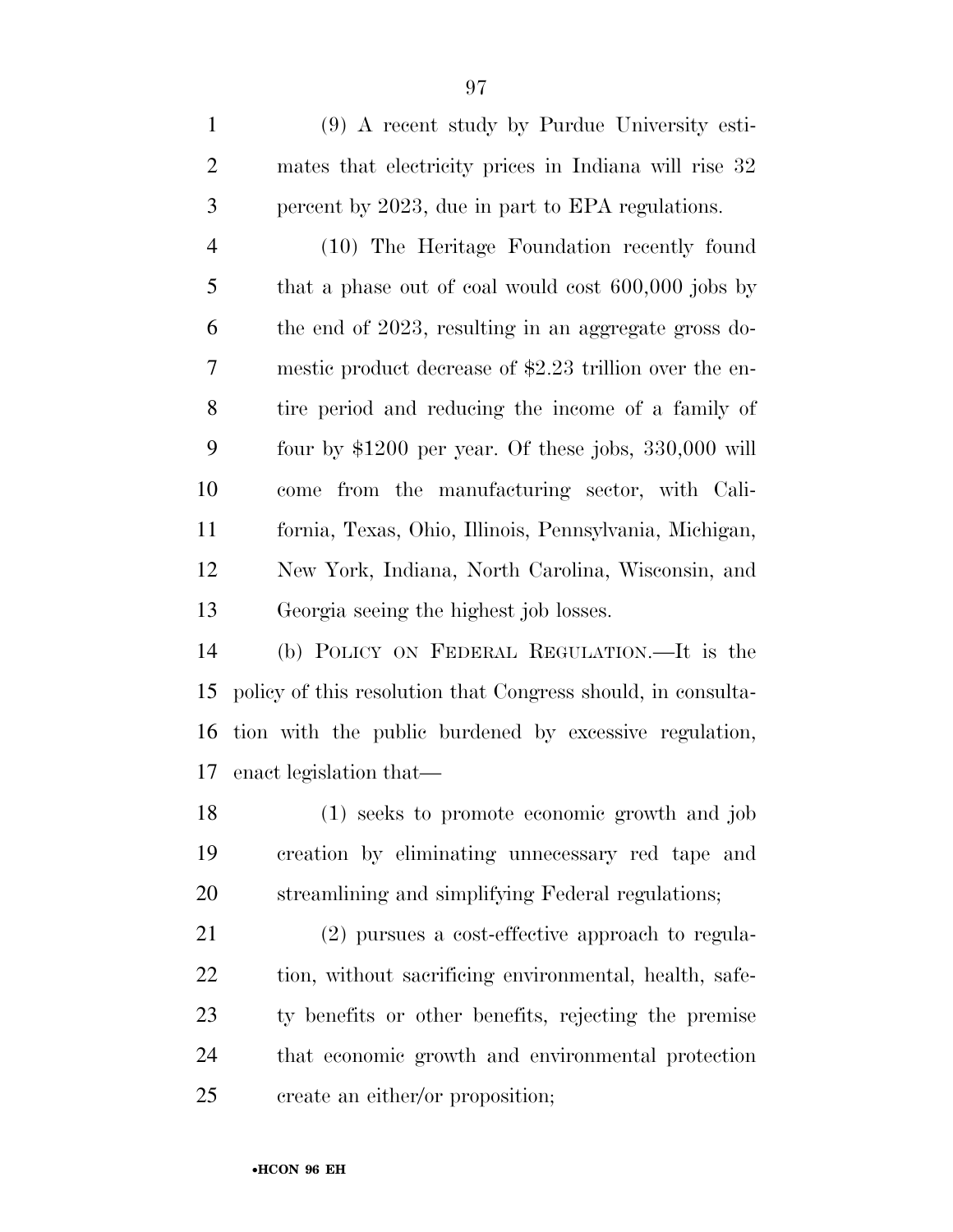| $\mathbf{1}$   | (3) ensures that regulations do not dispropor-         |
|----------------|--------------------------------------------------------|
| $\overline{2}$ | tionately disadvantage low-income Americans            |
| 3              | through a more rigorous cost-benefit analysis, which   |
| $\overline{4}$ | also considers who will be most affected by regula-    |
| 5              | tions and whether the harm caused is outweighed by     |
| 6              | the potential harm prevented;                          |
| 7              | (4) ensures that regulations are subject to an         |
| 8              | open and transparent process, rely on sound and        |
| 9              | publicly available scientific data, and that the data  |
| 10             | relied upon for any particular regulation is provided  |
| 11             | to Congress immediately upon request;                  |
| 12             | (5) frees the many commonsense energy and              |
| 13             | water projects currently trapped in complicated bu-    |
| 14             | reaucratic approval processes;                         |
| 15             | (6) maintains the benefits of landmark environ-        |
| 16             | mental, health safety, and other statutes while scal-  |
| 17             | ing back this administration's heavy-handed ap-        |
| 18             | proach to regulation, which has added \$494 billion    |
| 19             | in mostly ideological regulatory activity since 2009,  |
| 20             | much of which flies in the face of these statutes' in- |
| 21             | tended purposes; and                                   |
| 22             | (7) seeks to promote a limited government,             |
| 23             | which will unshackle our economy and create mil-       |

lions of new jobs, providing our Nation with a strong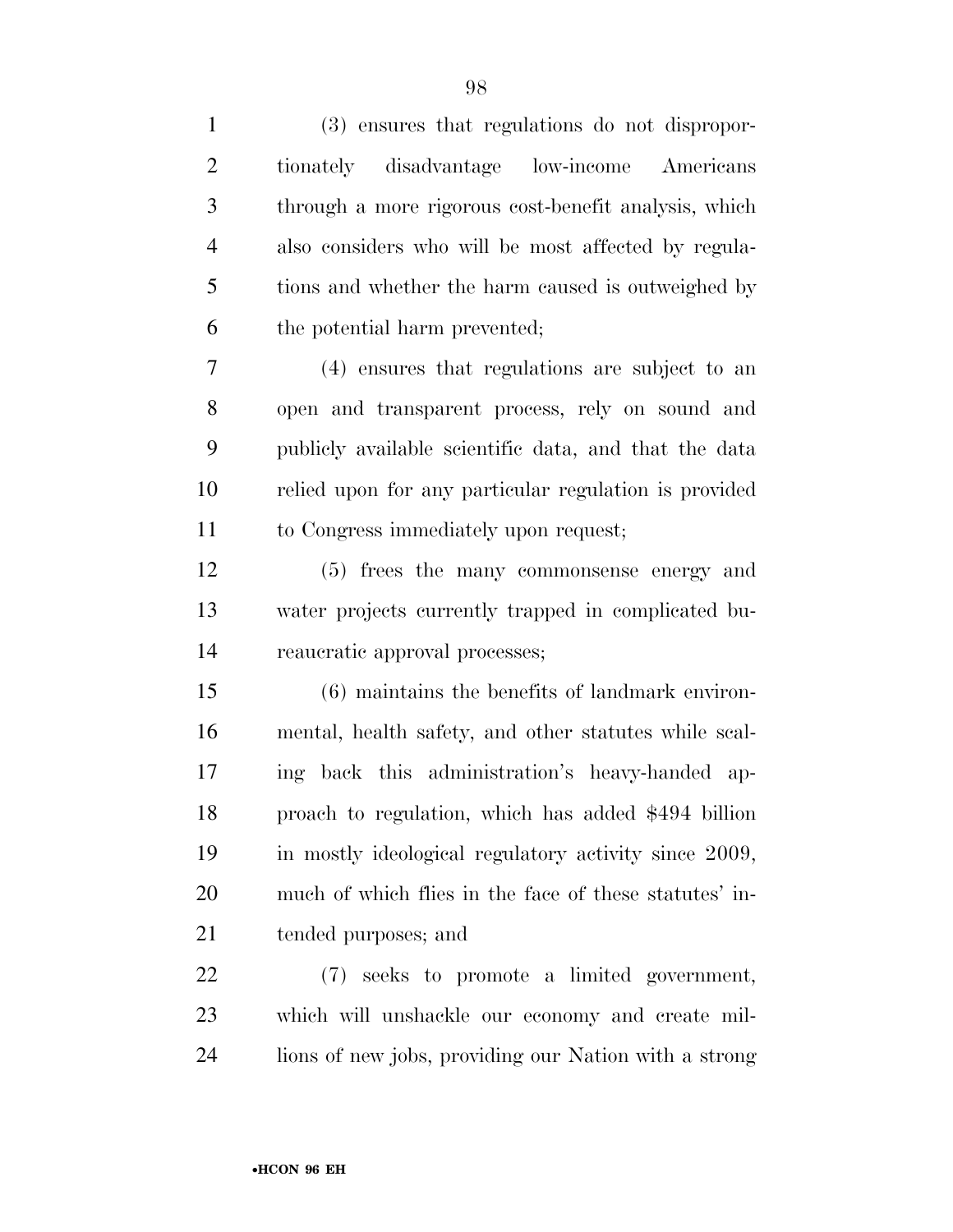| $\mathbf{1}$   | and prosperous future and expanding opportunities     |
|----------------|-------------------------------------------------------|
| $\overline{2}$ | for the generations to come.                          |
| 3              | SEC. 612. POLICY STATEMENT ON TRADE.                  |
| $\overline{4}$ | (a) FINDINGS.—The House finds the following:          |
| 5              | (1) Opening foreign markets to American ex-           |
| 6              | ports is vital to the United States economy and ben-  |
| 7              | eficial to American workers and consumers. The        |
| 8              | Commerce Department estimates that every \$1 bil-     |
| 9              | lion of United States exports supports more than      |
| 10             | $5,000$ jobs here at home.                            |
| 11             | (2) A modern and competitive international tax        |
| 12             | system would facilitate global commerce for United    |
| 13             | States multinational companies and would encourage    |
| 14             | foreign business investment and job creation in the   |
| 15             | United States                                         |
| 16             | (3) The United States currently has an anti-          |
| 17             | quated system of international taxation whereby       |
| 18             | United States multinationals operating abroad pay     |
| 19             | both the foreign-country tax and United States cor-   |
| 20             | porate taxes. They are essentially taxed twice. This  |
| 21             | puts them at an obvious competitive disadvantage.     |
| <u>22</u>      | (4) The ability to defer United States taxes on       |
| 23             | their foreign operations, which some erroneously      |
| 24             | refer to as a "tax loophole," cushions this disadvan- |
| 25             | tage to a certain extent. Eliminating or restricting  |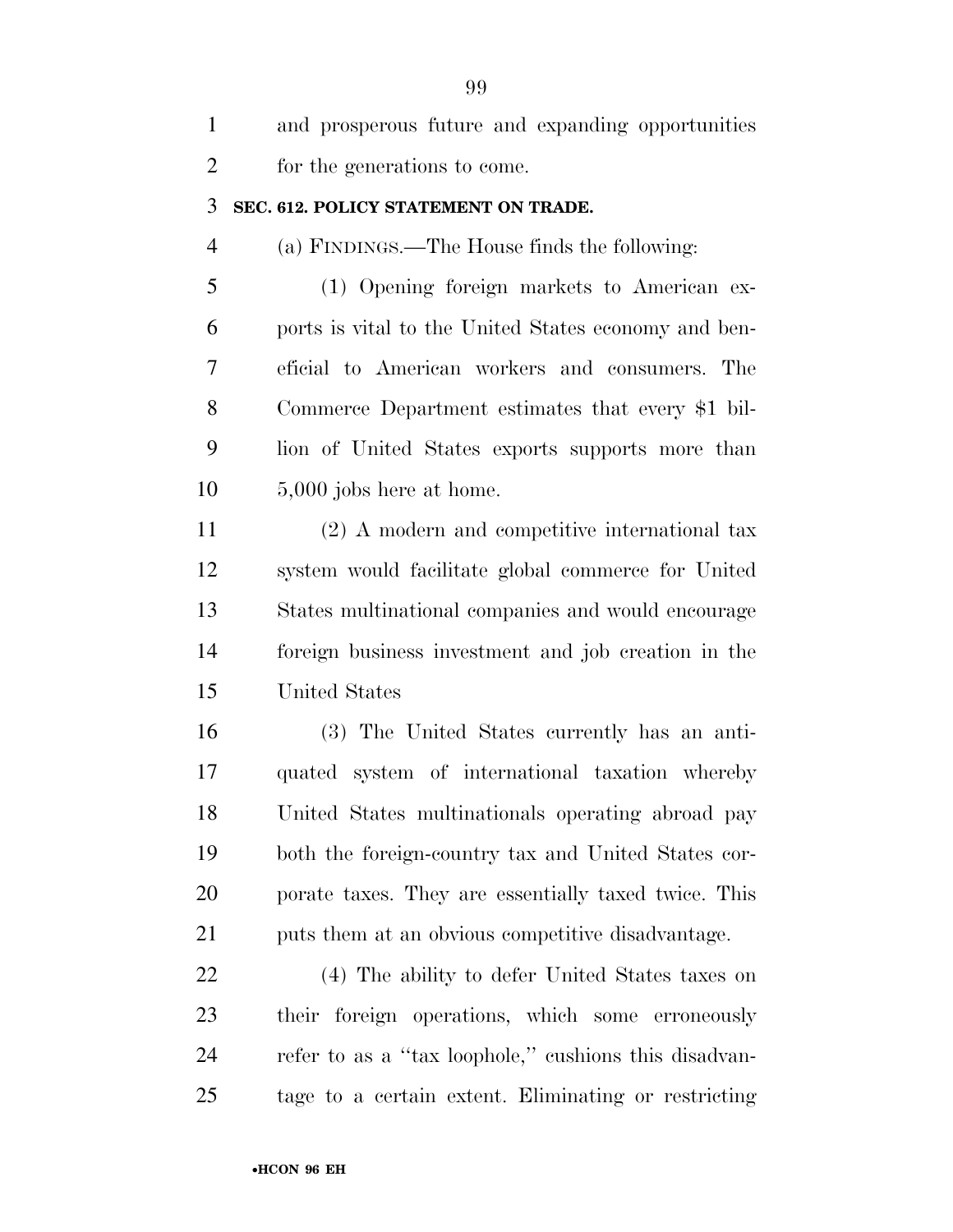this provision (and others like it) would harm United States competitiveness.

 (5) This budget resolution advocates funda- mental tax reform that would lower the United States corporate rate, now the highest in the indus- trialized world, and switch to a more competitive system of international taxation. This would make the United States a much more attractive place to invest and station business activity and would chip away at the incentives for United States companies to keep their profits overseas (because the United States corporate rate is so high).

 (6) The status quo of the current tax code un- dermines the competitiveness of United States busi- nesses and costs the United States economy invest-ment and jobs.

 (7) Global trade and commerce is not a zero- sum game. The idea that global expansion tends to ''hollow out'' United States operations is incorrect. Foreign-affiliate activity tends to complement, not substitute for, key parent activities in the United States such as employment, worker compensation, and capital investment. When United States headquartered multinationals invest and expand op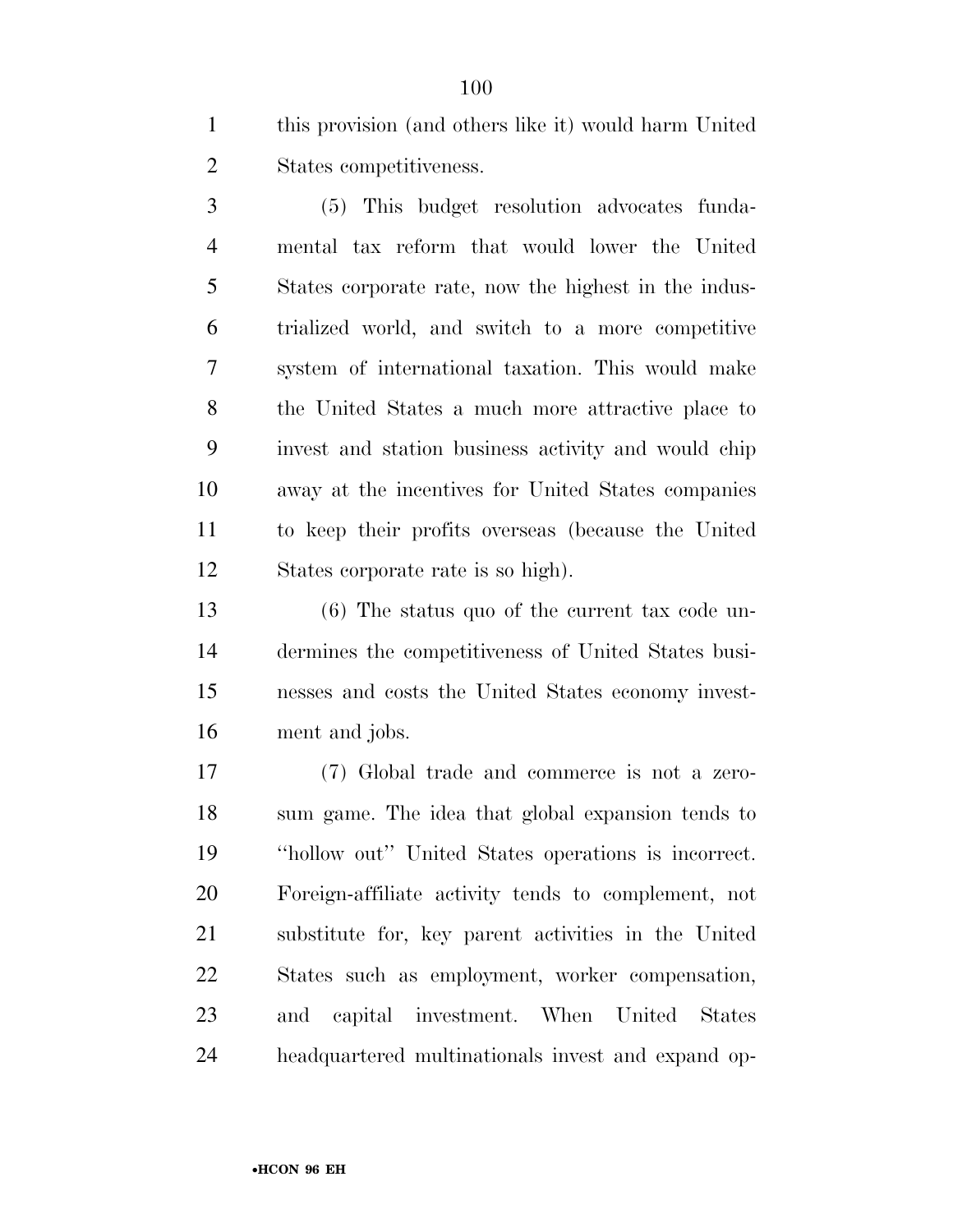erations abroad it often leads to more jobs and eco-nomic growth at home.

 (8) American businesses and workers have shown that, on a level playing field, they can excel and surpass the international competition.

 (b) POLICY ON TRADE.—It is the policy of this reso- lution to pursue international trade, global commerce, and a modern and competitive United States international tax system in order to promote job creation in the United States.

#### **SEC. 613. NO BUDGET, NO PAY.**

 It is the policy of this resolution that Congress should agree to a concurrent resolution on the budget every year pursuant to section 301 of the Congressional Budget Act of 1974. If by April 15, a House of Congress has not agreed to a concurrent resolution on the budget, the pay- roll administrator of that House should carry out this pol- icy in the same manner as the provisions of Public Law 113–3, the No Budget, No Pay Act of 2013, and place in an escrow account all compensation otherwise required to be made for Members of that House of Congress. With- held compensation should be released to Members of that House of Congress the earlier of the day on which that House of Congress agrees to a concurrent resolution on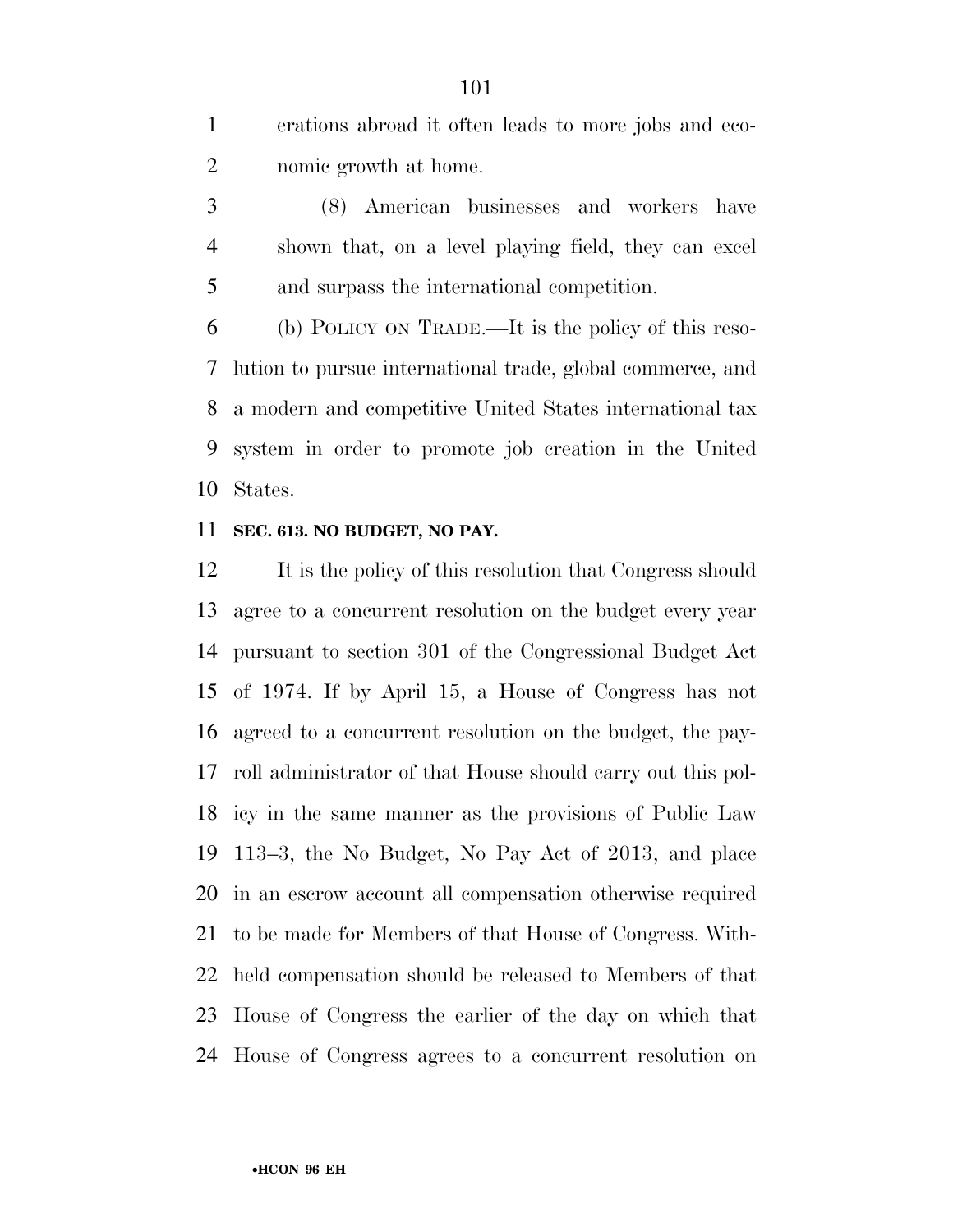- 1 the budget, pursuant to section 301 of the Congressional
- 2 Budget Act of 1974, or the last day of that Congress.

Passed the House of Representatives April 10, 2014. Attest:

*Clerk.*